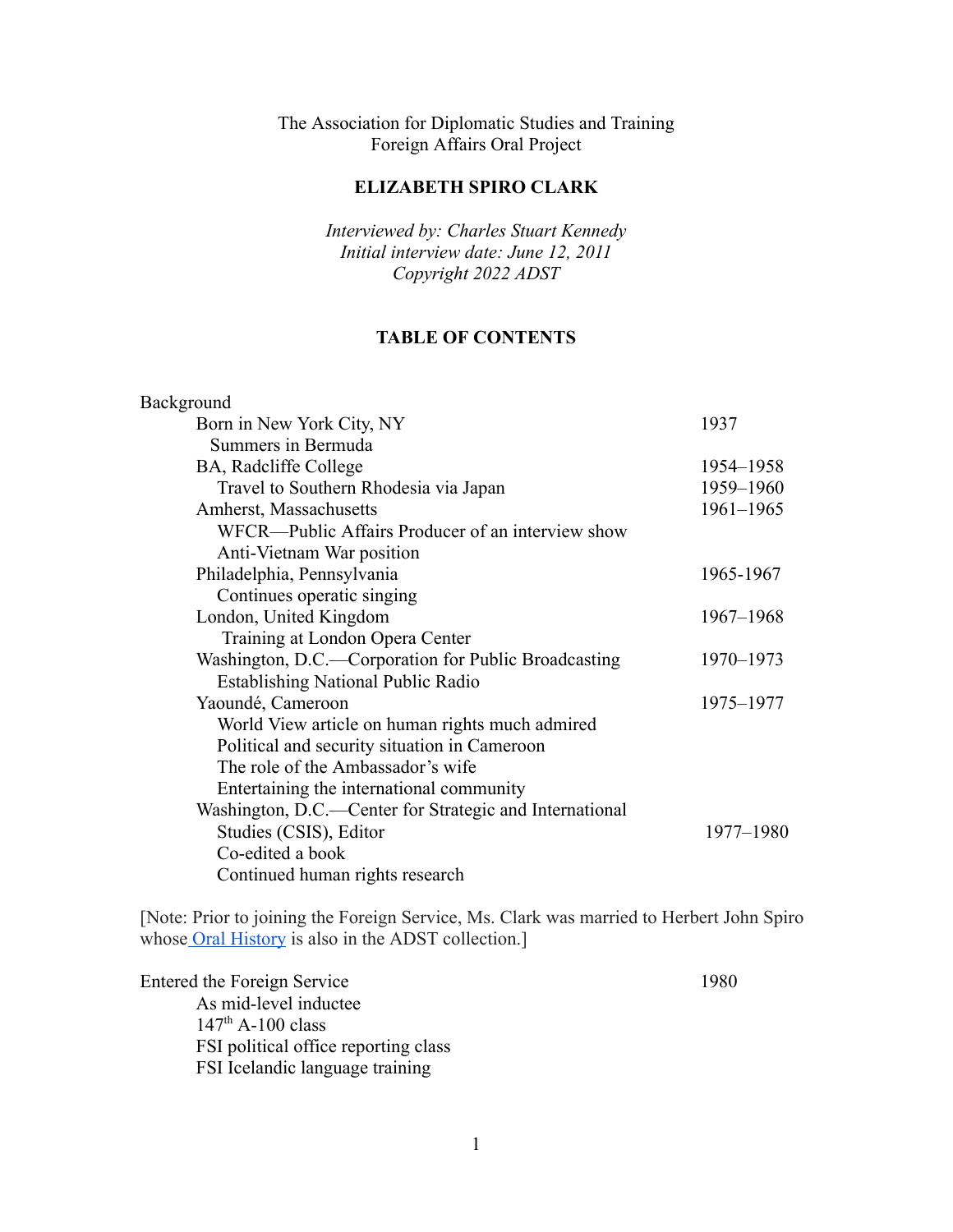| Reykjavik, Iceland—U.S. Embassy, Political Section, Political Officer<br>American interests in Iceland<br><b>Observations on Ambassador Brement</b><br>Icelandic politics<br>Isolation of U.S. military base<br>Opportunities to sing<br>Addressing the Reagan missiles in Europe problem<br>Importance of fishing industry                                                                                                                                                                                                                                                                                                                                                                                                                                                                                        | 1981-1983 |
|--------------------------------------------------------------------------------------------------------------------------------------------------------------------------------------------------------------------------------------------------------------------------------------------------------------------------------------------------------------------------------------------------------------------------------------------------------------------------------------------------------------------------------------------------------------------------------------------------------------------------------------------------------------------------------------------------------------------------------------------------------------------------------------------------------------------|-----------|
| Johannesburg, South Africa—Consulate General, Political Section,<br>Political Officer<br>Internal political portfolio<br>Politics and race relations<br>Outbreaks of violence<br><b>African National Congress</b><br>American congressional Anti-Apartheid funds<br>Personal dangers to an American diplomat<br>Differences in Analysis between U.S. agencies<br><b>U.S-South Africa Relations and Sanctions</b><br>Black spot removals<br>Senator Kennedy's visit<br>Facilitating a dissident's exile<br>Heavy handed South African police tactics<br>Rumored threat causes Department to remove Spiro early<br>Local factionalism<br>How movements got around restrictions and met<br>Treason trial<br><b>CODELs</b> and visitors<br>Winnie Mandela<br>Nominated for 1985 Director General's Award for Reporting | 1983-1986 |
| Washington, D.C.—Bureau of Legislative Affairs (H)<br>Worked to forestall sanctions legislation on South Africa<br>Uncomfortable interaction with Senator Jesse Helms                                                                                                                                                                                                                                                                                                                                                                                                                                                                                                                                                                                                                                              | 1986-1987 |
| Washington, D.C.—Office of the Under-Secretary for Political Affairs (P)<br>Special Assistant<br>Africa, Western Europe portfolio<br>CIA briefing<br>Traveling with Armacost to Turkey<br>European and Cypress trips<br>Change in administration<br>Foreign Service Journal articles                                                                                                                                                                                                                                                                                                                                                                                                                                                                                                                               | 1987-1989 |
| Washington, D.C.—Foreign Service Institute                                                                                                                                                                                                                                                                                                                                                                                                                                                                                                                                                                                                                                                                                                                                                                         |           |

Norwegian language training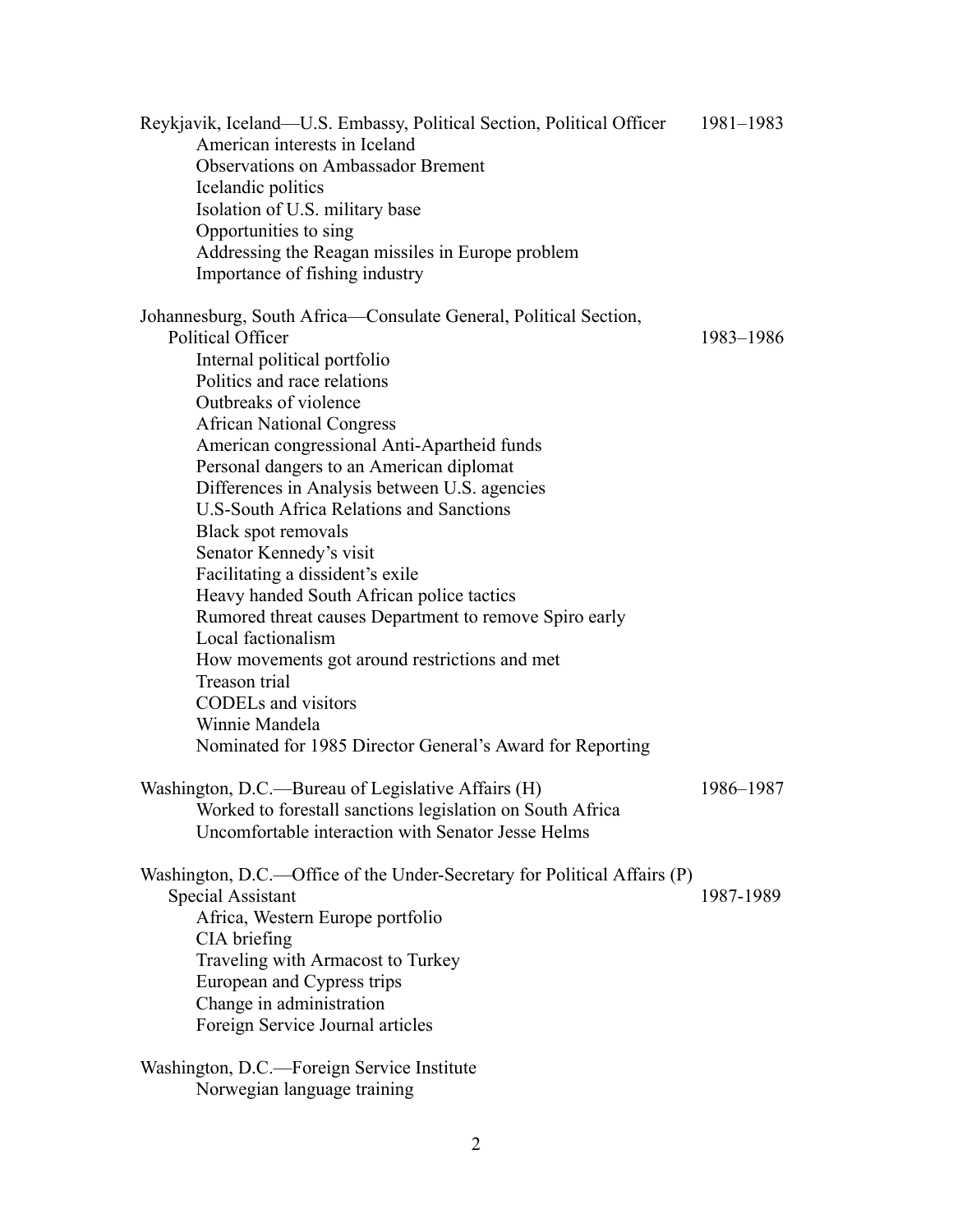| Oslo, Norway-U.S. Embassy, Political Section, Counselor                                                                                                                                                                         | 1990-1993 |
|---------------------------------------------------------------------------------------------------------------------------------------------------------------------------------------------------------------------------------|-----------|
| Will Norway join the E.U.?                                                                                                                                                                                                      |           |
| Oil Industry and Economic Situation                                                                                                                                                                                             |           |
| Ecology and Soviet naval base                                                                                                                                                                                                   |           |
| Norwegian politics                                                                                                                                                                                                              |           |
| Bosnia controversy                                                                                                                                                                                                              |           |
| Ambassador Loret Miller Ruppe                                                                                                                                                                                                   |           |
| Norway's relations with neighbors                                                                                                                                                                                               |           |
| Washington, D.C.—Bureau of Human Rights and Humanitarian Affairs,<br>Office of Human Rights Report Team (HA/CRT), Deputy Director<br>Rwanda                                                                                     | 1993-1998 |
| Washington, D.C.—Bureau of Democracy, Human Rights and Labor,<br>Office of Democracy and Human Rights Fund, Director<br>Aung San Suu Kyi<br>Funds for Burma projects<br>Indonesian Transition to Democracy<br><b>East Timor</b> |           |
| Washington, D.C.—National Endowment for Democracy,<br>Secondment<br><b>Observing Elections</b>                                                                                                                                  | 1998-2010 |
| Retirement                                                                                                                                                                                                                      | 2000      |
| Post retirement                                                                                                                                                                                                                 |           |
| Washington, D.C.—National Endowment for Democracy<br>Question from ADST intern                                                                                                                                                  | 2000-2010 |
| How did Norway approach the Yugoslavia breakup?                                                                                                                                                                                 |           |

#### **INTERVIEW**

*Q: Okay. Today is the 12th of June, 2011. This is an interview with Elizabeth Spiro Clark. This is being done on behalf of the Association for Diplomatic Studies and Training and I'm Charles Stuart Kennedy. And you go by Betsy, is that right?*

CLARK: Yes, we should.

*Q: Okay. Betsy, let's start at the beginning. When and where were you born?*

CLARK: I was born in 1937 in New York City.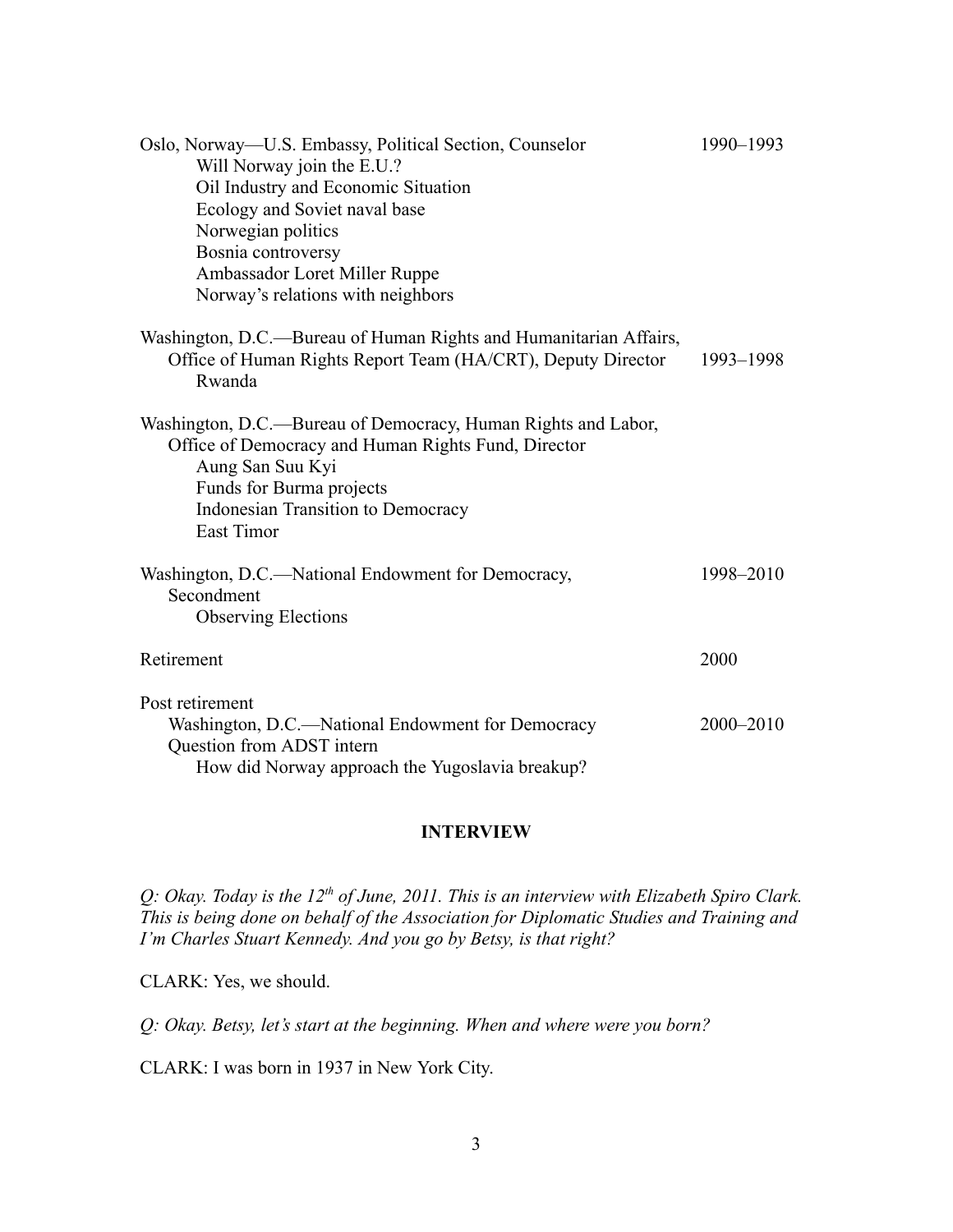*Q: I see. Okay, you want to tell me- Let's start- Your maiden name is?*

#### CLARK: Was Petersen.

*Q: Petersen. Do you want to tell me sort of on your father's side, where did the Petersens come from and what do you know about their background?*

CLARK: Well, the Petersens- my father's father's family- came most recently to America of any of my ancestors and they came from a small village near the border between Germany and Denmark called Upper Husum. At various points in its history it was under Germany or under Denmark.

#### *Q: It's like Schleswig-Holstein?*

CLARK: Yes, Schleswig-Holstein. And my great-grandfather came over and worked in the steel mills in what was then about to be called, I think, East Chicago, Indiana. He worked all his life there and had nine children, of which my grandfather, Hans Petersen, was one. He became a very prominent businessman in East Chicago. He had a grocery store. My father went to the public schools in East Chicago. He was very bright and he went off to DePauw University, where he did very well. He went to the University of Michigan Law School, where he also was an outstanding student. He didn't want to stay in the Middle West and he managed, and I think this is probably in his mind almost his biggest achievement in his life, to talk himself into Cravath, Swaine & Moore law firm in New York City. So, he moved east.

My mother came from a small town in southern Indiana and her ancestors came over to the United States very early, to Virginia and to Rhode Island, her branch of the Virginia family moving up to Hopkinsville, Kentucky. My grandmother, Roberta Green, was born in Hopkinsville. She married a man from Vincennes, Indiana, named Edwyn Watts. So her maiden name was Watts. The Watts side of the family fought in the North in the Civil War and my mother's mother's side, the Green side, fought in the South. Like my father my mother also moved East and also went to DePauw where she met my father but they didn't really know each other well in college before they both moved East. She came to Washington and worked for the Department of Agriculture.

Both my parents were partly driven by the Depression eastward. This was especially true of my mother, whose father was an engineer on the railroad who lost his work during the Depression. My parents met up again and married. I was born in New York City, where my father was working as a lawyer. My father then moved to Washington in 1940 because he had a powerful mentor named Grenville Clark. Clark recommended him to lead the drafting of the Selective Service Act, as Clark was strongly for American engagement in the Second World War, for which the Act would be needed. My father came to the War Department and worked for a man named Judge Patterson, first as assistant to Judge Patterson and then finally when Patterson moved up to be Secretary of War he became Assistant Secretary of war. So I lived in Washington for those years, from age three to 10. In '47 we moved to a suburb of Philadelphia, Radnor, and my father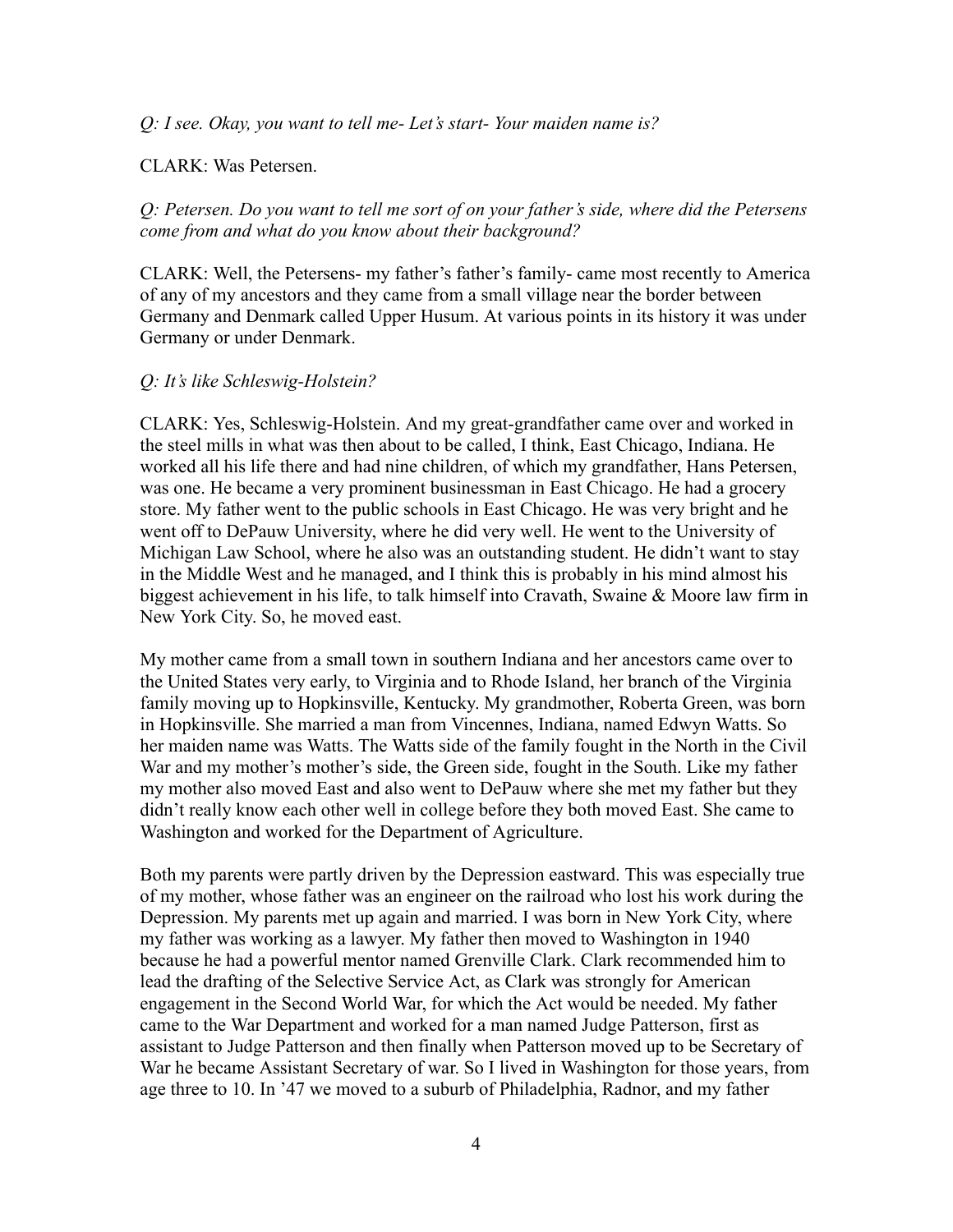became president of the Fidelity Bank. For seven years I lived on Mainline Philadelphia, going to a small girls school and before I went away to college, which was Radcliffe, which was a very important event in my life.

*Q: Well let me talk about- When you- Was Philadelphia when you first sort of became aware of your surroundings and all or was Washington?*

CLARK: No, not Washington definitely.

## *Q: Alright, where in Washington as a young-?*

CLARK: Well, where I lived first, and even before I have some memories from New York -- playing in the park. In Washington I first lived in Alexandria, Virginia, and I very much remember the old cobblestone street I walked up to go to the old movie theater - it is still there -- and to get ice cream cones. I went to St. Agnes School and I have quite clear memories of the playground and classroom. And then we moved to where I live today, Cleveland Park. Then I lived on the corner of Fulton and 34<sup>th</sup> Place. I went to Beauvoir and then one year at National Cathedral School for Girls.

# *Q: Well let's talk about-*

CLARK: Just to back up I was very conscious of what my father was doing, even though he was never around. He was going on some great missions to Germany or the Far East but I was very conscious and identified with how his involvement in the rest of the world was. My best friend in Cleveland Park was the daughter of the Norwegian ambassador. So for those Washington years I was very, very young but very aware of what we would call foreign service.

## *Q: Well let's see; '37. So by the time we got into the war you were about five or so and did you- did World War II leave an impression on you at all?*

CLARK: I have to say only via things that my mother would say: you have to come inside, you can't play outside; Roosevelt the President has just died or, don't play in front of the house around the corner -- that was John L. Lewis' house. I mean, I took him to be a scary figure. But I have to say that I don't have too much memory of the war except for the fact that my father was away and for the few times when I was taken to the newly built Pentagon, which of course was wildly impressive with all those long corridors - that made a big impression.

## *Q: Did- Where did your family fit politically or were they apolitical?*

CLARK: Oh no. They weren't apolitical. My father was, I want to say, a militantly moderate Republican -- Rockefeller and Jacob Javits or Hugh Scott kind of Republican. And when we moved to Philadelphia, I think it was a bit of a shock to him to find out that those Republicans were far right Republicans because he certainly wasn't in that mold. As for the Democrats, he had one uncle who was a Democrat and who was a socialist. I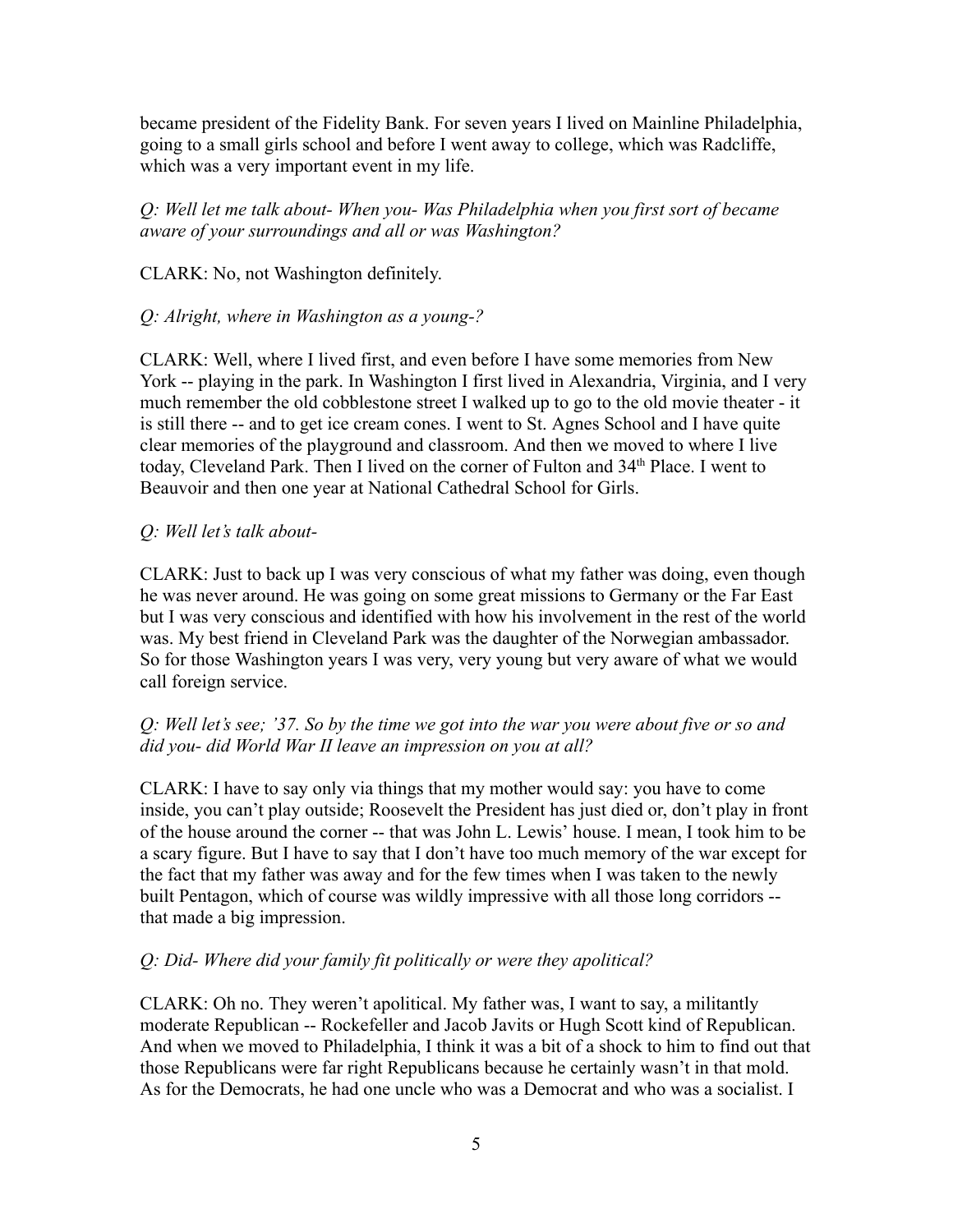think there was a hangover of a real fear and concern about socialism coming out of the era of the Depression and the '40s too, I guess. I mean that it was considered a real concern. So he would have been antipathetical to the Democratic Party, I think, for that reason.

My mother's side, she was a Republican but her mother, my grandmother, was a staunch Democrat because she believed that Roosevelt had saved the farmer, it was his New Deal. My grandfather was an engineer and he worked on the railroads but she owned a farm on the banks of the Wabash and some years it was flooded and of course they didn't get any money from it. Roosevelt saved them so she was a very strong Democrat. So it was an interesting political background but, having grown up in a rather social environment on the Philadelphia Main Line I will tell this one story about the election when Adlai Stevenson was running, what year was that?

## *Q: It was '52.*

CLARK: Okay, '52. I wrote an essay. We were all asked, in this little girls' school, to write an essay about the election and I said well it's a great tribute that two such distinguished Americans are running for president, you know, this was considered quite wild to say anything good about Adlai Stevenson.

And also when MacArthur was fired I can remember thinking that Truman was quite right to fire and defending that decision and for that I was called "Commie Petersen." That was my nickname for a while in this girls' school. So those were sort of some of the-

## *Q: Which girls school would this be?*

CLARK: Agnes Irwin was the name.

*Q: This brings up were you aware of religion, or what religion and was it part of your life or not?*

CLARK: Well, I was brought up as an Episcopalian but I think my father had been a Congregationalist and became an Episcopalian, mostly to please my mother. Additionally, we lived in a big house on a 12 acre property in Radnor. The little Episcopal church, St. Martins, was right across the street. So we belonged to St. Martins.

I have to say that my parents were pretty nominal in their religious observance and I'm an anomaly in a funny way because I've been incredibly church going all my life, because I sing. That's been a big part of my life. Way before I joined the Foreign Service, I was a semi-professional opera singer. Because I was always singing in church choirs of various kinds, I went to church.

*Q: Alright, well let's- You were in Philadelphia from when to when?*

CLARK: '47 to '54, right.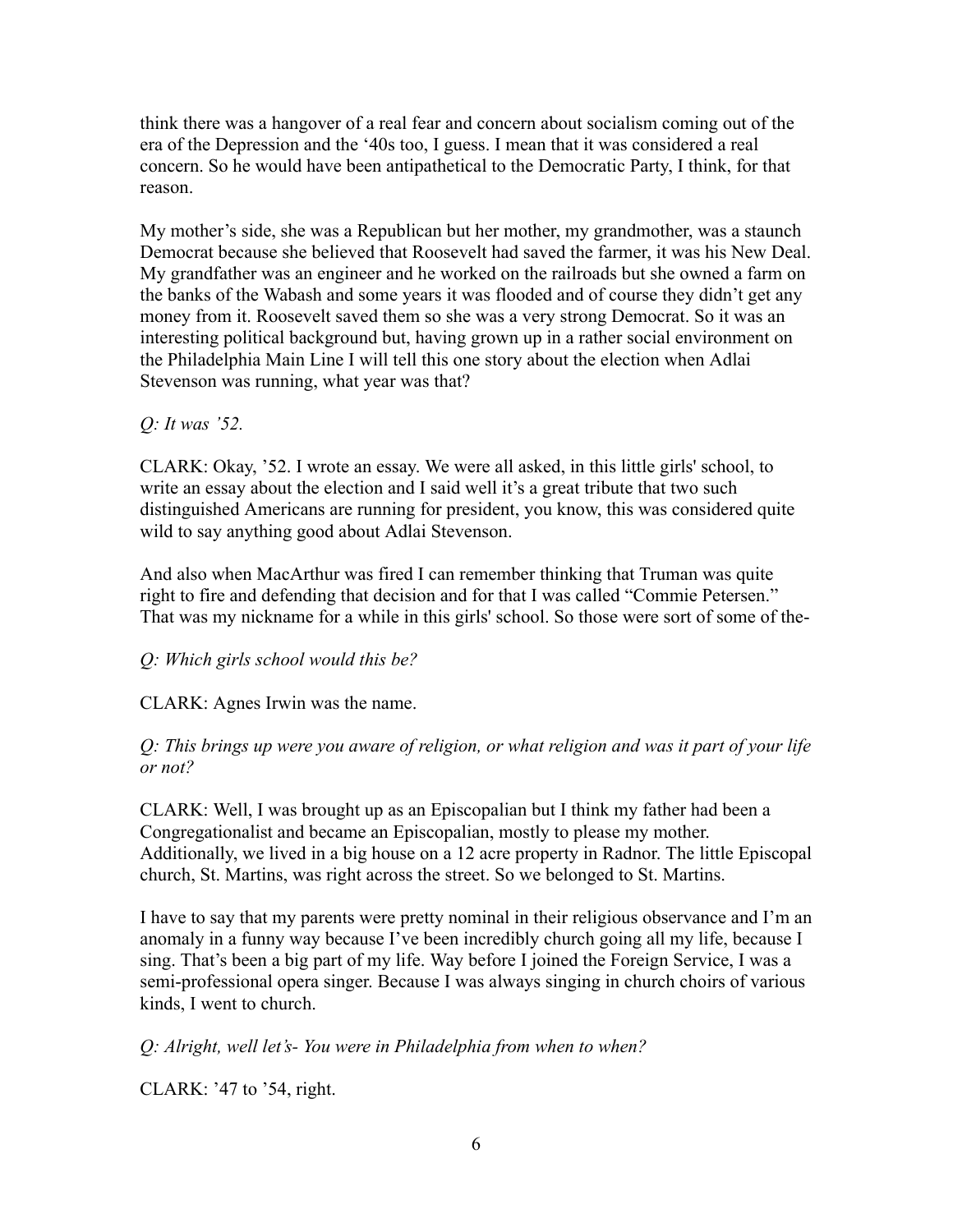*Q: So you were 10, 10 to?*

CLARK: To 17.

*Q: Seventeen.*

CLARK: I went to college a little early.

*Q: Where- You went- This was in Philadelphia?*

CLARK: Outside Philadelphia.

*Q: So you, I mean, you went to a private school. What was the school like?*

CLARK: Well this was a girls school. I think every single one of my small class of 36, came out at a debutante party. We were -- I wasn't but the school was -- very into girls' sports, like field hockey and lacrosse. That was a big thing in terms of the respect that you got from your fellow classmates -- your grades and academic achievement less so. One did get some credit for having done well academically at school. We had some good teachers and the education must have been pretty good. I did extremely well on my SATs and that sort of thing.

*Q: What sports were you-?*

CLARK: I wasn't interested in sports.

I developed an interest in swimming because I spent my summers in Bermuda and I lived in the water and later in my life I took up scuba diving.

*Q: Starting from an early age were you much of a reader?*

CLARK: Huge reader.

*Q: Do you recall any of the early books that you particularly liked?*

CLARK: Well, at about age 12 "Gone With the Wind". I was fairly precocious in terms of picking up heavy books. From when I started reading I remember I read every story about animals I could get my hands on: "Call of the Wild," "Black Beauty," all of the animal stories. I also read James Fennimore Cooper. I must have read all of the standard, early childhood books.

In terms of school I remember liking science my senior year. I was also given a book of Socrates dialogues in my senior year. That just blew my mind. I started off at college in philosophy and I think I always had that inclination. In terms of reading I continued to go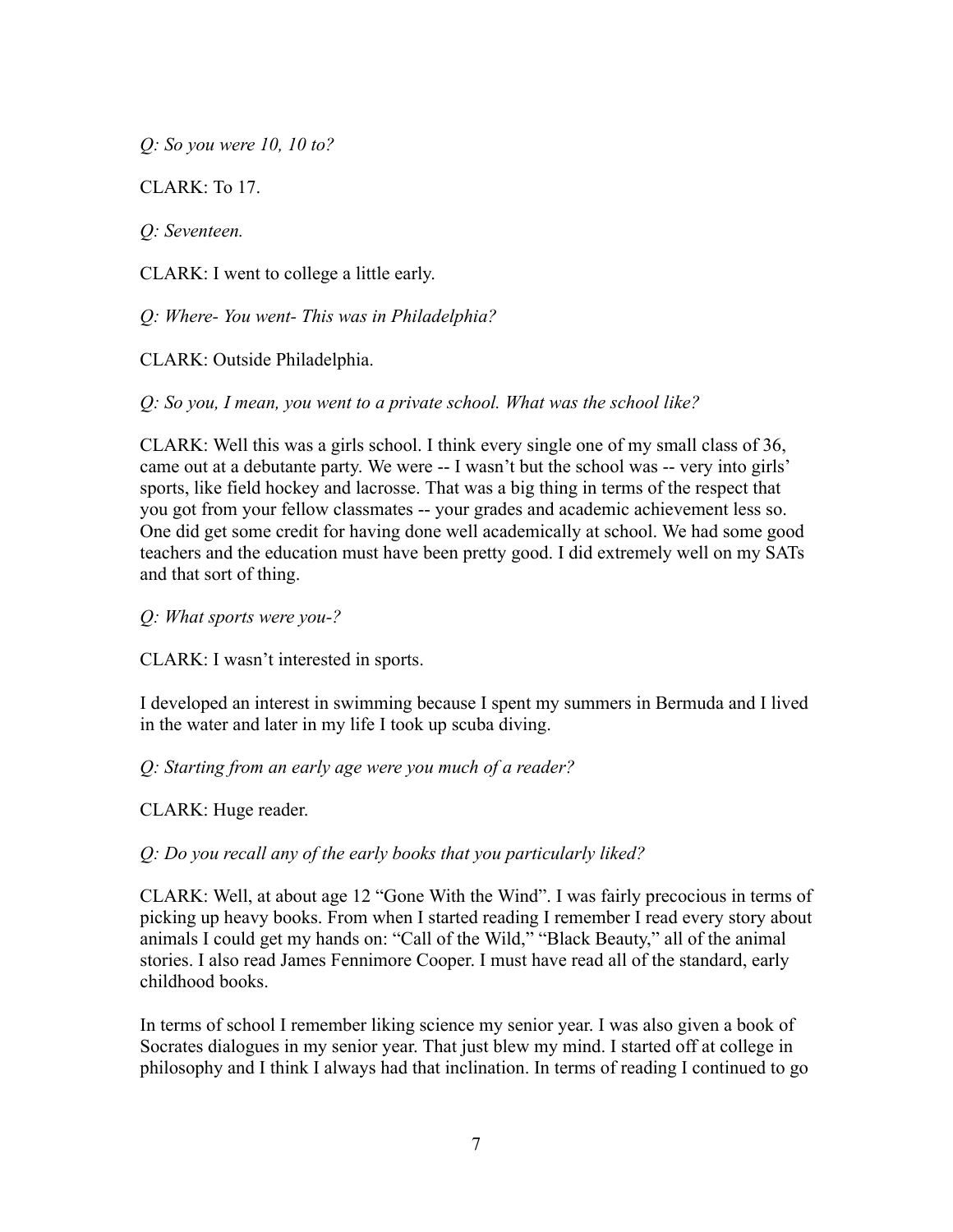and read in waves. The year I was in London, 1967-68, I read all of Charles Dickens for example.

*Q: Well of course you were- This was sort of pre-television pretty much, wasn't it? Or television wasn't the-*

CLARK: Well television is actually a very vivid memory. I picked up on my father's political views. I think we bought a television set specifically to see the McCarthy hearings which I vividly remember. My father was extraordinarily anti-McCarthy mostly because of his attack on General Marshall.

I was very aware of that. So I was quite conscious of television and when we did get it I loved some of the early series -- the westerns and the comedy, "Your Show of Shows," with Sid Caesar and Imogene Coca. I loved all of that.

*Q: How about movies? Were you much of a movie goer?*

CLARK: I loved movies too when I finally got to them.

*Q: Can you think of any movies that particularly were fun for you?*

CLARK: Well the first two I saw; one of them was a Bob Hope movie, "Monsieur Beaucaire," and the other one was "Lassie Come Home."

## *Q: Oh yes, with Roddy McDowall and Lassie.*

CLARK: Made a huge impression on me. My father had a great sense of humor. One of the things I would have read from very early on were humorists like James Thurber -- all of James Thurber. And so I liked the comedies, I liked Bob Hope, I liked-

*Q: Danny Kaye, I guess.*

CLARK: Danny Kaye, yes indeed, Danny Kaye; and musicals, from a very early age. I can't remember how old I was -- probably 13 -- when I saw a great road show of "Oklahoma" in Philadelphia and that was a seminal moment for me. I actually saw "South Pacific" in New York with Mary Martin and Ezio Pinza, and that was a great moment too.

*Q: Was Philadelphia a place where you went downtown a lot?*

CLARK: Never.

*Q: I mean, you know, kids who live in Brooklyn, I ask them about going down into New York but with Philadelphia I don't- They've got a great art-*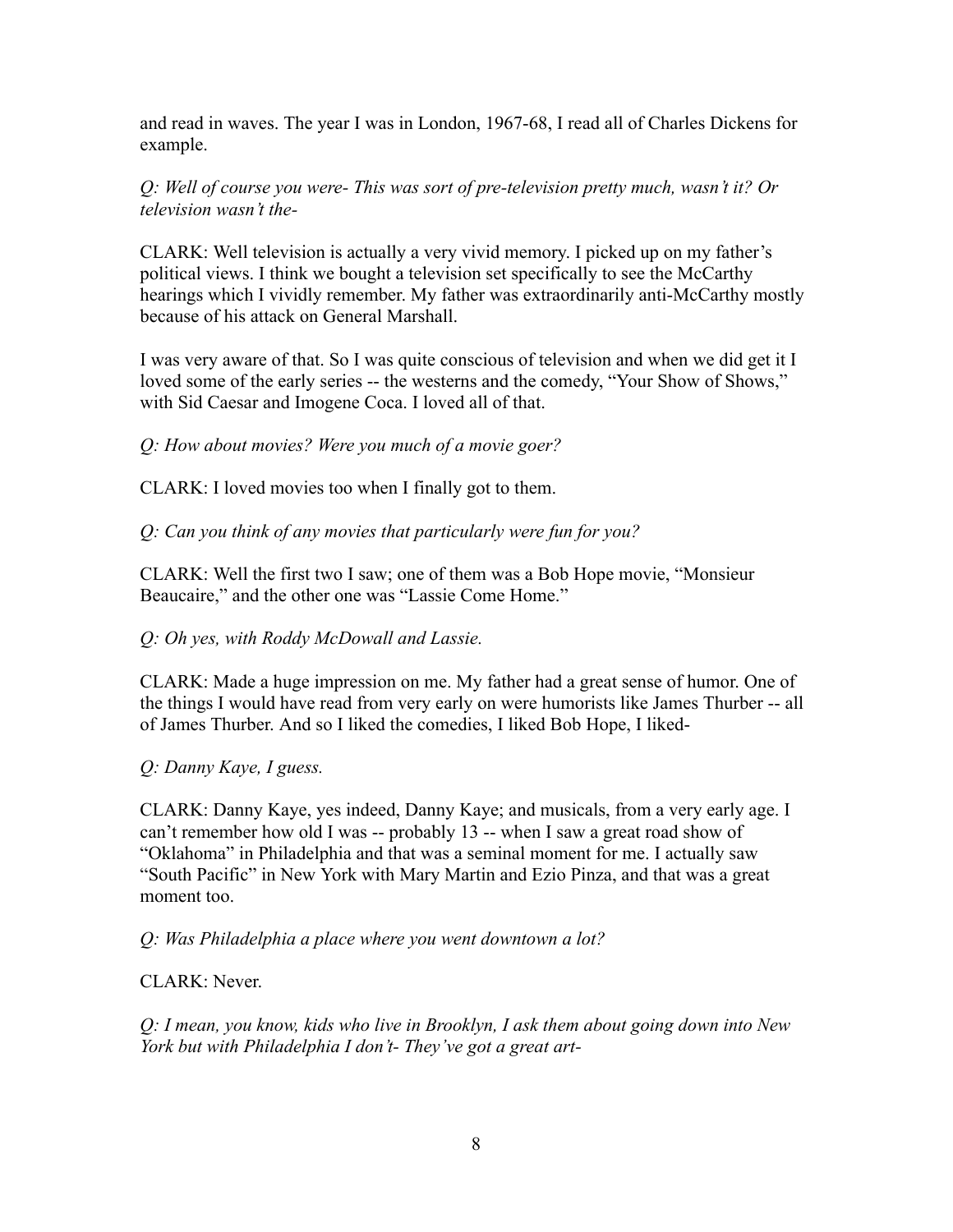CLARK: I shouldn't say never. I did go to the Art Museum. We're speaking about my childhood now, because I did come back to Philadelphia in 1965 with my first husband, Herbert Spiro, and lived downtown in Society Hill. It's turned out that I have lived in cities pretty much my entire adult life. I count Cleveland Park as living in the city. And so the Art Museum became much more a part of my life at that point.

## *Q: If you weren't much- you didn't really care for sports how did you survive in school?*

CLARK: Well, it's not like today where you can't get into college unless you've managed to knock off a few sports trophies. I did whatever I had to do. I can't remember which sports I did but it wasn't something I was interested in and as I say, very much except for swimming, it took awhile in my adult life before I began to get more interested in sports like tennis for example.

## *Q: Where'd you get your news when you were in Philadelphia?*

CLARK: I'm thinking back, I suppose the answer is when we got a television set. I'm sure everybody my age has mentioned being glued to the Saturday morning programs for kids. The names are going out of my mind right now; "Let's Pretend," all of these radio programs. So I may have gotten some news from the radio but I don't think so.

## *Q: How about newspapers?*

CLARK: I- For my childhood, before I went to college, I don't remember getting up in the morning and reading the newspaper.

## *Q: Well then, you went to Radcliffe because Radcliffe, I mean, essentially, you're going to Harvard but-*

CLARK: Well essentially indeed, and I should make a point here. People think that I'm being boring about this. but it was co-educational. Radcliffe had no faculty; all of our classes were with Harvard. At that time our diploma was signed by the Radcliffe President but countersigned by the Harvard President. Our education was entirely a Harvard education.

## *Q: Well, you were there from when to when?*

CLARK: Fifty-four to '58, and I did have a very intense extracurricular life as a singer. Because they needed girls, I sang leads in Gilbert and Sullivan for four years and in other musicals -- in the Harvard houses -- and also in the Radcliffe Choral Society, and we did joint concerts with Harvard, including performing in Tanglewood. It was a very dramatic, wonderful experience for me to sing Bach B Minor Mass with Charles Munch. It was just a fabulous experience.

But because my interests, extracurricular interests, were all integrated with the Harvard boys I wasn't aware of all of the ways in which the Radcliffe girls were not full and equal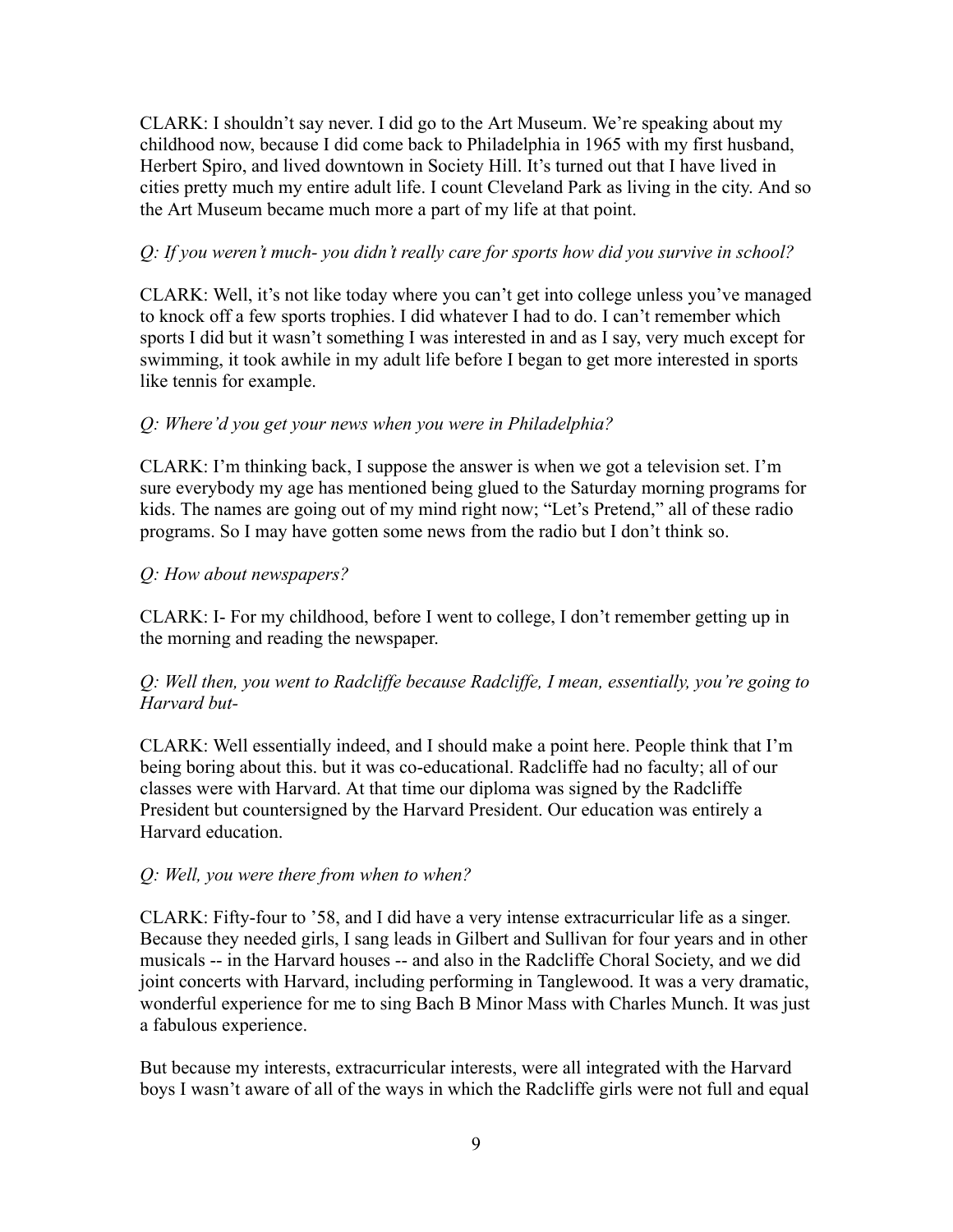citizens. I mean, if you were a writer you couldn't write for the "Harvard Crimson." You had to write for something called the "Radcliffe News" or whatever it was called that nobody read. I missed that because what I wanted to do I wasn't stopped from doing.

*Q: Yes. My wife, born '34, and she was in the freshman dorm with another freshman named Gloria Steinem.*

## CLARK: Oh great, great.

## *Q: This was during the high Eisenhower period, wasn't it? And the colleges were relatively devoid of real protests and all that, weren't they at that time or not?*

CLARK: I was very conscious that the big men on campus were famous for being the head of the Harvard dramatic club, for example, sports were absolutely nothing. People laughed about Harvard getting defeated by Yale 59 to zero or something extraordinary like that. The arts were very important, as well as academic achievement. But whenever something came across the horizon that was related to the bigger world, I took it in -- for example when Sputnik went up in '57. I was aware of this "bigger world" lack, and this is related to why I would want to go into the Foreign Service. I was looking around. This is kind of a long story I don't think I need to tell.

## *Q: Well, tell it.*

CLARK: Harvard has this tutorial system if you're going out for honors so you're one on one with a tutor you have been assigned to. I changed from philosophy to government because I'd been assigned a tutor, who happened to be Chinese American. He was a philosopher who didn't want to have anything to do with talking to a Radcliffe female -- I didn't think to go and complain -- so he never saw me. He just opened the door to sign my study card and then closed the door quickly on me. I didn't like this, so I switched to the government department. Partly I am sure because of my awareness of my father's career, I wanted to find out something about the rest of the world. I was looking around for courses about some countries other than countries in Western Europe, and there was one small seminar called "Influence of the West on Underdeveloped Countries." There were nine of us, all sitting far apart from each other and we didn't bond. I was the only girl. The seminar was taught by a man named Guy Pauker and it covered Nigeria, Indonesia, Mexico and Romania. That was a very exciting moment for me. I was very interested, and nobody else seemed to be interested.

Now that's a different subject from being politically involved with protest movements and the like. I don't think I was aware of protest movements until I was at Amherst as a faculty wife immediately after I left college. But I was aware of it when an explicitly foreign policy meeting was called by a friend of mine on the U.S. invasion of Lebanon. What year was that?

*Q: That was '58, I think.*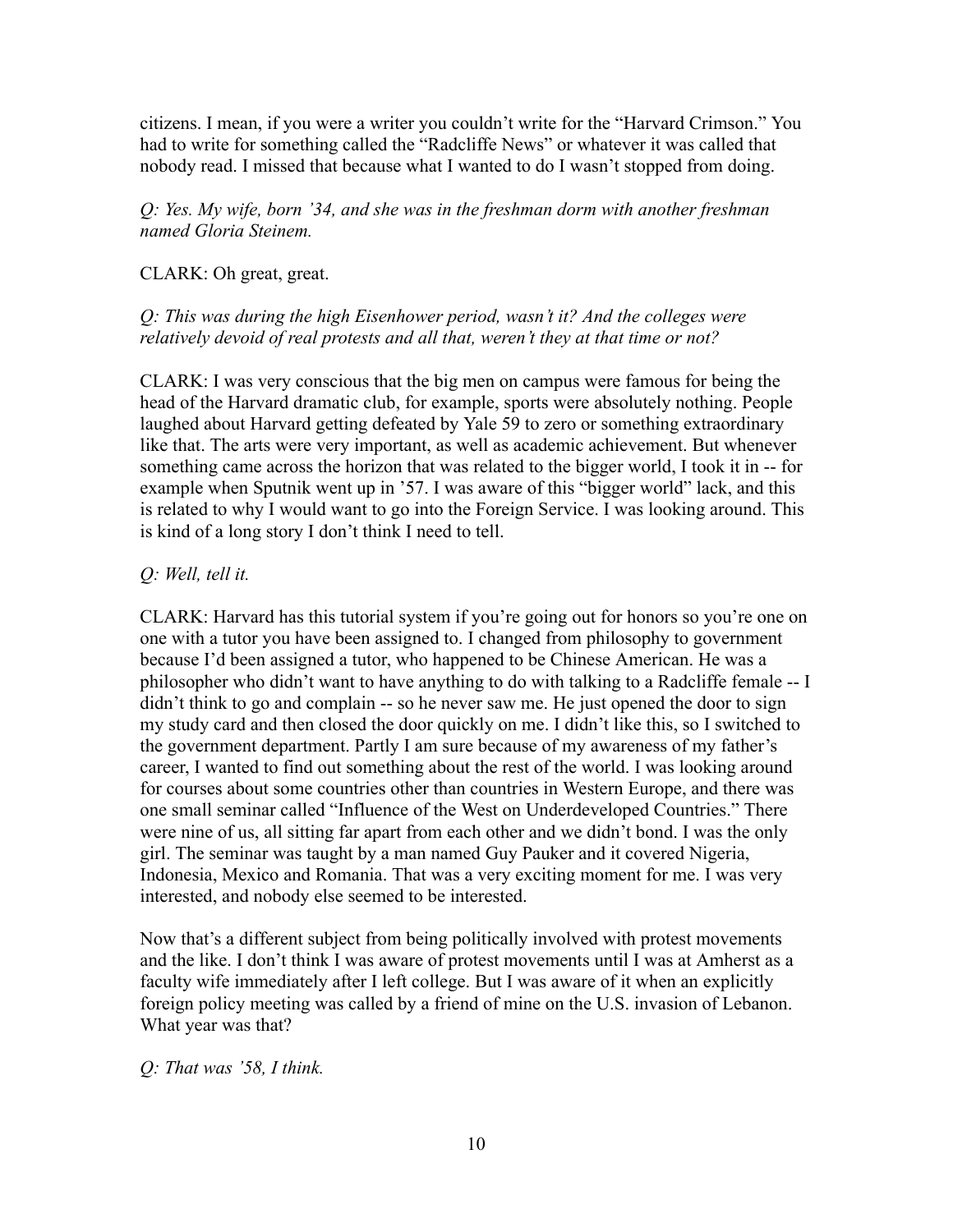CLARK: Fifty-eight. So it was my senior year.

## *Q: Yes, I was in Dhahran at the time.*

CLARK: Right. I remember thinking, this is the first meeting called at Harvard on a foreign affairs or political subject, on what kind of position should we take, etc., etc. I was very energized by that. Of course, when I graduated from college you moved pretty quickly into feminism and if you moved as I did to a college campus. Most importantly, I went around the world, just incidentally, in '59-'60. with my then-husband. Herb was a professor and got all kinds of grants to go study the Federation of Rhodesia and Nyasaland.

## *Q: Was he a professor at Harvard?*

CLARK: He was. He didn't get it but Amherst college offered him tenure. After we got back from Africa he was still at Harvard. We took three months to get ourselves to Africa via Tokyo, where one of his Harvard tutees, Tatsuo Arima, who ended up as a Japanese ambassador to Germany, lived. He took us all around Japan for a week. We then went to Cambodia and we saw Angkor Wat. Then we went to India and then flew up to Nepal. We then flew to Rhodesia via Uganda, Kenya -- game parks and all. I mean this was an around-the-world tour. It was absolutely fabulous.

*Q: But this is- Let's go to the time you were at Harvard and studying. In the first place, I have to ask because I was the class of '50-*

CLARK: At Harvard?

*Q: No, at Williams.*

CLARK: Oh, my husband, as you know, was from \_\_\_.

*Q: And I sort of- the Sexual Revolution, including the pill and all that, came just sort of thereafter so I missed the whole damn- my era, we missed the whole thing; we were all married by the time the thing going- I mean-*

CLARK: I sort of missed it too.

My friends who were five years younger than I am had a quite different experience because, I don't know, when did the pill come in? I was married and I-

*Q: Yes but, well this is, you know, this is the sort of thing after, in the late '50s or something like that I think.*

CLARK: Right, right.

*Q: But was there much social life then at Harvard?*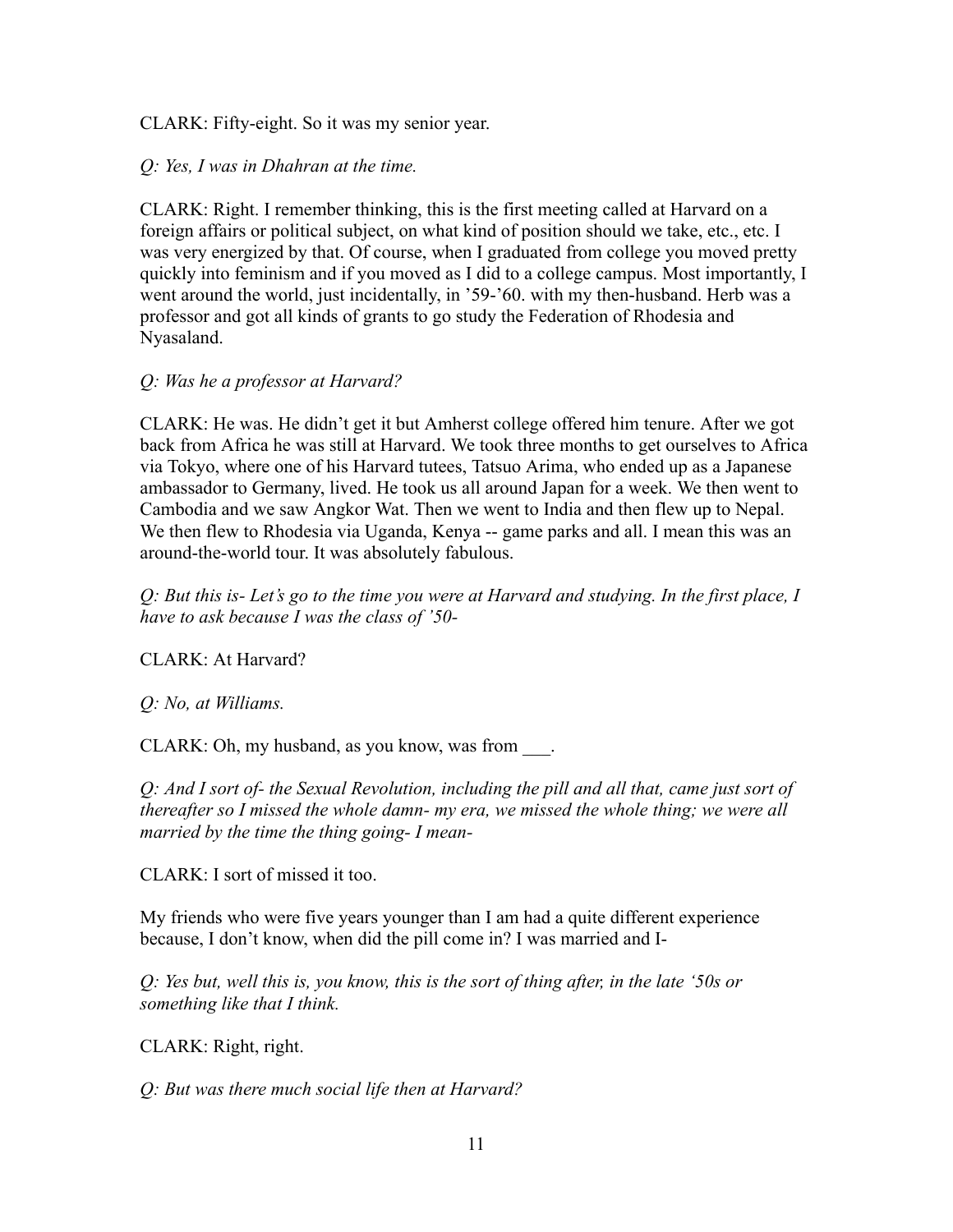CLARK: Oh sure. I regret not having more Radcliffe friends because most of my friends were boys. I had a number of boyfriends, but, you know, the Sexual Revolution had not completely happened.

*Q: I know. It was, you know, it's hard to describe that world to people today, you know, they don't-*

*Well, your husband-to-be, were you-*

CLARK: He was my tutor. Government department.

*Q: What was his field in government?*

CLARK: Actually Harvard had a very interesting division under your overall field of concentration; they had a sub field of concentration in the government department called "Theory and Comparative," which is what I was in. The others were international relations and American. So they had three sub-specialties within the government department. Herb was in theory and comparative. I was passed on to him by my first tutor who went off to Vietnam. His name was Nicholas Wahl. So I accidentally became Herb's tutee and I think he assigned me "Das Kapital" for the first week of tutorial session and that was kind of an eye opener. And it was also an eye opener that you could be critical and critical thinking was something that one was supposed to do. That was the start. I'm a junky for being analytical. That's why political reporting in the foreign service was just down my alley, to mix metaphors, like swimming in my fish pond. I was asked -- actually it wasn't about "Das Kapital," -- about some reading Herb gave me by a very famous writer on American politics. Well, he asked, what did you think of this book? I was being asked to criticize this great man. In my school that was never something that one was asked to be.

*Q: You were there, you were at Radcliffe during- the entire time you were there it was the Eisenhower period, wasn't it?*

CLARK: Right.

*Q: How did you feel about Eisenhower?*

CLARK: Well my father had been his finance director before the convention with Taft and so I had earrings that said "Ike." and my father had been a big supporter of Eisenhower over Taft. So we were a pro-Eisenhower family.

*Q: Did you find that- Well the McCarthy period, that was during high school, wasn't it?*

CLARK: Yes, that was during high school.

*Q: So did- The Korean War was over by the time you got involved in-*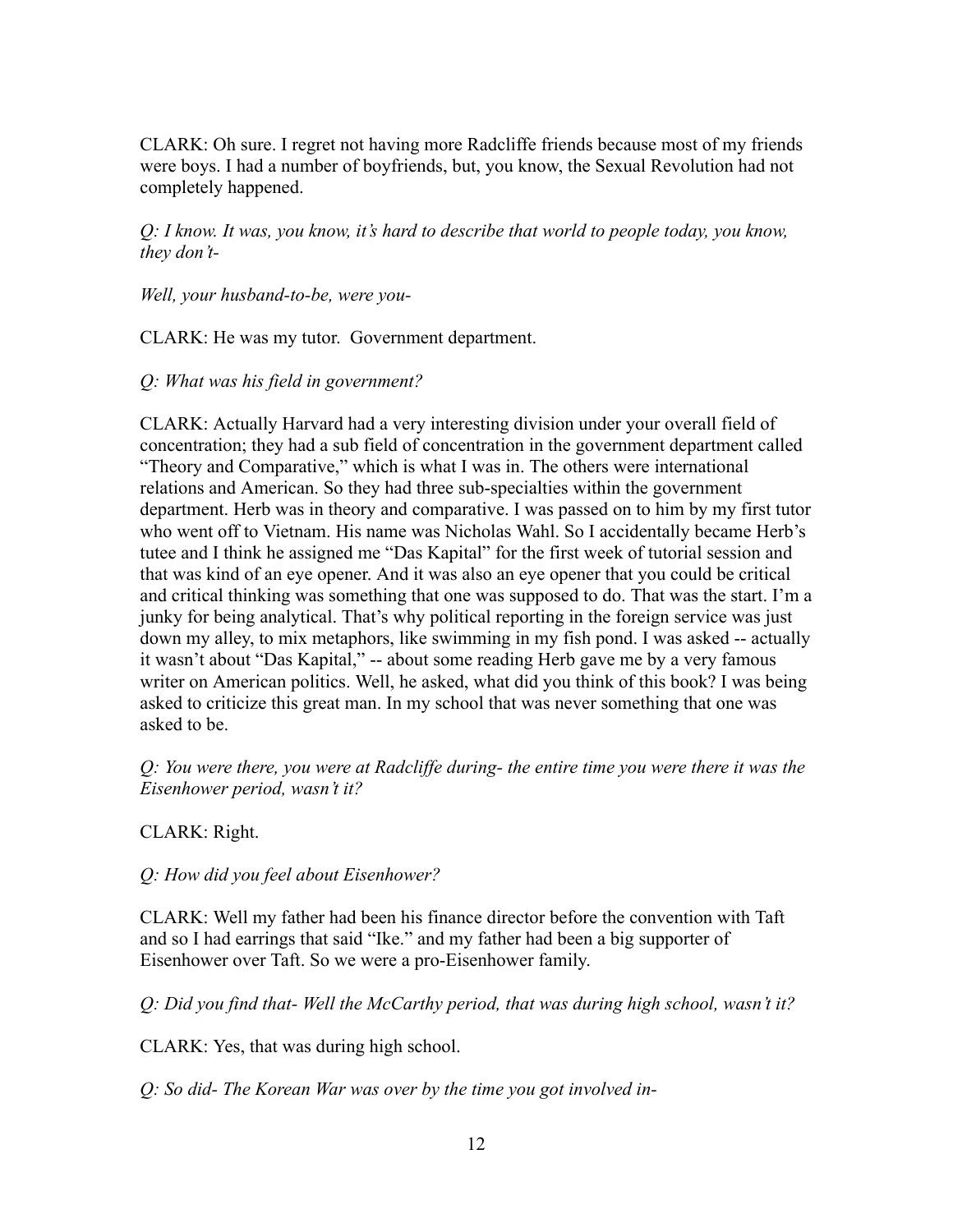CLARK: I do remember the Korean War. I have a memory of newspapers but this was with pictures of whatever the battle was, whatever was happening. So I have memories, not so much of the Second World War, but of the Korean War.

## *Q: How about the Cold War? How did this affect you?*

CLARK: That's an interesting question. I'll probably bring up some memories. I felt, I think without any questioning at all, that dictatorship was terrible and I suppose insofar as I got into studying the Soviet Union it was more on the beginnings, on Lenin and the early years of the Russian Revolution. I just found that a fascinating story. And then it really was a little bit like the Iron Curtain descended. What story was there? It was just all bad. I think a little bit later on I remember the Khrushchev/Kennedy meetings.

*Q: In Vienna or-?*

CLARK: Yes.

*Q: But that was-*

CLARK: That was later. No, that wasn't college.

*Q: You graduated in fifty-*

CLARK: Eight.

*Q: Eight. At Harvard at the time did- was race at all, I mean segregation and all, a concern of the students or I mean, was this not particularly pertinent?*

CLARK: Well it was very early days. I mean there were very, very few, they weren't called African Americans then, students at Harvard. To go back a little bit I think in growing up in Main Line, Philadelphia, most of the girls that I went to school with would have grown up with parents who were perhaps really overtly racist. You know, would say things. My parents did not. My father, out of feelings from the Second World War, I think, wasn't a racist. Now my mother came from the South and she probably was but I guess it wasn't considered an issue and therefore nothing was ever said. I didn't go to college thinking oh, goodness, goodness, there's a dark-skinned person there. Quite the contrary. I think I picked the idea up from my father that we won the Second World War; the world was our oyster, common humanity, we should all learn to love each other or all kinds of very idealistic thoughts in my mind. And therefore it was a little shocking to me that not everyone was like that including my mother. I had a good friend who was Lena Horne's daughter. Her name was Gail Jones in my hall at Radcliffe and I introduced her with great pride to my mother when my mother came up to visit me. I mean, I thought Lena Horne was a celebrity. And my mother hesitated to shake her hand and I was so shocked and outraged. I mean I just hoped Gail hadn't noticed. But I had a number of experiences that made me realize that other people were racist. I mean, if somebody was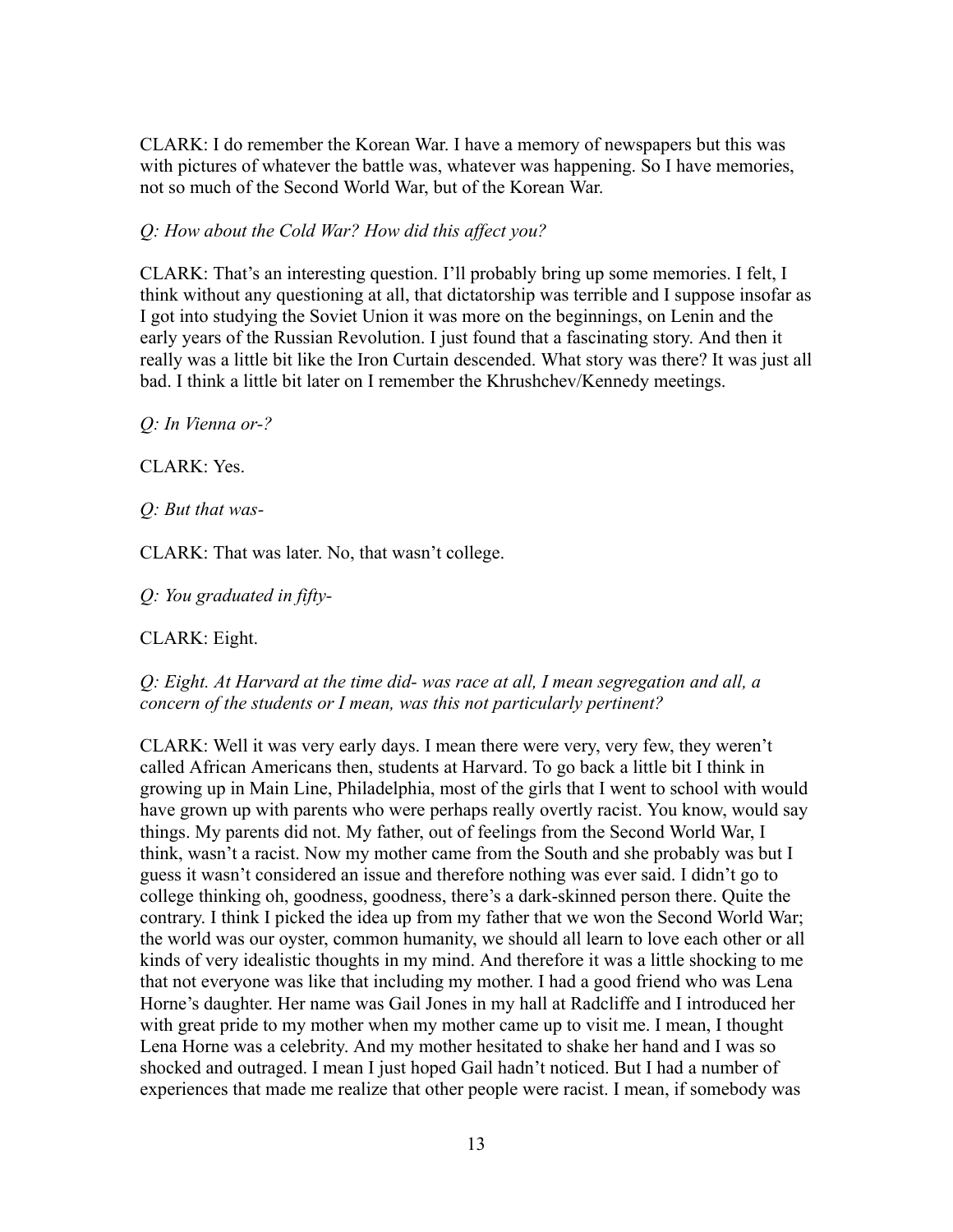dating Hal Scott, for example, who was very pale skinned, I guess I didn't know he was African American. All I knew was that Hal Scott was a big star and someone in the Harvard dramatic club plays and somebody says, "oh, she's dating Hal Scott", as if there was something wrong with that. I couldn't understand what was wrong with dating Hal Scott. That should be a great thing. So I was unbelievably innocent to the point where I didn't even recognize that somebody was a Negro or African American at Harvard so I'm not the right person to ask whether-

*Q: Well it gives a feel of the time though. It wasn't something that, you know, sometimes you have these movements that are so strong that you have to either be aware of them or be on one side or the other.*

CLARK: No, there were so few African Americans there that it really wasn't.

#### *Q: What about anti-Semitism? How much, sort of in your social circle, how- both in Philadelphia and then when you went to Harvard, how much was this a factor?*

CLARK: Well my first husband was Jewish, a Jewish German refugee from the Nazis and that's kind of a big thing for a Mainline Philadelphia girl. But again take my father; some of his best friends in the War Department were Jewish and he was really not anti-Semitic and my mother, for an odd sort of reason, wasn't either. In her small town in southern Indiana one of the town's most respectable and notable families happened to be Jewish. So she didn't bring a lot of baggage. It was only very gradually that I realized how fiercely anti-Semitic the culture in the social Mainline Philadelphia was.

Now in terms of Harvard, I found myself dating, maybe by accident, almost exclusively Jewish Harvard students because they were just somewhat more interesting than these boring WASPs I'd grown up with who liked to talk about cars and sports. I just found them much more attractive. They tended to be more in the theater world, I was in the theater world. Now, it's true that my biggest boyfriend was Irish and came from a poor Irish Catholic family on Long Island, the post mistress's son. I just seemed to be running away from the kind of social milieu that I had grown up in. I had a couple of dates with St. Paul's types and so on and so forth but I had a very pro Semitic view but I was aware of some facts, for example that Harvard had just lifted the quota on Jewish admissions. I think it might possibly have even been '53, '54 or something like that. So I was aware that there was such a thing as anti-Semitism.

And then of course I- one of the most dramatic things, again, great moment in my college career was someone who became a good friend, Sam \_\_\_, who taught government at Harvard and he taught a famous course, <br>II, or something, and at the end of II he showed two films, "The Triumph des Willens" of Leni Riefenstahl, and then a liberating concentration camps movie, and I had been sort of auditing the course and came to that session and left halfway into the concentration camp film. But it was a huge shock to me, enormous shock, and I think probably in the bottom of my mind I was going to fight against evil the rest of my life, you know. I'm exaggerating a little bit but it had such a strong effect on me and set me in certain directions although that wasn't why I was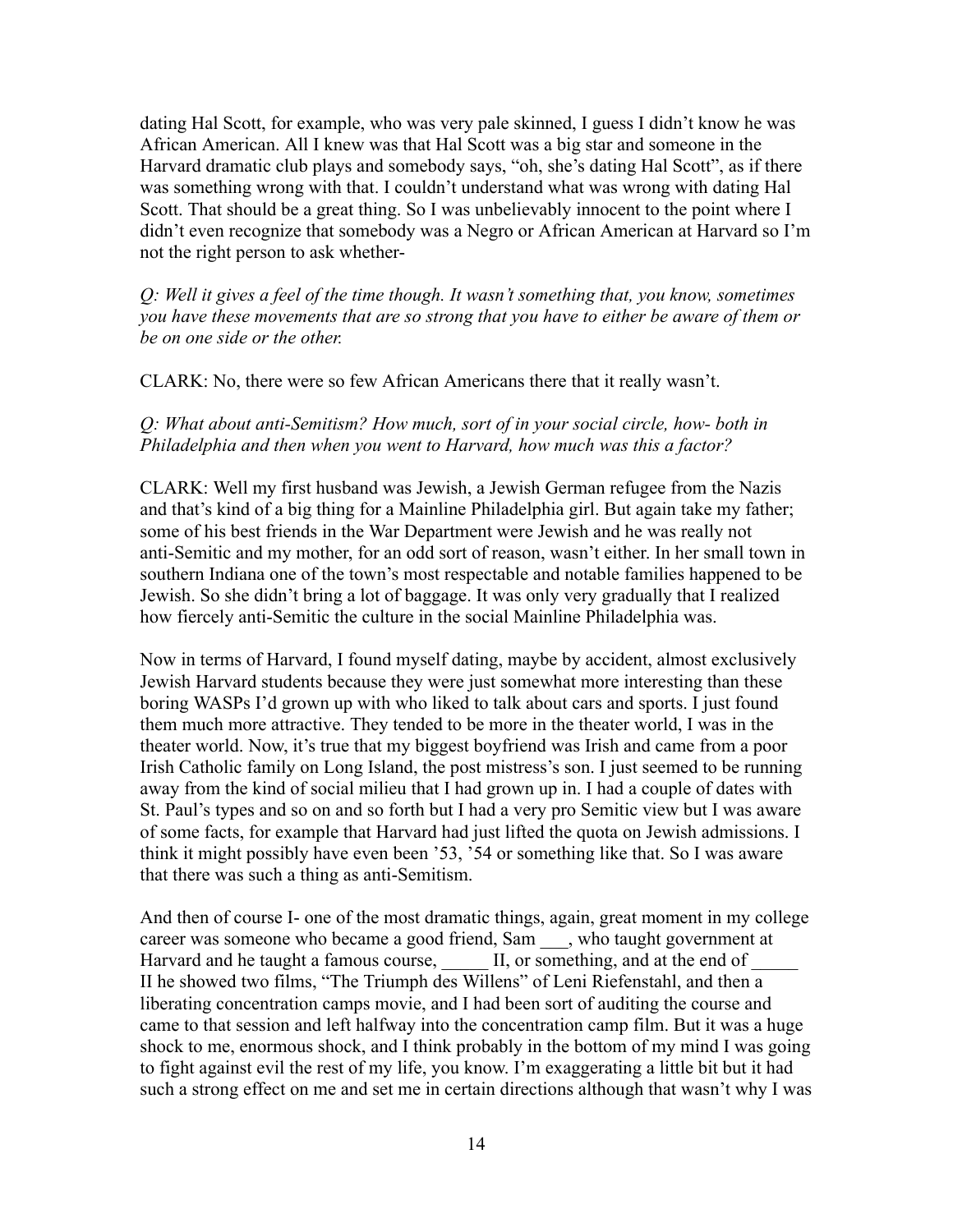dating Jewish guys; I hardly knew they were Jewish guys. I mean that's how innocent those times were in a way, I mean-

One of my boyfriends lived in a very large apartment on Fifth Avenue and I walked into his apartment visiting and there were these portraits on the wall of, you know, men with long beards and I remember thinking to myself, you know, that sort of looks like the Old Testament. You know, maybe Vic is Jewish, you know. I was really that kind of innocent, which was good. I wish everybody was like that.

## *Q: Yes. But now, did- while you were at Harvard did the Foreign Service ever cross your radar?*

CLARK: Absolutely. Absolutely. I think- It wasn't until my senior year. I did have two suitors who both wanted to marry me, including my tutor, but I was thinking, what do I want to do? And at some point and I'm not quite sure what kicked this off, I thought what I would really love to do is work for the UN.

Now this is me the, you know, the universalist, open to the world, and I sort of made some preliminary inquiries and it looked like that was going to be a terribly easy thing to do. So as a second thing, I had heard of the Foreign Service and I did make sufficient inquiries to find out that yes, the Foreign Service took women but if you got married you had to resign. So that, I mean I knew I was going to want to get married so that just wiped that out of my mind.

And the law school had something like .3 percent of the classes were women at that time, the Harvard Law School, and I wasn't 100 percent- I mean I think what happened is that I had a useful quality but it was sort of self-censorship. I didn't want to be unhappy so I was always looking for this sort of positive track, some, you know, how to make the best of things. So I think I just shut my mind quickly to the Foreign Service when I heard that rule and maybe to the law school when it looked like such a long shot, and also my feeling is that my mother wouldn't have let my father spend money on graduate education for me; I was supposed to get married. And so what I did was marry somebody who I could- who immediately bossed into taking me around the world and sort of in a sense living a little vicariously through. I mean I started writing and doing things but- I'm not quite sure, at quite an early period in my life, adult life, but I did get married in '58 at age 21.

## *Q: Well where were your classmates at that time from Radcliffe, were they all pretty much getting married?*

CLARK: All pretty much except some of them from New York. I was quite aware that New York and they were probably Jewish although I wasn't thinking on those terms, that they were a little bit different. I mean, there was one classmate who wanted to become a professional violinist and went on to do that, moved to Canada and I lost touch with her. There was another girl in my hall who wanted to be a doctor and she did go on and did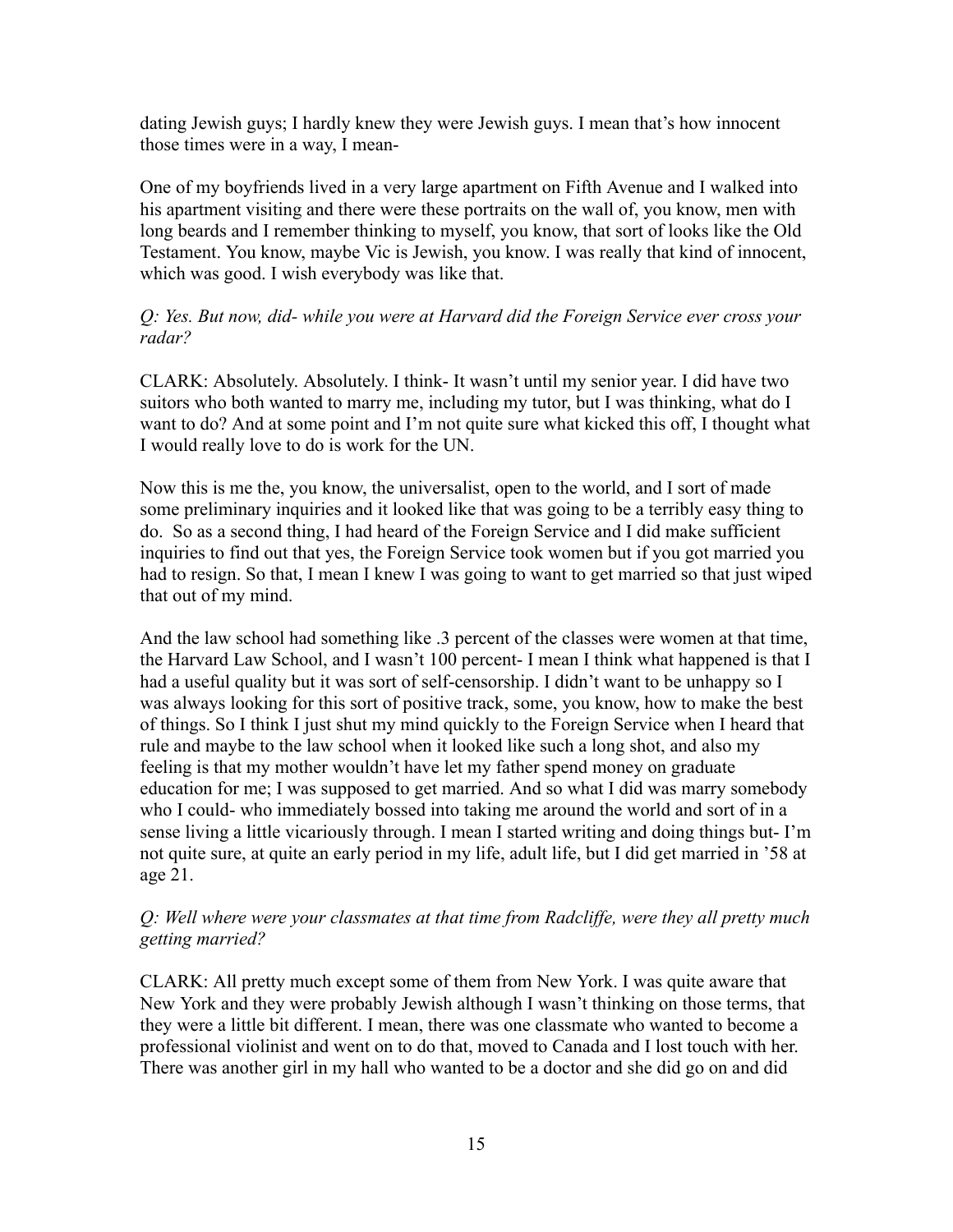that. But honestly, that's two of 50 people so I think the dominant idea was that you were going to get married.

*Q: Well then, let's talk about your first husband. His name was what, Spiro?*

CLARK: Herbert Spiro.

## *Q: What was his background?*

CLARK: He grew up in Hamburg, Germany. He was, as he always boasted about, first in Ville Gymnasium. He was allowed to go to a school that wasn't just for Jews because his father had been in the First World War and was decorated so there were exceptions made for Jews to go- for that small handful of Jews with that kind of background. So he went-They left after Kristallnacht in '38 and went to San Antonio, Texas, and I think with the exception of one grandmother they all got out, the family all got out.

And then, he must have been absolute dynamite. In San Antonio, Texas, he was sent out around to talk to other schools about the situation in Germany and so forth and then he joined the army and he was an interrogator of prisoners of war and had some incredible stories to tell about that. And then on the GI Bill of Rights he went to Harvard and he graduated Summa Cum Laude and immediately went into, you know, professoriate track, although he did not get tenure. So he was an extremely bright and extremely difficult person. But totally intellectually stimulating so it was something that was, you know, many, many pluses about our marriage in addition to our two terrific children. And he himself was in the Foreign Service for a while as a political appointee.

#### *Q: Yes, where-?*

CLARK: He was ambassador to Cameroon and he was in policy planning staff so we moved down here in 1970 and until a change in administration he chose, well he made the choice to go out to Cameroon as ambassador rather than convert into the regular career service, as Armacost did, who I worked for. So he was a- And we had two wonderful sons, have two wonderful sons. He was older than I was and--

#### *Q: Born in 1924.*

CLARK: Right. Oh, you just looked-- He died recently.

*Q: I interviewed him and his oral history is posted at ADST.org.*

## CLARK: Oh you interviewed him.

*Q: Alright well, you went with him, you took this world trip; what's- any place, I mean it was a quick, you know, three months around the world but-*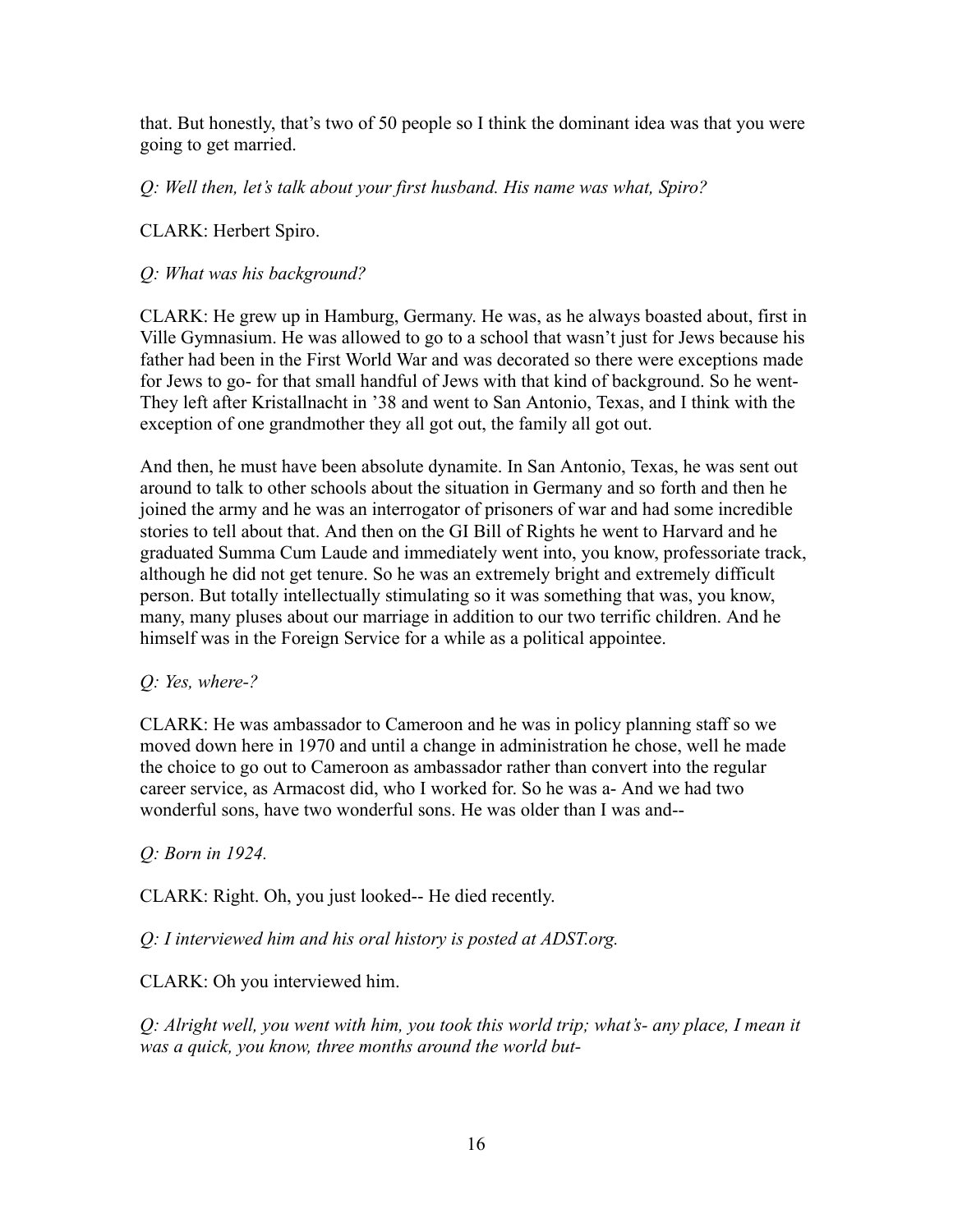CLARK: No, no, no. It was 14 months because the three months were getting us to Africa where he was, for a year, writing about the Federation of Rhodesian and the Assalam and politics in Africa.

## *Q: Okay, so what were your impressions and experiences?*

CLARK: Well I just loved adventure so that's why the Foreign Service was something that, had I been a man I think I would have certainly tried to join it after I graduated from college. So the adventure part of it was just something I loved and we did all kinds of adventurous things, going off the beaten path and so on.

## *Q: Well where did you live in Africa?*

CLARK: Well we lived in what was then Salisbury, now Harare, but we traveled around a lot because the Federation included what's now Zambia and Malawi so we traveled up to Nyasaland -- Malawi -- and Northern Rhodesia, and to the Copper Belt which was in Northern Rhodesia and from there over to Elizabethville, now Lubumbashi, in the Eastern Congo. We were actually in Leopoldville, now Kinshasa, on Independence Day and saw King Baudouin up close.

## *Q: Somebody grabbed his sword?*

CLARK: That's right. We didn't witness that. We also traveled down to South Africa at the height of apartheid. Herb looked Indian, slightly dark skinned. I don't know where his Indian looks come from. There were one or two incidents where we were not allowed to check in at a certain motel on our way down to Cape Town I am sure because of that fact. He was being turned away. This is coming back to me. But South Africa at that time in the early 60s was bizarre. As you probably know I was assigned there in the mid '80s.

## *Q: Well did you get any- have any contact with the opponents to the apartheid regime and all?*

CLARK: The trip to South Africa was a quick trip so I guess the answer is no. We talked-In those days, in '59, '60, there were a handful of Black African university graduates from the newly integrated University of Rhodesia and Nyasaland which had just been established. It did not discriminate against African applicants so you were really just at the beginning of the kind of a transition to an independent country. Herb did talk to classes and to these students.

## *Q: Well did you get a, I mean were the sort of the Ian Smith crew sort of throwing their weight around when you were there?*

CLARK: I guess so. He got more powerful a little bit later. But one of our very good friends was a tobacco farmer. I can still remember his name, Peter Gray. We went out to visit his tobacco farm and I had mixed feelings in those days because I had some real admiration for the pioneer creation of this enterprise and the very hard work for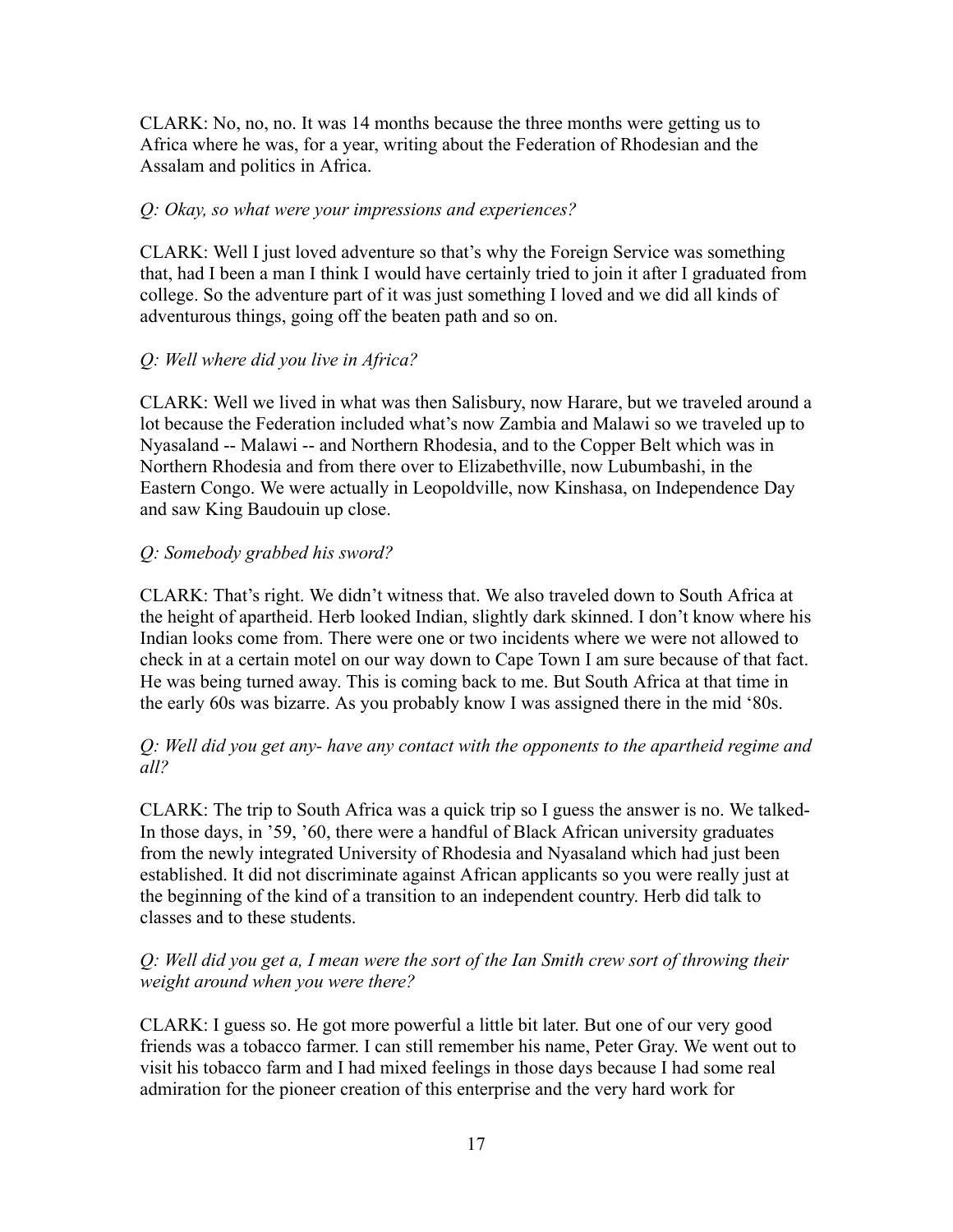everybody involved. It was also quite romantic. I mean we were there for some party that brought some of the white neighboring farmers together at a big dinner party at the Grays. There were drinking games and I was pregnant. I was the only person there not knocking back Aquavit so it was an interesting evening, very interesting evening. We had great fun. But for the Africans at that time, there were so few who were active in any kind of leadership positions.

#### *Q: Then you went to- Where'd you go from there?*

CLARK: Well that year we came back via West Africa, making little plane stops all the way up the coast. I think we skipped a few but we spent, I don't know, a week in Lagos and that was interesting too. And so it was an around the world tour because we then spent a couple weeks in Portugal before we came back to Herb's teaching duties.

#### *Q: You went to, what, Amherst? Or was-?*

CLARK: Yes, after one more year at Harvard, we went to Amherst for five years.

#### *Q: What was your impression of Amherst at the time as a faculty wife?*

CLARK: Well I had very small children and so my life was very much, you know, the English Setter dog and the little children. I lived on the South Amherst Common, which was a kind of idyllic place. So, I'd have to say that I was quite positive. I was singing. I was also doing two things, one of which has a direct relationship to going in the Foreign Service. I was the public affairs producer at the WFCR, which was this public radio station in Amherst on the Eastern Educational Radio Network. I had an interview program and I interviewed Ian McCloud, the UK Secretary for the Colonies. I interviewed quite a few big names for this program. I got paid per program. So that was fun. I was also very active as a singer in the Amherst Opera Company and doing some directing as well as singing. So, I had a really quite a rich life. I did a series on the Adams family correspondence called "Prospect of a Union." I only kept what I needed to get them transcribed; they're reel-to-reel tapes. But it was a 12-part series and I cast it with faculty members from the four-college area. I wrote the script and did the editing and the music and it was a really great series. So, I was doing a lot of different things but all of them were quite interesting.

The other thing that put me on a track for the foreign service was the war in Vietnam. Henry Steele Commager was a big-name professor at Amherst and he was very anti-Vietnam. So that was beginning to steam up and I was very much a part of that anti-war movement.

#### *Q: Well, how did that present itself as far as you were concerned?*

CLARK: Well I'm trying to remember whether we did anything much. It may have been under the transition because we then moved to Philadelphia. In '65 there was a major march in Washington; might have had to do with the bombing of Cambodia.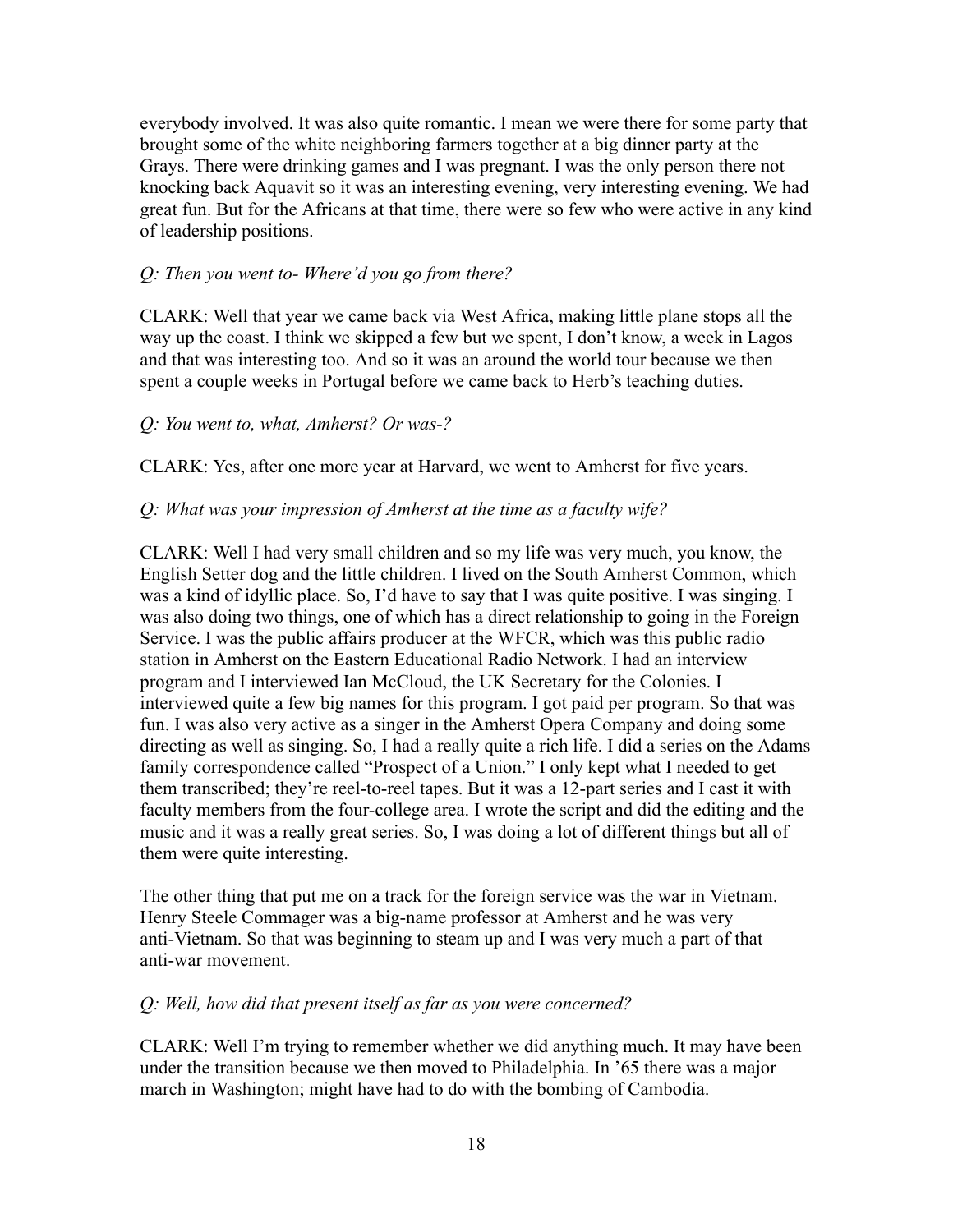## *Q: Which came later.*

CLARK: That was later.

## *Q: That was '69.*

CLARK: Okay, then that's later but I think there was something as early as '65 which I am remembering. I certainly remember being very anti-war. There was a professor at the University of Massachusetts, whose name will come back to me, who had written books about Vietnam. He was an expert. He was the one describing how the North Vietnamese were driven by nationalism. I was really quite shocked because there was such a disjuncture between the American position, which didn't seem to take in account any analysis of the realities of the Vietnamese situation. My position wasn't just mushy, mushy, oh, I don't like torture, although I didn't like torture, but it was also that this was stupid. I took this outrage with me to Philadelphia

In Amherst civil rights was the big thing on campus. My feeling about the civil rights movement was terribly supportive but I was also questioning who am I, this nice white woman, to want to take a leadership position, and it's true I don't want to join any organization I can't feel that I couldn't be a leader of. They should be the leaders. And so I was plotting from the sidelines but never active.

## *Q: Did you get at all involved, at least on the sidelines, in faculty politics or not?*

CLARK: Well. Herb was, you know, the world's most difficult person so I would hear a little bit about the political science department politics. I thought he was probably always right. I was part of the academic picture in that I audited some courses, one at Smith and one at Amherst. But no, I didn't get much into the politics.

## *Q: How about the Kennedy election? Did that engage you at all or not?*

CLARK: Well, when I was at Amherst the big election for me was Lyndon Johnson. That engaged me enormously because the threat was Goldwater. And I hung out my bed sheets for Lyndon Johnson, literally. The polling booth was across the South Amherst Common from our house, and I painted a big LBJ on white bed sheets and hung them out the second-floor windows. And I liked Johnson very much. The Kennedy election was tricky because my husband was actually for Nixon and I was, I don't know, a deferential wife I guess, but I did have mixed feelings about Kennedy. I pulled back a little bit from the engagement although I very quickly became a non-supporter of Nixon. I became a Democrat in a way by subterfuge. Here's my husband for Nixon and my father is a Republican. I'm creeping along my way. The Goldwater election was where I tipped over.

*Q: Well then you were there for five years. That brings us up to what, about '65 or so?*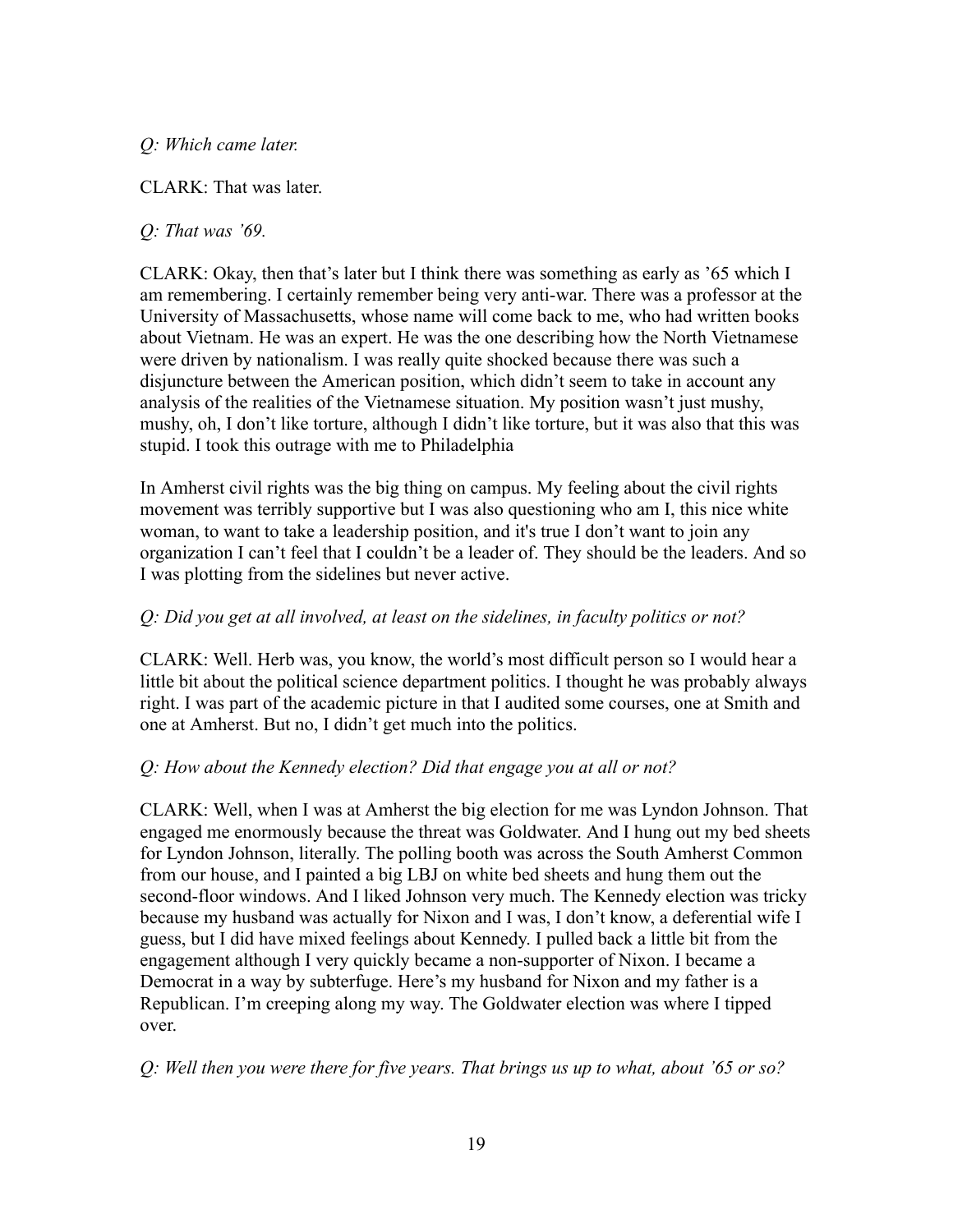CLARK: Right, right.

#### *Q: Then what happened?*

CLARK: Then I went to Philadelphia. Herb really wasn't happy with the political science department at Amherst. He got a job, a tenured professorship at the University of Pennsylvania so we went down to my old hometown, except this time we moved downtown.

#### *Q: So, you still had what, two children?*

CLARK: Two young children.

*Q: Did you have any area while you were basically a housewife and mother but involved in things, watching any particular geographic area like the Middle East or Africa or anything like that of particular interest to you?*

CLARK: Well as I said, I had this public radio program, which was totally on large political issues and interviews. The one I mentioned was at WFCR in Amherst and that was also when I did this series on the Adams family. Now coming down to Philadelphia, I didn't find the local public radio station, WHYY, so congenial, plus I was much more serious about singing. Skipping ahead a couple of years to '67-'68, when Herb was on sabbatical at Oxford and we were living in London, I auditioned for and got accepted into the London Opera Center, which was stepping stone or training a school for the Covent Garden opera. What do you call the baseball teams, the minor leagues? That was a thrilling experience from start to finish and a totally full-time involvement. I had what turned out to be notable classmates like Kiri Te Kanawa. So that was a thrilling year.

But I think the way to put it, and probably it's a better way to put it, is that I always had a double track. I was always very interested in and did the singing but also very interested in foreign affairs. A lot of that I was doing through my husband when he was out in Africa, but I also did some writing and much commentary on his writing. I can't remember the little outlets for my pieces in Amherst when we came back from Africa and I would write something on African politics. But it was a continual interest of mine, foreign affairs, and I suppose it was when -- and we're jumping ahead a little bit- when I went to Cameroon as the ambassador's wife, as Herb's wife, that it got even more intense. It was while in Cameroon that I wrote an article that was published and got a lot of prominence. A little housewife sitting in Cameroon wrote a piece that was a cover story in a magazine called "World View" entitled "A Paradigm Shift in American Foreign Policy from Self Determination to Human Rights." Arthur Schlesinger Jr. wrote a column in "The Wall Street Journal" on my article, identifying me. So I was making an actual contribution to foreign policy. I was in Cameroon as the ambassador's wife but my intense interest in foreign affairs was never far away, except for the year I was at the London Opera Center. That was 100 percent singing.

#### *Q: Alright well let's- You were in the UK from when to when?*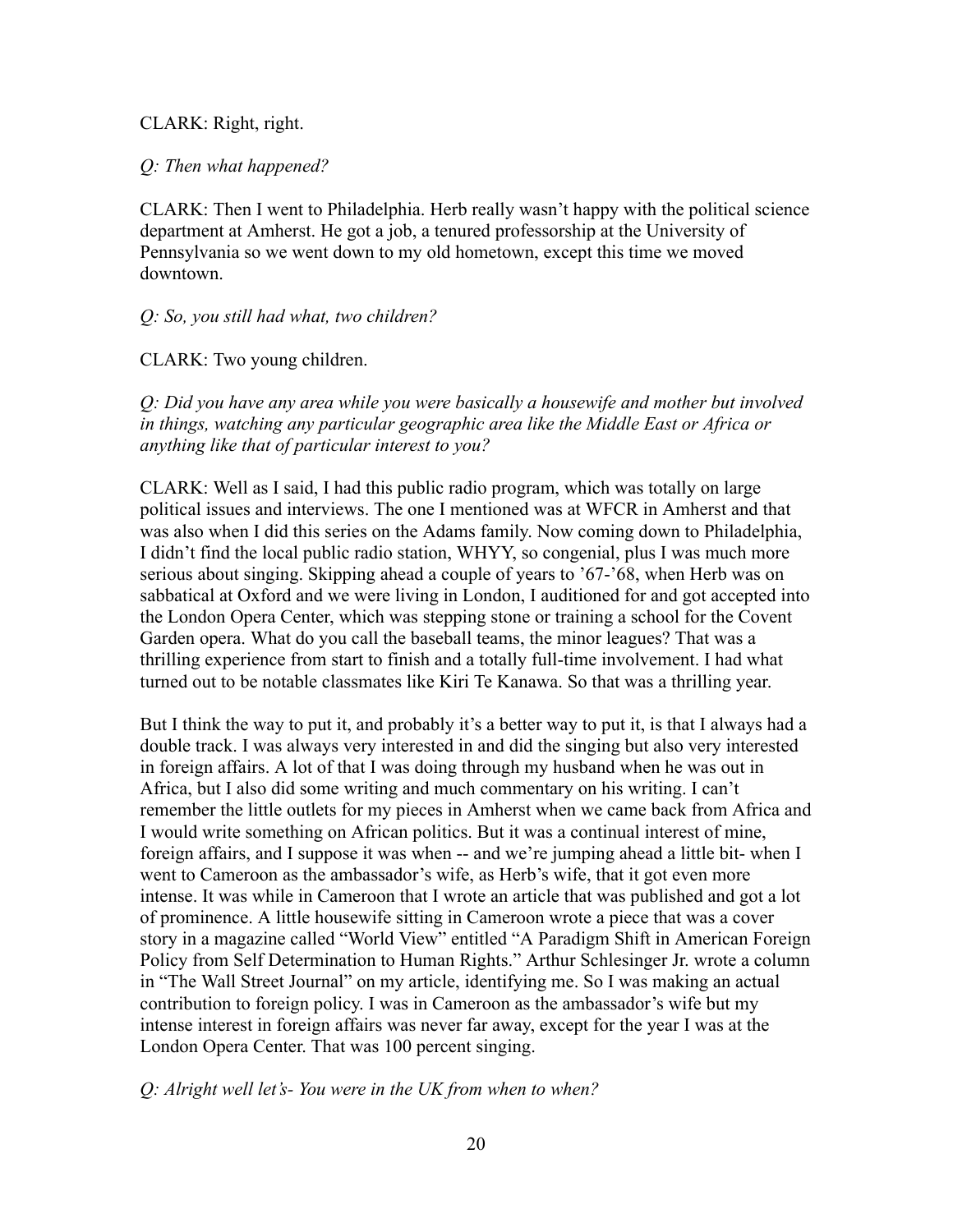### CLARK: Sixty-seven to '68.

## *Q: Did you find yourself up against any sort of anti-American involvement in Vietnam feeling at all?*

CLARK: Not at the London Opera Center; we were just off on another planet. But had I been in any other kind of involvement I imagine I would have.

*Q: How did it work? Was this a training period? Were they throwing you into various productions? What?*

CLARK: I was the only American; the rest of the 30 or so singers were English or, in the case of Kiri, from New Zealand and there was one Canadian. I think the Metropolitan Studio was like this in New York as a feeder to the Metropolitan Opera. You're doing fully staged productions, which are getting reviewed in the local newspapers. You are getting language training, physical training to make you stronger so you can stand on great stages. Fencing lessons, you know, as well as coaching, coaching on many roles, not just the one you're singing at that particular moment. It was just a thrilling, intense involvement.

I was in two fully staged productions with important but not leading roles. And then there were recitals. We were taken out in the countryside, did recitals here and there, and one of the recitals was in the equivalent of Carnegie Hall, Wigmore Hall, and so on and so forth. So it was very exciting. As I was about to return to the U.S. I asked the director well, what next when I go back to the United States? And said "well, what will happen is somebody will get sick and the Utah Symphony will ask you to come fill in and then your career will slowly develop. But I had a real, distinct appreciation that my voice -- which could have developed in a different way -- didn't get big enough for Verdi mezzo soprano roles and I didn't get high notes for some of the Rossini mezzo roles. So the only repertoire I was competitive in, maybe, was the French repertoire. And I had two small children and I wasn't going to hop out to Utah, so I gave some recitals in the Philadelphia area and I did some singing in the Washington opera -- small role in Rusalka -- but I basically backed off in terms of thinking where would I go with this. And that was an important decision.

## *Q: Well, how long were you- I'm surprised that the Brits took you on because it was a limited time that you were going to be there, wasn't it?*

CLARK: Well, the London Opera Center was a two-year and they did take me on even though I was only going to be there a year, that's true, that's true, they did.

*Q: Well then-*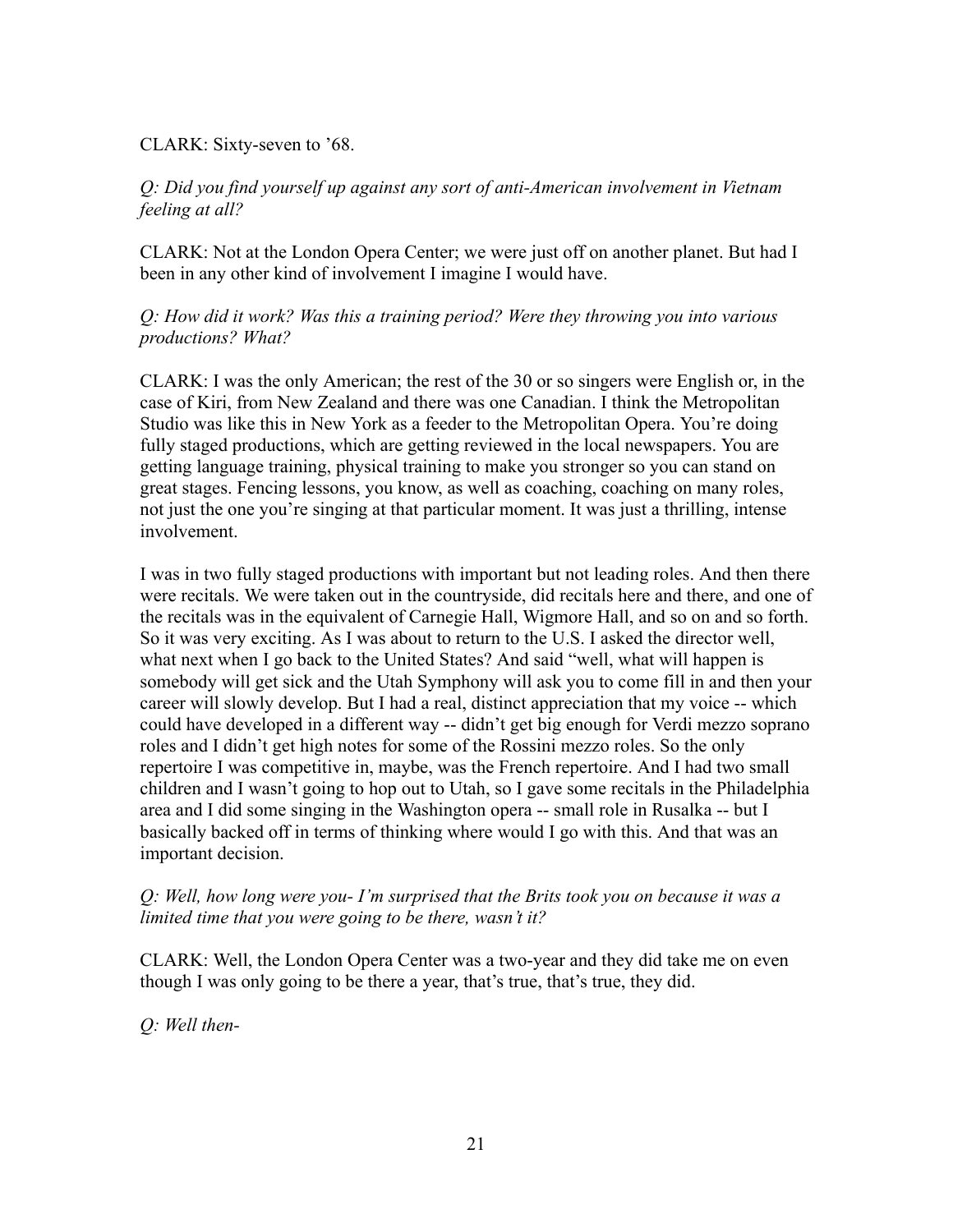CLARK: They put me in the second-year class, basically skipping me a grade. They said they would compress my training period. You know, I did some master classes that normally I would have done in the second year, that sort of thing.

*Q: Well then you came back in '68-*

CLARK: Sixty-eight; the fall of '68.

*Q: Then what?*

CLARK: Well, I did some singing-

*Q: You're back in Amherst, aren't you?*

CLARK: No, no, this is now Philadelphia. My life didn't have a great focus, at least in a professional sense. I was very focused on my children. I may think of some brilliant thing that I wrote or did but those two years before we went to Washington were as I say pretty unfocussed. I was still doing some Public Radio interview programs and when we moved to Washington, I was hired for a full-time professional job at the Corporation for Public Broadcasting in their public radio unit. And I think that was coming off not only the WFCR but the WHYY programs I had done.

## *Q: Alright so you worked for public radio, Corporation for Public Broadcasting-in Washington from when to when?*

CLARK: Well again, another short term thing for interesting reasons. It was about a year and a half, '70 to '73 or a little bit less, and there it was an intense professional job; it got me home at 7:30 or 8:00 at night and I still had very small children and I just didn't like that.

## *Q: What sort of interviewing- Were you doing interviewing?*

CLARK: No. At the Corporation for Public Broadcasting, we established NPR (National Public Radio). You're looking at one of the three foremothers, forefathers of NPR.

## *Q: What were the objectives and obstacles in establishing this?*

CLARK: Oh well I would have to think back. I was sort of the third ranked of the three of professionals in the public radio office. I was sent out around the country to proselytize with the small, usually university-based, radio stations to say don't you want to become a member of National Public Radio? That was one of my chief jobs. I didn't find many obstacles. I was, again, terribly naïve about the working world though. I might have been able to talk to the head of CPB, whose name was John Macy, about structuring hours that were a little more flexi-time, that sort of thing, which you can do nowadays, but in those days it didn't even occur to me that I could make any kind of change in the basic structure.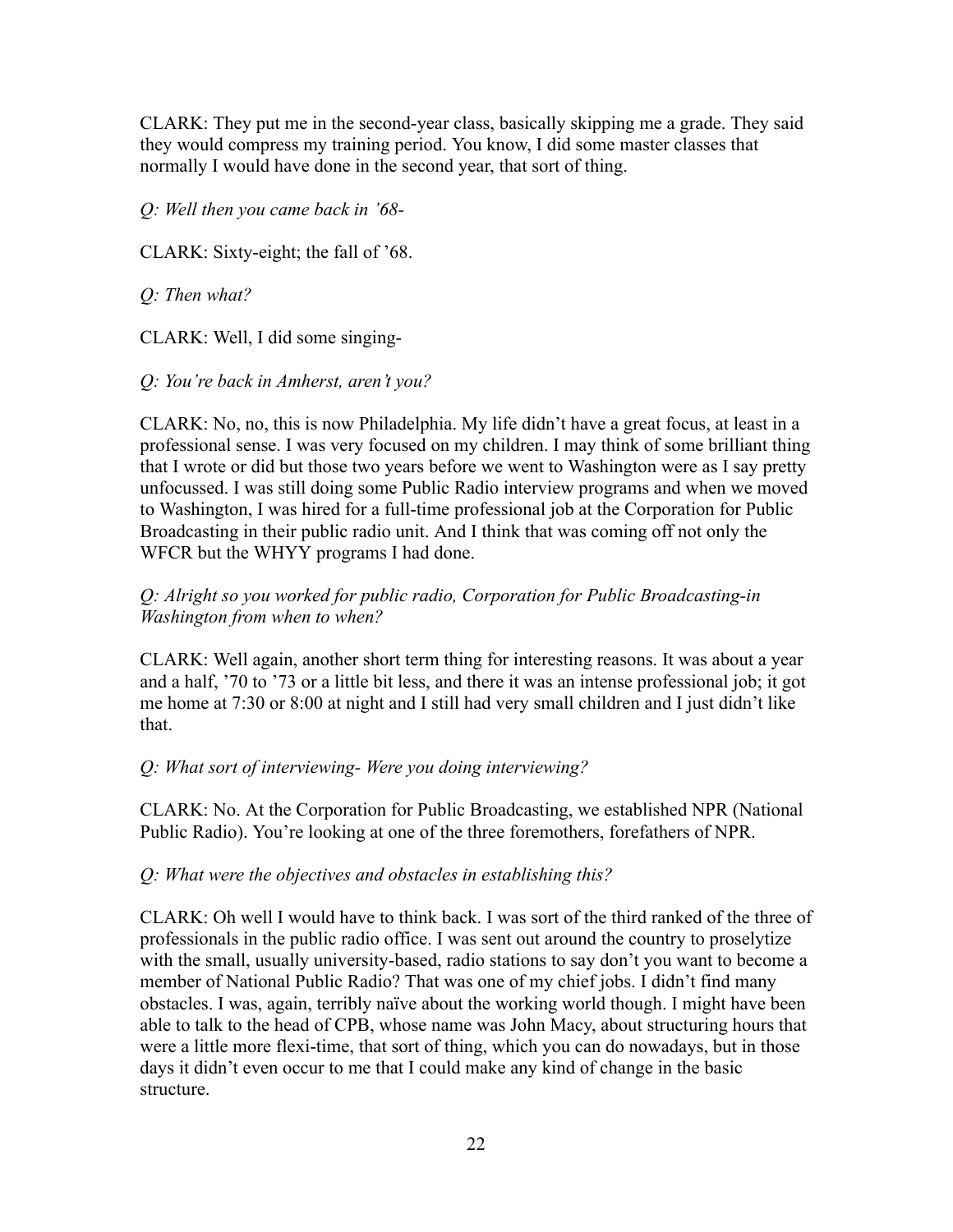*Q: How did- Public broadcasting, was it sort of looked down upon by the major networks at that time?*

CLARK: It didn't exist. We were creating it. You listen to NPR, don't you?

*Q: Yes.*

CLARK: It didn't exist.

*Q: Was the idea sort of anathema to the establishment or they didn't get-*

CLARK: No. I mean, Corporation for Public Broadcasting got its money from Congress. I think this was a period which this was considered to be a really good thing to spend some public money on. It was a very political period in terms of the war and- which wasn't over yet. So you had a lot of people attracted to this enterprise who had come out of the anti-war movement and were quite political. But we were a little insulated; I mean, we were the funding institution and we were mostly making decisions about how to set up National Public Radio, and as I say that meant getting the member stations going and that was my main job and doing related things so I was not involved at all. I knew some of the early stars at NPR but we were two different entities.

*Q: When did your husband get sent to Cameroon?*

CLARK: Seventy-five.

*Q: So this of course obviously meant a change.*

CLARK: That was a huge change. My marriage was not in great shape and I almost didn't go to Cameroon. This would maybe be a good moment to call it quits. But then, you know, I love foreign affairs and adventure and so off I went.

*Q: Alright. Well I think this is probably a good place to stop and we'll pick this up in '75 when you're off to Cameroon.*

*Today is the 29th of July, 2011, with Betsy Clark. And Betsy, the last time we left off, you're off to the Cameroons in 1975. So what were you-*

CLARK: This was before I joined the Foreign Service myself. And maybe it's important to say now that for most of my career I was Betsy Spiro, Elizabeth Spiro.

*Q: How do you spell that?*

CLARK: S-P-I-R-O. So if people are ever Googling me or anything you will bring up more for Elizabeth, well Elizabeth Spiro Clark will bring up quite a lot but some of the things I've written that helped in a way get me into the Foreign Service were under the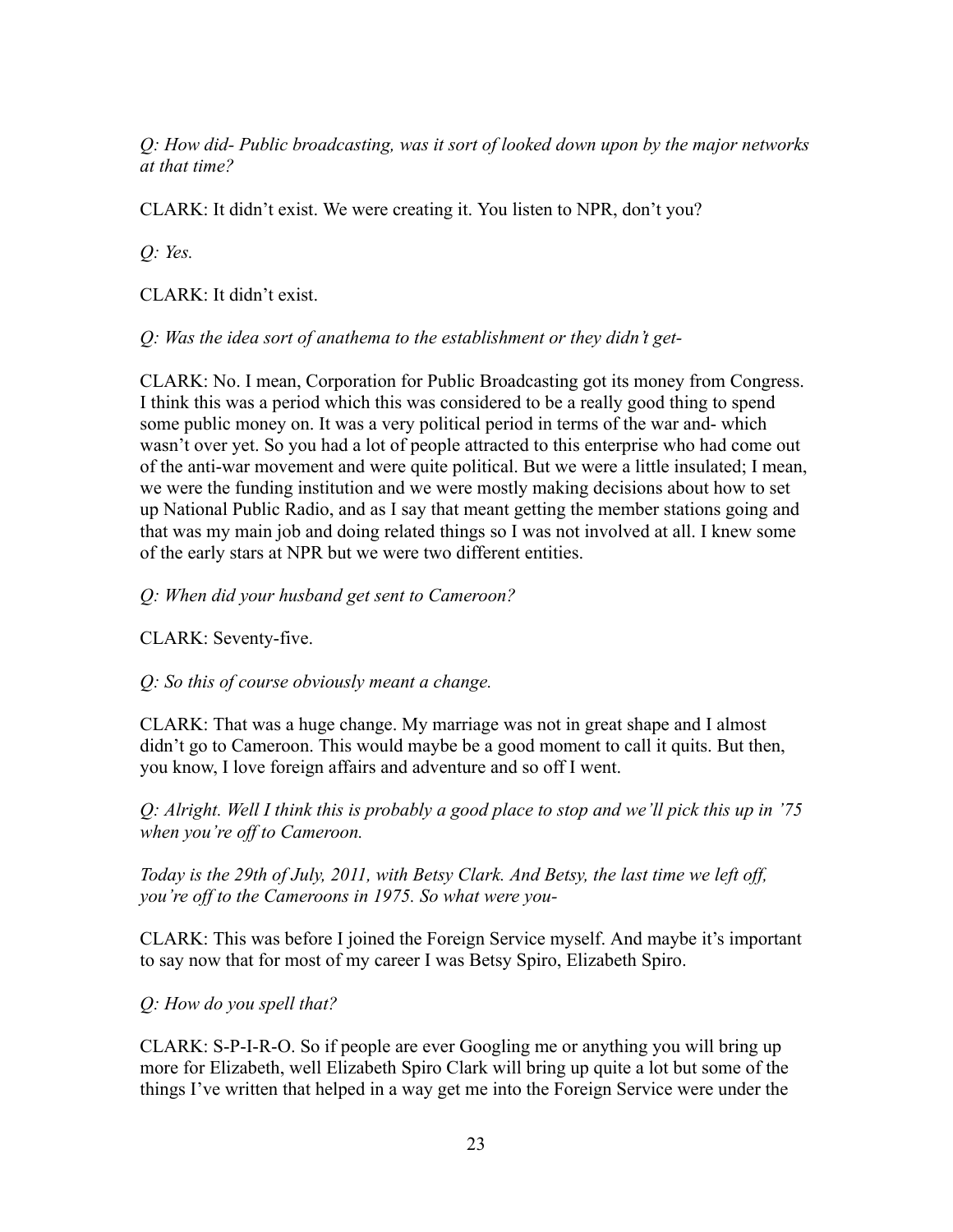name Elizabeth Petersen Spiro. And so I've had a lot of different names but this was 1975, when my then-husband Herbert Spiro was on the Policy Planning staff and then made the choice whether to join the regular career service. He had served, I think, about five years in the Policy Planning staff; we moved to Washington in 1970 for him to do that. I had two small children but I also was professionally involved with the Corporation for Public Broadcasting where I was a radio projects administrator for a period of time. But he then got asked by President Ford to go to Cameroon as ambassador so that's what took me to Cameroon.

*Q: Alright, just for somebody looking at this, I think I mentioned before, I did do an oral history with your former husband.*

CLARK: And with my current husband, too, who owes you an edited copy.

*Q: Okay. So, you're off to the Cameroons this time as the-*

CLARK: My husband's wife.

*Q: What- From your perspective, what was the situation in the Cameroons in '75 when you went out there?*

CLARK: I should jump ahead just a little bit to say that one thing happened there that was quite important to my joining the Foreign Service. My husband had been an academic and knew a lot of- good friends with a lot of prominent academics, including Stanley Hoffman at Harvard, and I was reading something that Stanley wrote about human rights; what was the consensus in America on human rights. And he said the consensus was around self-determination. Well of course self-determination had been a very big thing after the First World War particularly.

#### *Q: Yes, Woodrow Wilson and 14 points and all that.*

CLARK: Yes, all that. But I just said to myself, with a background in government and some writing, no, the American consensus is around individual human rights.

#### *Q: I think you're quite right.*

CLARK: And so I wrote an article that was on the cover piece of "Worldview", a journal edited by Richard Neuhaus that doesn't exist any more. The title was "A Paradigm Shift in American Foreign Policy: From Self-Determination to Human Rights." The title expresses my argument. In tracing this development I looked carefully at the passage in '72 or '74 of an amendment to the Foreign Assistance Act saying that the U.S. could not give assistance to "gross violators of human rights'' and I traced what the impact of that amendment had been, which was pretty much zero from the point of view of the State Department which managed not to define anybody as a gross violator of human rights. At the time that I was in Cameroon from '75-'77, I think it was '77, Kissinger went to South Africa -- as I remember in '77 -- and then he traveled up to Lesotho where he gave a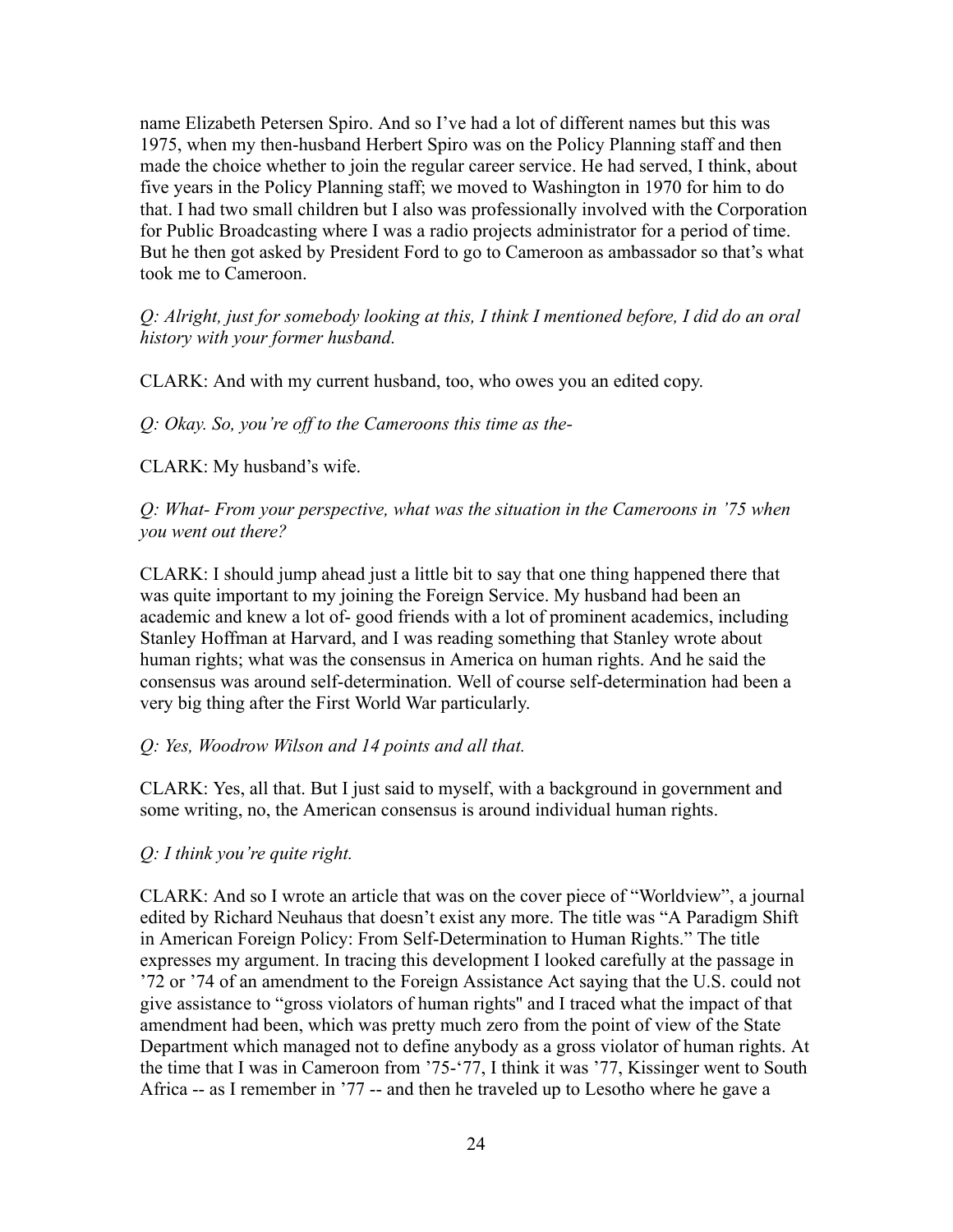speech. For the first time, and I think I am correct although I'm coming here without having checked back into the record, you had a top U.S. official giving a speech in which human rights is laid out as an important goal of American foreign policy. He would have done this at least partly because of his experience in South Africa. This idea was on a simmer. This is before Carter came in. So, my article made a big splash in the following way:

The article was published in January of '77 just as President Carter was inaugurated. Arthur Schlesinger, Jr., discussed the article by name and in the "The Wall Street Journal" just after Carter came in, and said, citing arguments that I had made in the article that human rights was an idea whose time has come. Now, there were other events that happened early in his Presidency that forced Carter to take more of an explicit stance for human rights. For example, he received a Russian dissident who had been hiding in one of our embassies, Vladimir Bukovsky, and there had to be a decision on how to receive him at a high level. Carter justified it by talking about human rights.

That part of my time in Cameroon t had a direct connection with my coming into the foreign service. That article got significant attention and led to some other publications, and an editorial job at the Center for Strategic and International Studies. This all beefed up my résumé, and made me more plausible as a mid-level entrant and I came in as a mid-level officer. It's something I'm extraordinarily proud of. I mean, I honestly think if you had to pin me to the wall that's one of the things in my life I'm most proud of, that article. The experience in Cameroon was of course rich and fascinating because I traveled around with my husband everywhere and Cameroon's a really very interesting country. I think it has some 200 language groups in a fairly small territory, tremendous variance of topography and tribal backgrounds, so I had a wonderful time.

*Q: Well one thing, if, when you get the final transcript of this, if you can somehow, particularly if you can call up your article-*

CLARK: Yes, it's on the Internet; it is on the Internet [Worldview, Volume 20, Issue 1-2, February 197, pp. 42-47]. I can send it to you all.

*Q: Yes, we're talking about Henry Kissinger talking about human rights; I mean, you can just practically feel his heels dragging.*

CLARK: Yes, Henry Kissinger's heels probably were dragging. He had no idea how this would spin out. Of course, when Carter came in everybody thinks he came in determined to change things but he didn't.

#### *Q: Congress had already-*

CLARK: Well Congress had done the "gross violators" amendment to the Foreign Assistance Act. However, the story of how human rights developed as a foreign policy goal supports my view of how things happen in the world. There were many accidental and unforeseeable events that played key roles in the human rights story, for example the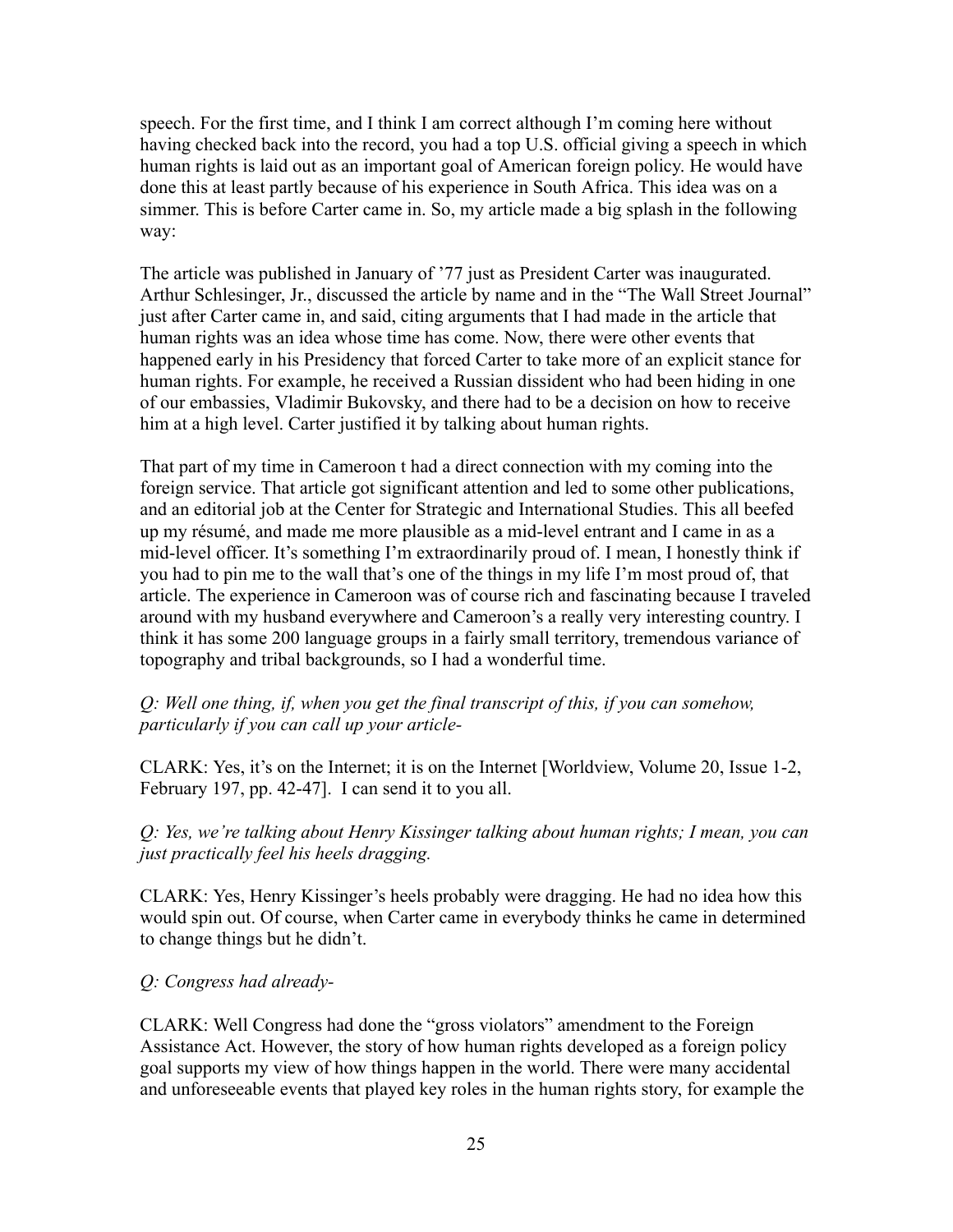President having to decide how to receive this Soviet dissident, and using human rights as a justification. And that justification produces follow-ons. It wasn't until April that Vance gave a big speech on human rights.

*Q: Yes. And if I recall Congress had- at a certain point had asked for a human rights report, too, on each country.*

CLARK: That's right.

# *Q: And that-*

CLARK: That was after Carter came in. I would have to check the date that the human rights reports were launched. It happened at the same time that the new Bureau of Human Rights and Humanitarian Affairs, as it was then called, was created, headed by ….

## *Q: Pat Derian.*

CLARK: Yes, Pat Derian. The human rights reports turned out to be more important, I think, than most people thought at the time.

*Q: Yes. Well the whole saga of Pat Derian and how she was put into this and sort of seized control and- it's a great bureaucratic story as well as a policy story.*

*Well, okay, what was the situation though in- Is it Cameroon or Cameroons with an "s"?*

CLARK: It's Cameroon. The first President of Cameroon, Ahmadou Ahidjo was in office, an authoritarian dictator, followed by another one, Biya and since you've had your little friendly authoritarian dictator Biya, I think the main thing I remember then and of course I didn't have any responsibility here but I can't stop being a political analyst - slash my wrists and that's what I bleed -- is that the French colonial part of Cameroon had just finished fighting the British colonial part. Cameroon. There was a big referendum about whether the British side of Cameroon would join Nigeria and those who wanted to join lost. There was a lot of pretty vicious fighting; there were still roadblocks when we were there. You were very aware that it was not a happy situation.

## *Q: Was there any legacy of the German rule?*

CLARK: Well, I have one funny story on that subject -- at least I think it's funny. Someone told me, some Cameroonian who I was chatting with, said that the Cameroonians' view of the Germans was that they were "les vrai blancs" -- "real whites". They knew how to beat you down -- not patsies like the British or even the French. Yes they remember. I think we even were taken to a German cemetery. There were "remnants" of the Germans.

*Q: Well, let's talk about being the wife of an ambassador and here you are, you're coming out of politically activist reporting; I mean, you -- and all of a sudden -- this is before all*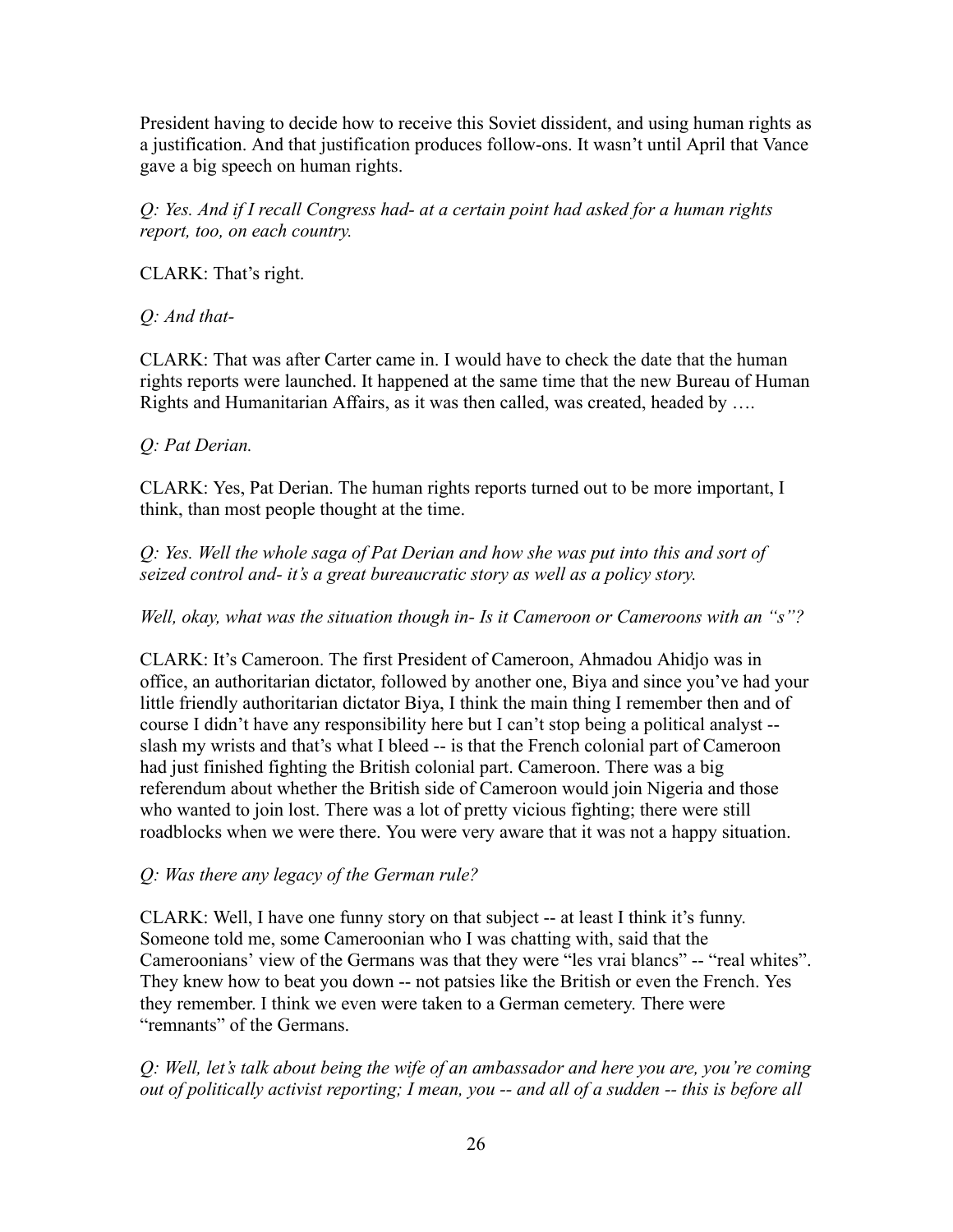*sorts of things were happening in the world of the Foreign Service and all. How did you find this?*

CLARK: Well my tour happened after some very key things happened that affected the life of an Ambassador's wife. Your performance was no longer included in his efficiency report.

*Q: Yes.*

CLARK: I think that was, what, '72, '74?

*Q: Something like that, early '70s.*

CLARK: But that was recent, and that was a pretty big deal. In addition, I had a husband who had been in the Foreign Service for five years, but he certainly wasn't going to expect me to be in the traditional mold. It happened that I was very active. I liked doing big receptions, being relevant to events, traveling and so forth. There was part of the job of being ambassador's wife that was a job that I enjoyed very much. And there were some very funny and interesting things that happened.

## *Q: Well can you tell me some of them?*

CLARK: Well, one that I remember vividly was there was a huge international meeting up in this new hotel on Mount Febe of, what was it, an International Telecommunications organization. A very large number of international delegations attended. And we invited the American delegation to a reception. We were standing in the reception line and after a while of greetings I whispered, "Herb, what's going on outside? There's a big bus that just pulled in." And people kept coming in and joining the reception line. What's going on here? With some whispers to Embassy colleagues and questions it turns out the invitation had gotten misconveyed to the entire conference. So the entire conference was descending on our residence. I don't know exactly but probably 400 people instead of 30. This is a very big crisis for the ambassador's wife who scoots out into the kitchen to make an emergency assessment. Fortunately there was always enough liquor but we were not offering the usual nice spread of food, to say the least.

There were very interesting trips. I especially remember visiting western Cameroon where you have some traditional customs that were still alive and well and very colorful. We went to the "Entronation" of the Chief at Banjun with our two small boys. We were the only foreigners, certainly the only whites, there. Because of Herb's position, we were up on the reviewing stand under a tin roof. There was dancing in front of the stand for the chief and his distinguished guests, including dances by all of the chief's 40 wives. After he has been enthroned, everybody shoots off their rifles. All of a sudden I realize I have a five year old and a seven year old, and it's raining down bullets on the roof.

*Q: Oh yes.*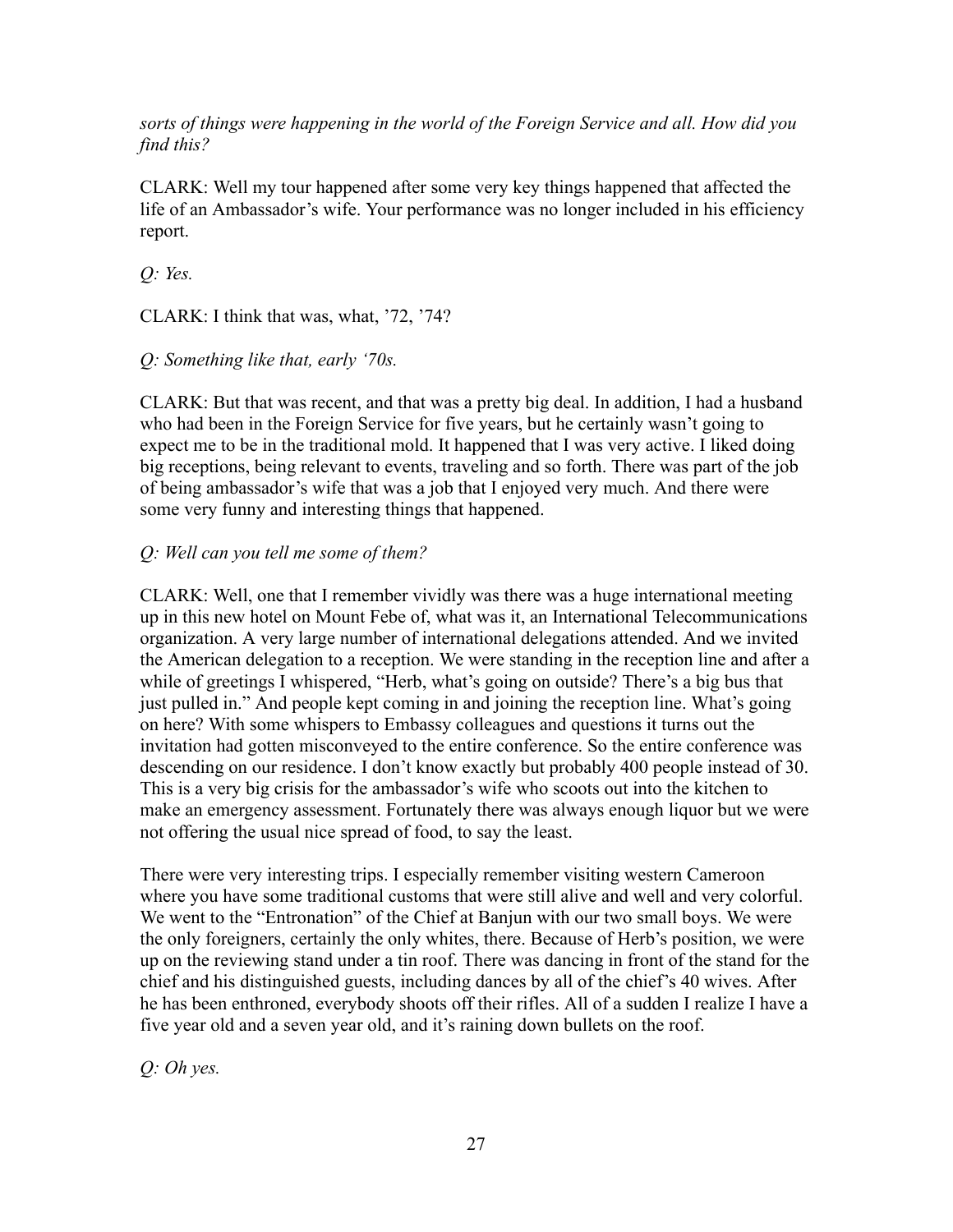CLARK: So it got quite lively. And terrific food, terrific music; it was very, very memorable.

## *Q: Did you get involved with women's groups in the area at that time?*

CLARK: Nothing especially springs to mind. I had made a decision early on that I was not going to be one of these people who got up and went to the American Club at 10:00 for tennis and came home at 8:00. I was interested in meeting Cameroonians. And so I did, but I can't remember any particular venue that involved women only except the ambassadors' wives. They met.

# *Q: How did you find them? Did you-?*

CLARK: It was fascinating. This is meeting a lot of different kinds of people from different countries. What I thought particularly funny was that the ambassadors' wives were more protocol conscious than their husbands. If you went to a luncheon you would be seated in the exact rank of your husband's precedence. And that meant I was always next to the Belgian ambassador's wife and she was one of the world's most boring people so I had mixed feelings about this.

But taken altogether it was very, very interesting.

*Q: Well were you able sort of to continue your writing or-?*

CLARK: Well, I wrote this-

# *Q: You wrote that article.*

CLARK: -Which was a big deal. I don't know if I wrote anything else while I was there but that took some serious research and thinking.

# *Q: Was there any feedback from the State Department at all on that?*

CLARK: No. Herb sent it around to some of his former academic colleagues. We knew Sam Huntington well, so we sent it to Sam and he sent it to Stanley. I can't remember the exact details but one of them circulated it in the Carter campaign. It did get read. Stanley was a big pusher of the article and I think he may have been the one who sent it to the ultimate publisher of the article, Richard Neuhaus. I did not know Neuhaus at all, who was the publisher of "Worldview", but I am almost certain there were some letters that got sent to him.

*Q: With the Cameroonians, were you able to make contact, particularly with the wives or the women in the area?*

CLARK: Oh yes. I remember the wives used to go off in a corner at a dinner party and complain about men and that was fun. We had jolly conversations.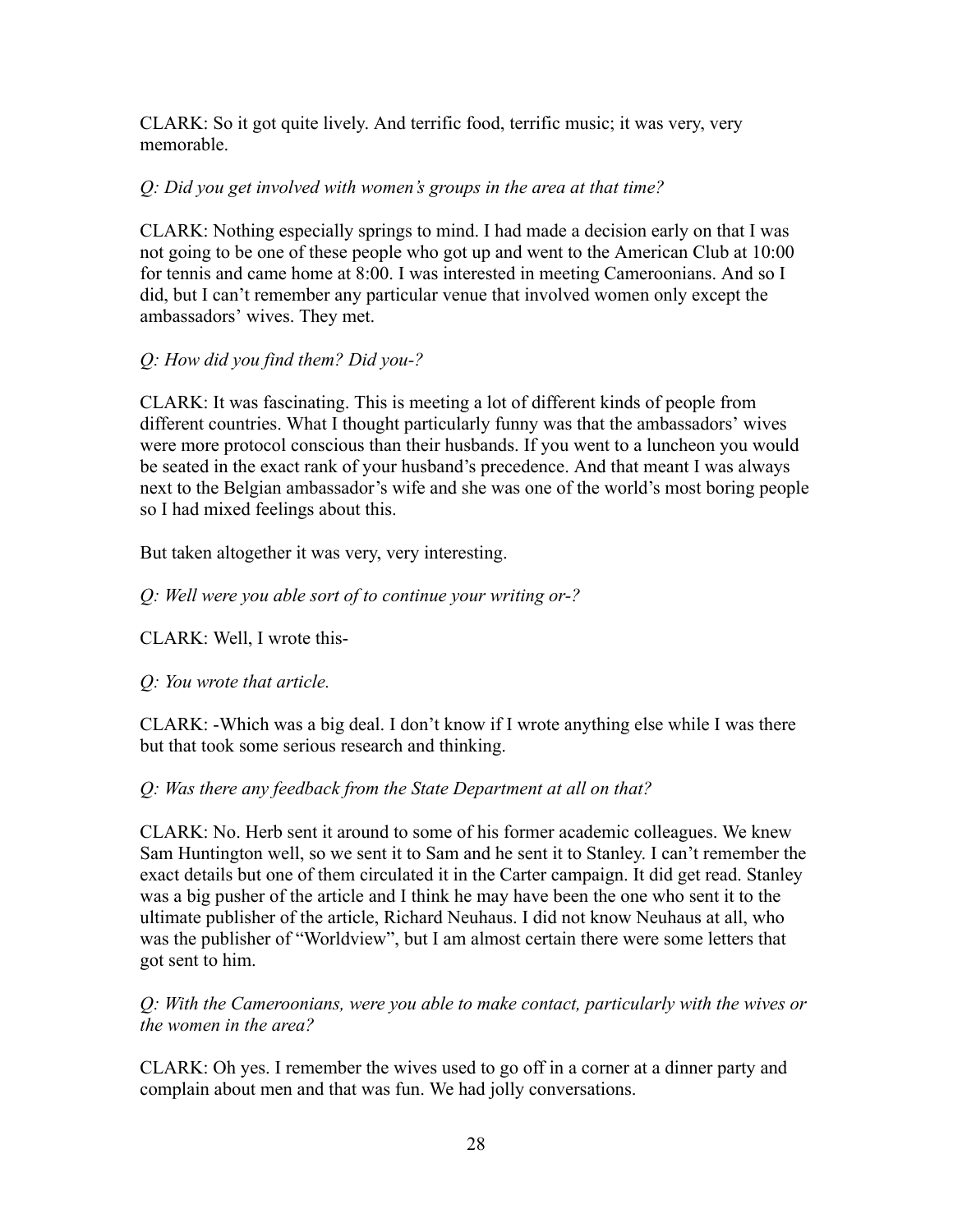I remember something else very well. I had also, in the past, been a semi-professional opera singer. I had the idea to put on something called the "Christmas Jazz," an opera for kids, with students from the American School. It was put on in the Ambassador's residence, on a stage facing the audience seated in our enormous living room. One of the missionary's wives played the piano. It was fully staged by me, and my star was Edith Walla. She was one of the few Cameroonians in the school. Her father was a minister or deputy minister. I held general auditions and I picked her for the lead in the opera. I got some complaints from my missionary's wife's friend about whether I thought Edith will be able to handle this? And I said absolutely. And she was a totally, totally wonderful star. It was a very nice event in the diplomatic community. Everybody came. It was a big enthusiastic audience. I was very pleased. One of my sons was in the chorus which was another great fun also.

### *Q: What about the American embassy wives? Was this a happy place when you got there or unhappy or what?*

CLARK: Pretty unhappy. I don't know all the details but a lot of the wives had decided not to come for various reasons. Their marriages were not in good shape or something else. It was not a happy embassy. Both the DCM's and the economic counselor's wives were absent. They had made these decisions before my time. The AID (United States Agency for International Development) officer's wife was extremely traditional. In the tradition of respect to the hierarchy of Embassy wives she came to the residence to pay respects to the ambassadors' wife -- me. That occasion was so stiff I rather thought to myself, "well, that's that -- I've done that". But AID was different. The AID mission in Yaounde was a very big mission because it covered a number of countries. The Peace Corps was also a very big component of the U.S. mission in Cameroon. Relations were rather stiff between the various agencies and State except for USIA (United States Information Agency).

#### *Q: Were you able to get out in the field and talk to the Peace Corps people?*

#### CLARK: Yes.

#### *Q: What were they up to?*

CLARK: Oh my. I thought they were so admirable. I didn't go on as many trips as my husband did to meet with Peace Corps volunteers but I can remember a visit up north having a long talk with one Peace Corps volunteer, on the banks of a river in a village, as I remember. He was off in the middle of nowhere doing very good work and he had very good relations with the people in the village. I thought he was just inspiring. I also went to a training session.

#### *Q: Had you become interested in joining the Foreign Service at this point?*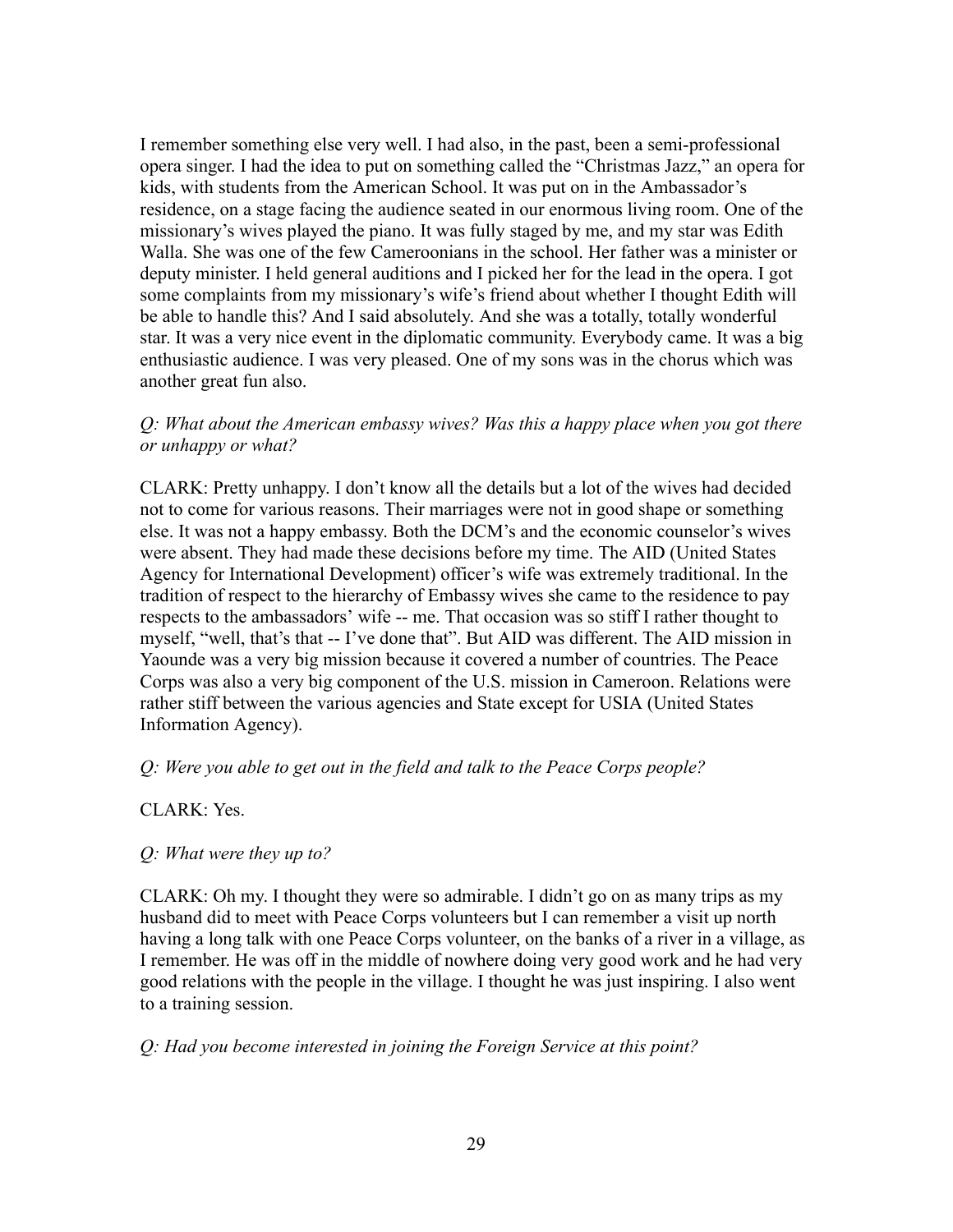CLARK: I guess the answer is yes. There was a personal aspect to what triggered this interest, which was the breakup of my marriage. If that is going to happen you have to ask yourself what are you going to do to earn a living? However, that serious thinking came after we got back to the United States. But certainly I loved the life, I liked traveling to countries and living there and understanding what was going on and so I was definitely open to the idea. I don't remember whether I came to the point in '75-'77 and said, "okay, why don't you join the Foreign Service?"

*Q: I don't want to obviously get into sort of personal details but the breakup of your marriage, did the Foreign Service aspect have anything to do with it or was it-?*

CLARK: No, not really.

*Q: Well then, so you left the Cameroons when?*

CLARK: Seventy-seven.

*Q: Where'd you go?*

CLARK: Back to Washington.

*Q: And then what were you doing?*

CLARK: Well it was a difficult time because of personal aspects of my life. It was not the happiest time. Professionally, I did a lot of different things; one of them was working - part time, as I recall -- at the Center for Strategic and International Studies, where I became an editor. I also co-edited a book on Human Rights and US Foreign Policy, contributing a chapter on international financial institutions and human rights. That was the main thing I wrote. Because of contributing a chapter I was doing quite a lot of research for that book. I also got some traction professionally because of my article on human rights, which had been published in January of '77, just as Carter came in, and then because of this Schlesinger piece in the Wall Street Journal on my article all of a sudden I was asked to be on academic panels on human rights and participate in various forums, although I had no advanced degree whatsoever.

*Q: Well I would think with, I mean, you know, as you were alluding to before, human rights didn't sort of come on the radar when Carter came in. I mean, it had- the concern with human rights had been around for some time but when Carter came in, I mean, it picked up a lot of momentum.*

CLARK: A lot of momentum. I was very pleased to read, just recently, a book by a Columbia University professor named Samuel Moyn on the "invention" of human rights. I did get at least a footnote in there. He very much has the thesis that the high point of human rights in terms of U.S. foreign policy was the Carter administration.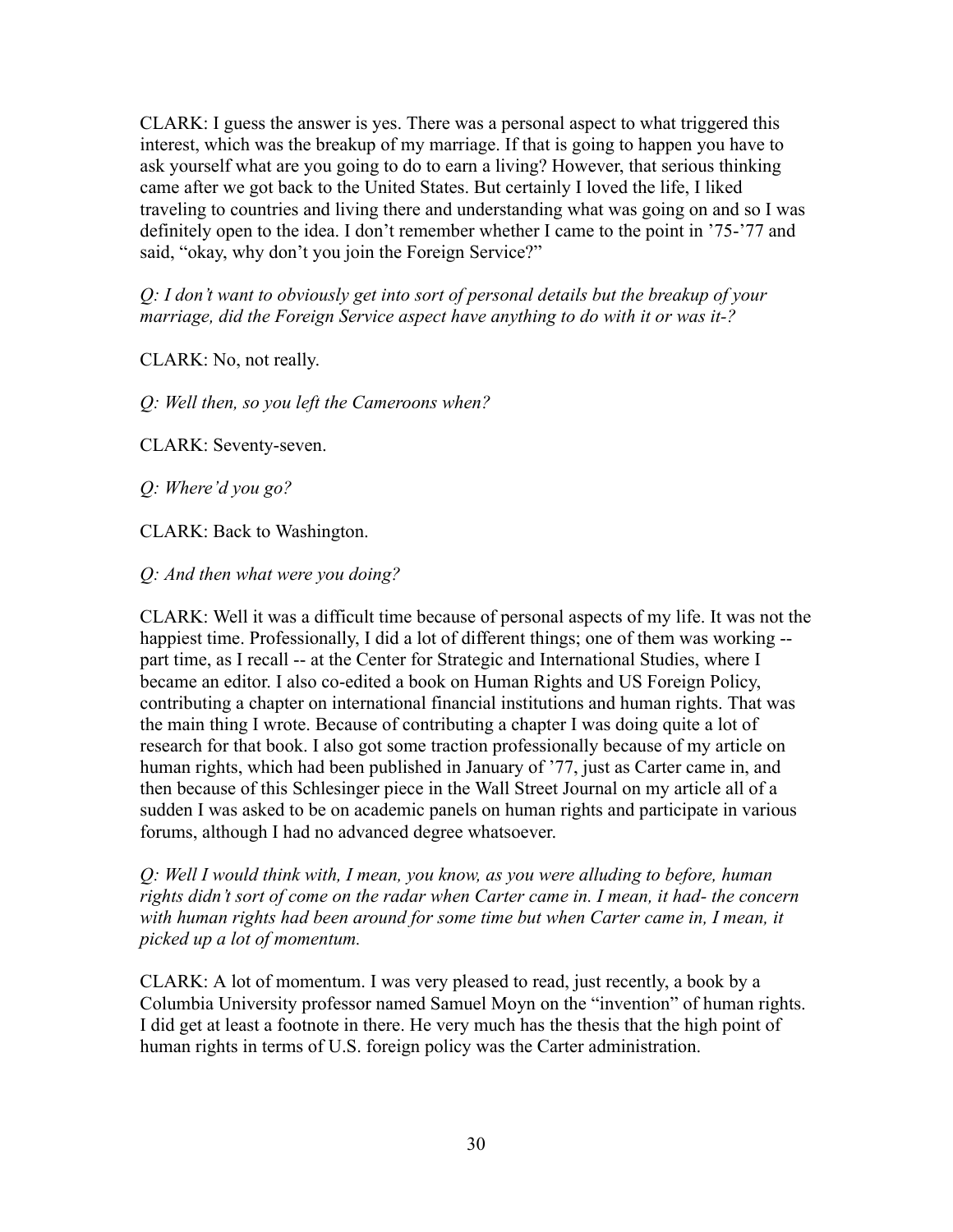*Q: Well were you seeing, from the Washington perspective, a growing concern about human rights, say particularly in European governments?*

CLARK: You mean concern about what the European governments were doing?

*Q: Yes. I mean in other words we were picking this up but had the movement already moved ahead in the European context? How stood sort of the European factor?*

CLARK: I'd have to think a little bit about my answer, trying to think back. I was more focused on American foreign policy. However, and this is a bit of a fast forward, I was political counselor in Norway in the early '90s and I remember one of my contacts and friends in the foreign ministry saying: "You know, Betsy, we set up bureaus. When you in the State Department set up a bureau of human rights and humanitarian affairs and you started to issue a human rights report we felt -- and it wasn't only Norway -- we had to do the same thing." So I think one of the really good impacts of human rights policy in the Carter Administration was the pressure to have somebody for the Americans to talk to. If the Americans had this new bureau on human rights set up in the State Department, who would ask were we going to get to talk to them? You're going to have to designate someone.

*Q: Yes, otherwise you turn over the academics and it was out of the foreign ministry's hands.*

CLARK: Right, right.

*Q: Which is anathema.*

CLARK: Right, right. That was a very good effect, of institutionalizing human rights in foreign policy. Of course everybody was annoyed that we issued a human rights report that didn't cover us. Therefore part of the motivation for all these other foreign ministries was for them to have their own human rights reports that covered us.

*Q: Yes.*

CLARK: So, it was slow. To be very simplistic -- but I think it's absolutely what happened -- was when Reagan came in they changed to democracy. They didn't want to do human rights because that's what the preceding administration had done. Hence Reagan delivers a big speech on democracy at Westminster by Reagan. Human rights stayed though, and that's another long story. However, four years isn't that long, and a major policy initiative can get marginalized or transformed.

*Q: Well were you, say, active in a- I mean, I assume there was a human rights area within Washington by this time, when you came back.*

CLARK: Well I'm trying to remember. CSIS-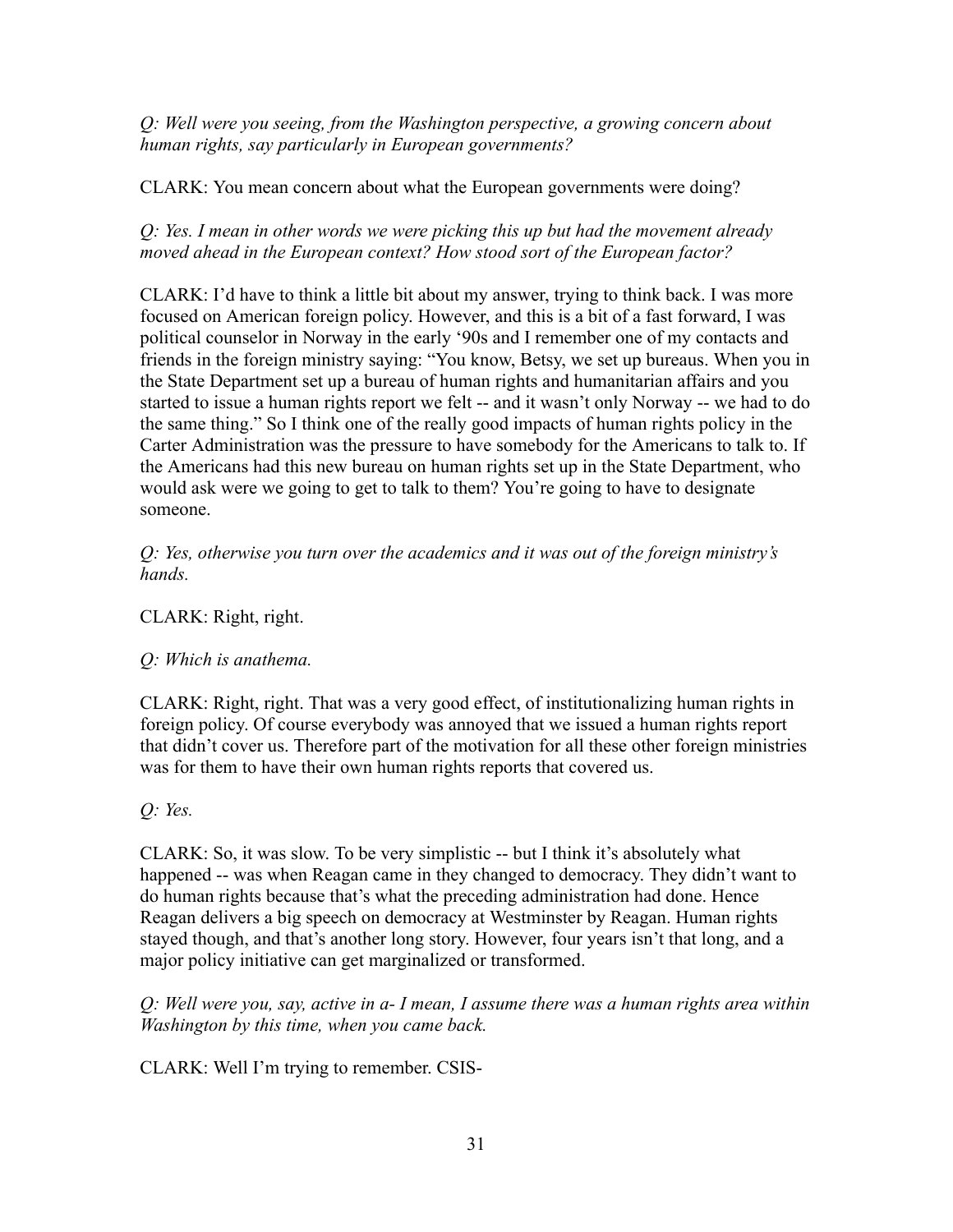*Q: CSIS is-*

CLARK: That was new for a think tank to have someone focusing on human rights. Walter Laqueur was sort of behind the focus at CSIS. We produced a book. I was co-editor with Barry Rubin on "Human Rights and U.S. Foreign Policy." That was still coming out of this idea of whether the U.S. should be giving aid to "gross violators of human rights". I'm not very good at remembering what Group X or Think Tank X was doing but I think it was still very much in the academic arena.

# *Q: Well then, when did you start looking at the Foreign Service?*

CLARK: It took awhile. I entered in '80. I must have taken the mid-level exams in '79. I can't remember exactly when. And I took the entry level exam also. So I took the entry level complete with the written and the oral and then the mid-level exam which at that time was, as I recall, mostly an oral exam by a panel-

*Q: Well I was with the Board of Examiners '76, '77, and they were just starting it and it was basically an oral of people who were at sort of the mid-level or something or other.*

CLARK: Something or other, right.

*Q: Yes. You know, would be in addition.*

# CLARK: Right.

*Q: And the idea was basically to look for women and minorities.*

CLARK: Right. Which was a plus and a minus. I mean the mid-level exam was, for me, much easier than the entry level written, although I passed it. But I had this funny advantage with the three individuals on the panel because one of them had been at that conference I told you about on Mount Febe in Yaounde and so it seemed he could hardly resist saying: "Oh, what a wonderful job you did in Cameroon." He was throwing me softballs. The others on the panel were glaring at him and saying: "Let's get back to questions." So I had a very friendly panel thanks to him. I didn't realize until I went into the A-100 course that it was a plus and a minus coming in at the mid-level. The regular Foreign Service resented this.

*Q: Yes. Well, I mean, any time, I mean, any time you have these programs- I came in at a time when they had what they called a resident program in which they amalgamated under almost duress many of the State Department Civil Servants who had no desire to go overseas but this is- they wanted to put everybody under the Foreign Service banner. This was not a great success and you know, both sides looked at each other with a great deal of suspicion. But anyway, I mean we've gone through these various things.*

CLARK: Well it was interesting because the mid-level types in my A-100 course were all over the spectrum. One, I think, became an ambassador. She was really, really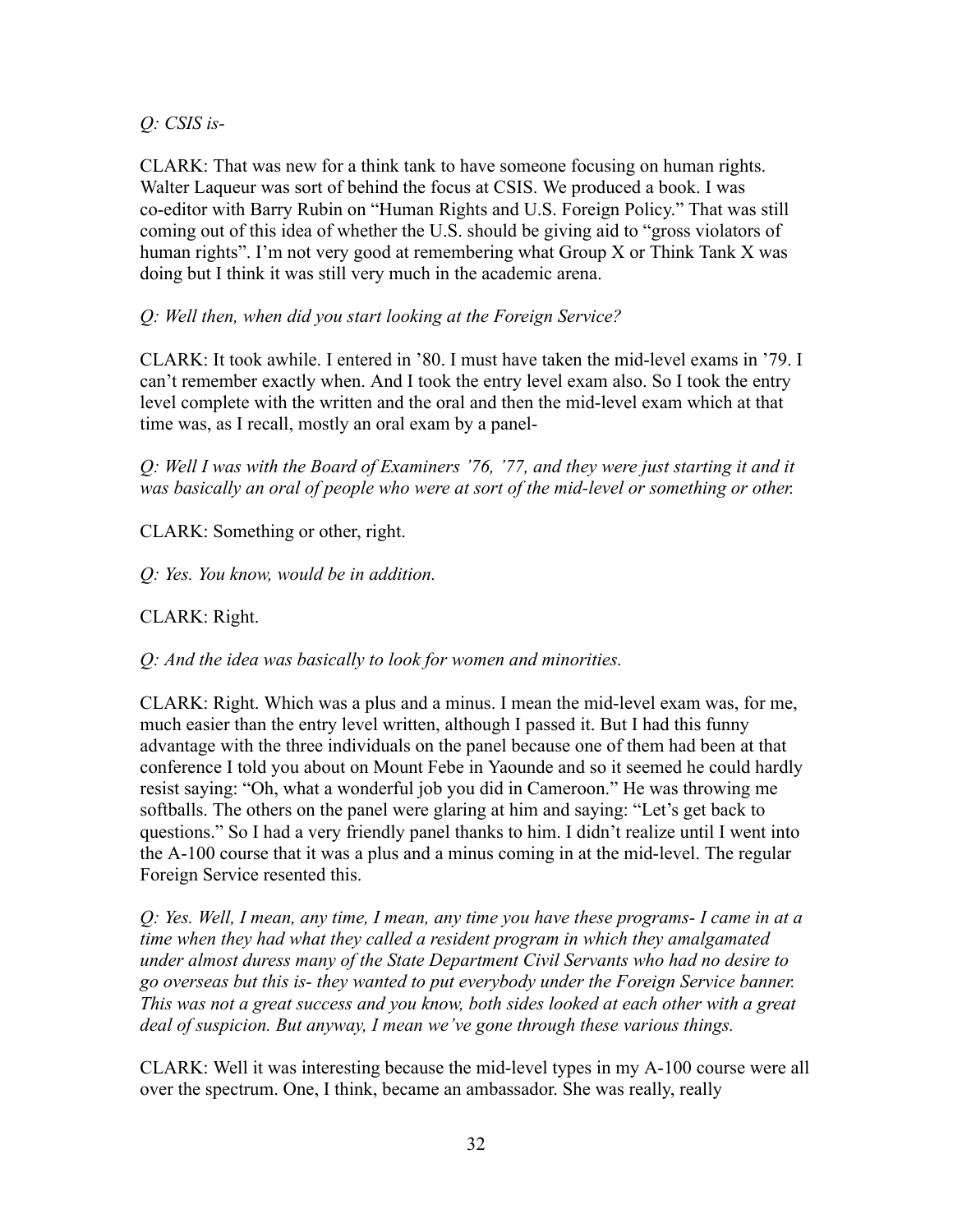formidable. She had just become an American citizen -- I can't remember her foreign background -- but very, very formidable. And then there was one woman who indeed only lasted a couple of years. So there was a huge variety, I thought, in terms of the mid-level people in the A-100 course.

## *Q: When you came in were they talking about what they were going to do with you?*

CLARK: I was so upbeat and gung ho that I just assumed the answer would be good. I didn't go through the ordinary first tour of being a consular officer. I think FSOs resented the fact that the mid-level entrants didn't have to do that first tour as consular officer. However, I think in terms of bidding on my first assignment I thought it was a fairly typical process. In my case, and I probably shouldn't tell this story because it will make me look like a bad Foreign Service officer, there was a little wrinkle. One of the jobs being offered to me was in Mauritania. Well, the new ambassador to Mauritania had been the Consul General in Douala when I was in Cameroon as the ambassador's wife. I was really uncomfortable with the idea of serving under him for a variety of reasons and expressed my discomfort and they did give me another assignment. I went to Reykjavik.

## *Q: Alright, well you were in Reykjavik from when to when?*

CLARK: From '81 to '83. I guess I took the A-100 course, the political reporting course. Yes, it was '81 to '83.

## *Q: Alright, what were you doing?*

CLARK: I was the political officer. And at that time, actually, the U.S. was interested in Iceland because you had Soviet subs going up and down the "Gap". We had a huge base in Iceland. Icelanders were basically very anti-American, so I think the State Department actually wanted to know what was going on there and of course what the Russians were up to. The Russian embassy was like some science fiction object. There was a satellite out every window, tapping into whatever moved in the area. It really was quite funny. So Iceland was livelier than you might imagine. It was less stuck off at the edge of the world.

#### *Q: Who was the ambassador when you were there?*

CLARK: Well that was another very interesting story. It was Marshall Brement who had basically been fired by Jeane Kirkpatrick as her number two at the UN Mission. He came to Iceland with a lot of baggage; beat up his poor DCM until there was pulp on the floor. He wanted to treat the whole embassy as if we were the NSC (National Security Council). We few officers had to come up with "mid-morning reports." It was very funny. But Brement got into oodles of trouble because. It is hard to believe that an intelligent man would let the things happen that did. This isn't a secret. I mean, he was forced out of the Foreign Service because he was spending taxpayer money on a very demanding and interesting wife who went around touring the country and was writing articles. He was not, to put it mildly, scrupulous, and it caught up with him after I left.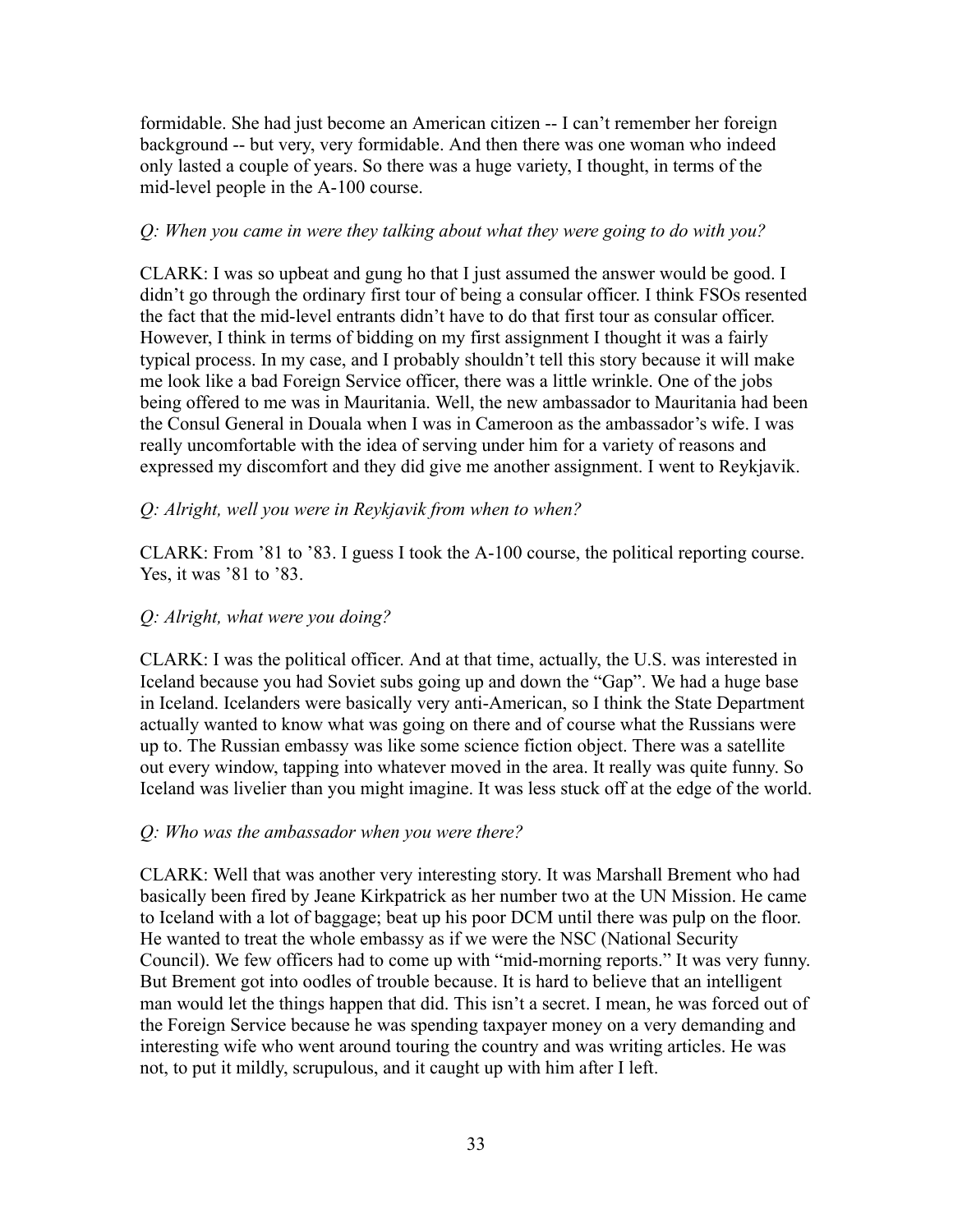Now, I confess I enjoyed the Brements because they were hugely social. But to give you an idea of how much trouble she got him into, she built -- and this is in the middle of Reykjavik -- an aviary. You would walk out from the living room not to a screened in porch or something similar but into a two or three story aviary where birds were flying around. Somebody was delegated to follow around cleaning up bird poop so that the Ambassador's wife could have really, really glamorous parties in the aviary. That was kind of fun. So it was not a normal first assignment there. But I had a terrific time because politics in Iceland was absolutely fascinating.

## *Q: You were saying that the Icelanders, they were not very sympathetic to-*

CLARK: In terms of politics and I liked this about Norway too; we don't translate the names of the political parties but the "Peoples Alliance," was the party headed at the time I was in Iceland by [Ólafur Ragnar Grímsson,](http://en.wikipedia.org/wiki/%C3%93lafur_Ragnar_Gr%C3%ADmsson) who later became the president of Iceland after a woman, Vigdís Finnbogadóttir, who was president when I was there. It is a post without much power but he was a communist. At the time I was the only American diplomat allowed to go to talk to him. The Ambassador had no contact whatsoever with him, but he was the head of one of the political parties and was enormously anti-American. But then I think most of the parties were pretty anti-American. They don't have a military in Iceland. I took politicians on two NATO tours, including one that visited the USS Nimitz aircraft carrier. They were saying to me that this is just all very strange to us. One of the parliamentarians on that tour was a member from the agrarian party and came from northern Iceland. Now, the USS Nimitz is-

## *Q: Is a big carrier.*

CLARK: A very different concept of living from the isolation of Northern Iceland. We also went to East Berlin and that was very interesting. All of my NATO tours were interesting.

## *Q: Well let's talk more about Iceland. I mean, in the first place, how did the fact that we had this very important base sit in the middle of an anti-American country?*

CLARK: We accepted a lot of restrictions. I'm trying to think back and I don't want to be inaccurate about this but I don't think anybody from the base was allowed into Reykjavik. The base is quite a distance away; maybe a 40 minute drive from Reykjavik to the base. You never saw American military personnel in Reykjavik.

And television, when I arrived the Icelanders had just gotten television for the first time and it was kind of this nice, Scandinavian, public television style and no American television. So there was a real effort to fence off these external influences. The base was really quite its own little world.

*Q: Were you able to make contact and talk to the people who owned a, was it the \_\_\_\_ or whatever the-*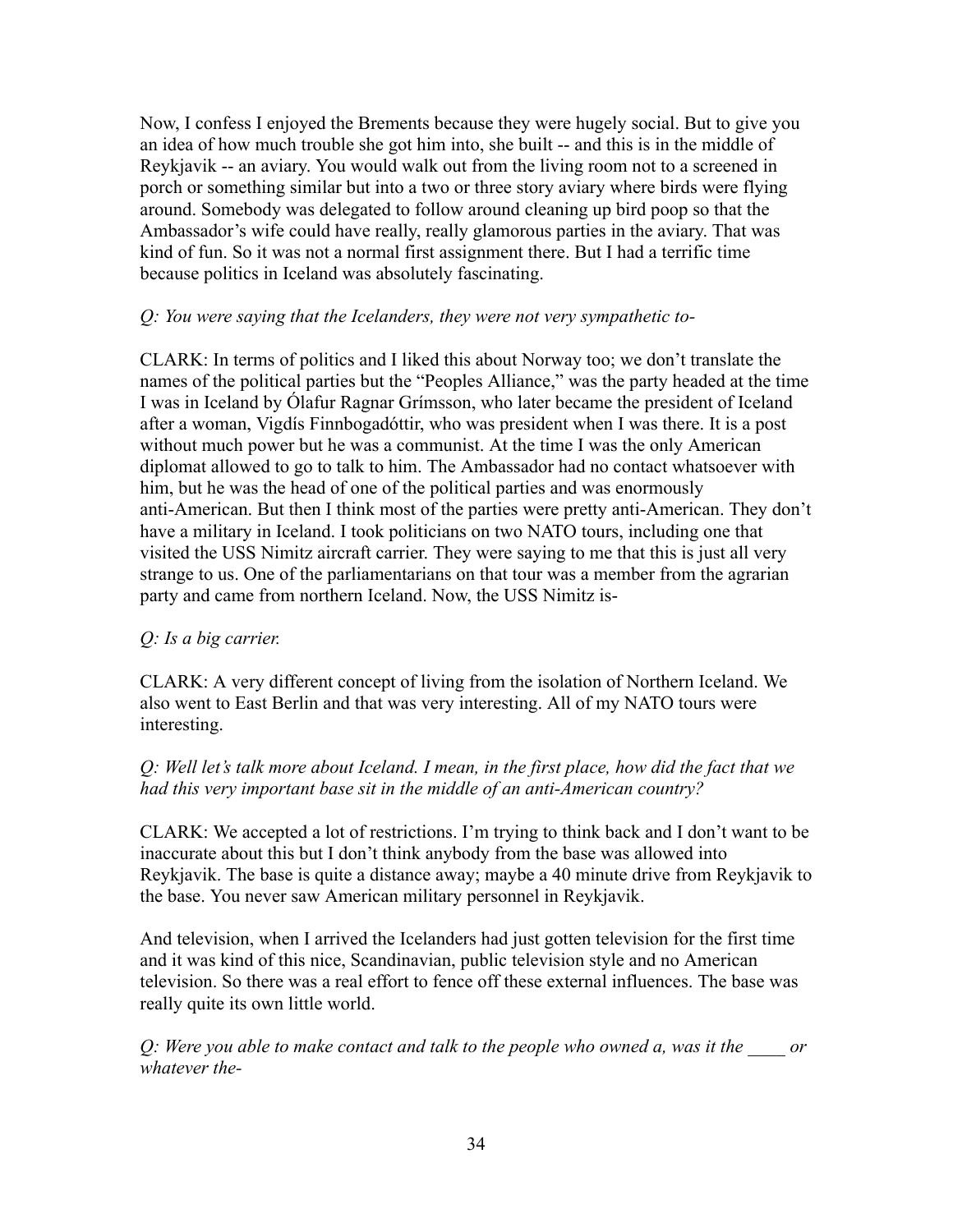CLARK: Well that was my job, yes.

## *Q: Yes, I mean but how easy was it to talk to Icelanders?*

CLARK: Oh, it was quite easy. Maybe it was me; I can be quite easy to talk to, I think. There was also the fact that although I wasn't divorced I was separated so I was single; I was single in Iceland, which made me of interest. I mean- But no, I found it- I had dinner parties, was invited to dinner parties; I had friends; I enjoyed the Icelanders very much. Oh, I was a member of the chorus in their opera company. Icelanders are incredibly over the top culture. I mean, if there were more than 250,000 of them you would be reading about what they were doing all the time. So I sang in the Icelandic chorus and I'd been given Icelandic at the Foreign Service Institute. Now, it's one of the world's hardest languages because they sort of froze it in the  $12<sup>th</sup>$  century or whatever so it's a little bit like learning Old English. And I'm not a great linguist so I never was really good but I can read, I can watch their television, participate in things like this opera.

*Q: Were there any, outside of being anti- This is early Reagan period, wasn't it?*

CLARK: Oh yes. There was a huge, you know, the huge issues, what was it called? The missiles into Europe-

*Q: Yes, this is-*

CLARK: -and that was my big job -- going out, proselytizing, talking to members of the Social Democratic Party about why this was a wonderful idea.

*Q: Yes, this was when the Soviets introduced the SS-20 into Eastern Europe and we were responding with the Pershing and the Cruise missiles.*

CLARK: Right, right. The Cruise missile issue.

*Q: Yes.*

CLARK: And that was top of the agenda. Now, in Norway, where I also served, the Social Democrats dominant but in Iceland it was the conservative party that headed the government

*Q: When you say "conservative," that was still a left-wing government?*

CLARK: Well, as you well know the left wing in America is centrist in Europe and-

*Q: Yes.*

CLARK: It's impossible to talk about the American political spectrum right now so I'm not going to make any analogies.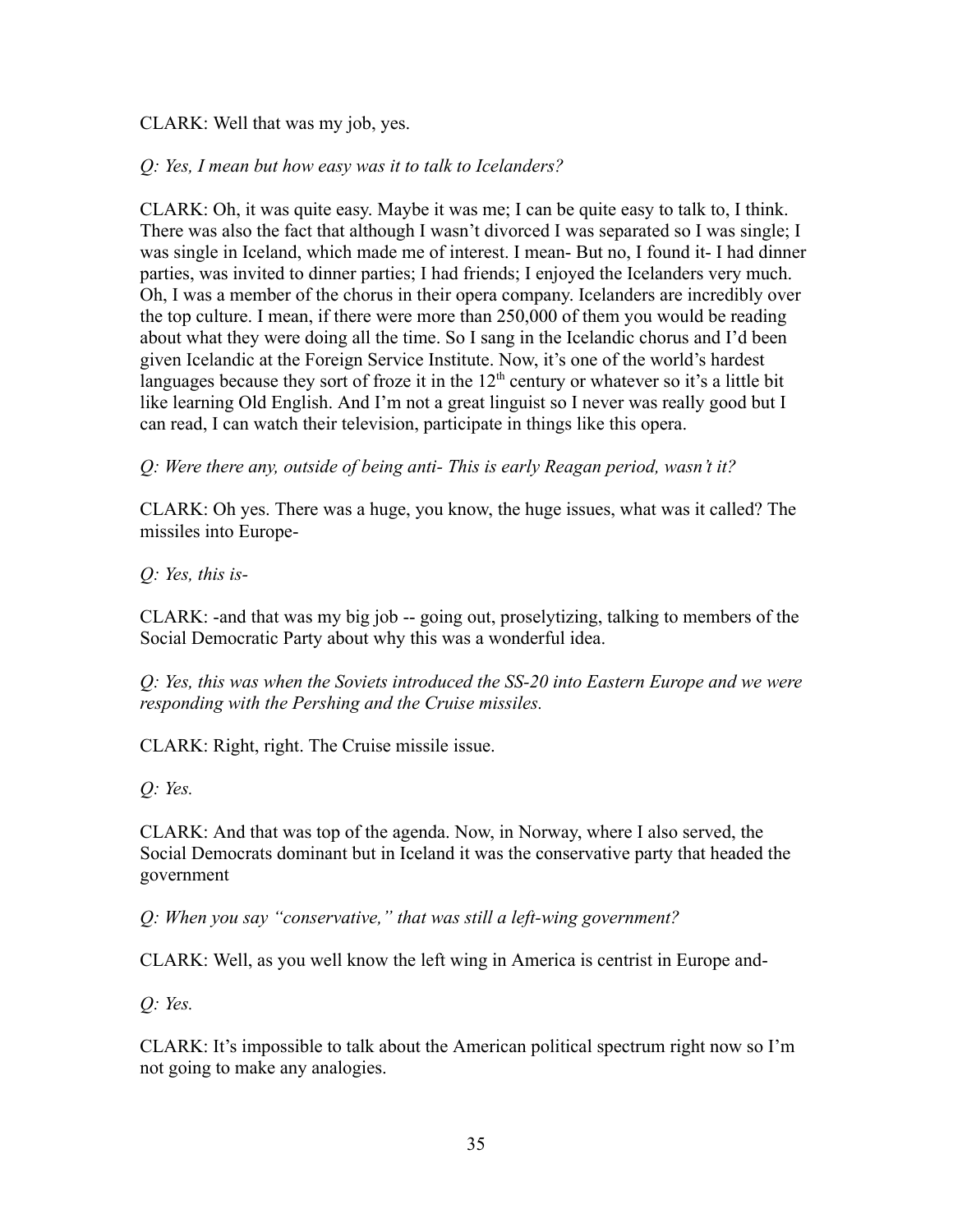*Q: Well did- Were there efforts to get Iceland to support our Cruise missile response and all, did it get anywhere?*

CLARK: Well I think we probably did have. I should remember this key fact. It's a parliamentary system so you have coalition governments and I was going out to talk to party leaders. We did have pro forma support but not among the public, certainly.

## *Q: I assume there were no human rights issues in Iceland.*

CLARK: I can't think of any.

## *Q: You know, I find it almost inconceivable.*

*How did Iceland, from your perspective, fit both in NATO and particularly the other Scandinavian countries?*

CLARK: Well, I should have thought about this a little bit more before I came here today because that was something that was of interest to me. The other Scandinavian countries tended to think of Iceland as a bunch of eccentrics and very different from "us". And they were different. For example, some Icelanders said to me, and I think seriously: "We'd like to be your  $51<sup>st</sup>$  state. Remember, we're not really in Europe, we're in the middle of the Atlantic. We're halfway over to you." And so there was by no means an automatic pro-Europe stance in Iceland. But they were members of all of the many, many, many Nordic institutions.

## *Q: Yes. Well how about- how stood things with Greenland? Was there any natural affinity between these two groups?*

CLARK: No. Not really. First off, Greenland was colonized. Greenland is a Danish colony and so had Iceland been. However, Iceland was colonized by Norwegians along with some Irish slaves and had a really quite a different sense of national identity. I don't think they felt any particular common identity. It was quite difficult to travel to Greenland and I don't think people did a lot of traveling to Greenland, either.

*Q: Where did the young students in Iceland who wanted a further education go, towards Europe, the United States or where?*

CLARK: Denmark had been their colonial power and they still were very focused on Denmark.

*Q: What were the, outside of listening in and radaring in, what were the Soviets up to there?*

CLARK: I don't know. I think we were mutually spying. I can't remember any big incident, although there was constant surveillance going on. We had one of those..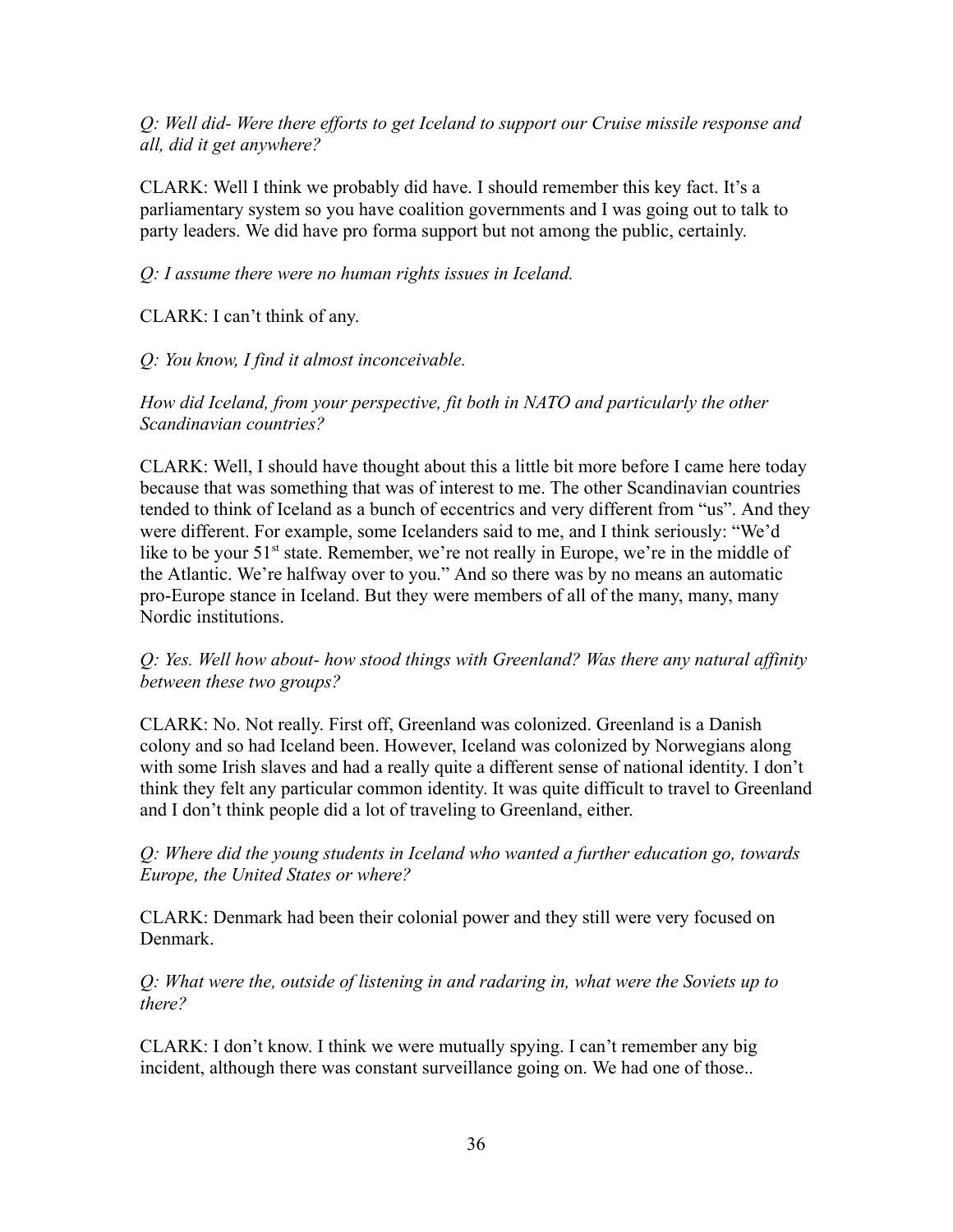# *Q: AWACS (Airborne Warning and Control System)?*

CLARK: Yes. I was actually in one of those AWACS on a surveillance mission. And fish.

*Q: Well, you know, they constantly have fishing wars with Britain, don't they?*

CLARK: They had just won one and that was a huge matter of national pride. The Cod War; this was called the Cod War.

It was against Britain. So that victory extended their fishing limits and they made a lot of money off of fish. You'd go to little fishing villages with BMWs in driveways.

# *Q: Were the British very active there?*

CLARK: Not that I remember. Canada is very important to Iceland because every time their fish dried up, they would immigrate and where did they immigrate to? They immigrated to Canada. And there are areas of Canada that had and have a significant number of Icelandic immigrants and keep an Icelandic identification.

# *Q: Well then, you left in '83?*

CLARK: Eighty-three. Went directly to South Africa.

*Q: And what was your assignment in South Africa?*

CLARK: Well, lots happened in South Africa. I don't know if we want another session on South Africa. I was the political officer in Johannesburg. That meant that I had in my mandate anything that moved in Transvaal, which included the top journalists, the top English white South Africans and Afrikaners. But mostly my focus was on the internal ANC (African National Congress), which then was under the banner of the United Democratic Front -- so it was the UDF. That was my beat, along with Black Consciousness Movement. I am unabashedly going to totally brag about this: I had much better contacts than anybody else had with the internal anti-apartheid opposition.

*Q: Alright. Well should we set up another and then we can concentrate on that and you can sort of review your memories and all that?*

CLARK: Well I'm a lot fresher on South Africa than other parts of my career because I wrote a couple of pieces for the Foreign Service Journal.

*Q: Okay. Well these also can be melded into-*

CLARK: I've got four Foreign Service Journal pieces and one, maybe two, are on South Africa.

*Q: But I would like to, you know, talk to you about this so-*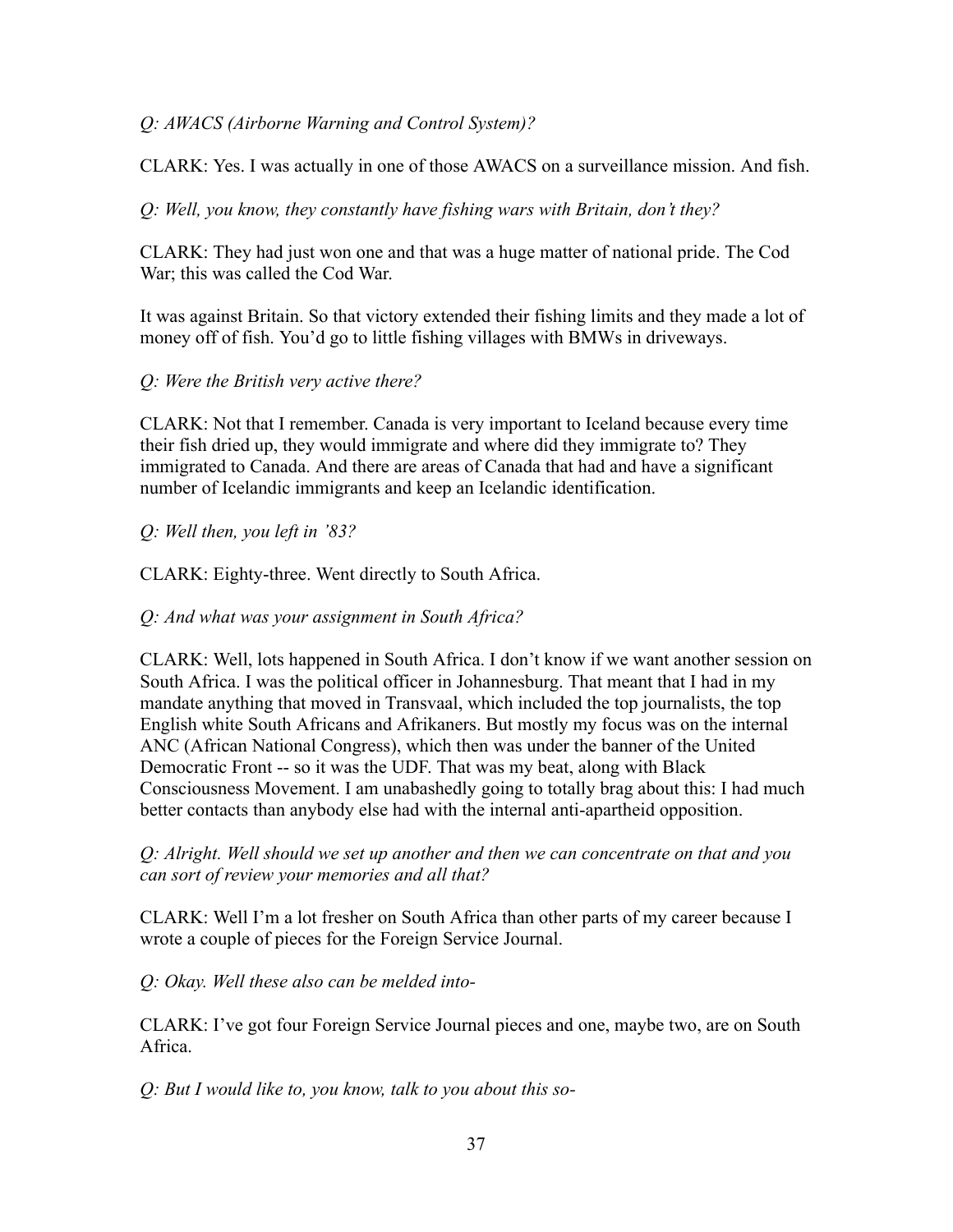CLARK: Actually, I would like to talk about it because it might stimulate me to do what I've always wanted to do, which was to write more about my experiences.

*Q: Good. Well you can always extract from our thing. Anyway, so we'll set something up. And you're in South Africa from when to when?*

CLARK: Eighty-three to '86. I guess I came in sometime in the summer.

*Q: Okay. Now, Betsy, we left off last time, it's been quite a hiatus, we left off, I think you were on your way to South Africa. Where had you been?*

CLARK: I was coming directly from Iceland to South Africa and South Africa had not been my first choice. I had been bidding on a job as political officer in Lisbon but when this job in Johannesburg came up as political officer I was very pleased with the idea and looking forward to it. I didn't realize how incredibly exciting those three years would be and for me personally they were the high point of my career in terms of both the intellectual and the emotional stimulation and the feeling I was making a difference. I was doing some political reporting that was actually quite valued back in the Department and I found myself was in situations where I was able to see what was happening with the anti-apartheid struggle from a pretty unique perspective. That was very intellectually satisfying.

# *Q: Alright. What was your job actually?*

CLARK: Well, I was the political officer attached to our consulate and my job really was cast quite broadly, which was exactly what I wanted. The chief target was the internal anti-apartheid movement; i.e., I was covering black politics. At that time the ANC (African National Congress) was banned but there was an organization called the United Democratic Front that was essentially the internal ANC and that was my chief beat. But I was also allowed to talk to anything that moved in the Transvaal and since Johannesburg was the headquarters of the press and media, I had a lot of contacts with Afrikaners and with English whites, as well as with the Indian and colored populations. As you know, at that time South Africa was divided pretty strictly into four racial groups so I was able to do rather broad reporting. This was a time of a great deal of violence and, just from a practical point of view, the State Department was facing queries from the press every day on X instance of violence. I was normally the officer who had the most facts and so my cables -- for a mid-level officer -- I think got very high attention because they needed to know on a very quick basis what they should say to the press. I wasn't aware that this was giving me a higher profile than one would normally have doing this kind of reporting. I had such a rich assignment there that in terms of this oral history I think I should throw out maybe four little ticks and bullets as an introduction and then please ask questions.

There was the violence that I just talked about, the high interest back in the Department. There was also a major deficit in knowledge about black factions -- the splits within the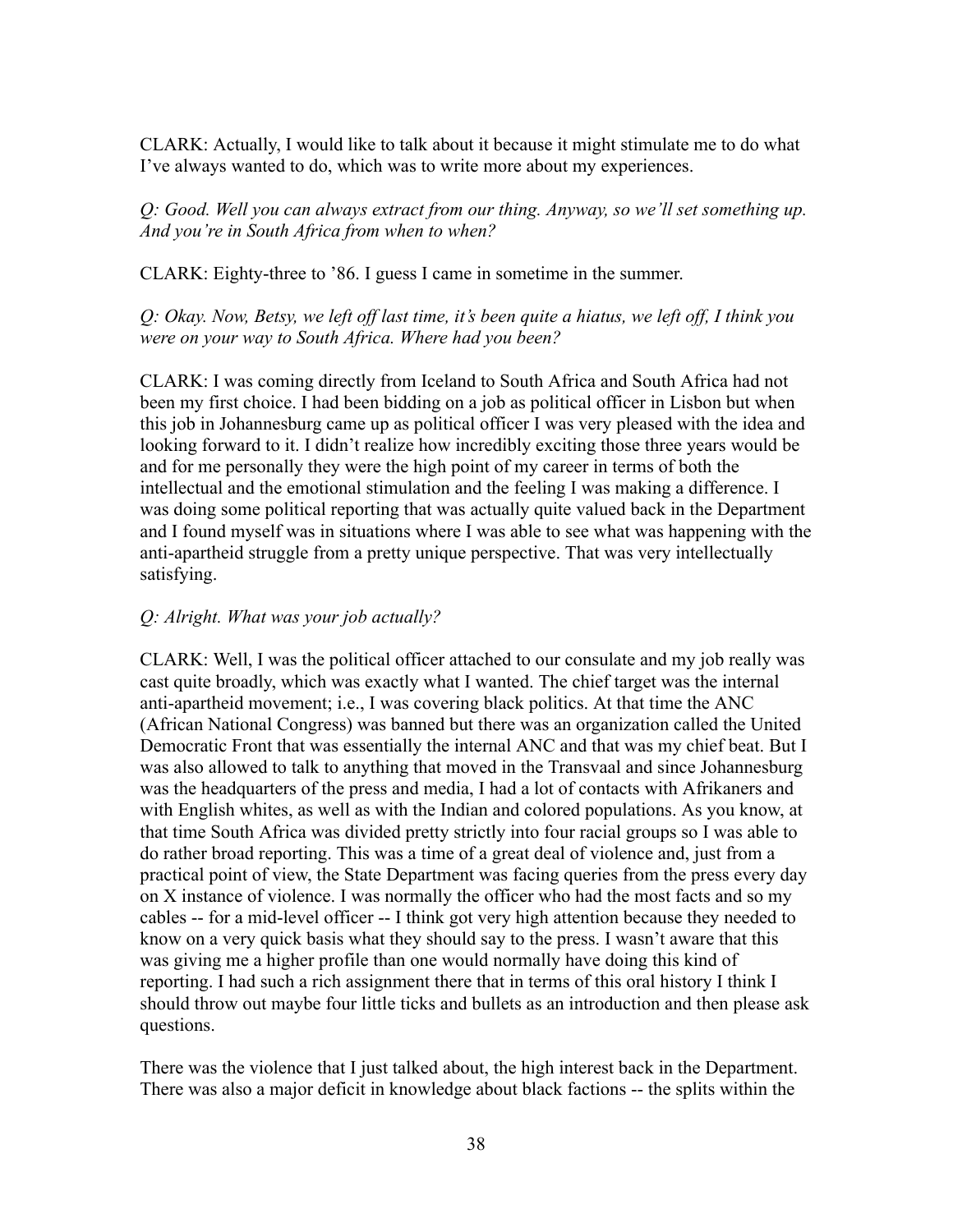black anti-apartheid movement, and so on. I was able to send in cables on the difference between the Black Consciousness movement and the UDF/ANC. I had a little less to do with Inkatha because I wasn't stationed in Durban.

### *Q: That was a Zulu movement mainly.*

CLARK: That was a Zulu movement. But it was very important because there were very serious tensions including mutual killings, or at least Inkatha killing UDF figures. I had background and facts on these events.

There was another important element in the political scene I was able to inform the Department about, that was connected with the violence. I had a white Afrikaner "Deep Throat" who was a University professor. He was so naïve he was talking to me about how the government was going to ask him to testify at a trial of some resistance leaders. He wouldn't give me their names but I got a heads up on their upcoming arrests and a lot of information about what turned out to be a very important trial that took place in KwaZulu-Natal. I also was able to find out some key information about what the plans of the government vis-à-vis the UDF were. Some of this information has never made it into books written about the period. For example, I was told the commissioner of police happened to be out of the country when they picked up these people. The commissioner had apparently decided the government wanted the arrest made under a different law than was used because they wanted to look like a normal country. There was a great deal of criticism already from the outside world and they didn't want to use those of their laws that were being particularly criticized but because the police chief was out of the country they got arrested under the law they had been using -- I can't remember the name of the law- and that forever made it into books about this period of time but not that it was all a mistake.

So, I was writing about these internal events; I was also writing about what I would call the cover organizations that the internal black opposition was using. They had something called the Educational Crisis Committee, which sounds very erudite but that was basically your cover for the internal revolution, and I remember asking some very high level journalists who were there at that time, like Alan Cowell: "why aren't you covering this?" And they said, "well, Betsy, who would understand? Our readers wouldn't understand." Back in the Department, though, they'd read that that was the cover that the UDF and the internal opposition to apartheid was using at the time. So I covered that.

Also, because of my contacts with all these journalists, including Afrikaners, I got some insights into what the government was thinking, and this was also not standard analysis. For instance, the conventional wisdom in the government and elsewhere was that the apartheid government had all the power and so that was the only thing you really had to know. But when I talked to a number of interlocutors it was clear that they thought that the fact that the black population was so much larger than the white population -- I think something like 20 to 80 percent -- that they felt as power. They felt that the black numbers were power, so they did not feel they had all the power and that was very important.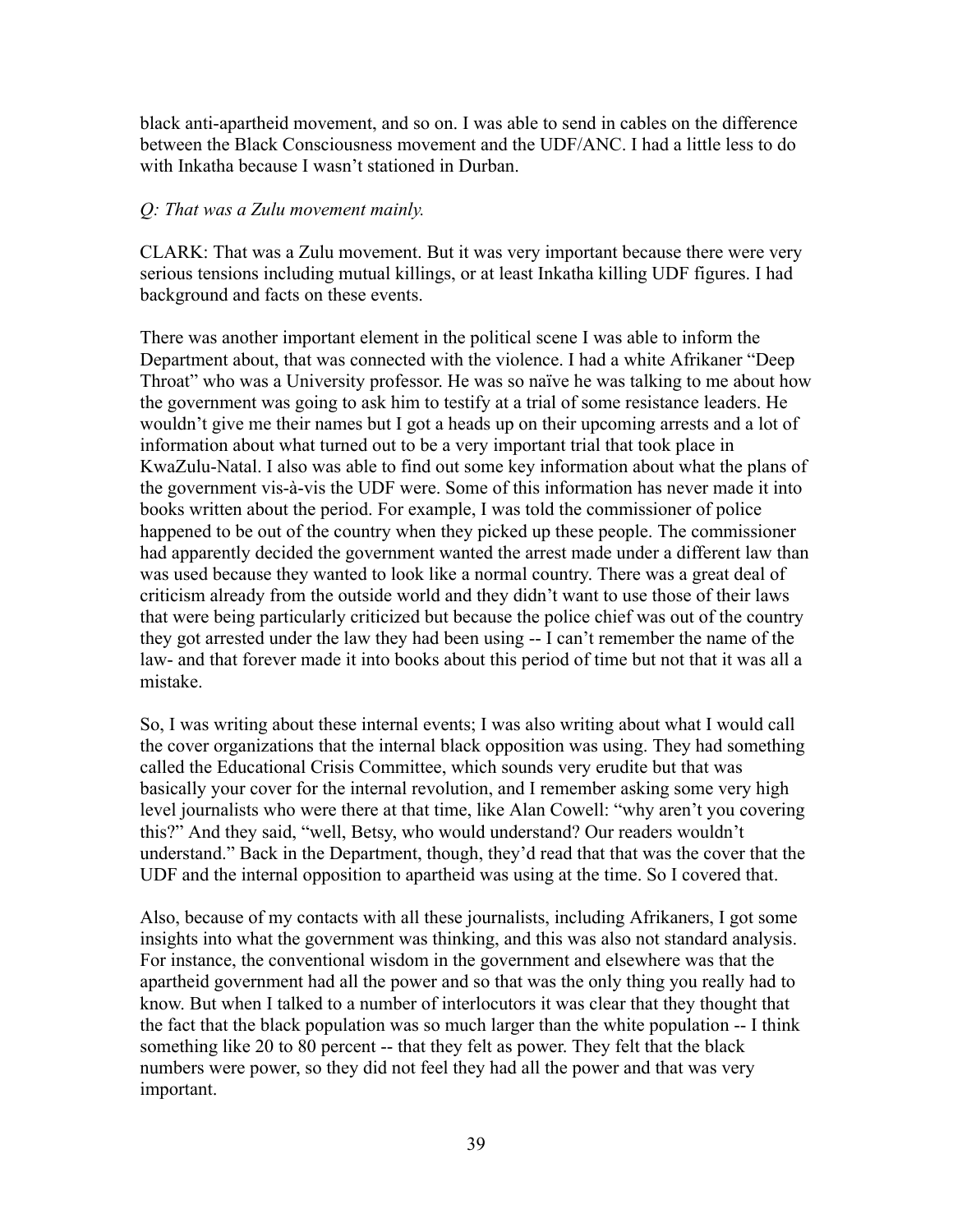I was also told, and this was also against conventional wisdom, that there had always been a plan within the Afrikaner leadership to actually give rights to black South Africans. The leadership had set up these parliaments for the Indians and for the coloreds. They didn't have any real power. They were planning to do that for the blacks. De Klerk always planned that the next step would be to have a kind of parliament for the blacks. Now, they made this tremendous mistake of not understanding that once they released Mandela the whole game would change entirely. During that period, '83 to '86, I felt very proud that I was able to bring substantial knowledge to bear in analytical cables about where this movement was going.

One other thing and then you can ask questions. I should mention that Congress had passed sums of money to be used for projects for anti-apartheid movements. There was no AID mission in South Africa at the time and so the political officers -- not just me but one in Pretoria and one in Cape Town and I think in Durban too -- were the ones out there finding organizations to give money to. I would want to check this fact for this record but I think I had 71 envelopes in my file cabinets on organizations that I was giving small amounts of money to, and this was the first time these organizations were getting money from the United States government. I don't usually notice this sort of thing but when AID finally did come in, I remember them talking about how of course nothing really happened before we came and of course money was being given to organizations that weren't of any importance. That was all wrong. The internal black opposition had to cover their tracks so that giving money to anti-apartheid leader Sally Motlana for a school in northern Transvaal was both giving to the school in Transvaal and also giving money to an anti-apartheid leader. So that was another very important thing I did.

And so, I will stop with that little kind of overview.

### *Q: Okay. Well, in the first place, I assume you were talking to these- the people you were talking to and giving money to, they knew who you were.*

CLARK: Oh yes, there was nothing secret. They knew completely who I was but that's an important point. Who was I talking to? For my coverage of both of the violence and the plans of the United Democratic Front and the anti-apartheid movement I was meeting with people who became top government ministers in the first Mandela government, with Patrick Lekota, who is minister of defense; with Frank Chikane, who was chief of staff to Mandela, with a long list of leaders who became very important. But I was sometimes meeting them on the run or in between jail sentences which was quite interesting in itself.

# *Q: Well I would assume that the reports you were going in would obviously have to name names and all that. You must have been quite concerned about leakage, weren't you?*

CLARK: Well no. I guess I didn't think my cables were going to leak. I did think my phone was tapped, and I'm sure it was, but no, I didn't think my cables would leak so I did indeed name names. The exception was the case I told you about where I had pre-knowledge that some anti-apartheid leaders were going to get picked up and thrown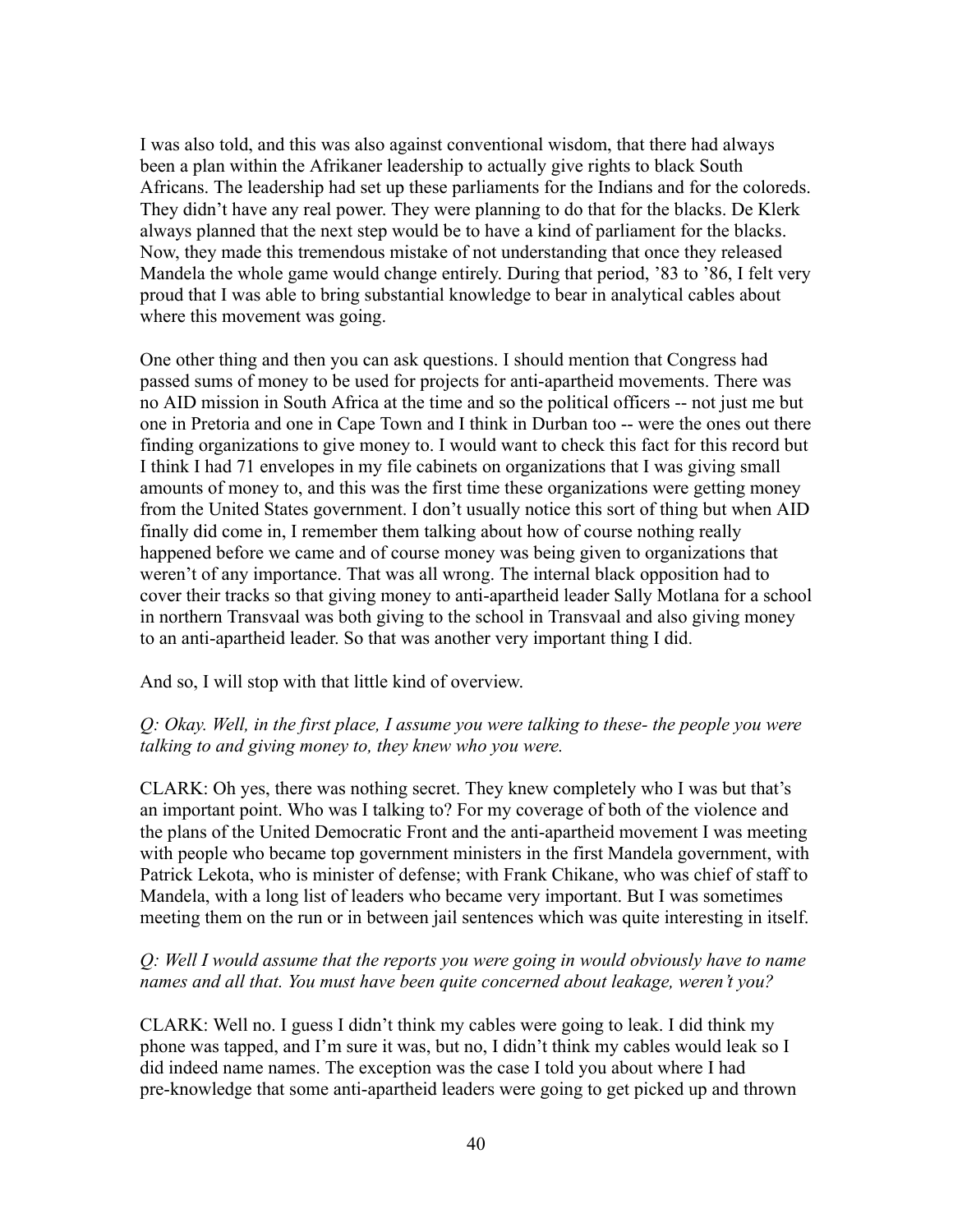into prison. I actually felt considerable moral qualms about not naming names because I could figure out who some of those who would get arrested would be. I didn't know what my responsibility was, how much further it went than simply reporting what my "Deep Throat" was telling me, actually saying, we should stop these arrests.

#### *Q: Well how did you develop this source, this "Deep Throat" source?*

CLARK: It was accidental. It was a wonderful assignment for me. Ken Brown was my boss and he was a very wise boss and he realized the best thing we could do with Betsy is let her out there and let her go talk to people. I must have had some appointment every day out of the building and people coming to me. That could be another very dramatic part of my job. On at least one occasion some white Afrikaner came to my office terrified for his life because he felt the security services were going to pick him up. He told me this story: he'd been fighting in Namibia, then Angola, and he'd been outraged by the torture -- what they were doing there -- and he had gone to his father who was a general and he'd screamed at him and stormed out of the house. When he came back the next day he saw that there were soldiers lined up outside his home. He knew he was going to be picked up so he came to the consulate. We did facilitate his getting out of the country. I personally was the facilitator -- very directly -- because I drove him to the border and told him to get out and go to Botswana. He did make his way to our embassy and got asylum.

I had a number of dramatic experiences. In fact, one of them led, at the end of my tour of duty, to Assistant Secretary Crocker pulling me out a couple of weeks early because of a threat they thought was credible on my life. That threat had come from a man who I had met with and who was trying to pretend to be something he wasn't. He was actually part of the Afrikaner government security services. There were lots of little cutout organizations and he was part of one of them and was under threat from another part of the security establishment. He came to my office and said if I don't make it to Cape Town tell my wife this, that and the other thing. His mask just dropped completely and he told me the truth about who he was. I reported that. He apparently did get out of the country and, in my own view, in order to sell himself to the CIA revealed a threat against my life. In the Department they did take it seriously enough that Crocker decided to take me out a couple of months before the end of my tour of duty.

There were more very dramatic moments. I went to some major meetings, one of the Educational Crisis Committee outside of Durban. There had just been information about Inkatha assassinations of some UDF leaders -- UDF was behind the Crisis Committee. At the huge meeting there was the Swedish DCM and I and one other woman from the South African Foundation as the only three whites there. I think we had been invited to offer some sort of protection so that the meeting itself wouldn't be attacked. And maybe our presence is the reason it wasn't attacked. There were other meetings that I went to where an attack by the South African police was disrupted at the last minute and had it not gotten disrupted might have very serious consequences for me. So, covering this period in South Africa was basically very thrilling.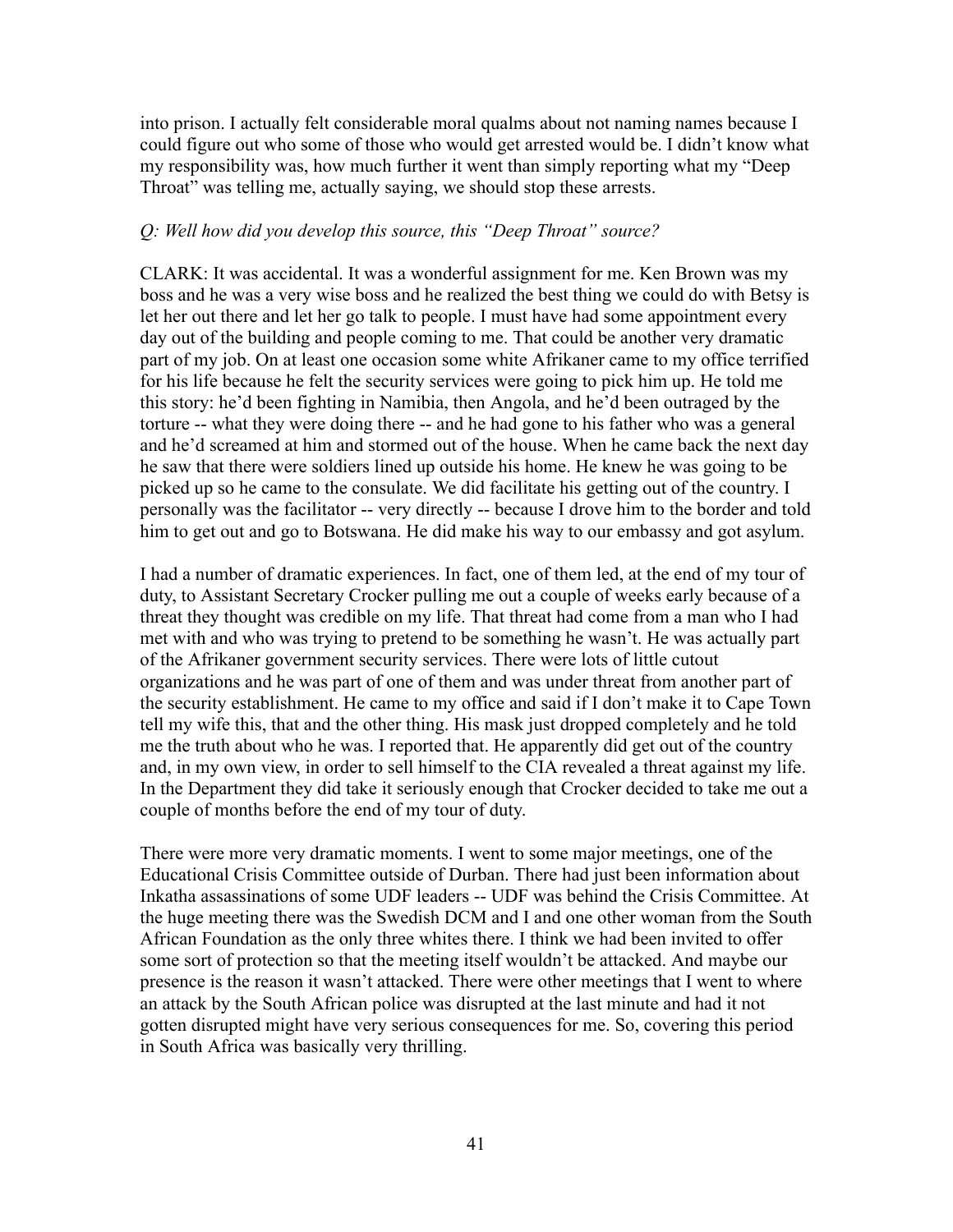*Q: Did you feel you had almost handlers within the white South African security apparatus who were following you and that sort of thing?*

CLARK: Well, I just told you about this one plot or that the State Department felt was credible enough to pull me out so I think that I was being watched and so were the people who came to my house because there were very strict regulations and laws about entertaining Africans in your home. I'm sure that my house was under surveillance. I don't think they were always aware of where I was going.

*Q: Did you have any contact with our Agency people there?*

CLARK: I did. I did get to read a product from the CIA officer in Pretoria predicting that the government would be in power for 20 years. I had a very different view. I said to myself, "well, we'll see whose reporting turns out to be right," and it did turn out to be mine.

*Q: Well I've interviewed, the name escapes me who was the assistant secretary for African Affairs.*

CLARK: Chet Crocker.

*Q: Chet Crocker; I've interviewed Chet Crocker. And he describes almost the war that he was fighting over-*

CLARK: With the CIA?

*Q: With the CIA.*

CLARK: Oh, I'm delighted he said that.

*Q: You know, talking about, you know, they had their policy. He said he had his spies finding out what our spies were doing.*

CLARK: I was one of them.

*Q: Yes.*

CLARK: I mean, Chet is absolutely right. I'm delighted he said that because their analysis was completely different, as I just said, and I was one of his spies.

*Q: Because, you know, it was, you know, an operation where you had to move around because they were very- the CIA was very close to the white Afrikaner security people.*

CLARK: Right.

*Q: And they were, you know, they had one view and we had another.*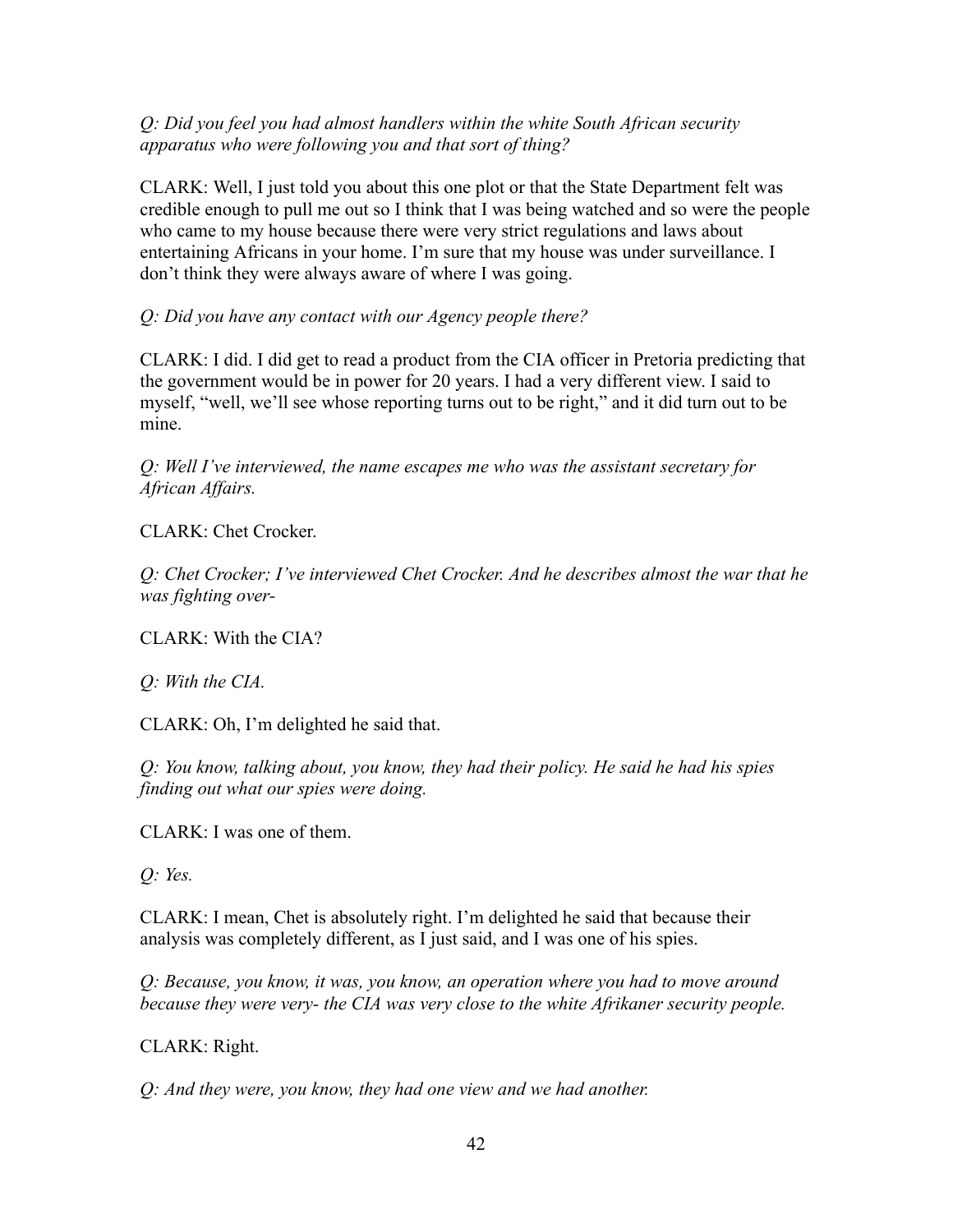CLARK: That's right.

*Q: Did you find, was there any problem with you reporting the way you were seeing things?*

CLARK: Problem from?

*Q: Well in other words from Washington saying-*

CLARK: Don't do this.

*Q: -we don't agree with you or-*

CLARK: No. I had a very, very receptive audience in the then-office director. I think the office directors changed while I was there and he went on to much greater things and Chet Crocker too. But they were not focused so much on the internal black opposition. They were more focused on the war in Namibia. And I don't fault that at all, but it did mean that they didn't have too much information on the internal anti-apartheid movement. They were getting some information, most of it from me, about what was going on in terms of the internal opposition and how powerful it was. Everything I'm saying to you I would have said in cables in one way or another and I never got any negatives about it.

Everybody tended to think that the sanctions movement was the main reason that apartheid fell and I don't think that's true at all. There were enormous movements inside the country. I mean, they started to organize what were called "stayaways", which got more and more powerful -- blacks just not going to work. There was also the boycott of the schools. I remember reading the local papers about some troops being stationed in churchyards and thinking well, if they're stationing troops in church yards they've gone -- they've pushed that button in as far as it can go. There was not anything they could really do except what? Wipe out Soweto? I think they didn't have very many options. I think I was one of the few people who thought that the white Afrikaner government had run through all of its options. And not only that but I had a lot of white friends too and some of them had sons who would get conscripted and they would tell me, "I don't want my son fighting in Soweto." So they were getting some pressure. South Africa was quite democratic when it came to the white population so that there really was pressure that was internal from the white side. There were many events internally that affected the white population's view of things. The Dutch Reformed Church came out with a statement that reversed their edict that separation of the races was the right policy. There were many developments that were affecting the whites too. I think I had a very open ear in Washington.

#### *Q: Who was our ambassador at the time?*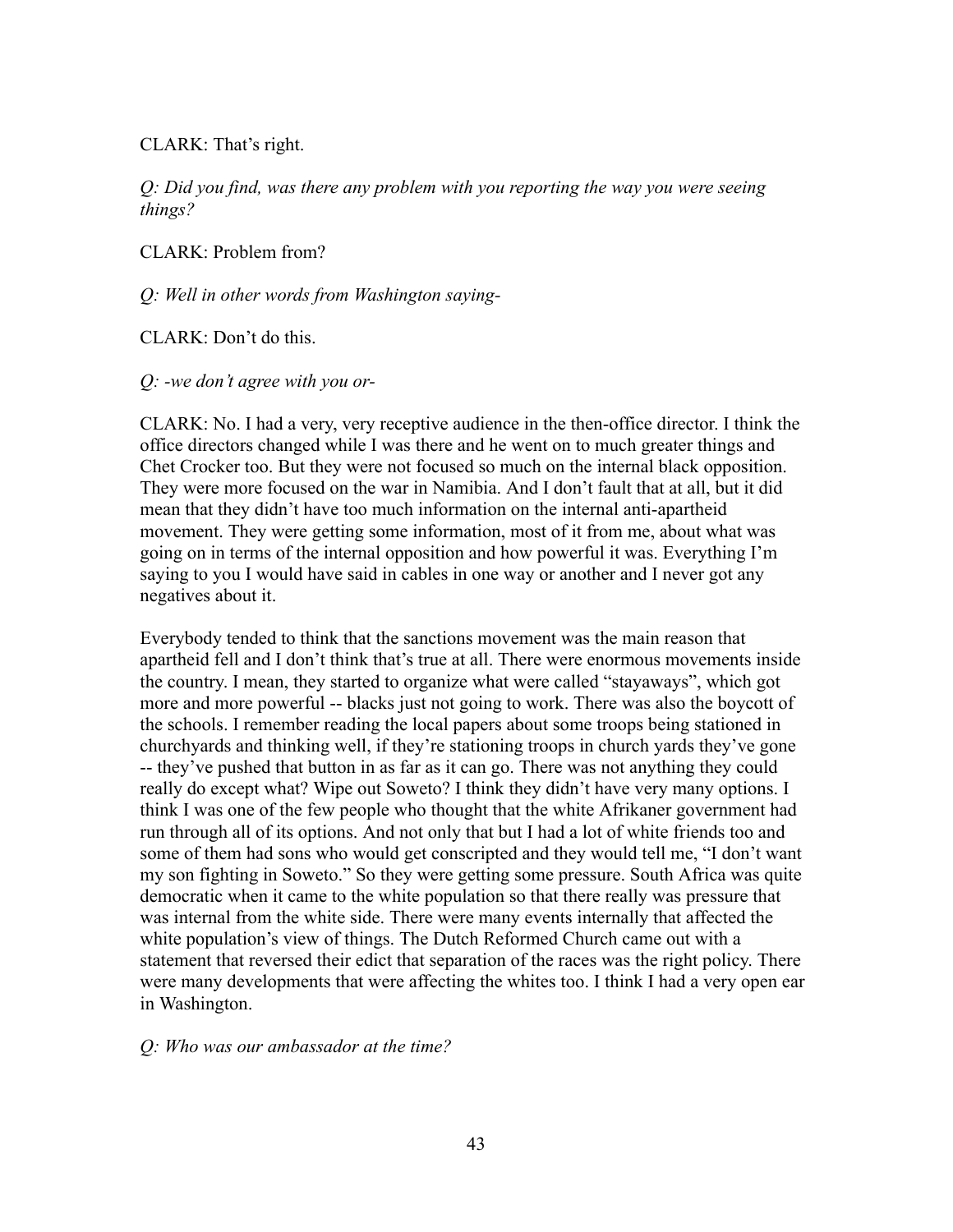CLARK: It was Herman Nickel and he was a political appointee and that was a little- I liked our ambassador very much but of course he was supporting Reagan's sanctions policy. Now of course the internal black opposition did not support Reagan's sanctions option and fortunately I was not a USIA officer. My job was not to get out there and sell sanctions or no sanctions, sorry, no sanctions that the Reagan policy so I think without my being unprofessional at all I think there was probably a sense that Betsy was kind of quite supportive of us.

### *Q: Did- What about some of the other embassies? What were they doing?*

CLARK: Well that was very interesting. I went, and this was another very dramatic event, to witness something called a black spot removal. Now, most of the "removals" had been done by the time I got to South Africa in '83. What these removals were was wiping out black communities that were in white areas and taking all the people in those communities and dumping them in one of the 10 Black tribal homelands, which the rest of the world did not recognize but which it was the intention of the Afrikaners that they would get recognized. There were two "black spots" left. I went to one removal with the British consul and, as I mentioned, I went to this very important rally of the Education Crisis Committee with the Swedish DCM, so I think that the European embassies were certainly trying to do what I was trying to do and what our consulate was trying to do, which was to support the internal opposition. So my contacts were fairly close with my diplomatic colleagues, particularly with the Brits.

### *Q: How about the Israelis? Were they playing any particular role there?*

CLARK: Well not that I was aware of, although you're tweaking my memory because I did get into the big issue of nuclear weapons -- the South African government developing nuclear weapons -- but quite peripherally. I would have to try to revive my memory of a couple of interviews that I played back to the State Department. I was aware that the Israelis were trying to be close with the South Africans on that issue.

### *Q: How important were people talking about Nelson Mandela at the time? I mean, did they know kind of where he would be coming from if he came out? Were they seeing him as the savior or a firebrand or what?*

CLARK: Well that's a very interesting question, in a way. The whites that I talked to, and this is both Afrikaners and British weren't allowed to go into Soweto. They had to get special passes. They didn't know any black leaders; all they knew were their black servants. They'd all heard of Nelson Mandela but that was just about it. I remember introducing a really quite senior United Democratic Front leader to someone who should have known who he was and didn't. There was, I think, minimal, if any, contact between the sides but they all knew about Mandela and they all knew he was. I'm sure it was widely known where he was in Robben Island. I knew from contacts, I think mostly inside the journalistic world, that he had gotten moved off the island to a house at the edge of Cape Town. I think this was right at the end of my tour of duty. If you've seen the film "Invictus," which is a wonderful film-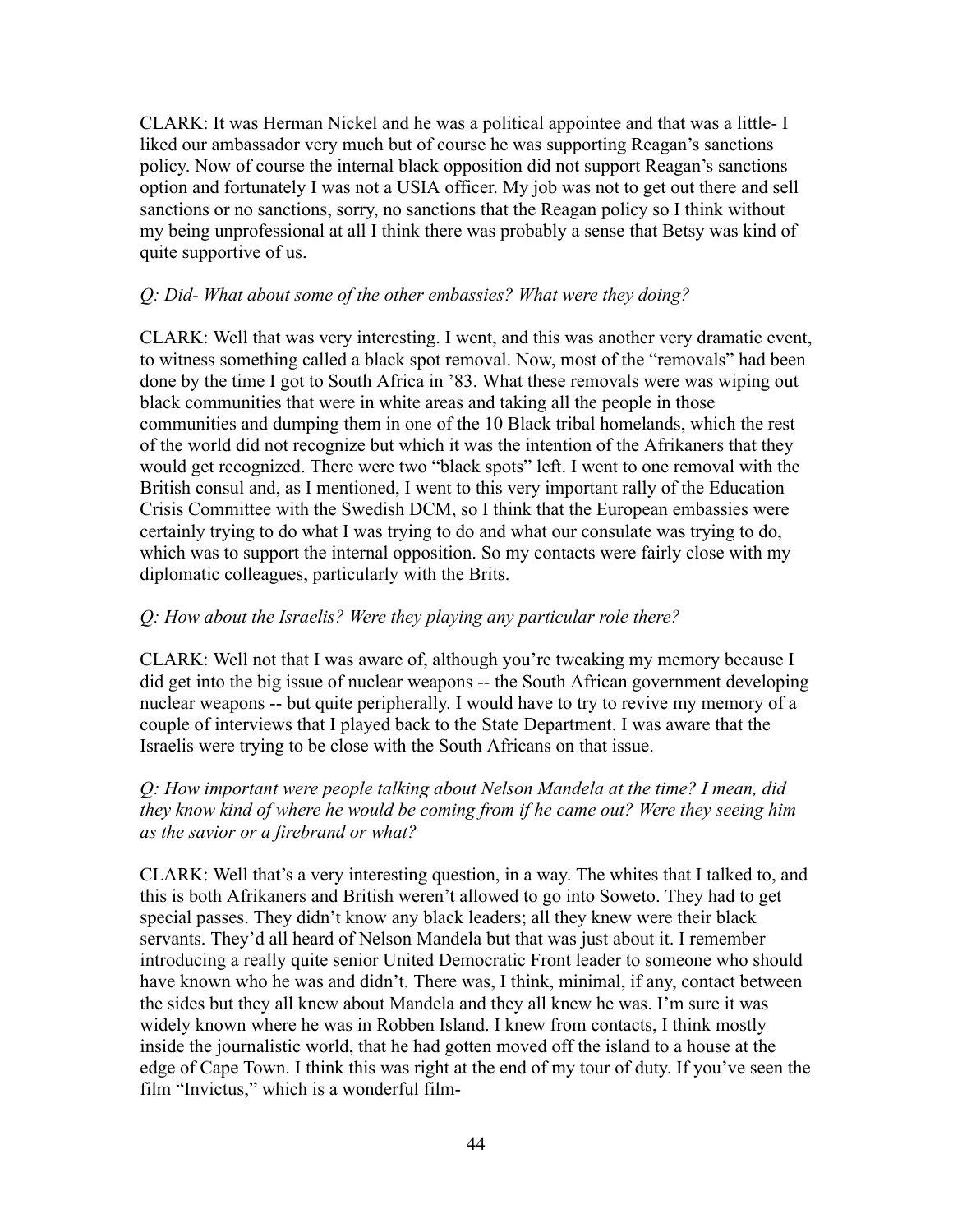#### *Q: Yes, I've seen it.*

CLARK: It was a secret. The press was not a source of information; this was all secret. But he had been moved to that Cape Town house. And I did talk to one white journalist who had been allowed to go and talk to him. That was a very interesting interview because he was saying that he was the first to be able to talk to Mandela. So it was coming; you could clearly see it coming, I thought.

### *Q: Did you find the media- Normally you have, in a democracy, you've got investigative reporters going around but I take it this was a blank area or something?*

CLARK: This was more like covering the Soviet Union, trying to read tea leaves in the press -- who was where when there was maybe a meeting. There was a black newspaper "The Sowetan," and again, reading between the lines of very bland stuff certain things would strike you as worth following up on, but the press was certainly not free or open.

### *Q: Was there the equivalent of a women's movement in South Africa, both black and white or either?*

CLARK: Not that I can remember. I remember there was a very important woman I mentioned before, Sally Motlana. She was the head of something called The Black Housewives League, which basically functioned as a cover for political action. There was a very important and brave bunch of mostly Afrikaner women -- the Black Sash. That was a women's organization devoted to fighting apartheid and fighting the government. I don't think I finished talking about the black spot removal that I witnessed with the British consul general. There was a representative of this Black Sash organization who came out to witness a removal. We weren't allowed in the areas -- rural settlements - where these black South Africans had been living. We could see the buses taking them away, coming out from the township. The police were stopping us, in a very nasty way. They were particularly nasty to this poor South African woman who was brave and tough. They were just screaming at her in Afrikaans, "what are you doing here, how can you, you know, support this?"

The other black spot removal spot that I went to, I went as the control officer for a very important delegation. Ted Kennedy spent a week in South Africa, a very important delegation, including family members. There was big tension between Kennedy and Ambassador Nickels and I knew that my role was to be a spy for the Ambassador. So the people on the Kennedy plane and the Kennedy bus were not always chatting me up as much as I would have liked. They did a very, very good job. They went to one of these areas scheduled for removal to publicize it and to talk to global leaders and they did a first class job. During the Kennedy visit there was a much bigger demonstration at a church in Soweto. That was an interesting moment for me, actually. I went to the church; Kennedy and his party who were to appear there stayed back at the edge of Soweto, perhaps at Bishop Tutu's house. They were being told it wasn't safe to go. I had a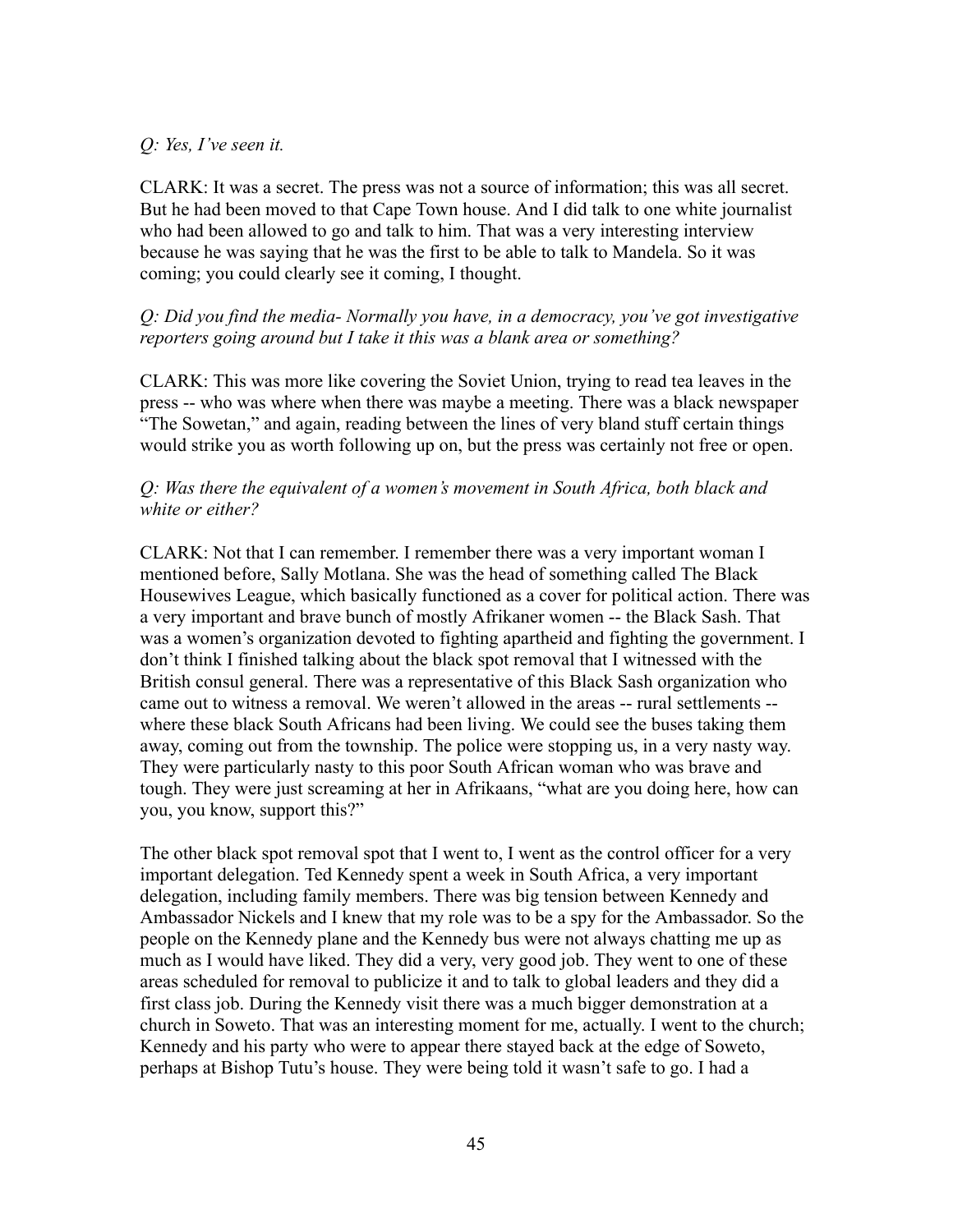consulate car and driver and I went. I came back and it was my recommendation to Greg Craig, Kennedy's assistant, that although I couldn't be 100% certain I think it's safe.

Now, I want to be accurate here. I did not say flat out it was safe but I did report on what was going on in the church. In the end they didn't go. But it was fairly dramatic because that particular part of Kennedy's trip got reported widely, certainly in the American press. And of course a Reagan Administration appointee, Ambassador Nickel, was very negative about this trip.

# *Q: Well did you feel that American support was important to the black movement?*

CLARK: Well we didn't really support it until the sanctions bill was passed and that was just after I got back. I actually went to work in our Legislative Affairs bureau, partly to work on South Africa. So that wasn't passed until we got back. I think the feelings towards the United States in the anti-apartheid movement were mixed because at that time the U.S. Government did not support sanctions. To answer your question a little more broadly, there was universal condemnation of South Africa and I do think that mattered. To make another kind of riff on events, I think that unlike Burma or North Korea the South Africans cared about what the rest of the world thought. They didn't like being a pariah and in terms of sports -- you saw the film "Invictus" -- they hated being cut out of international competition. They were all sports fanatics and they just-

# *Q: Rugby and-*

CLARK: Oh, all of it. They just hated being cut out of world sports. So particularly in that sense having a kind of universal condemnation was effective. I happen to think that what was happening inside South Africa was more important but certainly this outside condemnation was important.

# *Q: How about the Inkatha movement and Chief Buthelezi? What sort of role were they playing while you were there?*

CLARK: Well that was not my beat, but I have to say that President Reagan liked Inkatha and he sort of liked the idea of tribalism and that that was what should be supported because that was what really was important. So there was a kind of pro-Inkatha coming down from the White House. Now, there were -- I don't know if Chet Crocker talked about this -- splits between the State Department and the White House on a lot of this stuff. I was on the side of the United Democratic Front and didn't like the Buthelezi position.

# *Q: Who was the consul general in Johannesburg?*

CLARK: That was Ken.

*Q: That was Ken Brown?*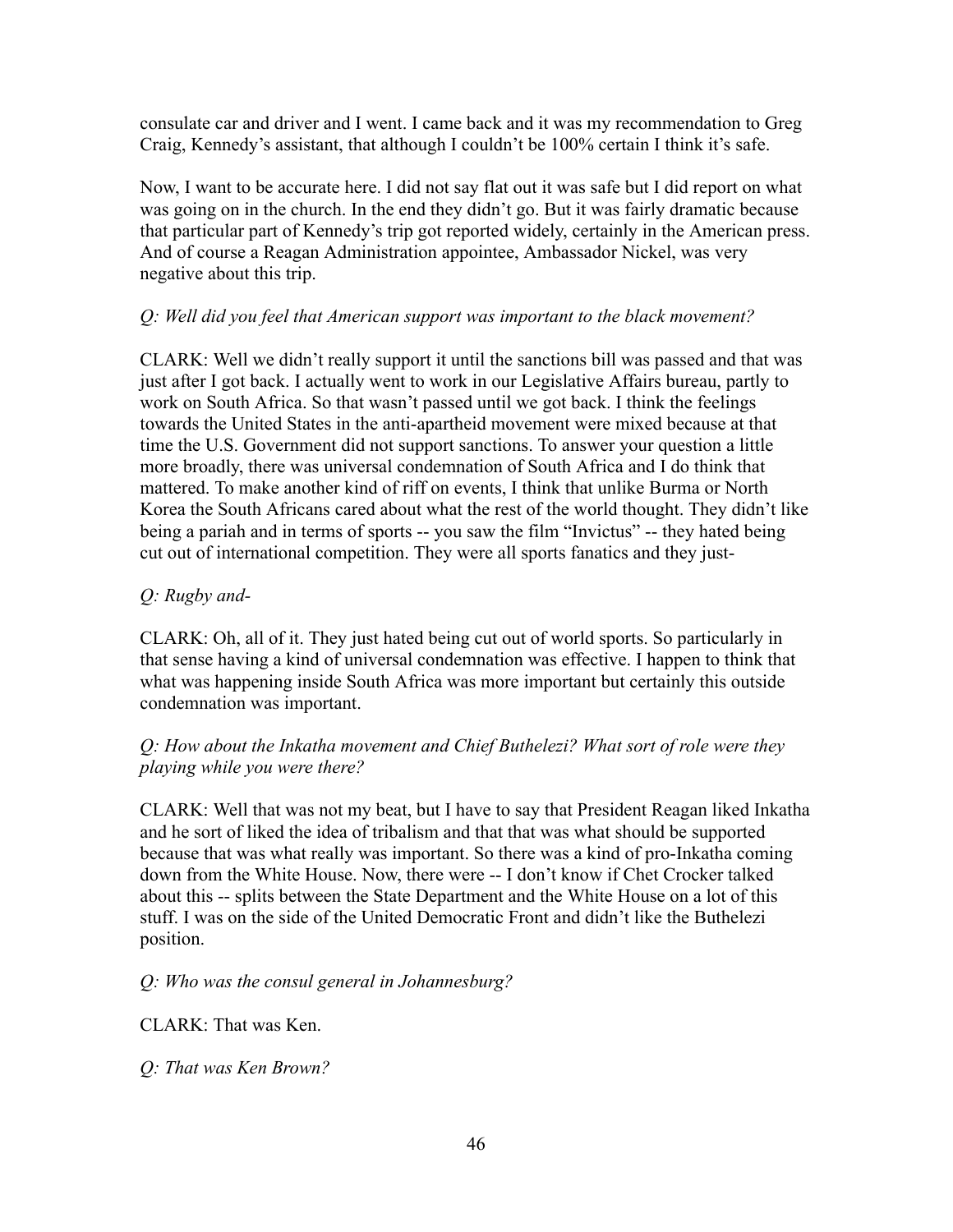CLARK: Yes, it was Ken Brown. Wonderful boss. As I was saying, particularly, you know, I had a great deal of freedom in getting my reporting sources and so forth.

## *Q: How did the police treat you?*

CLARK: I didn't know until I was taken out of the country for this- I think it might have been plausible, looking back on it because I found out more details on the informant who got Crocker to take this action. But I had no contact with the police except- No, I just told you about witnessing actions when you go to the black spot to witness these removals, my contact was very negative.

## *Q: Were you able to show the equivalent to an ID card to get into places other people couldn't get in?*

CLARK: Yes. I think I had a laissez passé of some sort to get in because I don't remember ever having to make a special request when I went to Soweto to meet with people or to other townships. So I think I had a- maybe it was just diplomatic- nothing more than proof of my being a diplomat. But there might have been something more special that allowed me in.

## *Q: Did you find yourself becoming a point of contact for black dissidents and all at your office?*

CLARK: Yes, absolutely. And partly because they wanted some protection and they wanted the State Department to know what their plans were, what they were thinking and I was definitely their point of contact.

# *Q: How about the Foreign Service national staff? I assume most of them were blacks?*

CLARK: We had very few, and I can't remember any. In Johannesburg we had a- I didn't work with any Foreign Service nationals, I don't think.

### *Q: Did you ever feel under threat or, I mean, were you getting threats sort of from the white Afrikaans?*

CLARK: Well. As I say, this big instance; I wasn't aware of this threat against my life until I got back to the United States and got a little more unraveled, who it was, who was informing about this. I did not feel under threat from the white security forces, as I say, until this plot was supposedly revealed. I felt under threat in a number of situations. Well no, I take that back. Ordinary police threat, not directed at me, several instances, one I was at a black consciousness convocation in Durban; second floor of a building, all the doors- very crowded room, only one entranceway. Again, my friends with South Africa Foundation, we were the only two whites in the room. She got too hot, she said she was going to faint, she left. And then all of a sudden in the room it started something; I was clearly going on because people kept running in to talk to the speakers and there was a lot of whispering and so forth. But I think we left in a normal manner but when we got out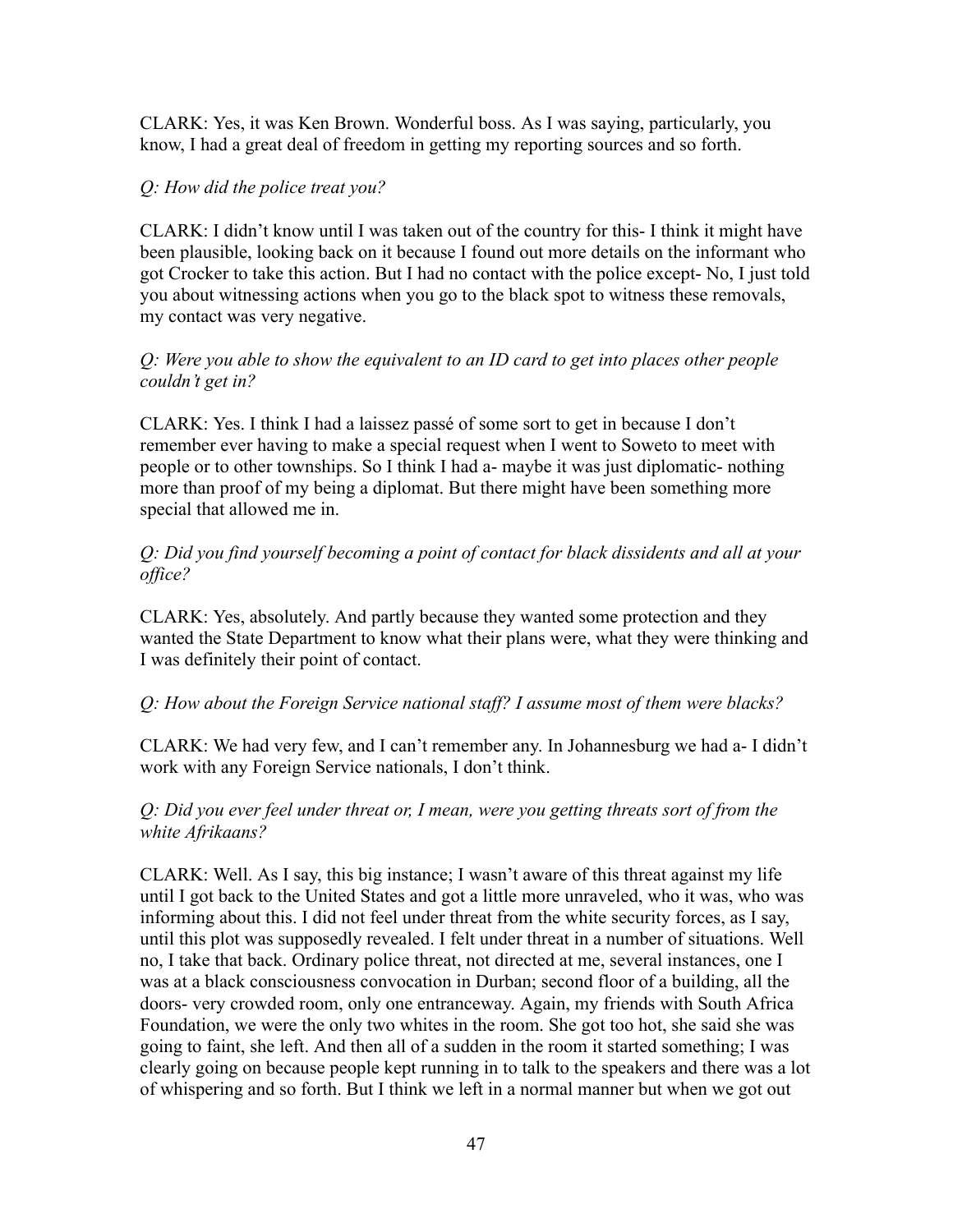there were South African police with dogs and my friend, white, from South Africa Foundation, came rushing up to me and said Betsy, if I hadn't told them there was a U.S. diplomat in there they were going to storm that meeting with tear gas and dogs. And had I been in that room with, you know, tear gas and dogs and only one exit it would not have been good. So there was- but you know, personal threats, except for this plot, I should say no. But I was in a number of dangerous situations, also from the point of view of the black side.

I realized I'd been conned by some black activist who was saying he was, you know, the ANC had sent him down to South Africa. Oh, we had a very interesting conversation; he said I want to take you to a meeting, and it was in one of these black townships, and there was something really weird about it. I was left waiting while some- the black leader of this particular group and the township was very interesting because he had kind of taken over the governing of this township and he was talking to residents about particular problems. But I was just left waiting over there in the corner with my- the guy who had brought me and it became pretty clear that the people at the meeting started grilling him, that they thought he was a spy who had- for who, I don't know, but that I had walked into a big, black opposition problem and that- and, you know, it was a very scary kind of atmosphere, I have to say, that particular meeting. But I got out of it.

And there were many, many, many, many games being played in South Africa.

# *Q: Did you find being a woman American diplomat gave you a certain amount of protection in a way or attitudes toward-?*

CLARK: Well I don't- That's an interesting question. I felt people had sort of opposed, I think, my assignment on the basis of my being a woman and I found it a plus because most of my interlocutors were men and they really wanted to brag so it was a plus being a woman.

*Q: Well you were playing this game.*

CLARK: They wanted to show me how wonderful they were so I thought basically it was kind of a plus. I may have been, personally, a little too slow to suspect really nefarious goings on.

*Q: Well also I would think, I mean, one would- the plus would be the bragging thing and the other one would be that you weren't raising the, was it testosterone level of either side, trying to-*

# CLARK: Right.

*Q: You know, it's hard to bully a woman within sort of the Western society in a way.*

CLARK: Well, except this plot though was to kill me. That's a little bit of an exception there. But I think you're right; I think you're right.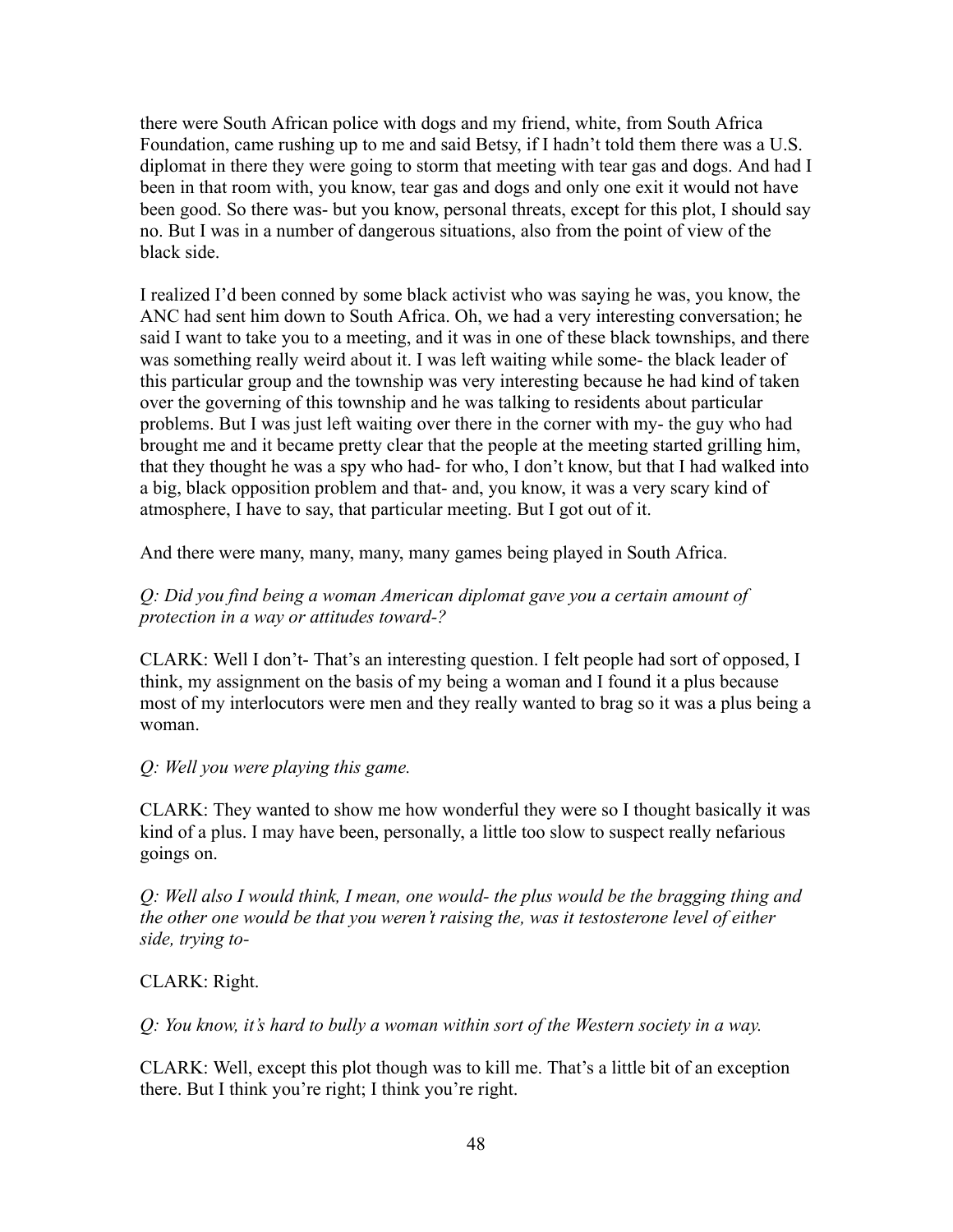*Q: Well you know, I mean obviously these things are all, I mean, I found as a consular officer sometimes using a female officer or a female local national to deal with rather belligerent people usually calmed them down. They came storming in, including drunken seamen and all that.*

#### *Now tell me about this plot. What was its cover?*

CLARK: Well to this day, I mean, who knows? I was just told that, taken in by Ken Brown to say, "Betsy, I've had a call with Chet Crocker and they feel there's a credible threat against your life." I think I left three days later, so they want to pull you early; they want to pull you out early.

Now, in terms of the details, I don't remember the name of the man but this was the man who had a cover and I'm not sure I'd even remember what his cover was; he'd also been a contact of my predecessor's who had been suspicious of him as a, you know, a security officer coming to check out the consulate political officer and not who he said he was. And so I too was particularly suspicious of him. He came in maybe once or twice and I don't even remember; I mean, his cover must have been so limp, you know, whatever he had to say was not very interesting. But then the day he came in and the mask dropped it was just incredible. I mean, he used the "f" word every other word, he was a totally different person; he was clearly scared to death and he said they're out to kill me, "they" being another element of the security services. I have to think back to see if I remember any other details of what he said. And that he was going to Cape Town where his wife was and if he didn't make it he asked me to try to contact her. I think my memory is correct on this. I was just a kind of cruel woman sort of, hmm. But I didn't quite say to him I bet you deserve this, because there had been some just very recent stories about some very noble black South Africans getting knocked off by security services.

So anyway, he leaves and as far as I know that's that, although I may have heard that he did get out of the country from Cape Town. So that had all happened, I don't know how many months before; maybe quite a few, quite a few months. But the plot was as follows: Supposedly there was the anniversary of Nelson Mandela's getting picked up. It is true that the American embassy or consulate had some role in that in terms of information about where to find Mandela or at least I think this is the story, and the plot was supposed to be to blame the ANC who was supposed to have killed an American consulate officer because the Americans had been so important in uncovering Nelson Mandela. So that was supposed to be the plot and that sounded pretty farfetched to me but right after I got back, I mean like five days, I was reading cables. There was an article in the Durban press on precisely this, you know, the America role in fingering Nelson Mandela so I thought to myself ah, I don't know; maybe there is something to this. What I thought and I still think is that this guy was just trying to sell himself to the CIA to get protection and he was offering them this plot that he knew about. But it's conceivable that it was a real plot.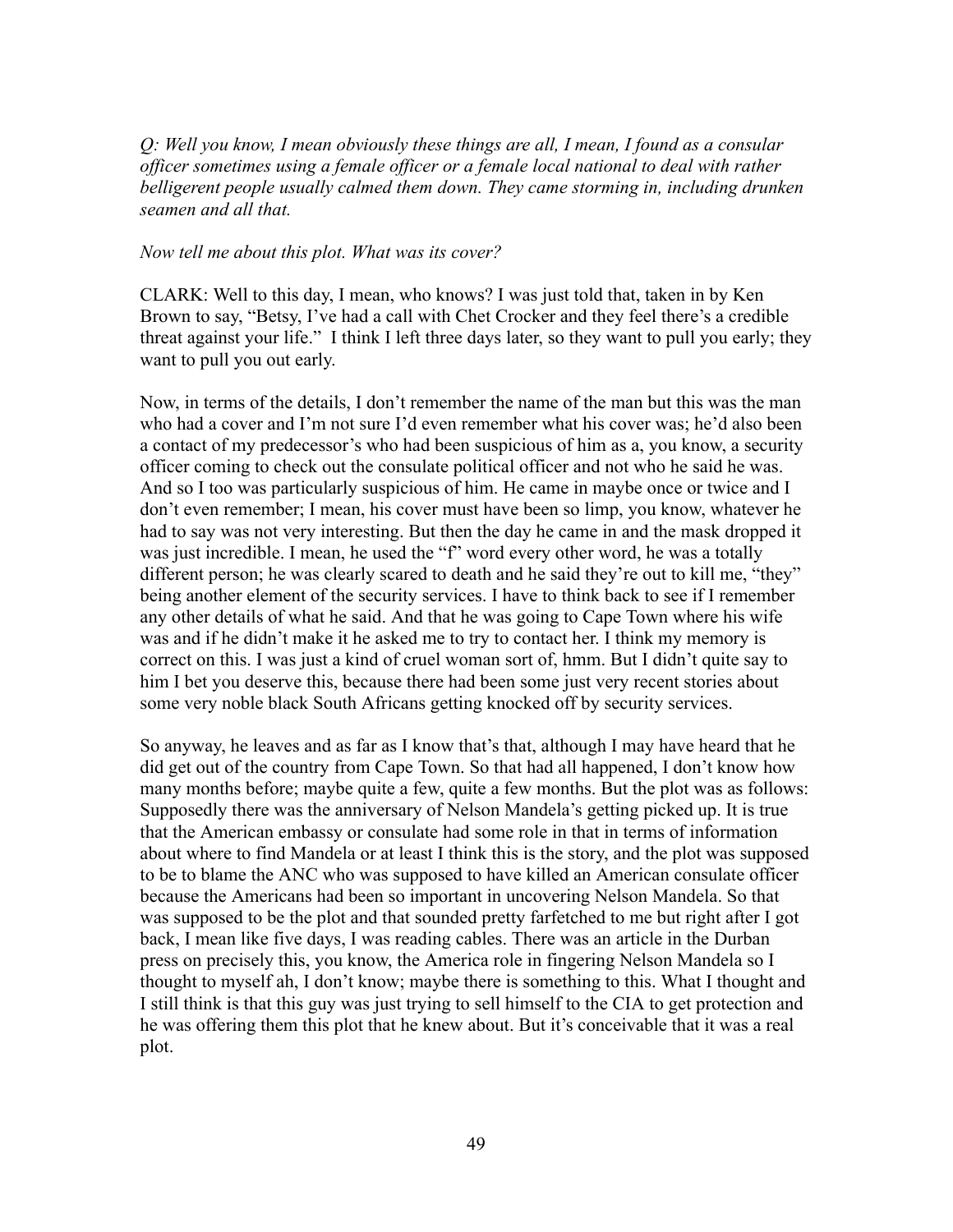But there was another very specific meeting that I'd like to put on record that I attended and I was sort of astonished at what it turned out I was attending here. Again, it was the Education Crisis Committee and it was meeting in a major hotel in Johannesburg without any press about this meeting with the police. All of a sudden I realized that, the senior members of the United Democratic Front, that is to say, the internal revolution was lined up on one side of the table and on the other side of the table who walks in the room but Johan Coetzee, the cabinet chief of police who sits down at the other side of the table and I say to myself, "what is going on here?" They were theoretically negotiating about the education crisis, I mean, school boycott talks. But it was clear that this was a little second track diplomacy. I do believe that the white government wanted negotiations but did many things that would ensure they wouldn't get them, like clamp down so much on activity in the black community that the black South Africans couldn't even talk to their supporters. How were they going to negotiate if they can't move around?

So there was a lot going on but I think, in answer to your question, that the government felt they could control a transition, a transition that would go on forever, where there might be a black house of parliament but somehow it would be circumscribed so that there wouldn't be a real power and that they could even control the release of Nelson Mandela. They really wanted to release him because they really truly did not want him to die in jail. And that I absolutely believe. Many of my sort of white interlocutors and I should say I talked to a lot of the press lords because they were all in Johannesburg , including one of the chief reporters from the main Afrikaner newspaper, Die Beeld, for example. I was also talking to the "Rand Daily Mail," but they were on the left. Lots of people were telling me that and I finally came to believe that line.

### *Q: Well you were doing this, were you- were there others doing this or did you find that you were becoming a figure? I mean-*

CLARK: Yes, I think I definitely was a figure. And with some of the things I did, word of mouth got around in about one second in this leadership of the internal black opposition. In one case I had put up- and this was against the law -- overnight a leader of the Transvaal, Joyce Mabudafhasi. I remember her name because she was so incredible, and had been in and out of jail in Northern Transvaal where she was basically telling her jailers what to do and where to get off. As a footnote, after Mandela was released, and the coming of majority rule, she was put on the peace commission with her police chief, the head of the police or the head of that district in Transvaal, and they were co-chairs. I just would have loved to have been a fly on the wall in those conversations. But at the moment I am talking about how she was escaping. A lot of these people were on the run all the time. I did put her up overnight and I think the word got around on that. And this is my hunch, nobody told me that, that it got around in about a nanosecond, and so I would get all these smiles whenever I was talking to these United Democratic Front leaders.

But I also had-I don't know if I said- told this really funny- it was a really interesting period because in Johannesburg at least they stopped the petty apartheid. You know, restaurants, you could take your black contacts to the best restaurants and since the Rand had just collapsed, my representational allowance was very generous so I took them to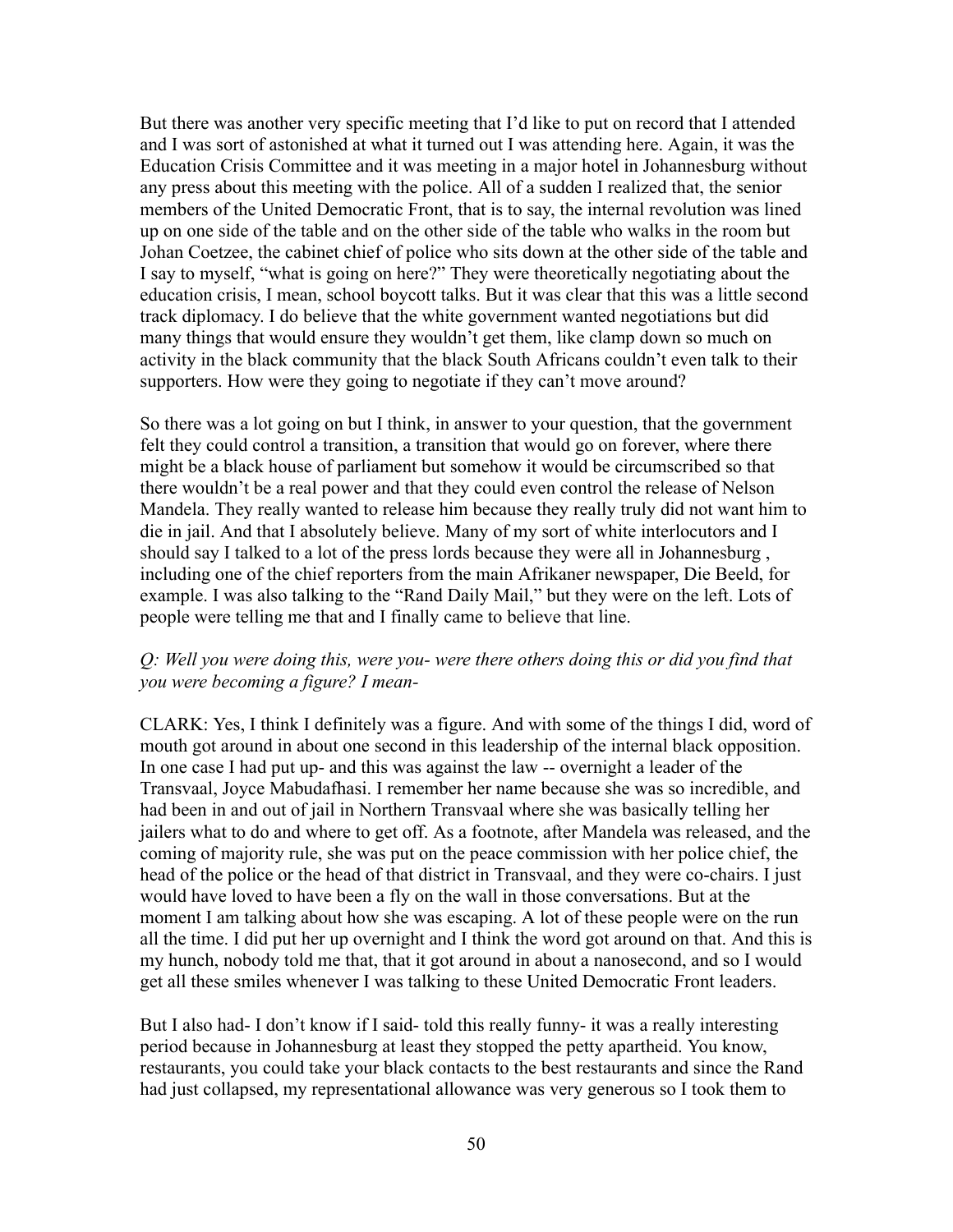the best restaurants. And in one case they were on the run; it was this guy, Lekota, who became minister of defense and Popo Molefe became the head of the Transvaal province. They were exquisitely well dressed, in starched very clean overalls, like a workman's outfit -- head to toe blue denim -- and we waltz into Johannesburg's fanciest restaurant which among other things includes a buffet so we all have to get up and go around the buffet. I just loved to think of the conversations about "who is that?" Well, they did that deliberately, Lekota and Molefe; among other things they had very good senses of humor.

But there was lots of stuff going on sort of underneath. The theater in Johannesburg, had been desegregated. That was a big meeting place for opposition forces who could also meet with whites, including diplomats …

## *Q: What was the role of the other consular operations in Johannesburg? I mean, obviously you had the French and the Israeli, the German, the British, you know; how-*

CLARK: Of course the embassies were all up in Pretoria. I told about this one time when I was out together with the British vice consul. They were very active doing similar things -- trying to meet with the internal black opposition. I think I mentioned the South African Council of Churches, headed by Beyers Naudé, who I had contact with, took out to lunch, and his deputy, Frank Chikane, who became chief of staff in the majority government. But the Brits were doing exactly the same thing. I don't remember much about the activities of the Germans and the French. Of course, the Swedes and the Scandinavians were totally behind sanctions and totally there to help and do whatever they could do with internal opposition.

### *Q: What about the newspapers? Let's take first the white newspapers in the area. How did the reporters contact- where were they and how were they reporting?*

CLARK: Well, they- I did have contact with the two chief, well the three chief things. There was the big "Journal," which is like "The Economist," the-

### *Q: You can fill it in later.*

CLARK: Anyway, there was a glossy magazine like "The Economist," which my son actually worked on for six months when he was visiting me. And then there was the "Rand Daily Mail," which was English South African and therefore more liberal. And then there was "Die Beeld," which was the main Afrikaner newspaper, also headquartered in Johannesburg, and finally there was the "Sowetan." The "Sowetan" was important. I read the "Sowetan" every day; that was the newspaper out of Soweto. You would never find anything in "Die Beeld." There was censorship, maybe mostly self-censorship. It was very difficult to find real news in it.

*Q: Could you talk to the reporters?*

CLARK: Yes.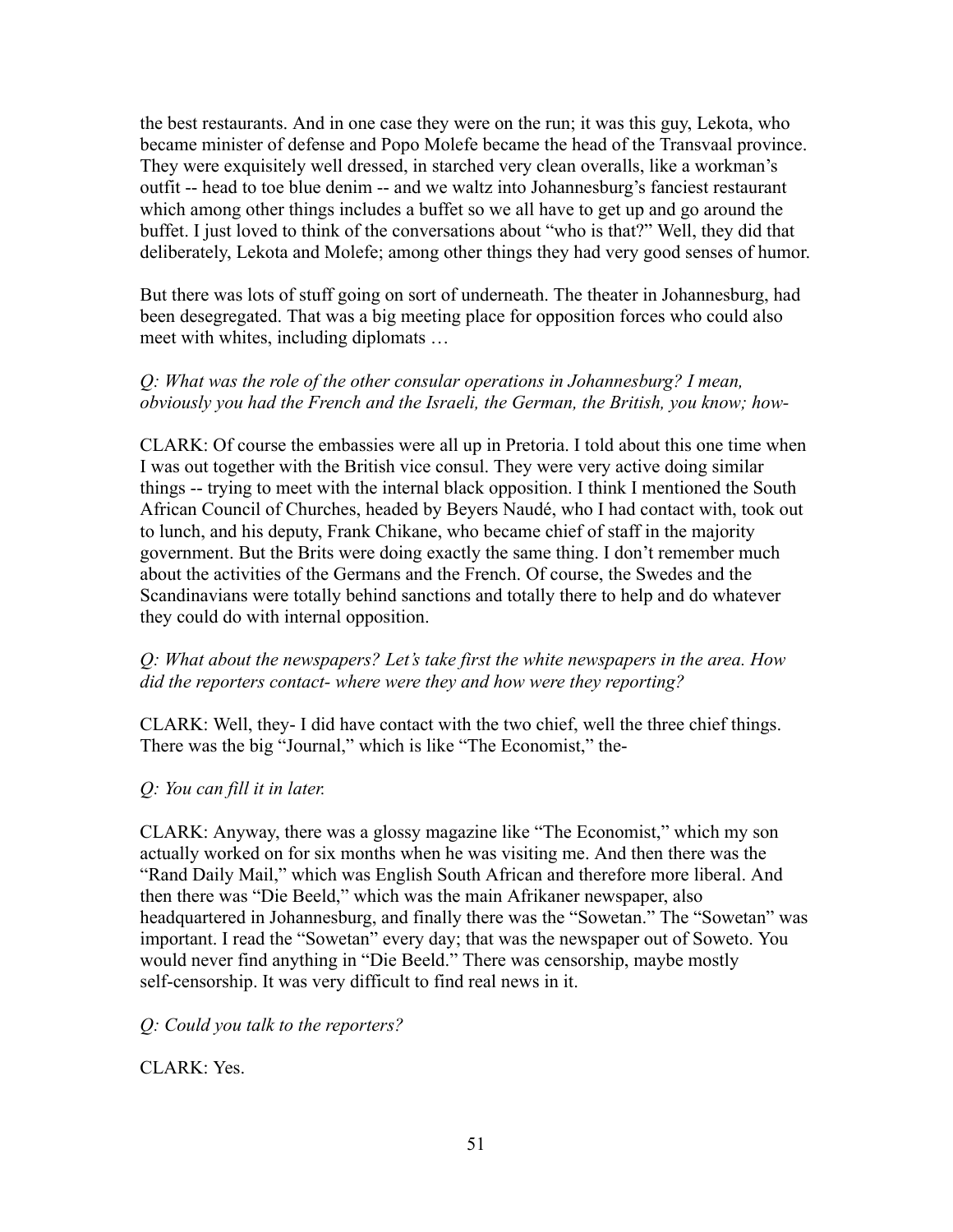### *Q: And how did they- how informed were they?*

CLARK: Well as I say, I think it was a little bit like the government. There were some who did know a lot of the black opposition leaders, but most of them were like the government leaders, they really didn't know the black opposition leaders. They had no contact with them. They couldn't go into Soweto. A diplomat was able to go into Soweto; other whites had to get passes. People just really didn't know.

### *Q: What about socially for you as a diplomat there?*

CLARK: Well I was extremely socially active. I also did invite these black leaders to social events. And if there were some white leaders there too, it was always the first time that they had met. It's a bit of an exaggeration but not much. I was just remembering before I came over here that the DCM and I were invited to dinner at the home of a man named Ishmael who had been one of the Durban treason trialists. The dinner was after they were acquitted. They wanted to tell the story to the Americans.

### *Q: Well let's talk about this treason trial. What was this all about?*

CLARK: Well this was the treason trial where I had this very naïve Afrikaner professor as a "Deep Throat" even before they had made arrests. Other black opposition leaders had been tried before going back to the early '80s. The governments hadn't had a very good success in getting convictions because their evidence was very flimsy and the South African judiciary did have some independence. It was not just being jerked around by the government so the government had a very bad record. One of the chief things that they would accuse these people they rounded up with was actually going outside the country and going into the ANC camps to get instruction. The charge was always planning the violent overthrow of the government. It was very hard to find evidence of that because in fact the movement was peaceful. "We're going to do boycotts", "we're going to do strikes and we're going to do this and that; no violent overthrow of the government." So they had a very weak case. I think it ended up being 12 defendants and I think it was in Pietermaritzburg although they were referred to as the Durban 16. But they were all accused of violence.

Now, I had found out from my inside sources that there were all kinds of mistakes made by the government. I can recall one of the strategies they wanted to use which was to use the fact that in '84 the government had had the Indian and colored elections. They wanted that to look really good in the international eye. Therefore they didn't want to arrest Indians or coloreds to put them on trial for treason. Apparently they held back on that but then somebody made a mistake and arrested some key Indian leaders anyway. So there was a lot of incompetence inside the government.

In fact one of the things that I began to conclude was there was a lot of incompetence in the government. That trial was a good example of the incompetence. I think there's a mistake in the analysis in the books about this trial, namely, that the government simply wanted to put these leaders "on ice." That was kind of the theory. However, most of what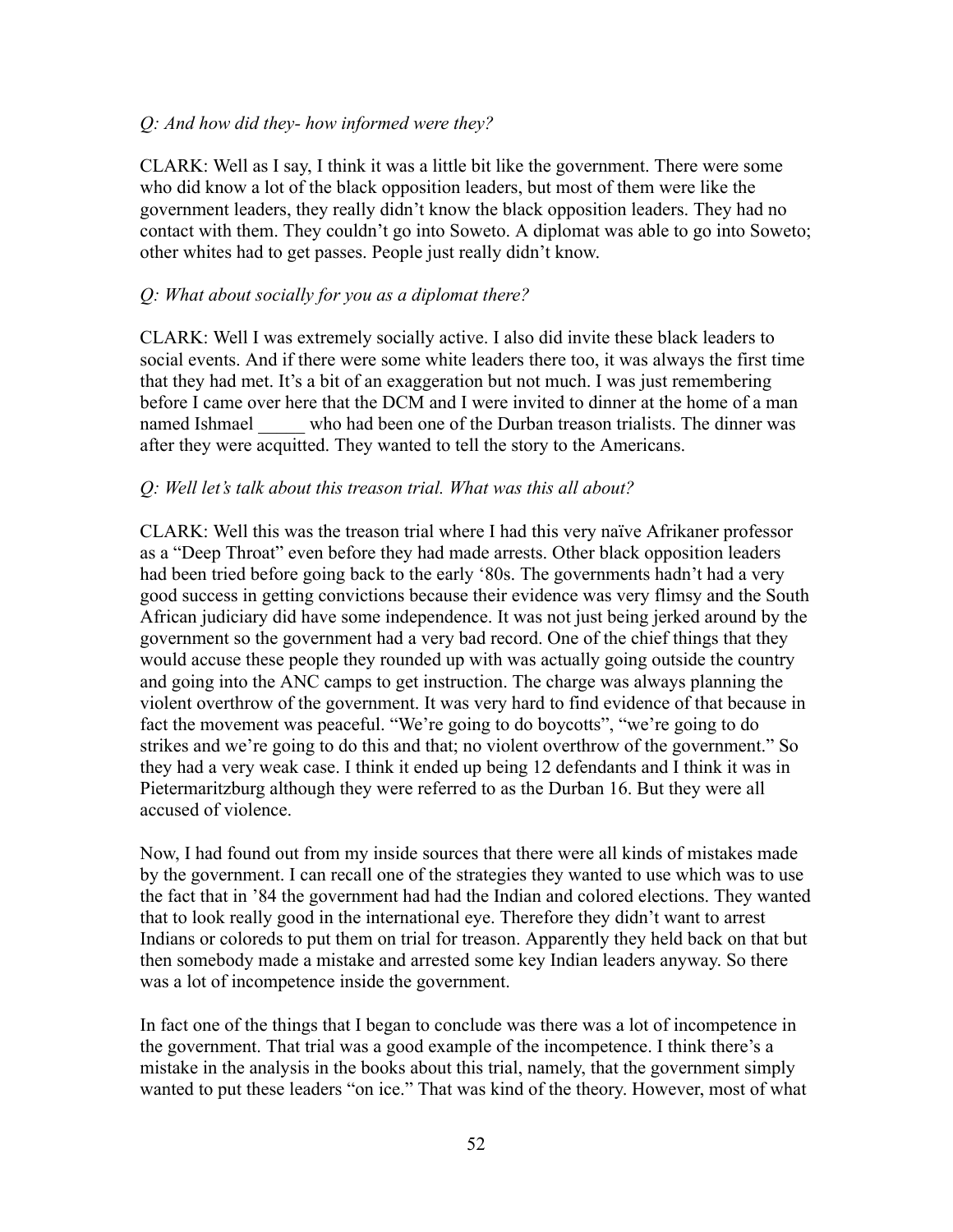I gleaned from my talks with people was that, no, the government actually wanted to put them into jail. There was a lot of incompetence but, no, they wanted to put them into jail.

I think there is probably never going to be a lot of clarity on what the government was doing. I do think they thought they could control a transition but I do not think they thought what our CIA thought, which was that they could keep power by military force for another 20 years or so. I don't think they thought that.

# *Q: Did you find yourself- you mentioned the CIA- did you find yourself sending out things that were in contradiction to the- what you knew were the CIA analyses of developments?*

CLARK: Well it turned out- the answer to that question is yes. They didn't show me what they were reporting and they were not officially supposed to be reporting on South Africa at all during the time I was there. In theory the CIA officer who was in the consulate was reporting on Lesotho. That was pretty clearly not the case but they weren't showing me what they were writing. They certainly could read what I was writing. But I did read -- at the very end of my three years in South Africa -- a report that had obviously come out of Pretoria. They were reporting that the white government would keep control for another 20 years. And that was in contradiction to my analysis.

*Q: How about white society there? I mean, I'm talking about the upper reaches, the type of people that as a consular officer you'd normally be in contact with. Were they shunning you or what?*

CLARK: No. I was focused on the United Democratic Front. One of the key things that I could do for Washington was to try to figure out myself -- because nobody else was writing about this -- what was the difference between the Black Consciousness Movement, which became ZAPPO, and the United Democratic Front which was really the internal ANC. I mean everybody knew there were fights with Inkatha (Inkatha Freedom Party). I won a reporting award for writing on internal black politics. So white society interested me a little less. I have to say however that one of my white interlocutors, and he wasn't alone, was so far to the left he talked about the great day that would dawn when the Afrikaner government was history and there would be re-education camps set up in . Some in the white opposition were flat out communists and they were pretty extreme.

But just to answer your question on the social level, I would say that, you know, I circulated pretty widely.

*Q: I was in INR dealing with Africa back in pre-history, back in the late 1950s.*

# CLARK: Oh, wow.

*Q: And I had the Horn of Africa so I didn't have South Africa but obviously South Africa was a subject that came up quite often. And you know, we used to talk about, you know, there will be a night of long knives. When you were there, you talk about re-education*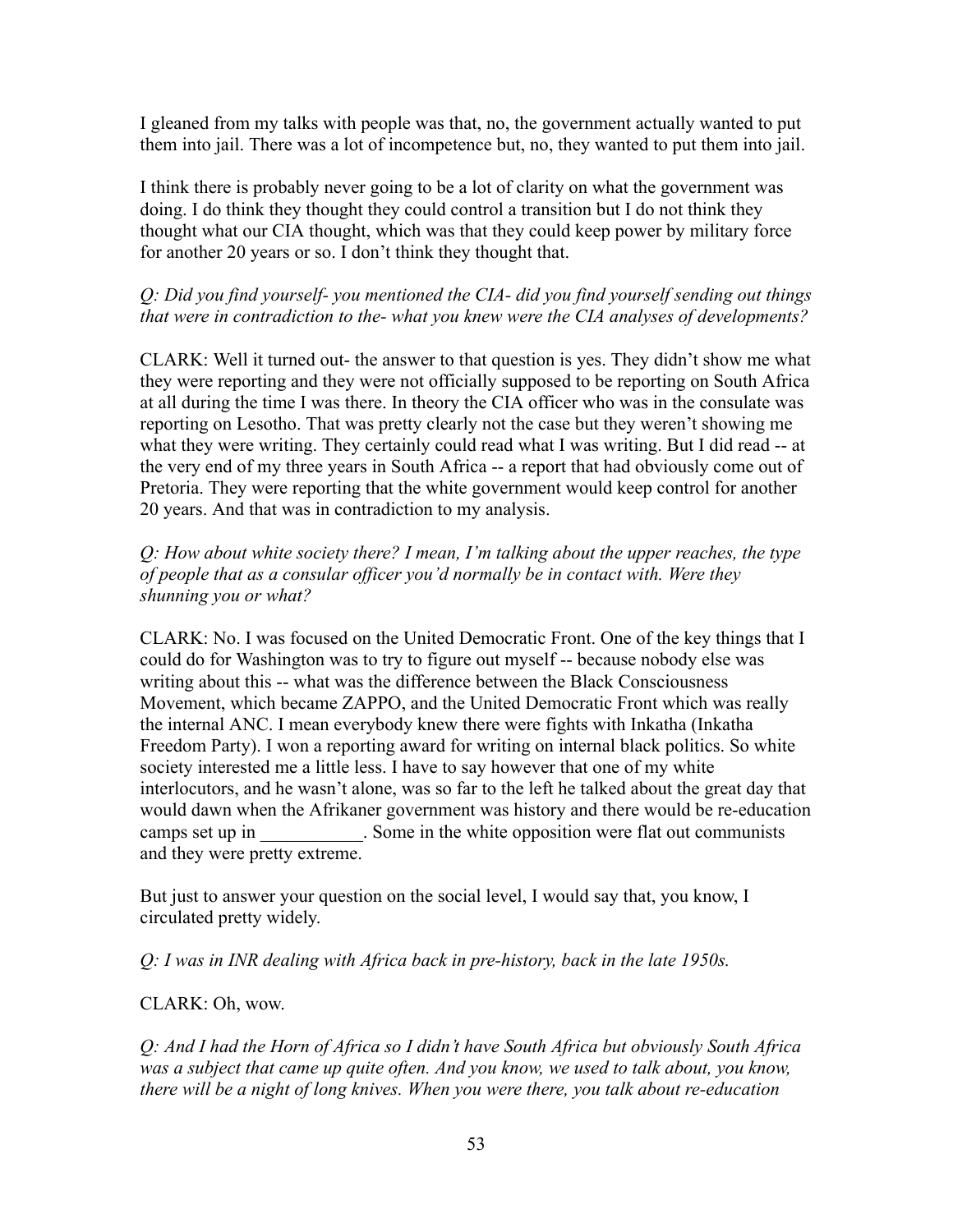*camps and all that, was there- were there schools of how a transition might come about or was anybody even talking about a transition?*

CLARK: Oh yes, they certainly were. Among the Afrikaners there was all this talk about a white state -- setting up a white state. I didn't spend too much time on that because my own not very flattering judgment was they were all talk and no action and they wouldn't actually do anything about it. They -- many of them -- just big bullies, but they wouldn't do anything about it.

But yes, there was definitely talk about that. And there was talk about violence. And the black opposition leaders I met might not have been able to control people. Mandela, of course, was the absolute key to all of the relatively peaceful transition, in my view. But I don't think there would have been a night of long knives. I did write one cable at the end where I did predict violence between Inkatha and the ANC. KwaZulu/Natal might even break away and there would be a lot of violence. I attribute the fact that that didn't happen entirely to Mandela.

*Q: Talk a bit about the- was it the KwaZulu and try- This is the KwaZulu tribe wasn't it?*

CLARK: KwaZulu/Natal, yes.

### *Q: Yes. How did- What sort of role was it playing?*

CLARK: Well they've had a big chief, Chief Buthelezi. Everything is always about power and Buthelezi was heading up this movement in Inkatha. It is true -- I know this from my subsequent assignment -- that President Reagan really liked Buthelezi and he liked the tribal idea -- that this was the natural way things should go. And Buthelezi was against the United Democratic Front/ANC and was cozying up to Big Business that was coming to South Africa to get a cut of the action. I wasn't in Durban but I know for a fact that before I went to one major UDF meeting outside of Durban that three UDF leaders had been murdered by Inkatha just a week before. I didn't think the violence would dissipate. I think the way Mandela dealt in giving Buthelezi a lot in the negotiations diffused the threat.

To make a quick comment on another function I was able to play because I had been with the Kennedy group: I spent a lot of time with Alan Boesak who was an important leader from the Cape. He was what was called "colored". And he ran afoul of the internal anti apartheid opposition for some things he had done -- sleeping with his assistants for example -- and fell out of grace not too long after I was meeting with him as I was taking Kennedy around the Cape. He was a big power but something I don't think Washington quite understood at the time was how different the coloreds were from the black South Africans. To this day they have different parties. They speak Afrikaans. There are all kinds of subtleties that were going on which meant the leaders up in Johannesburg didn't like Alan Boesak but the U.S. thought he was wonderful. I thought these underground issues were important to report on.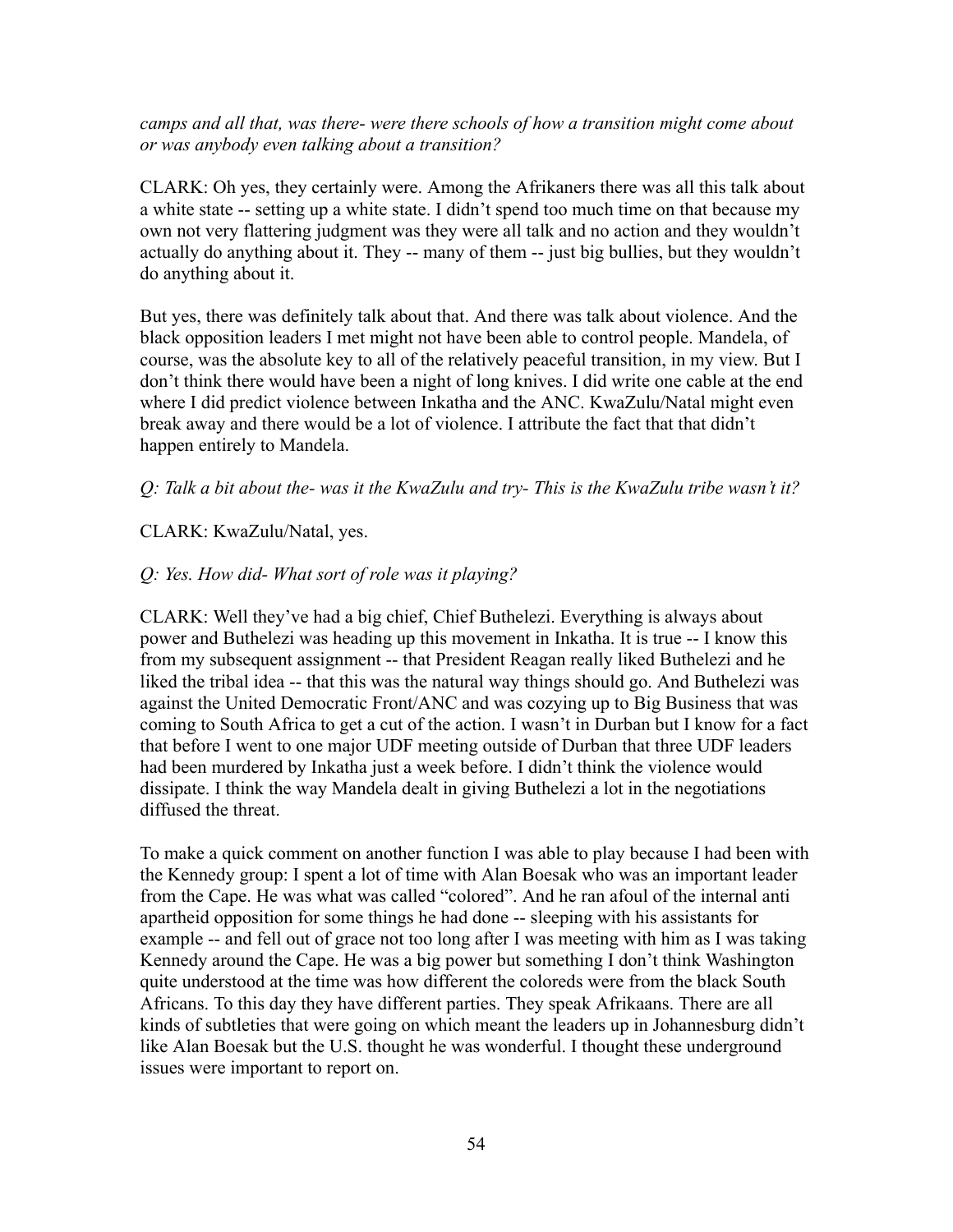*Q: Well did you find that you- We had a large number of visitors, didn't we? I mean-*

CLARK: Oh yes.

*Q: -who were politically important. It wasn't just visitors to see the, you know, the beautiful scenery but you know, the Jesse Jacksons and some of the Kennedy-*

CLARK: Oh yes, Steve Solarz was another example. There were lots of members of Congress.

*Q: Well did you spend a significant part of your time trying to explain the subtleties of the-*

CLARK: I did. Some of them were not going to be teachable, so to speak.

*Q: You know, people came with pretty strong ideas.*

CLARK: Yes. And there were a lot of very top-level visitors. I was so interested in what I was doing that I found it a terrific bore that I had to pay attention to these important people coming through because it took me away from what I was doing. But no, they were. Steve Solarz played a better role but-

*Q: He's a congressman who- I've interviewed Steve so you can read his account in the Library of Congress's file. But was known for- somebody who came in very intensive, went everywhere, talked to everyone he could. How did you find him?*

CLARK: Steve Solarz? I thought he did a good job. Yes. I thought he was very serious.

I'm trying to remember the name of another congressman who came through. He was a little bit like today's Tea Partiers. He was just interested in some religious sect and how it was going to get along. But we did have a tremendous number of visitors who would come. And we had very high-level journalists. I don't want to repeat myself because I do think I mentioned this last time: I tried to keep away from them because they really wanted a nice story where they can say a mid-level State Department official doesn't agree with U.S. policy. I just ran out the door every time I saw them.

*Q: Today is the 17th of October, 2011, with Betsy Clark. Betsy, we've been in sort of a hiatus, I've been away on vacation. Let's come back and talk over, in the first place, sort of in a specific- you mentioned before that you'd left out your impressions and meetings with Nelson Mandela's wife, Winnie Mandela, who was a very controversial figure. Could you talk about her for a bit?*

CLARK: Yes. After I talk about her, though, I would like to use that as a lead into the more general issues that we were looking at. But of course we were interested in meeting with Winnie Mandela. There were a number of icons for the black South Africans who the government had exiled or had sharply restricted their ability to move around. And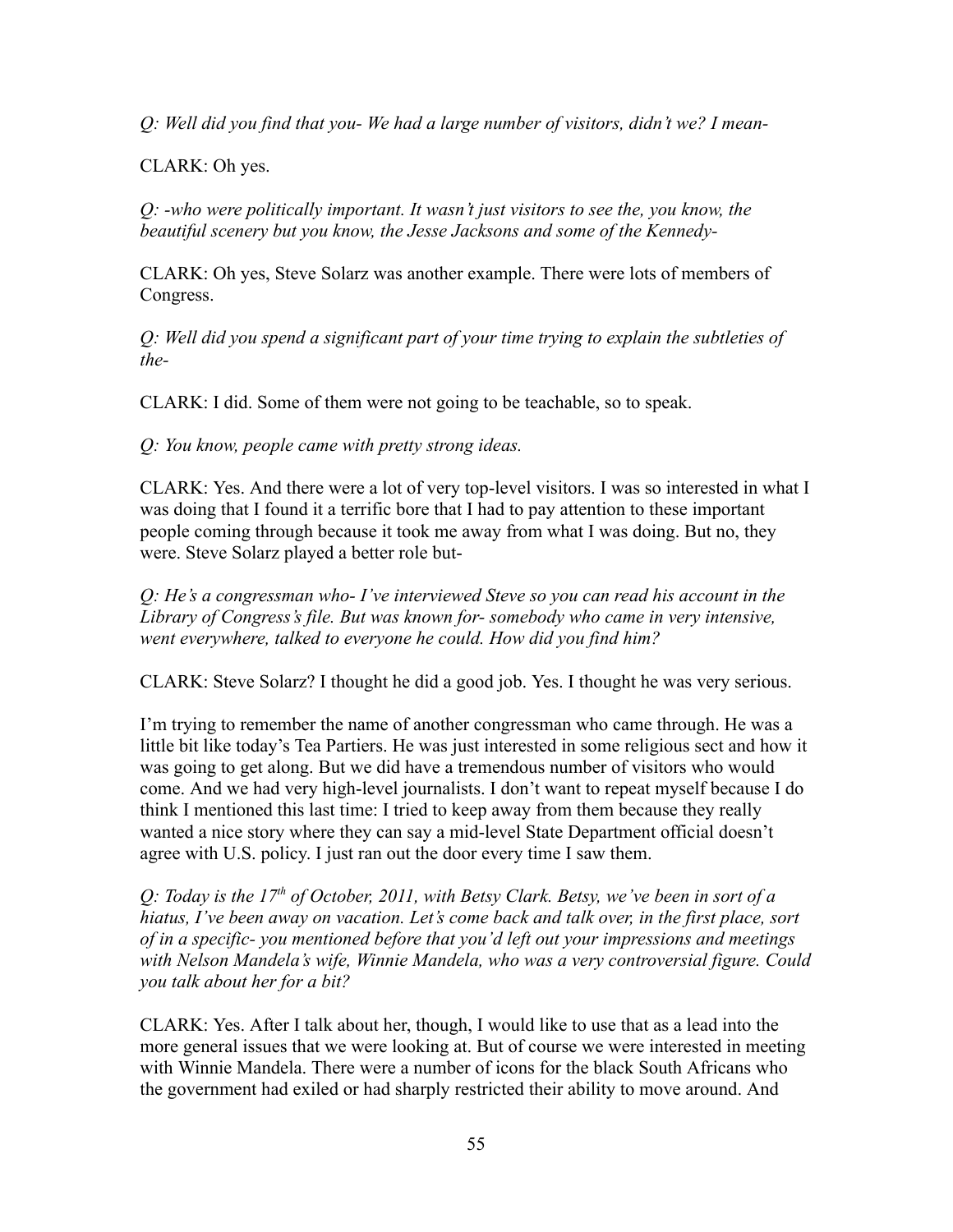Winnie Mandela was restricted to a township basically in the middle of nowhere in the Orange Free State near Bloemfontein but we did get an opportunity to visit with her -- Ken Brown, the consul general. And I think one of our goals for the meeting was to find out who she was meeting with. Some of our questions were whether she was hooked in with the leadership of the United Democratic Front, which was the internal ANC (African National Congress), and also to find out what she thought about the chances for her husband's release. We also wanted to report on the conditions in which she lived.

Now on that subject, Winnie lived in a bigger house than the average township houses. I'm going to be very frank about one aspect of her home. There were some clear evidences of the rumors that had swirled around her as being quite promiscuous and that she had romantic liaisons with many of her leadership contacts. These were all rumors but, in fact, in her house, the most prominent piece of furniture was a huge king size bed with a great red heart as the headboard. And I can be forgiven for raising my eyebrow and thinking whether that didn't give some credence to all the rumors.

I don't recall that there was anything very dramatic that she said to us, but this was an unusual meeting. I think it had been perhaps the first meeting of an official American with her. Subsequently I had many conversations with individuals in her circle. The circle was basically a royal court with courtiers circling around her. They were very eager, these figures, to say nasty things about each other, in order to make sure I knew that they were the ones that were closest to her. There did not seem to be any, at least as far as I could judge, connection with the very serious and intelligent planning that was coming out of the internal black anti-apartheid leadership. I was never sure who the top decision makers were, but certainly focused in the United Democratic Front leadership which was coming up with strategies -- how to counter the South African government, how to make sure the government couldn't make themselves look good in the international community. That was particularly important in the case of a major event that I covered which was a treason trial held in Durban. The government did not achieve its goals and, in fact, the treason trialists were eventually released. This seemed to me to be the big arena and I was so interested in political analysis that my interest in Winnie Mandela was actually somewhat less than it was with a number of other leaders of the internal black movement.

#### *Q: Well, there had been a case of some young man being killed.*

CLARK: That was after I left. Indeed that incident blackened her reputation. That incident also fits into a much bigger context on which I was doing a lot of reporting and that was the increase of violence in the black townships. There was a tremendous anger against the stooges, the black township "councilors" who had been appointed by the government and had no real power. Anger against them resulted in "necklacing", where people were burned to death by putting a tire around their necks which was filled with gasoline. There was the intense hatred of these stooges, but also a strategic concern by the opposition to make sure the government didn't sell their policy in the townships as reasonable, even democratic.

### *Q: You call them stooges; can you explain?*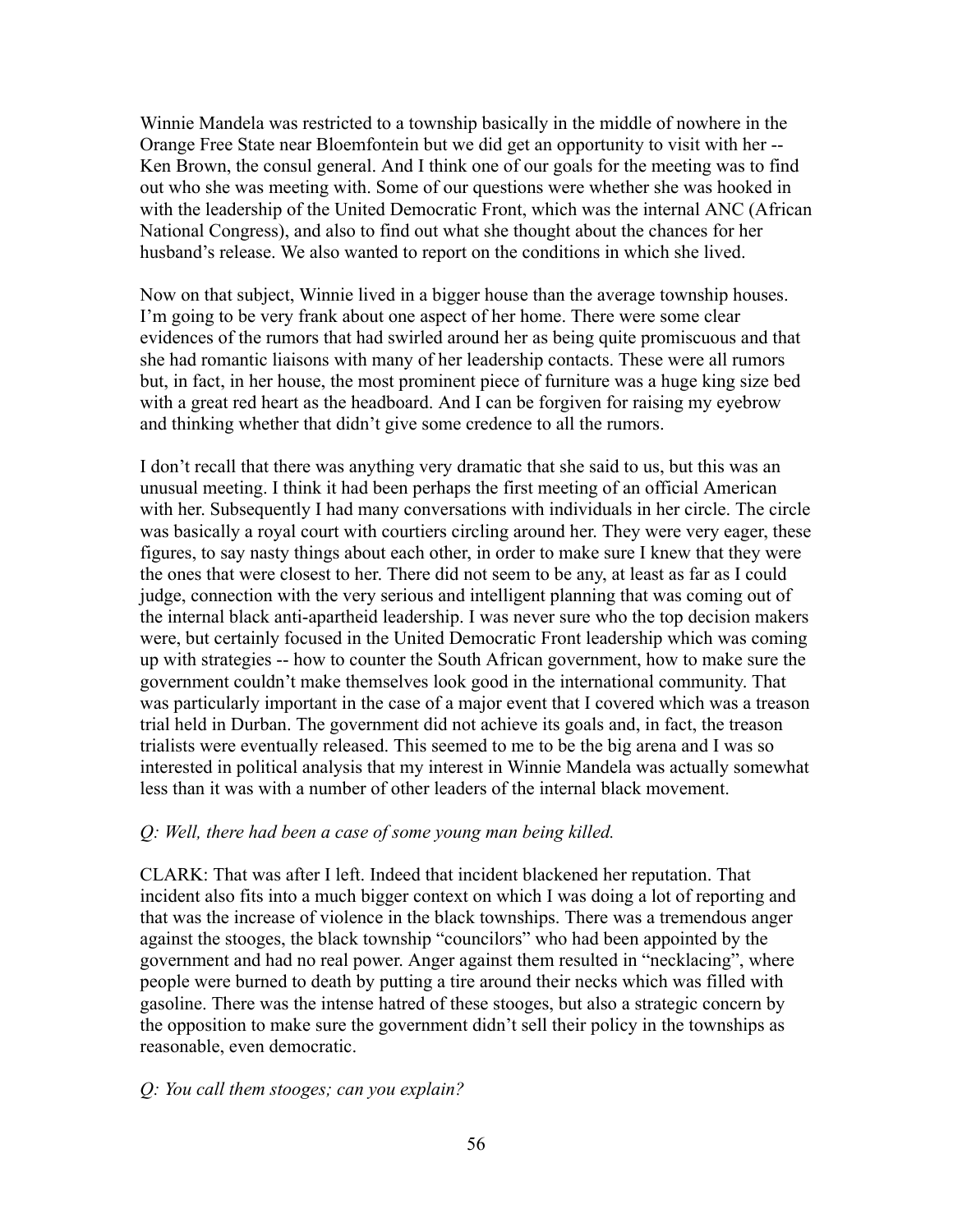CLARK: Well stooges, in other words they were carrying out the government's orders. They were close to the government. They were not members of the United Democratic Front or the Black Consciousness Movement. I would like to say one more word about this dynamic.

To illustrate I will give you an example of one meeting I had with a leader whose name was Sally Motlana. I had been in some larger meeting of black activists and her husband, Nthato Motlana -- now as we speak a very wealthy businessman- who was a senior black leader in Soweto, particularly of something called the Transvaal Education Crisis Committee. The committee was the internal ANC at work in one of its many guises. So he was a very important figure and so was she independently. But I remember at this particular meeting I had a conversation with her. There had just been a report of somebody killed in the township, of one of these "collaborators" , the word that was used. I said the name and there was immediate consternation because she and the others in this little circle were worried that it was a councilor who they knew was just doing it because he had to put his kids through school or something like that. He was not the real bad guy collaborator who they were going to feel absolutely no regrets about disposing of and that was a part of a much larger strategy, which was maybe nasty but very effective. But my point is really that everybody knew everybody and so even somebody who was a councilor who might be under this general rubric of a "collaborator" but thought of differently. They were making distinctions and they did not want to kill the one they were worried had just gotten killed.

I think that gives a bit of the flavor of the times. Also, there was a lot of worry about the intense violence, supported by the youth who were out from under the control of their elders. One of my jobs was reporting back to Washington on these internal leaders, including Bishop Tutu and other very well known names. In fact Bishop Tutu was stopped from talking to one big meeting in the township because "nobody wanted to hear his peace message." He was not an "elder" in control. He was also not terribly popular in terms of the reactions I got from my interlocutors, even those who weren't violent students. COSAS (Congress of South African Students), which was the student organization, was a real powerhouse at the time.

So this was the context also of Winnie Mandela's involvement in violence. She was clearly allied, in everybody's mind, with the most violent strand of the anti-apartheid movement. And-

*Q: Well in the first place, let's talk about being an American Foreign Service officer, getting in and talking- I mean, you had a rather brutal South African police intelligence organization. How were you dealt with?*

CLARK: Well you know I assumed my phone was tapped and I assumed I was followed but I had nothing to do with the police.

*Q: Were you stopped or I mean, were there no go places?*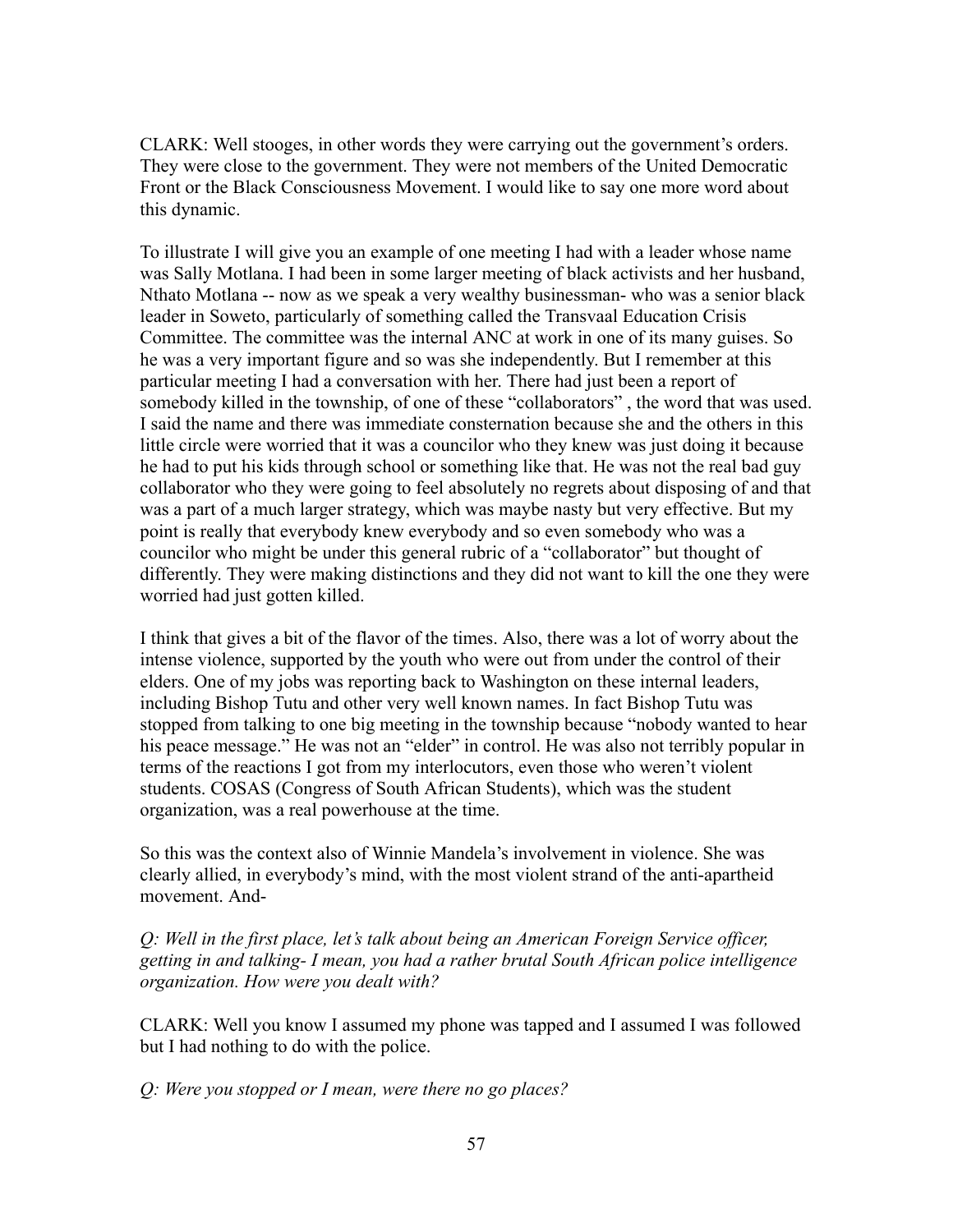CLARK: I think I may have mentioned in my last session here that when I arrived in '83 there were still what were called "black spots". The government had not finished its grand master plan of removing all black settlements within "white territory." People really do forget that every square inch of South Africa was divided into four race groups. They hadn't quite finished removing these so-called black spots and on one occasion the British consul in Johannesburg -- maybe it was the vice consul -- and I went out to be witnesses to a removal. There were buses coming out of this area of settlement -- the "black spot" -- that were carrying away their black residents to be dumped on a hillside in the nearest "homeland" or rather their tribal homeland. The South African Afrikaners justified this separation of the races. They also believed in dividing up the tribes, as well as black and white and colored and Indian. They believed that that was what God meant to do and they justified this on very religious grounds. All of these 10 "homelands" were for 10 tribes. Therefore, this particular bunch of South African blacks were going to be dumped on the Tswana homeland. We were witnesses to this removal and not definitely stopped by the police from being there at the edge of the settlement area which was over a hill and not visible to us. We asked to go into the settlement and a very nasty policeman said "what are you doing here?" There was another very interesting part of that incident in that there was a white South African group of witnesses. Some whites -- English in particular -- were members of very liberal organizations, one of them called the Black Sash. One of the things they did was bear witness to these black spot removals. The police were vicious to this young woman, speaking in Afrikaans to her because she was Afrikaans. The police of course were all Afrikaners. They said very hostile and threatening things to the two of us also, but we were really concerned for her safety. I am not sure what would have happened if there hadn't been two foreign diplomats there, playing a protective role. So yes, I did have some run ins.

I don't know whether I mentioned in my last session being a control officer for Teddy Kennedy's trip to South Africa. He was there for a week and I was assigned by the ambassador as his control officer. He had a big entourage. We had an airplane and helicopters and so forth. We did go to another black spot and he and all of his entourage, including some of his nieces and nephews, fanned out around the township. They organized soccer games with the kids. They really were good politicians. I was full of admiration for what they did while Kennedy was sitting talking to the village elders.

Then there was a third black spot I went to which had been increasingly cut off so that, you know, there were really no roads at all, services were basically non-existent. That was one of my jobs, was to report on what was happening that undercut the government's message.

In that connection, the South African government, as I may have mentioned, decided at the time of Biko's death they no longer wanted to get that kind of bad press internationally so they weren't going to overtly murder or kill the black leadership. I remember one of my reporting exercises was the murder of one of the major black leaders on the Eastern Cape Matthew Goniwe. I remember his name because there was so much good said about him, how popular he was, how he organized these areas. I talked to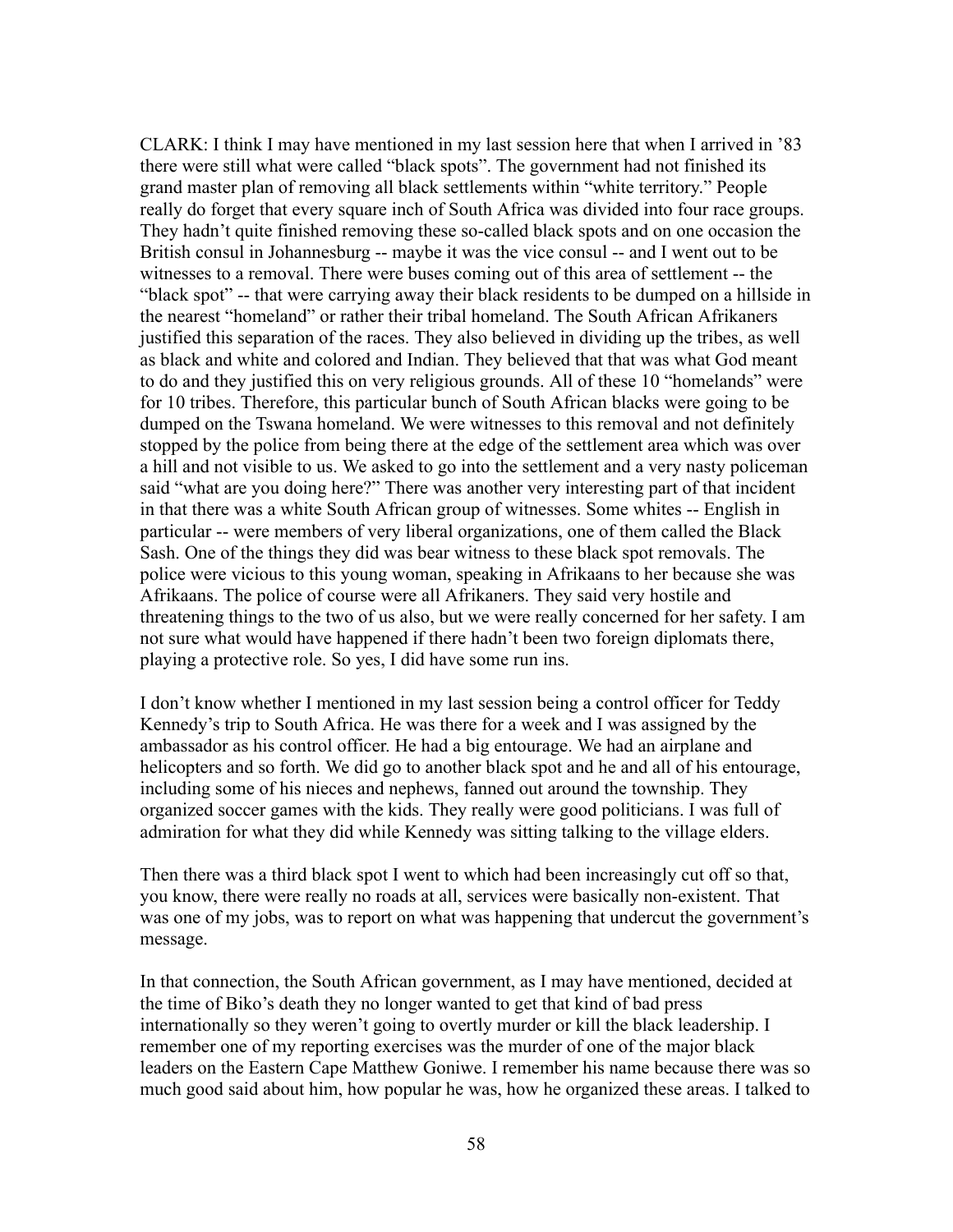a lot of people, which made it quite clear that when he and three others were killed they would be murdered by the deniable arm of the South African security services. I was certainly trying to undercut any deniability strategies on the part of the government in my reporting and obviously they didn't like that.

But in terms of the anti-Americanism, I don't think I ever said anything I wasn't authorized to say, but I know I had a reputation of being very sympathetic with the internal-

# *Q: Well it would be pretty hard-*

CLARK: Not to be.

*Q:-not to be.*

CLARK: Well I was always kind of amazed because big leaders of the United Democratic Front, people who became the minister of defense, Terror Lekota, or the chief of staff, Frank Chicane, for all these people I was their contact. They preferred to channel stuff through me and of course they wanted protection also. They wanted to invite me to rallies and events so the police wouldn't move in and kill them.

My contacts were very anti-Reagan. I think it was Bishop Tutu who was quoted as saying Reagan was basically a racist. It was a difficult thing at that time because of the very general feeling against the U.S. and very relevant to many of the specific big events that I was covering, like the treason trial of the Durban 16. there were rumors that we basically were somehow behind this and rumors were always swirling. But I was close to or knew some of these figures before they were picked up and put on trial and I went to the treason trial as a witness and there was a "Rand Daily Mail" reporter who I knew quite well and he wrote up a piece which mentioned my presence there in kind of very favorable sorts of terms so that I do think that when those treason trialists were found not guilty we at the consulate, I knew all of them and, you know, would call to say glad you're out. I was very proud of the fact that some of them were saying that we were responsible for actually getting them out so I am pleased that, you know, there wasn't just a kind of cut and dry anti-American feeling against American diplomats when I was there.

*Q: Was there a- I mean, obviously you were carrying out the policy of the United States.*

# CLARK: Right, right.

*Q: Well then, let's move on to when you- we've already talked about it a bit- but you came- you left South Africa when?*

CLARK: Eighty-six.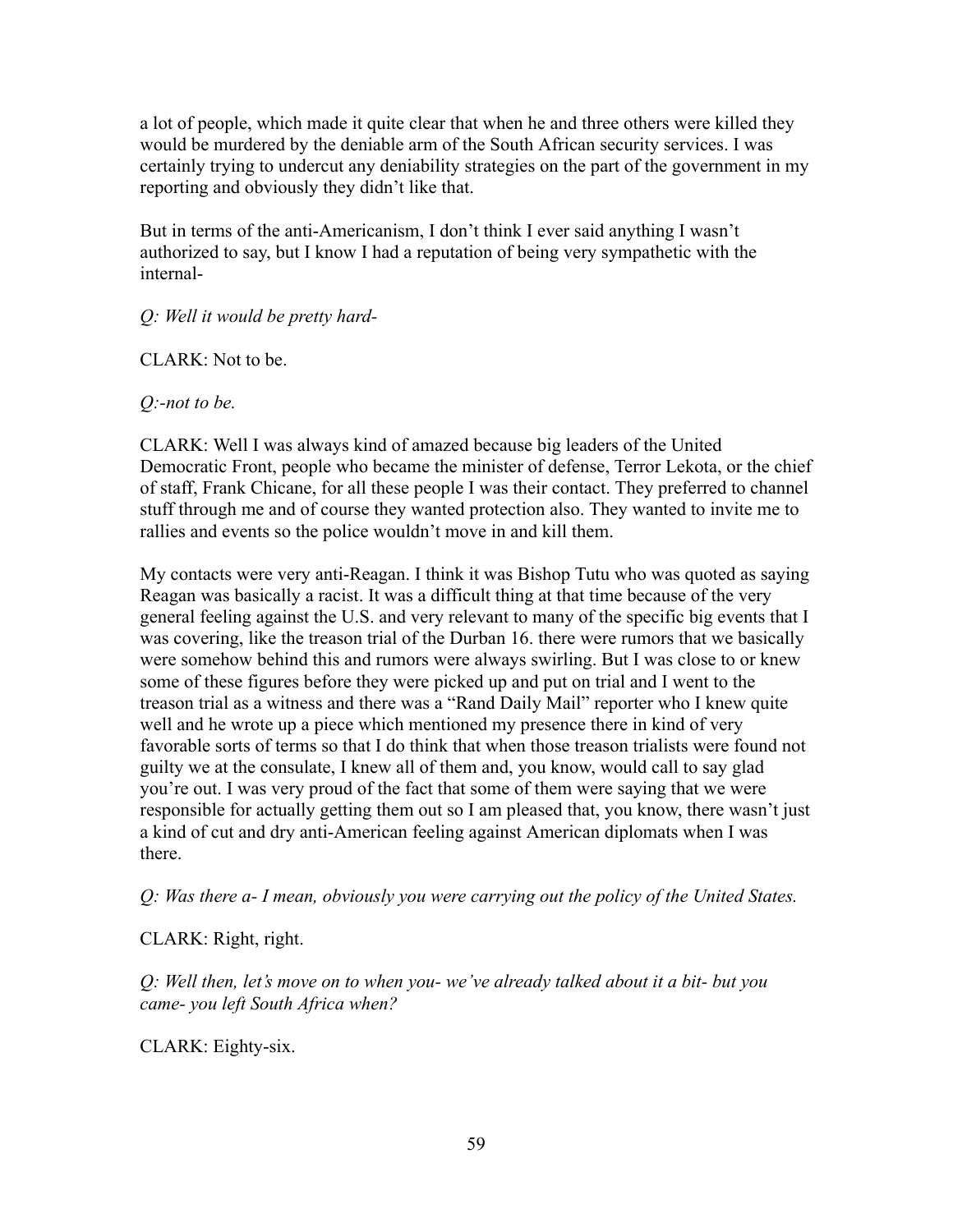# *Q: What sort of, I hate to call it "debriefing" but when you came back, I mean, you'd been involved since the very exciting but very important stuff, you know. Did you find that people were trying to pump you for information and that sort of thing?*

CLARK: Well I did- I remember being asked to address a big class of CIA officers. I mean, there was a certain, yes, there were a number of things when I came back. I think because of the circumstances of my departure accounts for the fact that Nick  $\qquad, I$ don't know, I think he was undersecretary at the time asked, you know, met with me, I think invited me over to his home actually. And certainly I had long conversations with others but I think there was not just a \_\_\_\_ but a number of high level State Department talking to somebody they wouldn't normally be talking to, partly because of the circumstances of my departure but partly because of my reporting. And I did get some awards.

### *Q: What awards?*

CLARK: Well I'm- Somebody told me I should be really proud of this one. Chas Freeman was also somebody who I- I forget what his role was at the time but I talked with-. I was the first State Department recipient of the National Humint Collectors Award, which I got from Bill Gates in person. And I got a meritorious award and a superior award although that's- you'd have to ask Ken about this- Ken had put me up for a superior honor award and there were some rumbles at the embassy that that would be singling me out; it should be a group award. I mean, I actually don't remember what- I don't remember- I mean, I have gotten both a superior and a meritorious award but one of them may have been a group award. I do remember the National Humint Collectors Award because that was a fairly big deal and I was- they tried to recruit me, the CIA tried to recruit me. The kind of good CIA guy replaced the bad one, I'm trying to remember this now. They'd gone through my files and obviously thought that I was pretty good at culling information and contacts so I got a telephone call asking me if I'd like to move over to the CIA.

# *Q: You were suddenly returned to the States?*

CLARK: They took me home. I was scheduled to- the end of my tour of duty I was scheduled to leave so I simply left, I don't know, two months early? Something like that.

# *Q: Where'd you go?*

CLARK: Back here. My next assignment was in the Bureau of Legislative Affairs so I just…

### *Q: When did you leave?*

CLARK: Well, I probably, I don't know, May sticks in my mind and I probably was supposed to leave in August.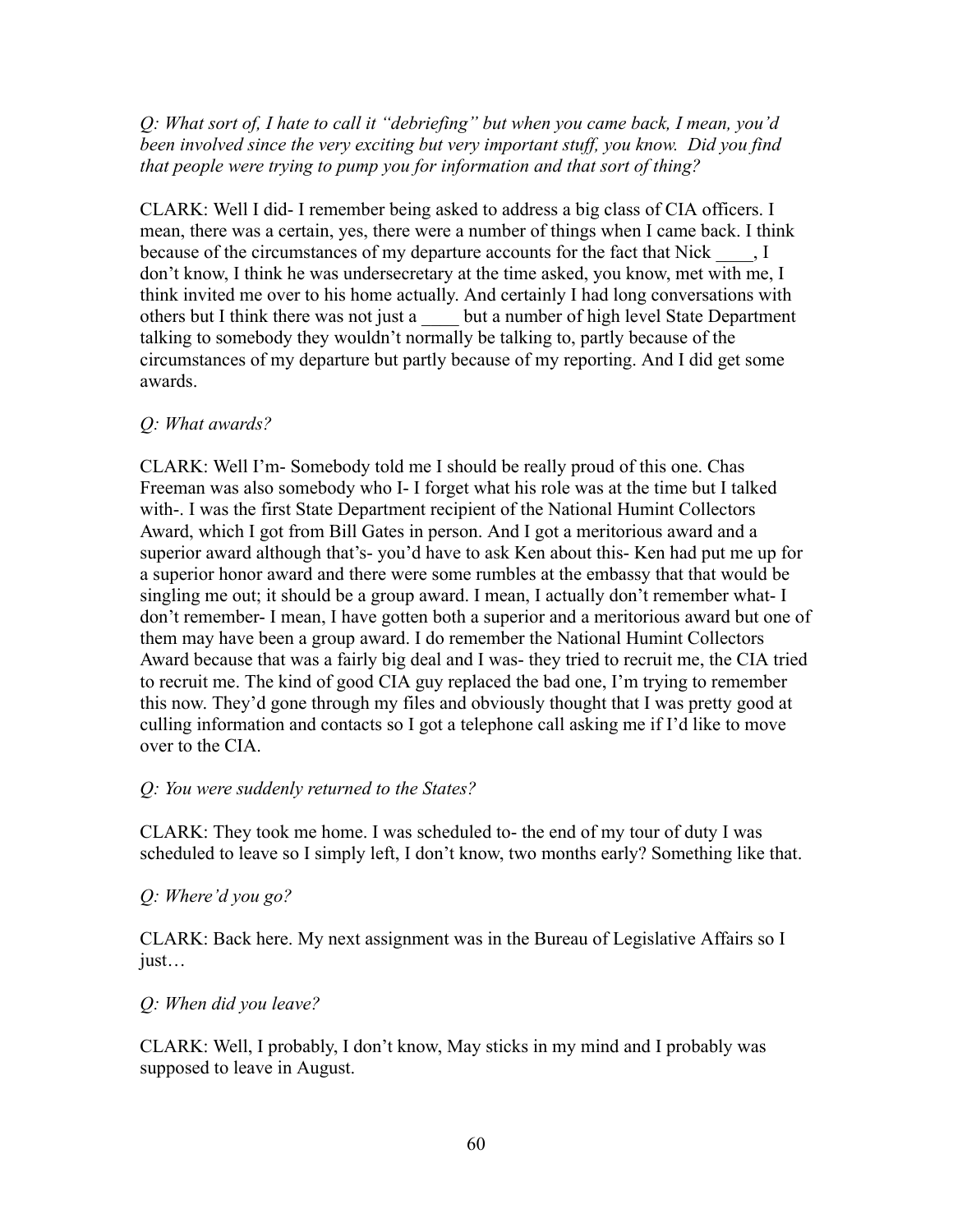### *Q: How did you find Legislative Affairs?*

CLARK: Well, in one sense pretty awful, I mean because that is totally political. I mean, there was one poor career FSO (Foreign Service Officer) as an assistant secretary but everybody else in that office was political and of course I didn't find myself very comfortable with that, partly because, among other things, I felt that the political- they had contempt or no interest in the Foreign Service at all so that was a bit of a shock. And also I was there to go- be active, pushing the administration's position on- against the sanctions bill so I went around talking to congressmen themselves, not just to aides and that was pretty interesting, that was pretty interesting. Certainly the day that the sanctions bill passed was a very dramatic moment, that was pretty interesting, but I was trying to get out of there from the minute I got in there and I think one of my big successes in the Foreign Service was to get myself invited to be a special assistant to Mike Armacost, P, so I only was one year in H and it was interesting but it was very frustrating.

### *Q: I mean, was this a policy that you felt was too sympathetic to the white Afrikaans?*

CLARK: Well the big issue was sanctions. I came back from South Africa to be in our Legislative Affairs Bureau and my job there was to try to stop the sanctions legislation from going through when I actually was for sanctions. I think the sanctions was the big issue but I never, you know, I was not the PAO (public affairs officer), I did not have to get out there and I didn't have to talk about it at all because I was mostly talking about internal politics and so I could avoid talking about the sanctions policy.

*Q: I know on sanctions, right now I'm reading a book that's quite popular called "In the Garden of the Beast" by a man named- oh my God, I forget his name- Nelson, I think it is. Anyway, it concerns our Ambassador Dodd to Germany in 1933 and the- when Hitler was just taking power-*

CLARK: Right. Herman Nickel was my ambassador-

*Q: No, no, but this is- this goes back to 1933 and the issue of the Jewish community in the United States was very divided on sanctions against Germany because of the treatment of the Jews.*

CLARK: Right.

*Q: And one of the major arguments was well, it will just hurt the Jews.*

### CLARK: Right.

*Q: You know, as sanctions always do; they often hurt the people you're trying to help but-*

CLARK: That was certainly the argument and, as an aside, I had something to do Aung San Suu Kyi in Burma when I was head of our democracy fund in the State Department and of course the same argument was made about the sanctions in Burma. My own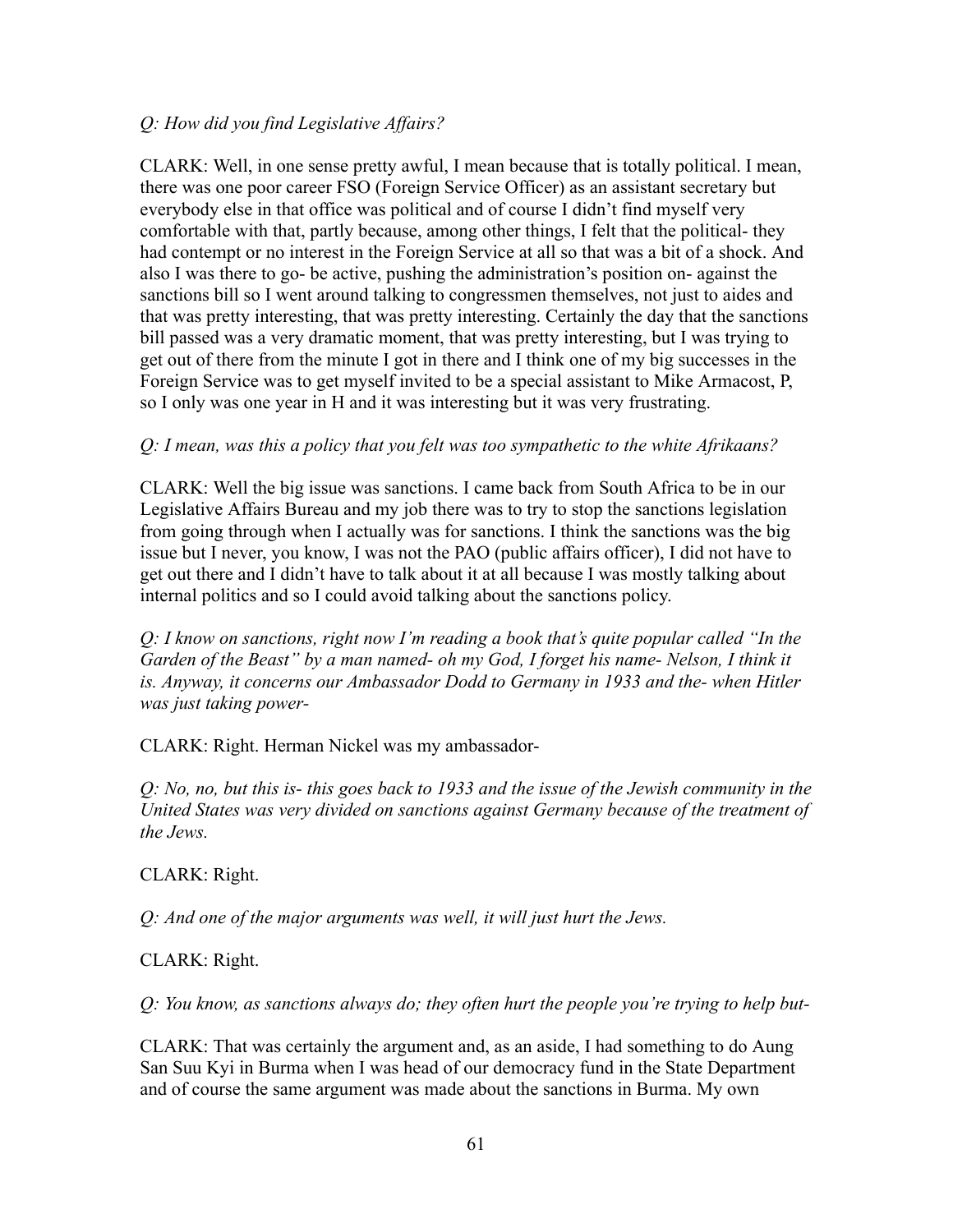personal feeling is that sanctions, in the case of South Africa, were not nearly as important as the internal dynamics, which went on during particularly the years I was there. But the fact that the outside world was united, that was very important. Sure there were little gaps, the French and Israelis with building the nuclear bomb or other splits here and there but basically it was a solid front. The sports ban as I think I probably mentioned last time, was for the whites just so important. They would do anything to get back into international competition.

*Q: The fact that, you know, they always had a big role in rugby and things like this.*

#### CLARK: Well absolutely.

#### *Q: And the fact that they were, you know, considered despicable did not sit very well.*

CLARK: No. Unlike Burma, where I don't think the government cares what the rest of the world thinks. But South Africans did care; they cared partly because of sport but also I had some South African white friends that had some very interesting perspectives in this connection. For instance, one of these friends I'm thinking of, her son was in the army. She didn't want her son being assigned to go into Soweto and mow down people in Soweto. So the white government was faced with some pressure from their white constituents. There was a draft; everybody served in the military. I think there was some real internal pressure on the government to say "no we don't want to go any further. We need to cut a deal; we need to release Mandela."

### *Q: Well did you feel while you were doing this that there was going to be some significant give on the part of the white government or did you feel that, you know, all these efforts weren't going to get anywhere?*

CLARK: Oh I did feel the government was going to give. It's what I characterized as "they pushed the button in all the way and they couldn't push it in any further." If you've got troops stationed in churchyards and schoolyards and you're facing "stayaways" you don't have much margin. The black opposition was increasingly upping the stakes to the national level so that the stayaways were increasingly working, you know. No people from Soweto coming in to work in Johannesburg and the threat of continuing national school boycotts. What can the government do about that? They didn't have any answers. So I did think that they were going to have to give. I also sort of believed some, not 100 percent, But some of my interlocutors who said there was always this plan. In '84, while I was there, you had elections for the Indian and colored assemblies. So they were going to be part of parliament. Now, they really didn't have any power because these were separate houses of parliament, and they couldn't really exercise any overall power but a lot of my interlocutors were saying that was the plan, to then to move to the black population and that they really thought that they could control it. I do believe that. They didn't know enough black leaders. Most of the whites, very senior whites I talked to, had heard of Nelson Mandela and that was what it came down to.

#### *Q: And you went to, what, public affairs?*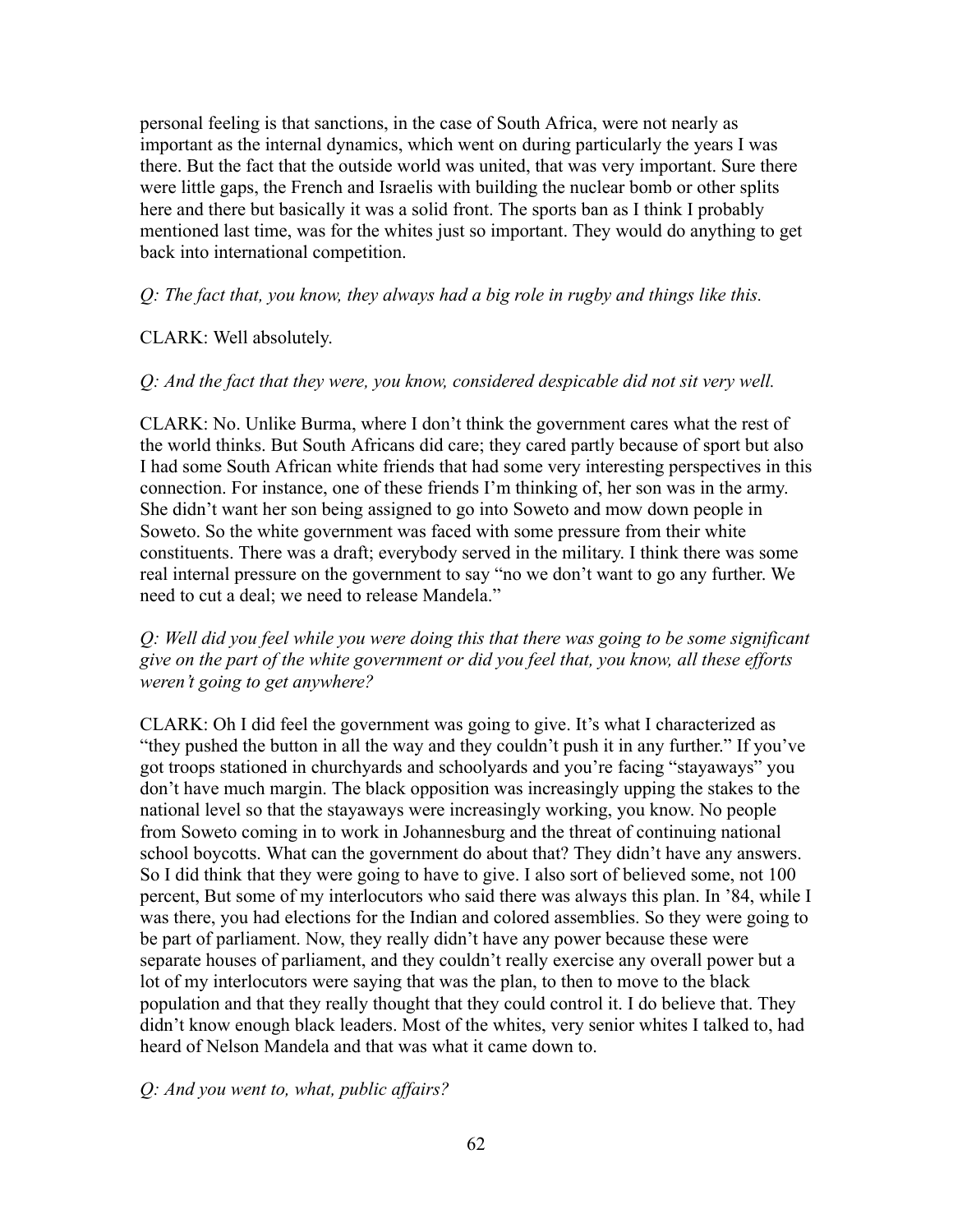CLARK: I went for a year to the Bureau of Legislative Affairs. I was very happy to get sprung from H, although it was exciting. I was in the room when the sanctions bill passed and you don't get many times in Congress when actually something rather big is happening and every single member of the committee, the Foreign Relations Committee, is there. It was quite exciting.

### *Q: What sort of role did the State Department play, if any, in the sanctions bill?*

CLARK: Well we were trying to dissuade members from voting for it. So I would get sent up to talk to Howard Wolpe and his staff. I actually talked to Howard Wolpe himself, not just the staff, to try to make a case for why we shouldn't have sanctions. It was mostly a case about hurting the people that it's supposed to be helping. That was our main line. I did go up to the Hill. It was my job to talk about the situation in South Africa. I'm glad I was only there for a brief time because that bureau was almost totally political. There was one career officer at the senior level who had a very rough time. They just had no interest whatsoever in the career Foreign Service officers.

*Q: I mean, was it a matter of that if the president said this that's the way we're going to go? Or was it-*

### CLARK: Sort of that.

### *Q: Or did they have their own ideological roots?*

CLARK: Yes. They just were there for one purpose and they really didn't want to be briefed. It was just them in self isolation out there in the front office.

### *Q: Did you run into Jesse Helms' staff?*

CLARK: No, I didn't ever go. I went to- I'd have to remember which offices I went to; I just have to bring that up. I also- There was a very distinguished woman ambassador who was being- Jesse, Jesse; did you say- Who did you say, Jesse Helms?

### *Q: Jesse Helms.*

CLARK: Oh, I did indeed. I had a terrible experience with Jesse Helms. I mean personally but I was taking Ambassador- oh, what was her name? I can't remember. Who had been nominated to go to Mozambique and she just got this terrible grilling from a really dreadful aide to Jesse Helms. I mean, I've never sat in on anything as unpleasant as that particular interview. But, oddly enough, Jesse Helms had a black assistant who came down to South Africa early in my stay, about '84, and he had been talking to a lot black South Africans and I was very popular with that group and he actually told me that he had gone back- oh, how did this go?– that Jesse Helms had asked who should be the next ambassador to South Africa? And that his aide had said it should be Betsy Spiro; Spiro was my name then. That's important to remember; I was a different name then, Betsy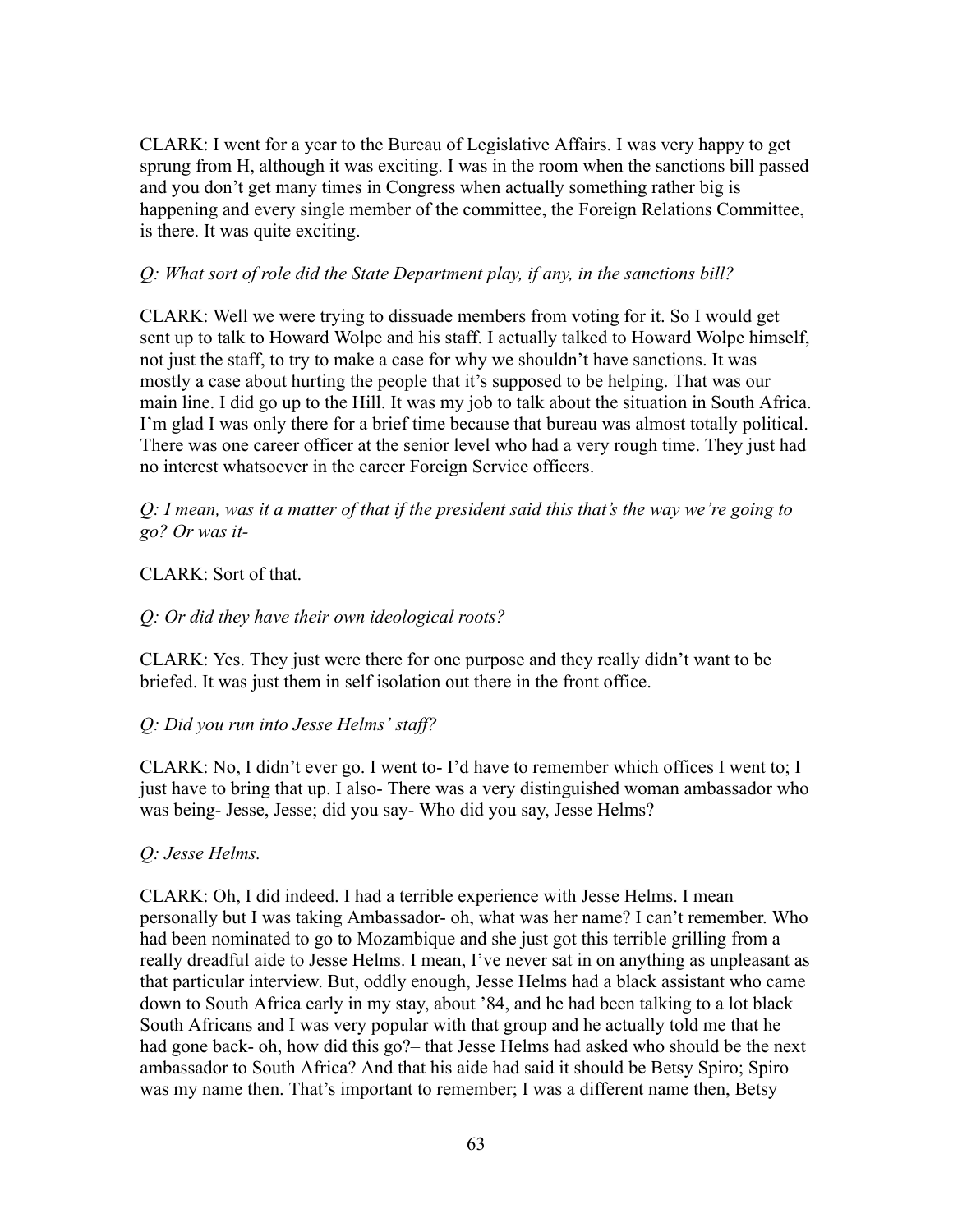Spiro. So his aide, I got along very well with his aide but when I was back in H the- I can't remember the name of his chief of staff but they were very, very unpleasant.

### *Q: Well then, when you went around to try to stop the sanctions bill, what was your argument?*

CLARK: I hope I did a good job, since I didn't believe my own arguments. I would imagine that some of them were the standard argument, that it would hurt the people that you wanted to help. I think that was probably the main argument.

#### *Q: I would imagine, I mean, that's usually- sanctions tend to do that.*

#### CLARK: Right.

#### *Q: Well then you, after a year there you moved where?*

CLARK: I became- I went to P and I was Mike Armacost's special assistant for Africa and for Europe; Europe exclusive of NATO. I had another colleague who was doing NATO. I had two very, very good years, fascinating years.

#### *Q: What were you doing?*

CLARK: Well in terms of my Africa beat, oh goodness, this has now come back to me; I should have written some notes before I came today. But Namibia was the big issue because the Namibian independence had been an issue which I guess this is, to be candid, Mike Armacost was saying, you know, Chet Crocker has been pushing this for a long time and I got the impression that nobody was paying any attention to this. And this was another, I mean, I am here to talk about myself; the thing I was very proud of, the Cubans sent more troops to Angola and I wondered whether the South African attitude towards Namibia and their help for fighting in Angola might be changed were there a change in the military situation. So I got a CIA briefing that came over and briefed me on that and they said they hadn't- before my request they hadn't really looked into it deeply but yes, yes, it had changed the sort of balance of power so it made quite a lot of sense to think that the South Africans might say we want out of Namibia. And changing the political calculation. So I was bringing all of this stuff so I started pushing a lot of stuff into Armacost's office and that got passed onto Shultz so that was kind of an exciting moment. I went up on the plane when Namibia, I guess, was accepted into the UN. Anyway, it was at the UN that I was going to, some ceremony there, with Crocker and a big entourage. I think Crocker must have been there.

Anyway, that was my main Africa issue and my main Europe issue was base closings and repercussions, you know, just keeping information going. I was focused on that. And then I also got focused on, when did I get into this? Maybe I'll have to remember for our next session. There was another very high profile issue but why was I involved in the- I'll remember, come back with it because it was a very interesting, very high profile issue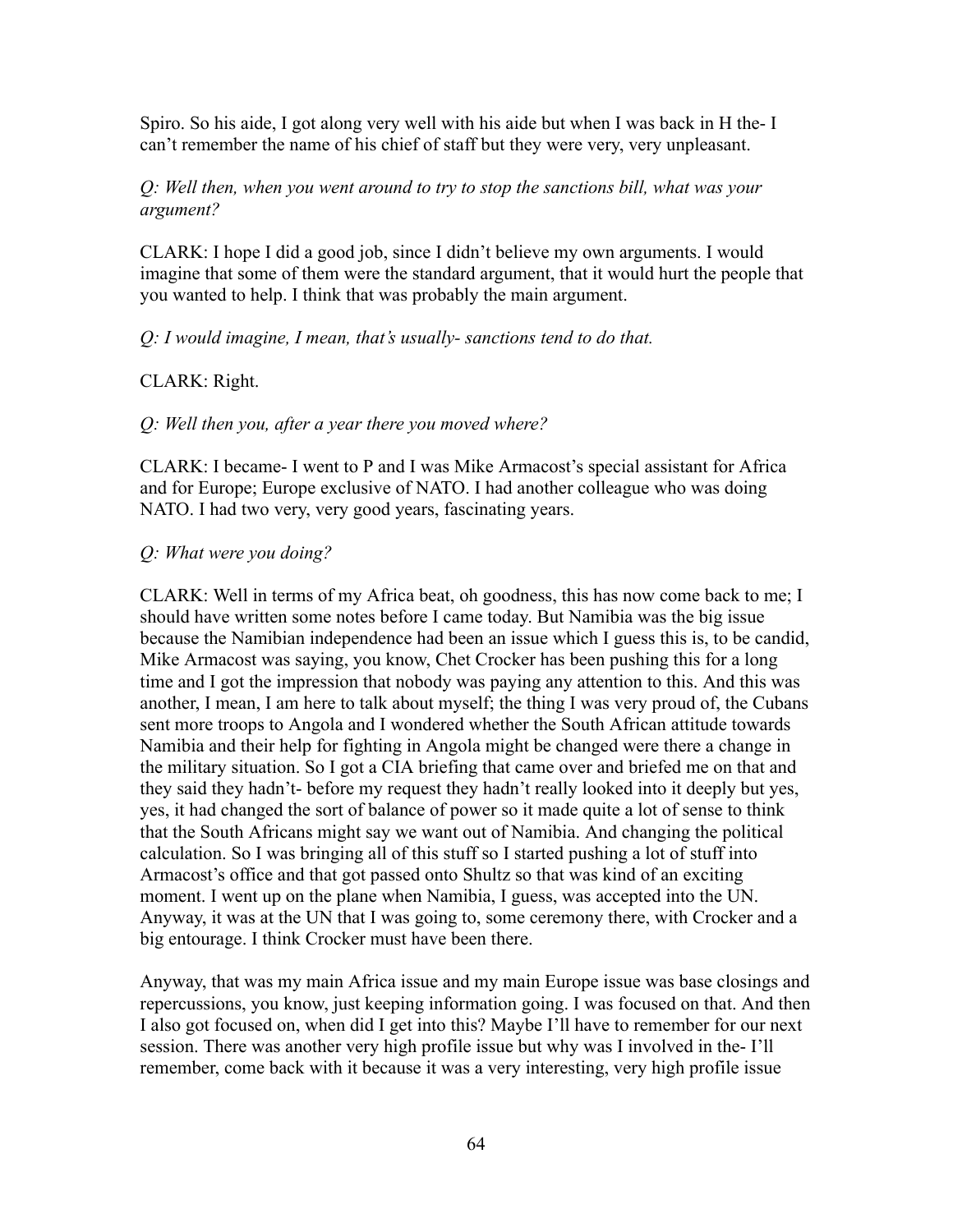where I was able to get some quick information to Armacost. I just can't remember all the details; I'll have to-

### *Q: Well, you know, you had Liberia and Sierra Leone and Ethiopia.*

CLARK: Well there was a lot, of course, still going on with Zaire, with Mobutu. That was another issue I focused on because we had been supporting Mobutu so that we could support Savimbi in Angola and after Namibian independence we didn't do that anymore and so there was the collapse of Mobutu, was another- was something else I followed and read a lot of cable traffic on. I don't know; I thought before this session, I did do a little thinking about my South African experience and maybe I could- because there were a number of quite dramatic events that had to do with P that I could come back to.

## *Q: You were in Armacost's office at a tumultuous time, the fall of the Soviet Union, Tiananmen Square.*

CLARK: Well yes. I wasn't doing Eastern Europe. I was doing Western Europe. Yes, I forget when I exactly left in '89 but I was doing Western Europe and Africa with an emphasis on Africa for those two years. I mean, of course I witnessed, I wasn't responsible but you know, Tiananmen Square, I mean, Mike's special assistant for China, you know, slept in the office, just never went home. And so I was kind of fortunate not to be-

As we said, I was a special assistant to Mike Armacost for Africa and also for Europe, exclusive of NATO. Another colleague was doing NATO. I almost find it hard to remember what I did vis-à-vis Europe except be the go-between between bureaus and the undersecretary of political affairs on base negotiations. We were closing bases -- Portugal and Spain I think. There were at least two base negotiations where I was sitting in meetings and reporting back on what was going on.

# *Q: Yes. Yes, for years opening bases was a big deal and closing bases must have been, you know, it's a- how to reverse gears.*

CLARK: Yes. This was something that I was reporting back to Armacost on but it didn't seem problematic. I don't think there were any big issues that were rising to the level of the Secretary. The issue that was most important when I was there was Namibia, specifically Namibian independence, and the war in Angola with the Cuban troop build up factor. Obviously high levels in the State Department were very interested in that.

*Q: Yes, I've interviewed, I've had a long set of interviews with Chester Crocker-*

CLARK: Oh yes.

*Q: -on this. But did you find that your involvement in South Africa, were you carrying a reputation around, being a bomb thrower or any of these things?*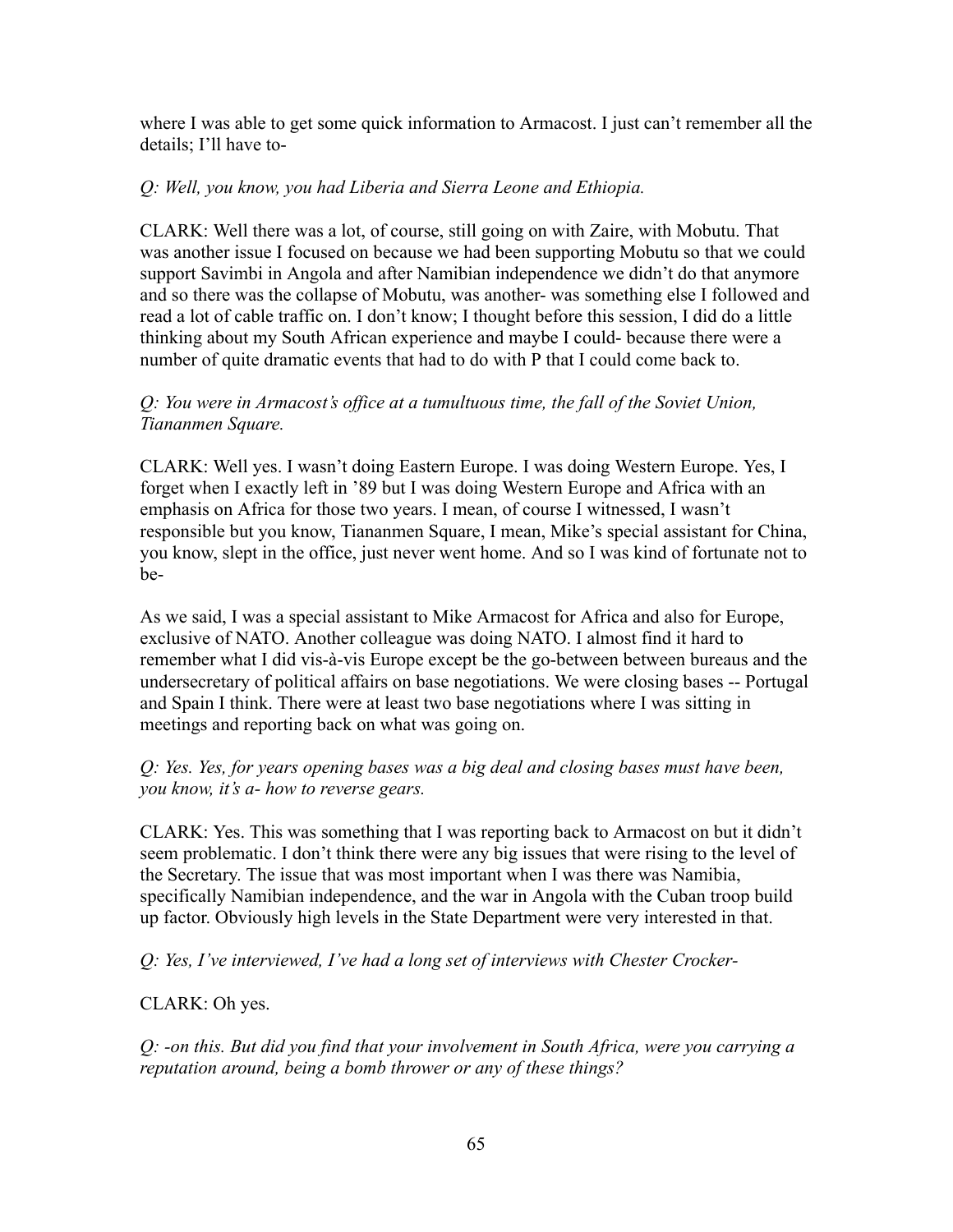CLARK: No, I think I had a good reputation. I mean maybe later in my career things went in a different direction but as having done a very good job in South Africa yes.

But I was just quickly reading here about Namibia. Of course if you interview Chet Crocker you're going to get the Namibia story. Yes, I did say something about this the last time about what the South African calculus was and why they might be interested in pulling back from Namibia.

*Q: Getting away- If we can get the Cubans out of the South African side.*

CLARK: Right, right.

*Q: We'd go out.*

CLARK: Right. So I spent quite a lot of time with that issue.

*Q: Well did you, on this, because I go back to my interview with Chester Crocker, where he found himself in a way dealing with practically a foreign enemy and that was the CIA at the time, which was- had quite a- was very cozy to the white South Africans.*

CLARK: Yes, sure.

*Q: Did you find that was a calculus that you were seeing in the job with Armacost?*

CLARK: Well by then the tide had shifted. I'd have to try to remember the specifics. I did mention, which I think was very important, my getting a briefing from the CIA on whether the Cuban decision to send more troops was actually going to make a difference in terms of the military balance on the battlefield which would affect South African calculations. And the answer came back from CIA. I got a straightforward, I think, analysis. A briefer came up to my room from the CIA. He said yes, it was going to make a difference. Now, I do think my getting into Armacost was the first time that idea had gotten up to the seventh floor. There was a real change in the power calculations of some of the analysts.

I mean, there were a couple of things which I probably didn't mention but I remember going with the deputy assistant secretary of state for EUR Wilkinson, with Mike Armacost, to Turkey for very senior annual consultations at the highest level. I also accompanied Wilkinson separately as an official delegation to Cyprus. That was quite fascinating. It was also funny because my name at the time was Spiro. It's just true that the people in Cyprus thought that the State Department was sending a message by sending a Greek out to Cyprus so I got much more attention than Wilkinson did in the newspapers: "Elizabeth Spiro!, blah, blah, blah, blah." It really was very funny. We went up to the north and then we went to Athens to give equal time with the Turkish consultations and I also had some funny moments then.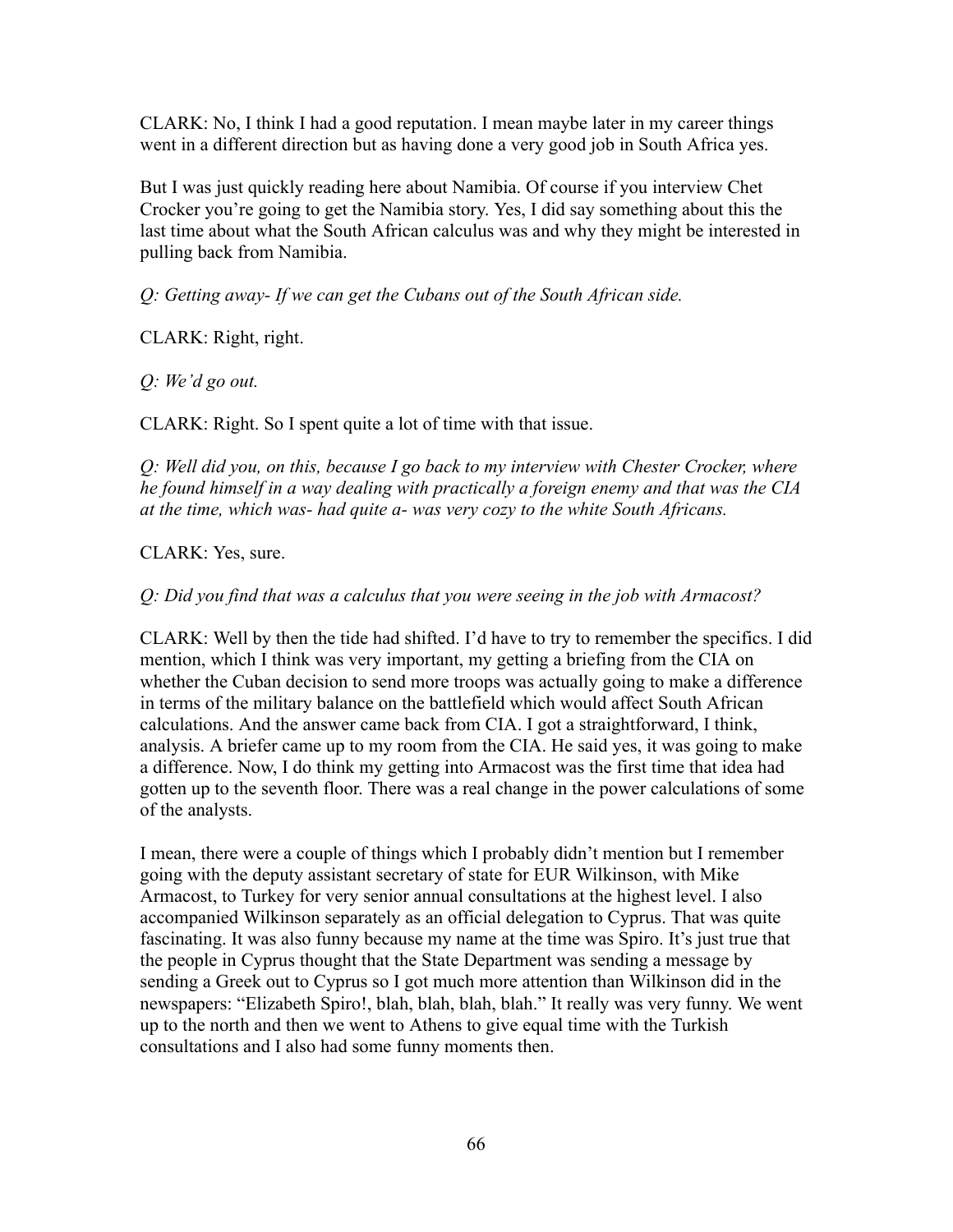I don't know if I mentioned that I did a couple of missions on my own. I went around to Brussels and Strasbourg selling a new human rights initiative that Chas Freeman, who was then deputy in the Africa bureau, had come up with. It was a new human rights initiative vis-à-vis South Africa. I had consultations in Brussels and in the Council of Europe. I enjoyed that very much. Also on my own I was sent to Brussels to debrief them on Armacost's conversation with the Turks. And I think all of this made me think I wanted to get into EUR.

## *Q: What was your impression of the Cypriot situation, which means Greece and Turkey and the Cypriots?*

CLARK: I had one sentence. I said to Jim Wilkinson: "you know, this isn't going anywhere." This was absolutely, as far as I was concerned, a frozen situation and I just didn't see any angle to move things along there at all. Today we still have the Cyprus situation.

# *Q: Betsy, let's talk just a little more about working for the undersecretary. How was the undersecretary used at that time?*

CLARK: Well, Under Shultz it was a very orderly process. Things were funneled directly up to Shultz through the deputy undersecretary and the hierarchy was very smooth. And then there was a switch. I worked for six months under Bob Kimmitt.

# *Q: Shultz was a Republican.*

CLARK: When the undersecretary position changed to Bob Kimmitt it became more like a court. I would be sent as a spy to go find out what the other courtiers are doing in, say Political-Military Affairs. Everybody was channeling in their opinions. There was a lot of competition, a lot of backstage shenanigans, so to speak, so that one of your roles as a special assistant was simply spying on what the other seventh floor offices were up to and that had been completely different under Armacost. There were really quite strong differences in approach, I think it's fair to say.

*Q: You were there for how long now?*

CLARK: I was there for two years, from '87 to '89.

*Q: So you would have picked up the switch from, well it would have been the switch from Carter to Reagan.*

# CLARK: Right.

*Q: Did you- How did that switch go? I mean, was there a lot of turmoil and nastiness?*

CLARK: Well as I was saying there was a lot less transparency -- that is the word I'm looking for. Everybody was constantly trying to find out what other senior State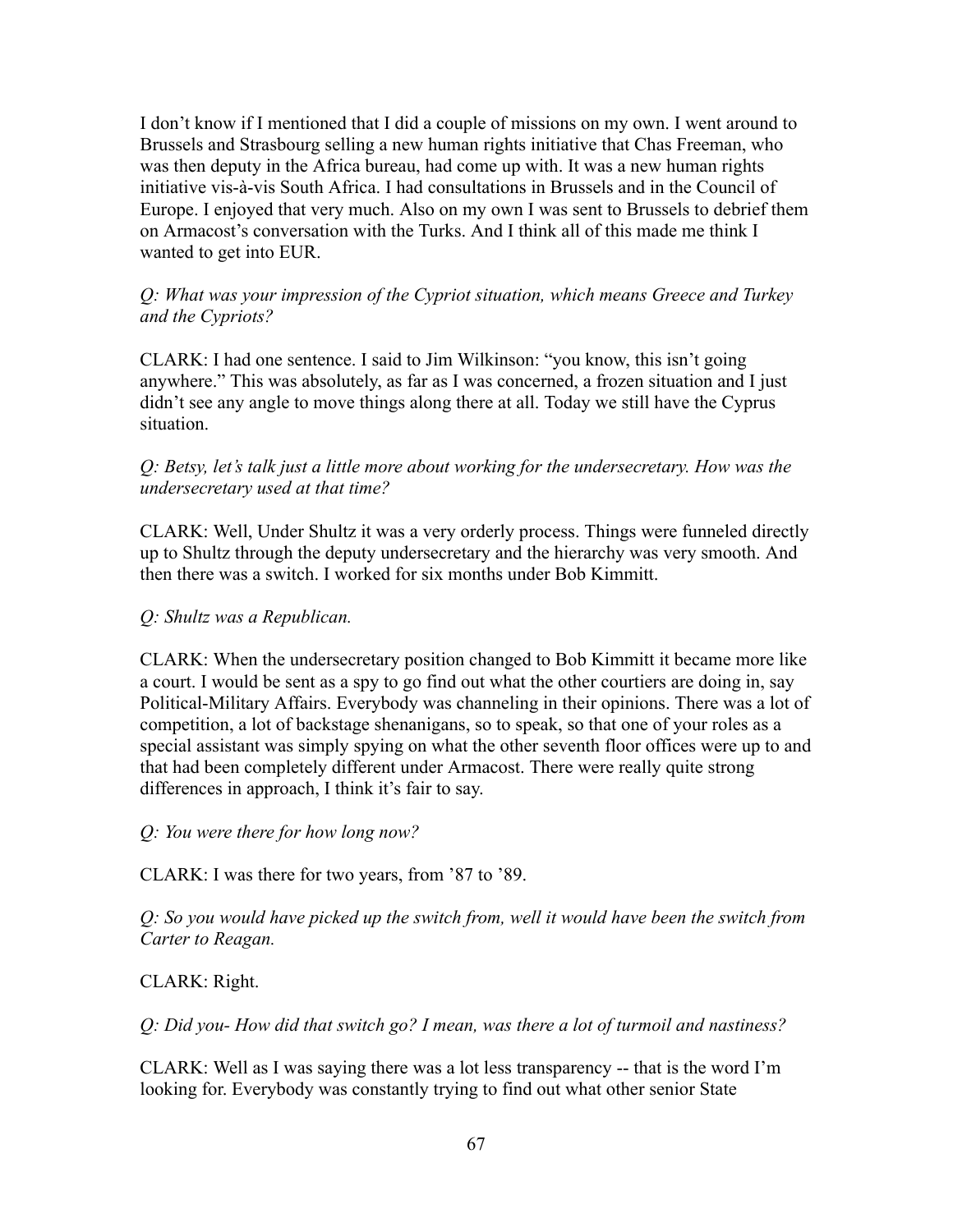Department officials were up to and so there was a lot less transparency. And there was also some feeling that these people coming in, and I'm expressing my prejudice here, were not particularly interested in foreign affairs. Baker, we'd joke about Baker -- "has he met any foreign leader yet?" And except for European G-7 leaders and people he was used to dealing with from his Treasury perspective I am not sure he had. So there was a big change in style.

### *Q: Well did- How come you hung on for that?*

CLARK: I can't remember precisely but I think it had probably to do with bidding on a next assignment. There was this six month period before I went on to Norway. Actually I had a three month stint in FSI where I did some writing.

#### *Q: You mentioned this before; what were you writing?*

CLARK: Well I wrote the main writing from that time, was a piece on South Africa. It was a cover piece in the Foreign Service Journal and I spent quite a lot of time on writing that. I think I did some other writing too but that was the main thing.

### *Q: Well was that designed for you to get some information out or to get you out of the way?*

CLARK: Going to FSI was a gap before my assignment. No, I don't think they were feeling that they had this unsympathetic special assistant. In fact, I think I wanted the FSI because I wanted to reflect and write about my experience in South Africa. I got along perfectly well with Kimmitt. But I was just thinking about him yesterday and this is maybe an aside, and it's more atmospherics than anything else. When Obama announced that we'd be out of Iraq by the end of the year it reminded me of my feeling when Kimmitt came in because he had served on active duty. I forget which service he was in but he had served on active duty in Vietnam and right behind his chair was a big artillery shell that he had gotten from Vietnam. So that was, you know, the most prominent thing that he wanted in his rather large office. This is just a personal opinion but I thought I thought everybody knew Vietnam was a mistake but maybe that was not true. Not everybody did know Vietnam was a mistake and some people thought that we should go back and redo it and I'm pretty sure Kimmitt was one of those.

*Q: What about the group around- James Baker was secretary of state, George Bush was the new president; was there a feeling of a court around- I mean, James Baker had- there was a reputation that he had an inner circle and it was not easy to penetrate for people outside. Did you sense that?*

CLARK: Yes. Who became head of the World Bank? He was an Undersecretary and was a competitor to Bob Kimmitt and I would be asked to go over and ask where various memos stood. There were senior officials who were working for Baker without bringing each other into the loop at all.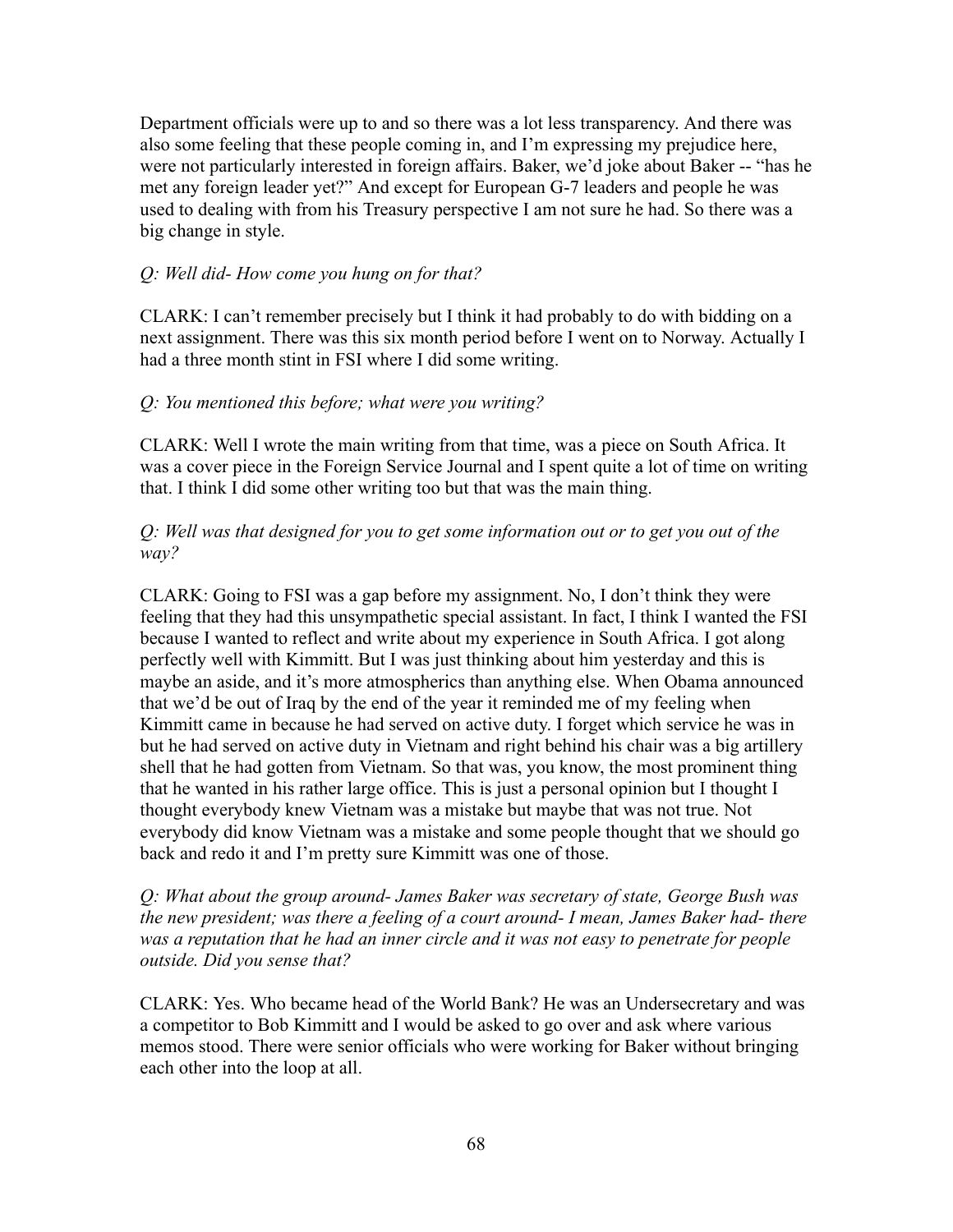*Q: Well then, did you find, just to get a feel for how the State Department worked, did you find people coming to you to try to get their ideas or to bust into this closed atmosphere, I mean, using an assistant to-?*

CLARK: Yes.

*Q: When in '89 did you leave?*

CLARK: I'd have to think back but I suspect it was December, something like that.

*Q: So the Berlin Wall was coming down when you left? Other big things started happening around November/December '89.*

CLARK: It's possible I had just left. I went to FSI for three months, where I wrote a piece on South Africa; it appeared- cover story in the Foreign Service Journal. I don't think I was there when the wall actually fell.

# *Q: Alright well how did this FSI appointment come about?*

CLARK: I think I did leave in September- between that and my next assignment which was in Oslo as political counselor, and I was going to be taking Norwegian, which I did in the spring and then went, I guess, in the summer of '90 to Oslo. I do remember, I left P in September. Maybe I shouldn't say this on the record but P was one of the few assignments where officers got comp time. And I had been very interested in writing. And I did write a political thriller in a three month period of comp time before I went to FSI to study Norwegian for six months.

# *Q: Well did you- How did the Norwegian assignment come about?*

CLARK: Well it was, in a way, sort of amusing because my husband, my present husband, tried to recruit me. He was ambassador in Gabon and heard good things about me so he tried to recruit me to come and be his DCM in Gabon. I decided I didn't want to do that. And so I bid on the Oslo assignment. I had gotten interested in getting back into EUR.

*Q: Going to Norway, I can't think of in a way a more tranquil spot on the European map than Norway \_\_\_\_.*

CLARK: Well that's true, except of course this was just at the end of the Cold War so there was much that was going on in all of the Nordics. I got very interested in what I found out was called "security architecture" or "European security architecture", chiefly the OSCE (Organization for Security and Co-operation in Europe). When I was there it was the CSCE (Conference on Security and Cooperation in Europe).

*Q: It's all part of the LCTN and accords*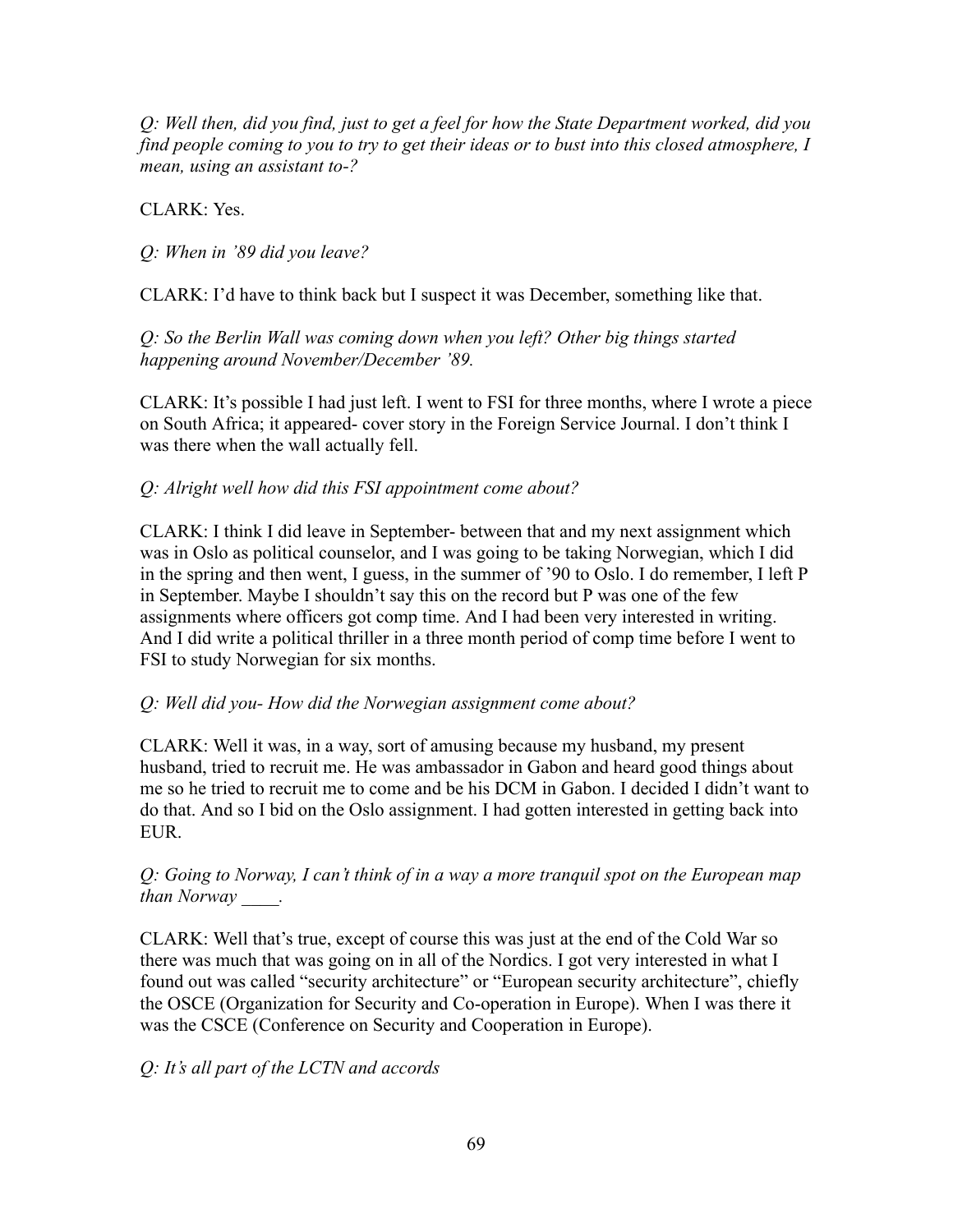CLARK: It was the preceding organization. But there were many end of Cold War initiatives and I remember thinking at the time -- from the vantage point of Oslo -- that we, the Americans, had been very inventive. I was a little disappointed to find out this inventiveness came out of the White House. New organizations were being set up specifically to bring in the Eastern Europeans, to, as I put it, wrap a little "net" around Eastern Europe. I thought that there were a lot of rather quick and good initiatives on that front. I was very involved in that from the point of view of the Norwegian government and what it wanted to do.

It was also not boring because this was when the former Yugoslavia was breaking up and the Norwegian foreign minister was Stoltenberg, who had been ambassador, along with Larry Eagleburger in Belgrade. In my view they were rather pro-Serb. In Oslo the foreign ministry below Stoltenberg were saying out of the corner of their mouths to me "you understand what we have to deal with here." They didn't feel that way at all. I was absolutely appalled at my very good friend the British DCM. The Europeans just seemed to want to let them kill each other -- "they've been killing each other for thousands and thousands of years, just let them go at it." The plans they came up with were totally undoable. Again I think the Americans with Dayton are to be commended. I spent a lot of my time in Oslo with those issues.

However, the main issue was pretty boring, which was at that time will Norway join the EC (European Community)? Yes. Compared to South Africa this was not exciting.

## *Q: Yes well they didn't, did they?*

CLARK: No, they didn't. And I called that wrong. I thought that they felt such an inferiority complex vis-à-vis the Swedes, that if Swedes went in they would go in. But they actually felt rich enough to stay out.

### *Q: Is there oil?*

CLARK: Right, oil is the answer.

*Q: Well looking at Norway, you know one of the things that one is struck by and that is significant wealth to a family or to a country which is sort of unearned. You know, it's there in the ground and all, particularly oil, which doesn't require an awful lot of work to get it out. It's a real curse, usually. I mean, you look at it, it means that you have a significant number of the people unemployed; getting a good education but nowhere to go, not developing the rest of society. The Norwegians from the outside seem to have done a pretty good job of handling this. How did you feel about that?*

CLARK: I felt very much they were doing a good job of handling it. And the sort of Nordic values that I had picked up in my first assignment in Iceland were full strength there-- put a lot of money into social services, have the best old age home. I got a nice tour of a couple of old age homes that were pretty fantastic. Then dig holes through mountains for, let's see, a 26-kilometer road to a village. Lots of infrastructure was built.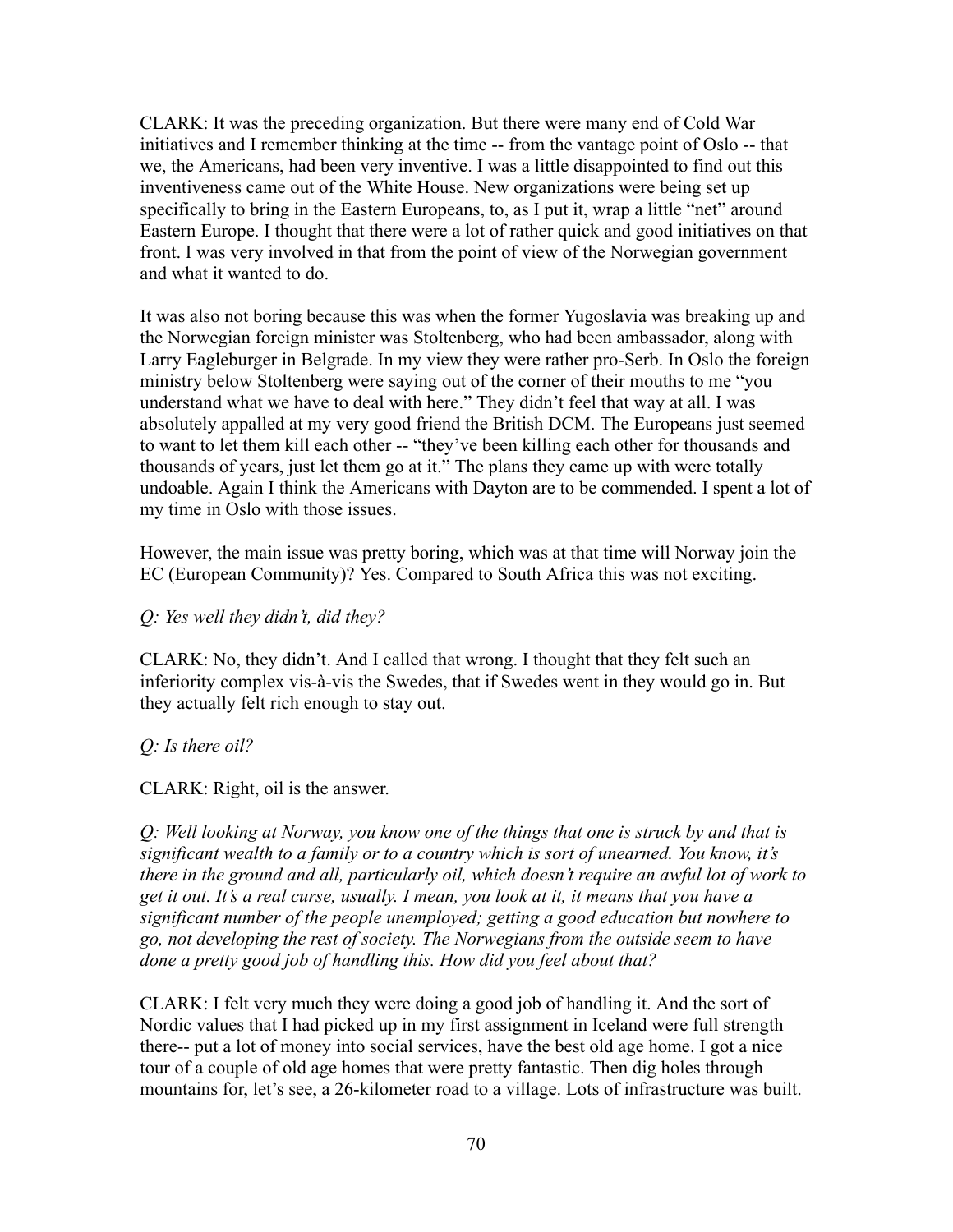This was interesting. Making the comparison with Canada for example which has vast unpopulated areas with no infrastructure. In Norway keeping the population along the coast line was a security issue. There were heavy subsidies to keep people in these fishing villages along the coastline. You can get a subsidy for painting your barn so it stays picturesque with the three little cows in front -- nothing is economically viable. and I would notice and ask a few questions. The government was pouring money in and that was partly to keep population along the coastline.

## *Q: Why did they want to keep the population along the-?*

CLARK: Fishing's very important to the Norwegians and of course. These are all fishing villages so fish is a very big part of it. But they felt it was security and that was plausible. They had been having Soviet subs coming around the corner forever and so I think they did think of it in a security-

*Q: Well now, of course the Soviets had this big naval base and area up there; it's Murmansk, wasn't it, by the Kola Peninsula and when the Cold War ended I sort of had the feeling that we had our subs patrolling up there, you know, shouting on megaphones saying can Ivan come out and play, you know. I mean, we'd invested a lot of stuff and all of sudden that sort of threat disappeared. How did that affect-?*

CLARK: Well I'd have to try to remember a little more but yes, the Norwegians, all the Swedes and Finns too, actually cut up and divided the area between them. The Swedes got Estonia. I mean there was seriously a division. I read some of the cables from the Baltic counselor; they had all kinds of ways in which they could coordinate their policies. However up on the Kola Peninsula, that's the Norwegian border and I do think the Norwegians got in there early on because of the terrible health threats. I mean apparently there were no, you know, no safeguards on any of-

# *Q: Now we're talking about nuclear?*

CLARK: Yes. And so I think that was, for the Norwegians, a very big issue because the Kola Peninsula had sort of been ecologically devastated by the-

*Q: Yes. You know, once these pictures of these subs sort of being dismantled and just lying there pulsating nuclear energy.*

CLARK: I don't know how classified we should go, but they put something down in the ocean that was a very big issue, that floated around in the embassy.

*Q: Oh yes. Well later the Kursk submarine sank there but others- But I mean it's the Soviets have not done a very good job, to say the least-*

CLARK: No.

*Q: -in taking care of their non-useable submarine fleet.*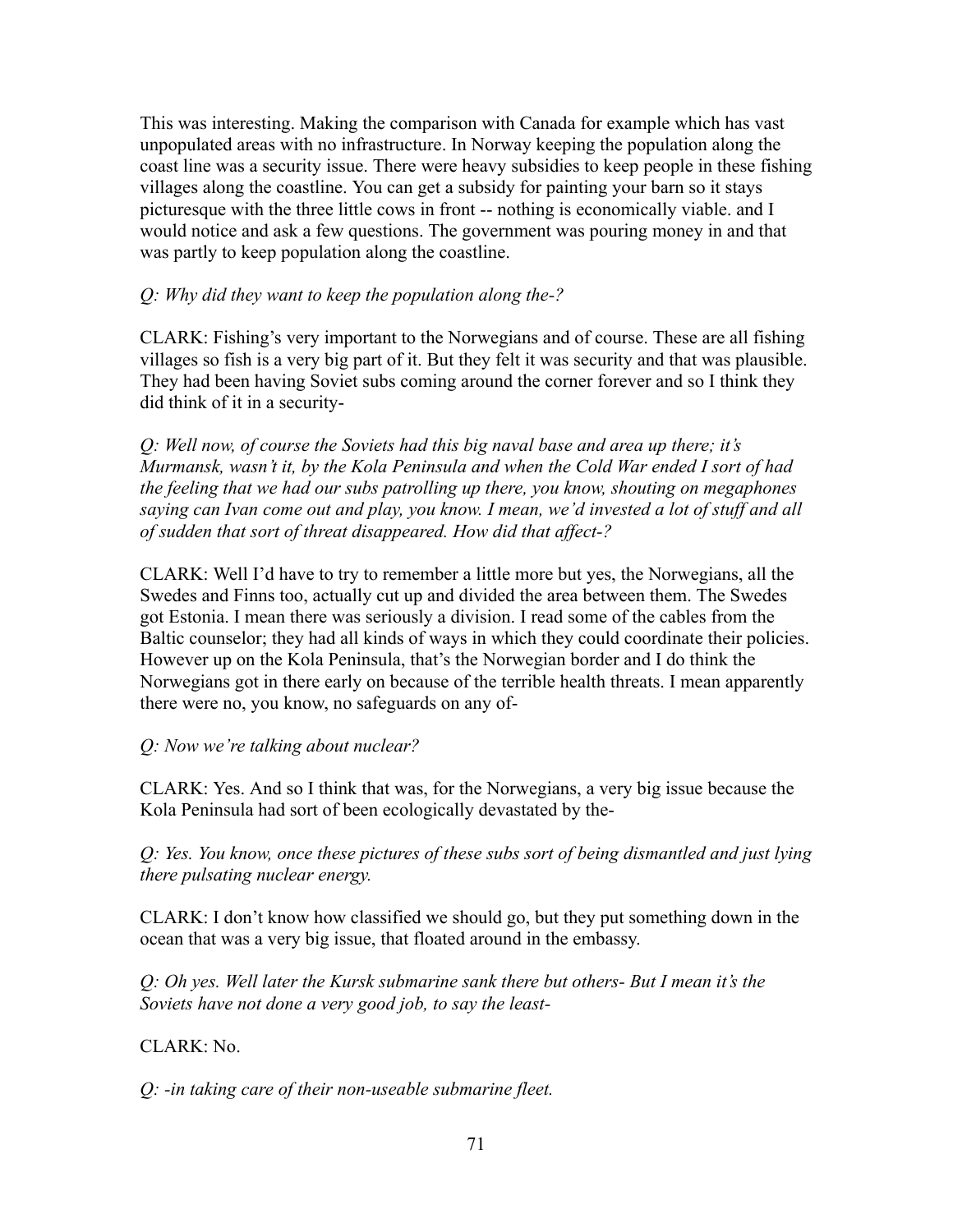CLARK: No, and that was for the Norwegians quite a big issue.

*Q: How did we see the Norwegians vis-à-vis the European Union?*

CLARK: We were all for a strong European Union so I think we were all for Norway joining.

We were not for a French proposal, which got fought out at a big meeting of the CSCE in Oslo, which was that the CSCE, then OSCE, should have a military capability. And we were constantly slapping down French proposals.

*Q: Well the French have been doing this for, well since, certainly from de Gaulle's time on.*

CLARK: Right.

*Q: Coming up with some idea of anything to get out from under NATO.*

# CLARK: Right.

*Q: How did you find Norwegians? Were they well informed? I mean, the people in power.*

CLARK: The people in power were. Let's start with Gro Harlem Brundtland. She is just dynamite. She ate up every male politician. In hindsight, she was so much the most capable politician in Norway and she then moved on to the World Health Organization, which she headed up, and I think at one point was proposed for UN secretary general. So they had an extraordinarily capable leader while I was there. And they were very well informed. But some of the political parties are another story. They had a party -- that's grown in strength -- called the Progress Party. That's a right wing party that thinks it's modeling itself on our right wing but actually when I went to their convention they were talking about how to improve social security or some welfare measure, so they had a ways to go to hit the Tea Party mark there, but they did think of themselves as being libertarians and modeling themselves on Americans.

# *Q: How about immigration from the south? How was that playing?*

CLARK: Well the immigration was a big issue and it still is. I mean, since I've left anti-immigrant movements have blossomed. While I was there they were not very vigorous but there were big areas of Oslo with refugee populations, maybe mostly from Afghanistan.

# *Q: I would think Bosnia would be picking up.*

CLARK: Who?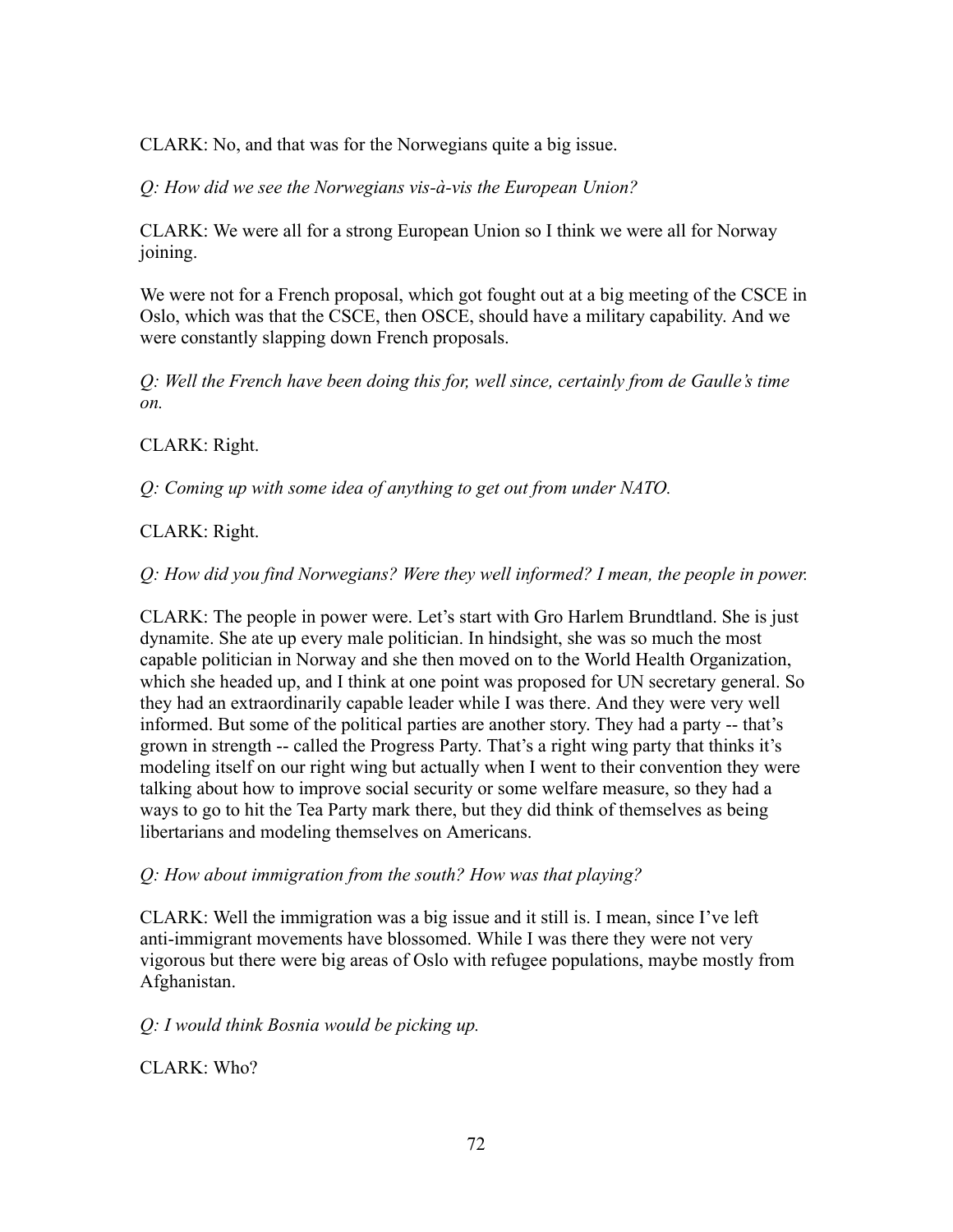### *Q: Wouldn't Bosnia, wouldn't there be quite a few from Bosnia?*

CLARK: Well, I'm trying to remember. But it was an issue even when I was there. They are very homogeneous. They just are not a multicultural society. There was one political party that was basically the farmers' party. It has occasionally produced prime ministers. They ran the Lillehammer city council. My conservative party buddy would say to me, "Betsy, do you realize, they want to declare Lillehammer dry for the Olympics".

### *Q: Oh God.*

CLARK: So they were laughing about the farmers' party. Now, they fought them back on that one but they were a temperance party.

*Q: Did you- was there any connection between the Norwegian American community and the, I mean, people coming back and all that?*

CLARK: Big time. I think their ambassadors are always-

### *Q: Named Anderson or-*

CLARK: Right, right. My ambassador was Norwegian stock, a very fine woman who had been head of the Peace Corps. But yes, I don't remember the last time we had a career ambassador.

### *Q: Were there any sort of issues between Norway and the United States during this period?*

CLARK: Well, we talked a lot about the war in Yugoslavia, you know, but no. I would have to say fortunately my economic counselor colleague had to deal with "the" issue, which was whales. You know, there was an almost constant stream of denunciation of Norway for its whaling policy and I was very happy I didn't have to deal with that.

*Q: I recall talking to somebody who was, I think, dealing with that in someplace like either Chad or the Central African Republic and they wanted to get a vote and so they went in and made a big pitch to the foreign ministry and all and after it was all over the foreign minister said would you please explain what a whale is, you know.*

CLARK: That's very funny. I'm sure that, you know, this is an issue that's probably still taking up too much time.

CLARK: From '90 to '93.

*Q: Now this must have been quite a difference, wasn't it, for you?*

CLARK: Well it was very interesting. I was the head of the political section, I was the political counselor, and this was of course the time of the breakup of the Soviet Union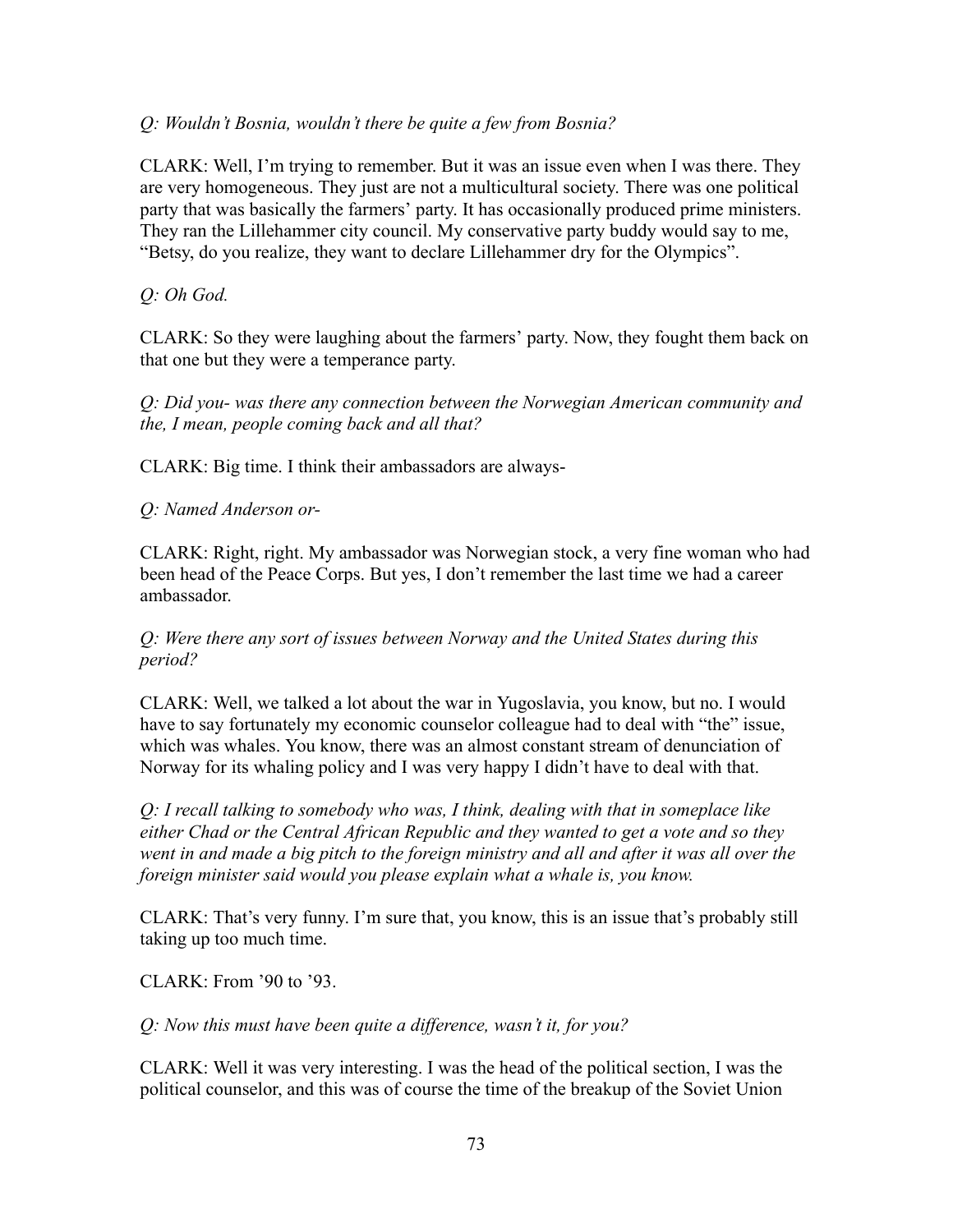and the time that Yugoslavia was breaking up. Norway was not as out of the way a place as you might assume. The foreign minister the whole time I was there was Stoltenberg, who had been ambassador in Belgrade with Larry Eagleburger and tended to be a little more pro-Serb than-

## *Q: Stoltenberg had been in Belgrade before being ambassador.*

CLARK: Yes, that's right, that's right he had.

*Q: I recall because I served in Belgrade for five years and Stoltenberg at the end recall annoying him.*

CLARK: Ah ha. No, he had a very- that was a very important part of his background.

### *Q: What was sort of the body politic of Norway like?*

CLARK: Well it was very interesting. I had been in Iceland so I knew about the parliamentary system. I thought it was a good idea because you would have elections with five parties, let's say, and let's say nobody got the majority, you'd have to go into negotiations with a potential coalition partner and I thought that was pretty good because it moderated the views of the different parties. I saw that the three years I was there. Although at least at the beginning of my tour there Gro Harlem Brundtland and the Social Democrats, just completely dominated politics, partly because of her outsize personality but also partly because of their history and their strong roots in the labor movement. They had other powerful figures who've gone on to be major figures, including Stoltenberg's son, who's been prime minister and Thorbjørn Jagland, who I knew when I was there, who was their general secretary, so it was a dominant party. Interestingly, in Iceland it was the Conservative Party that was dominant.

In Norway they had political parties that were very specialized and one of them I've been very surprised at the developments. You know the terrible shooting in Norway, the massacre of students, of Social Democratic Party.

#### *Q: This is just three or four, about two months ago.*

CLARK: Now, the assassin had been connected with a party on the right of the political spectrum and when I was there it was quite a small and considered rather eccentric party. As I believe I have mentioned they modeled themselves on American libertarianism but what's been interesting is that they were a very minor party in the '90s and they have grown, pushed by the anti-immigrant feeling that has clearly grown in Norway. At the time they were a very small, eccentric party but obviously has produced at least some people aligned with terrorism and-

*Q: Well did you feel that the fact that by this time Norway had already achieved a lot of sort of oil independence and a lot of excess income at this point but this was changing Norway's stand in Europe and all, that it was trying to distance itself?*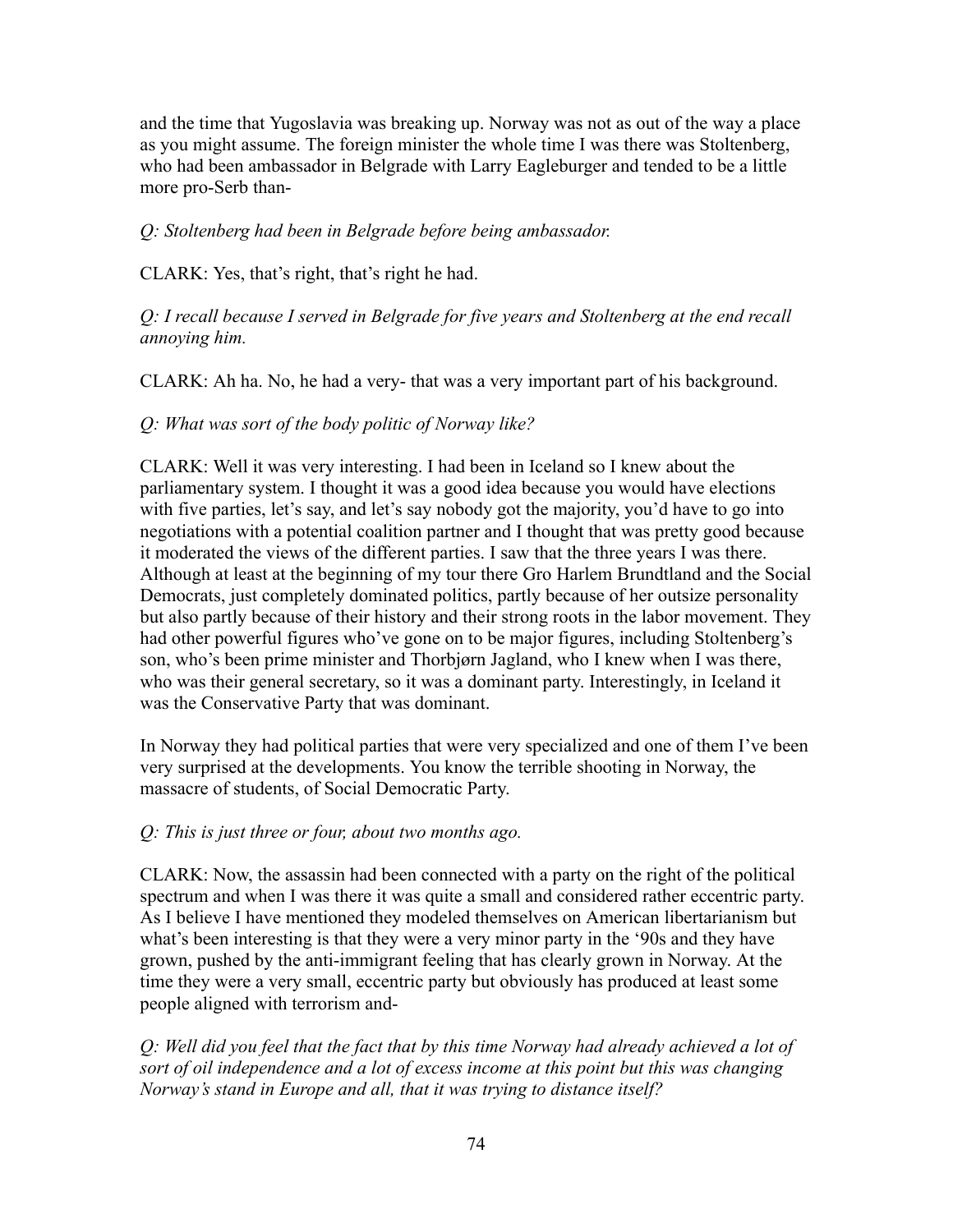CLARK: I think so. I mean Norwegians had always had an inferiority complex vis-à-vis the Swedes but I think because of the oil wealth they had a decrease in the feelings of inferiority. Norwegians have prejudices, they're anti-Catholic. I was told anti-EU feeling was partly based on that: an aversion to going into the European Union with all of those "Southern Germans who are all Catholic." I mean they were very negative about Southern Europe.

### *Q: Well did- How about the Soviet Union? It was falling apart while you were there.*

CLARK: It was interesting, the change from the Soviet Union to Russia because as an American diplomat all of a sudden I could invite over the Russian political counselor to a dinner party in my house and I took immediate advantage of this because it really was very interesting. One dinner party I would like to spell out a little bit more maybe when I get a transcript because it was just so interesting. The far left in Norway and even just regular Social Democrats thought, "oh, the poor East Germans getting crushed by the West Germans." My dinner party didn't have any of those, although I knew some. A newspaper editor, Jan Egeland, who's gone on to all kinds of major UN positions was there. Popo Molefe, who I'd known well in South Africa, the United Democratic Front leader who is now the president of Transvaal Province was visiting because they got a lot of money from Norway for the anti-apartheid movement. I'd known him quite well when I was there. The Russian political counselor was a dinner guest.

Molefe was asking the Norwegians how can we -- the South Africans -- become a good social democracy and he was asking the Russian about all the great things about communism. The Russian said we can't wait to become capitalists and don't ask me about communism at all, we never thought about that. Obviously the conversation was all over the place -- not really a normal dinner party, but fascinating. When Jan Egeland tried to pull out the line that Norwegians are superior, I did throw in the statement, "Jan, tell them about oil." One can afford to do a lot of good things if you are 4.5 million people with buckets of money. I thought this assembled group was quite an amazing moment in time.

#### *Q: How were relations with Sweden?*

CLARK: I had practically nothing to do with the other Scandinavians, except for a great interest in all of these Baltic and Nordic councils and committees. They coordinated policy, particularly their foreign policy, very, very closely. And at the breakup of the Soviet Union I would report back to the State Department that Sweden, for example, is going to take Estonia and Norway is going to take Lithuania and move in and help. They were very sharply coordinating their policies and had a special network to communicate back and forth with each other.

## *Q: How did Finland fit into all this?*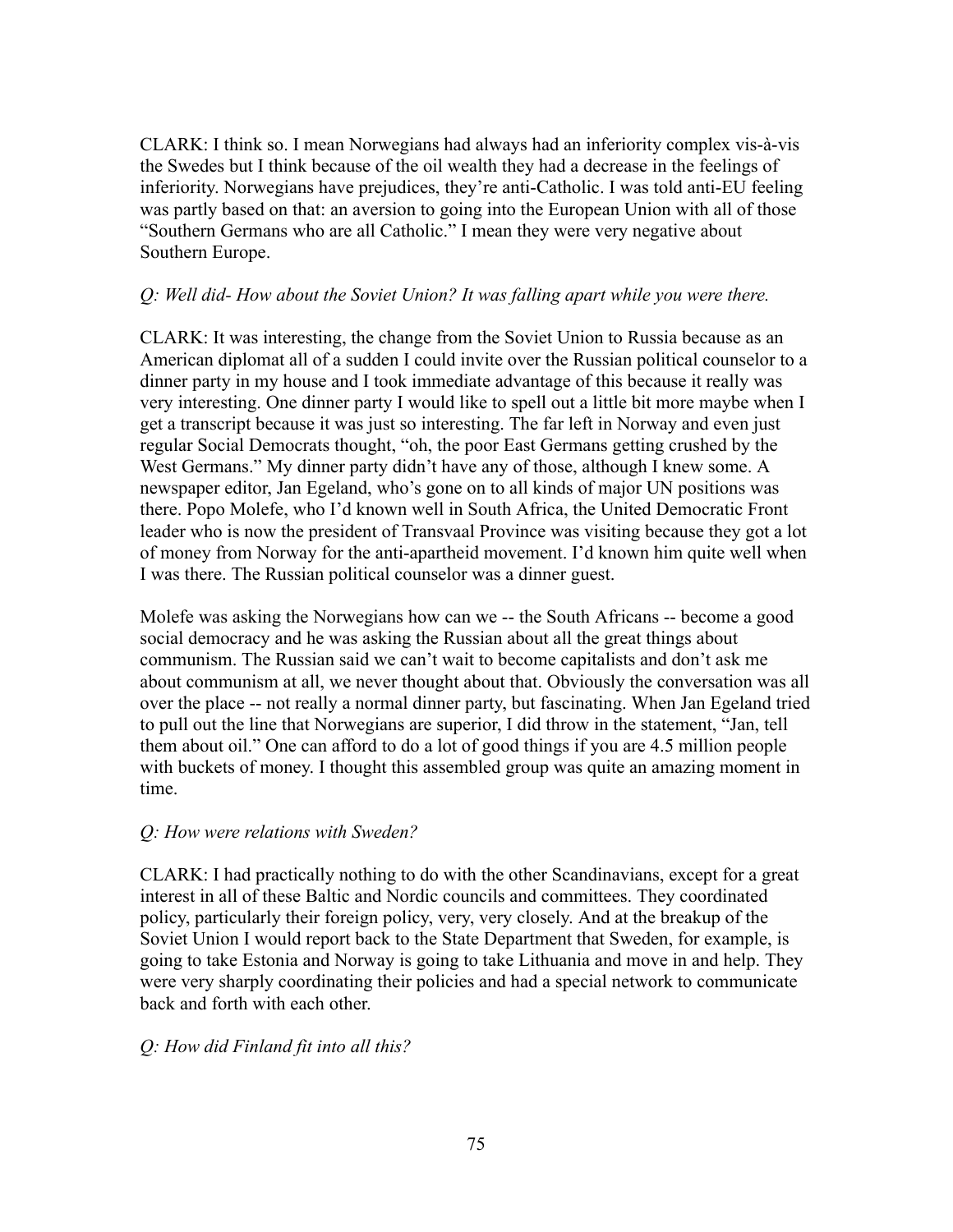CLARK: They were pretty peripheral, was my impression. That wouldn't be true now but at that point it was. And Iceland was always considered in terms of eccentric people out there. They never counted. But Sweden, Norway and Denmark were pretty tight.

*Q: How did this organization or the Scandinavians, particularly for the Norwegian respective work with Germany?*

CLARK: Well that was another interesting thing in terms of sovereignty. The northern German provinces participated in many of these regional councils without the rest of Germany being in the council. I found that quite interesting. We wouldn't do this in the United States -- have Texas on some council with Mexico. But they did. It was the old Hanseatic League. That got very interesting, to look back on the history. Bergen had been a terrifically important member of the Hanseatic League. I think there was still a real feeling that these city states are united historically

*Q: How did you find working as a political counselor in Norway? I mean different- I understand the Norwegians all head out to the country on the weekends and up in the mountains and all. Is this a problem or-?*

CLARK: Well not a problem but it was amusing. I may have said this last time but one day about 4:30 I called over to the prime minister's office and nobody is there. I mean nobody. And I turned around and said to my colleagues in the embassy: "You know, we are not an imperial power here. We're not running the place. So what are we doing if their chief of government's office is closed? What are we still doing here working?"

## *Q: Yes. Each to their own culture.*

CLARK: Yes. Again, oil gave them a cushion and still does for very different ideas about work.

*Q: Well was there the feeling that okay, they've got this oil; most of the time a small country with oil is essentially ruined by the oil. But I was talking to somebody and was saying yes, that's true except for Norway. How did, at that time, what was the feeling of the embassy of how Norway was handling this oil wealth?*

CLARK: Well again, this is Gro Harlem Brundtland. I forget the name of the fund but there was a huge fund that the oil money went into that was to secure Norway's future. I think being a democracy makes a huge difference because they had such an articulated welfare safety net. A lot of people who got elected to parliament were social workers or teachers or people who had been public servants. And so what happened was that legislation was passed very much to benefit the population and build infrastructure, and there was very little corruption. At least while I was there I didn't hear about any corruption. After I left there was what must have been a quite fascinating story about the big new international airport and the huge competition for which district was going to get this international airport. One of my old friends who I had lunch with when I went back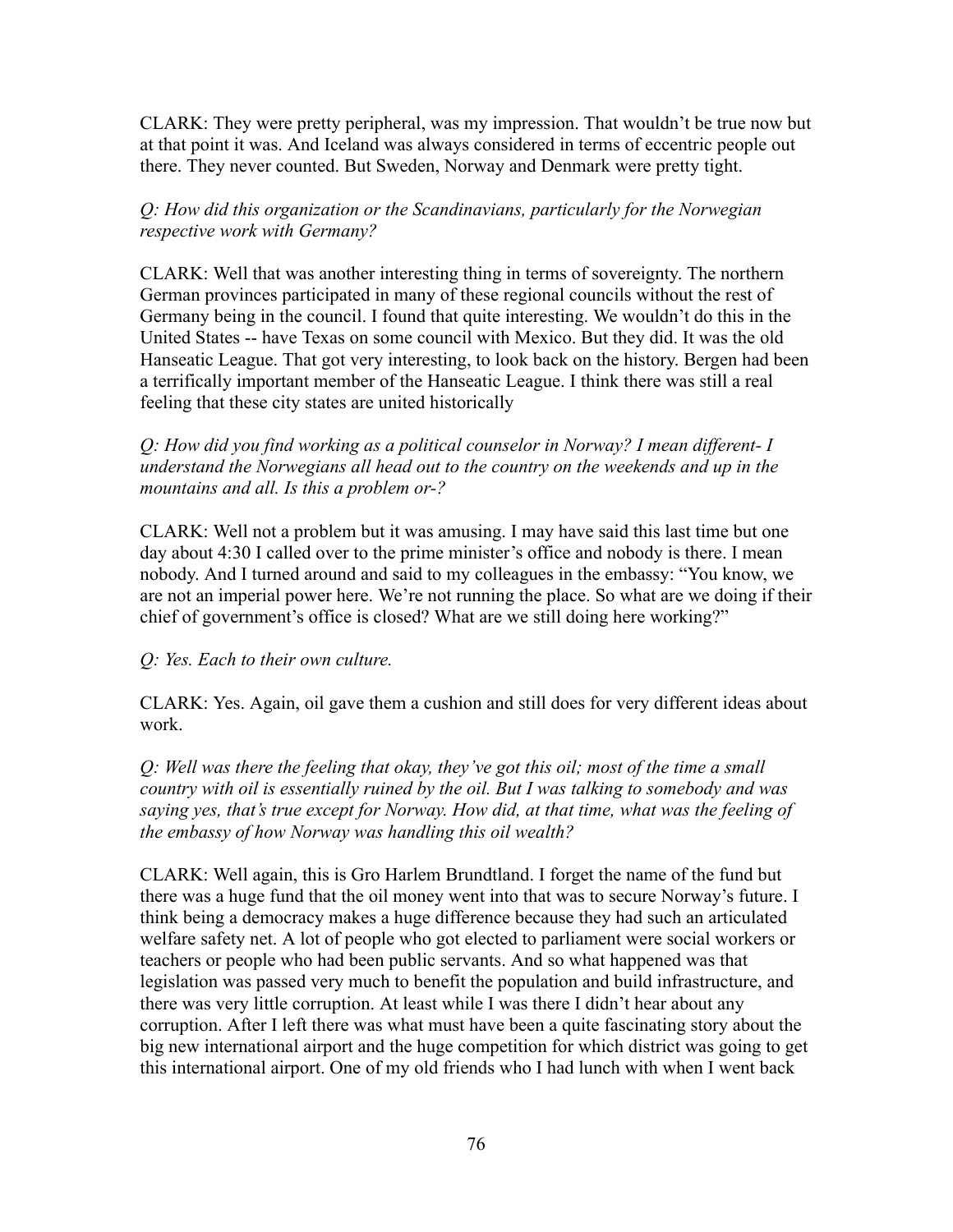to Norway said, well you know in Brussels when they were hammering out this deal, the Norwegian "fell" out of a sixth floor building in Brussels. She gave me his name.

## *Q: You're putting air quotes around "fell."*

CLARK: Yes. She was certainly saying that the shenanigans that went on and the major corruption that went on was out in the open. There were investigations, and so forth and so on. This is after I left but that was one project that definitely tarnished the squeaky clean Norwegian image.

### *Q: Who was your ambassador?*

CLARK: It was Loret Ruppe, who had been the head of the Peace Corps. She was a really terrific and admirable woman who wasn't much interested in politics -- in Norwegian politics. She was a wonderful representative of the United States.

### *Q: How did her lack of interest manifest itself, would you say?*

CLARK: In these Foreign Service memoirs I don't think one shouldn't get into a lot of personal stuff but-

*Q: Well I think what we're trying to show is that foreign policy and embassies and all are run by people and particularly when you get two different cultures coming together, the Foreign Service and the political, I try to pick up some of this. I'm not trying to dig up dirt but you know, just attitudes or-*

CLARK: Well I think that there is a clear and deleterious lack of interest in the Foreign Service -- in going to bat for the Foreign Service -- from the political people who are appointed for a short period of time and I think have the idea that it isn't important for them to understand the intricacies of the Foreign Service and so forth. And I do think that Loret fell into that trap. I will say, I know for a fact she wanted to get rid of her DCM -which would have been a wonderful thing if she had been able to do it. She was trying to get him a job, a good job so that he would take it. So what did she do? He would give her these wonderful efficiency reports on how he walked on water and she signed off on them hoping that he would get another job. And what happened was that he got promoted. I do think that political appointees do have an obligation to find out something about the people who are running their embassy or the system, how the system works. So I would have that criticism of her but she was a wonderful and popular figure in Norway and a really good representative of the United States, so she did a very good job.

#### *Q: Were you a skier?*

CLARK: I did learn how to ski cross country. That was wonderful fun, it really was, but to learn to ski sort of late in life is certainly not Norwegian. In Norway you go out on the trails and there are these little two year olds toddling along. They are just incredible athletes. But learning to ski played a small role in my personal life. My future husband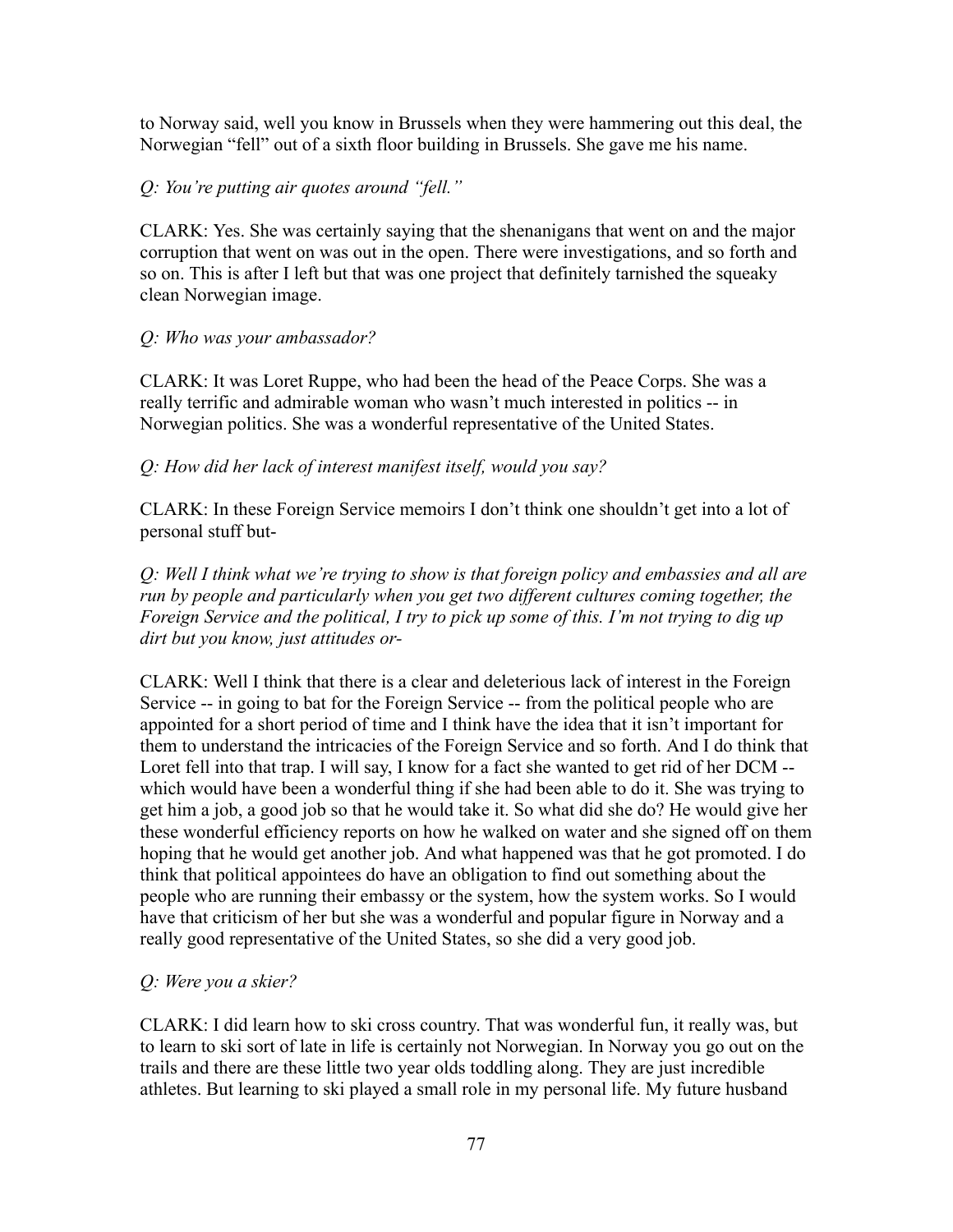came out to visit me in Norway. He was an athlete so it was good to be able to take him out cross country skiing.

#### *Q: How did you find the social life there?*

CLARK: Well I was extremely lucky. I mean, I must say I always think- thought all of my overseas assignments that my job was not palling around with the Americans and so I may have made some enemies, I'm sure I did, because of that attitude. But pal around with the locals wherever they were. And I had a very, very dear friend who was a wonderful- still a dear friend, a Norwegian painter and her husband, who were painters, and I was very lucky because I lived on a little island that this house, the house that the political counselor normally lived in was no longer available so I was allowed to kind of look around for what was on the rental market and took this wonderful house on a small island called Nesøya which was linked with a causeway and easy driving distance of Oslo. But a wonderful life on that island, you know, with trails that you could hike around on and this dear, dear friend that lived on the island too. So I felt I had a very interesting social life. And of course the embassy, if you're the political counselor you tend to get invited to everything so there was an interesting- And Loret was a wonderfulwonderful at that aspect of her job so there was a lot going on at the embassy.

#### *Q: What was your impression of the Norwegian foreign ministry and the Norwegian Foreign Service, I mean sort of-?*

CLARK: Oh I liked them very much -- especially Jan Egeland. Did I talk about the Oslo Accords?

#### *Q: I don't think so, no.*

CLARK: Well that was an interesting story in which I played a role at the beginning. The wife of Foreign Minister Johan Jørgen Holst, Marianne Heiberg, was a good friend of mine on a personal basis. I did get invited over there to dinner. It was obviously good for my job to be "chummy" with the foreign minister, although you have to be careful about that from the point of view of embassy hierarchy -- that you're not getting too out of your grade level. Marianne was out in the Middle East as a result of the Madrid process in '91. Madrid set up a lot of committees. One of them was on water. Marianne Heiberg and Terje Roed-Larsen, went out as a team from a Norwegian institute where they were associates to help with this water project. I was at a cocktail party. Terje Roed-Larsen had come up to me and said that there was something I might be interested in going on with these talks with between the Israelis and the Palestinians. And I said I was sure I would be interested. As a result of our conversation he came over to the embassy and debriefed me the next day on what was quickly apparent was a second track in the Israeli-Palestinian conflict. What he described were the very first contacts that turned into the Oslo Accord. As a result, of course, of our conversation the cable went back immediately to the Department. Dan Kurtzer was interested and so the conversation at the Norwegian end moved up another level to Jan Egeland, who I think was then deputy in the foreign ministry. He would come over to the embassy to call Kurtzer on a secure line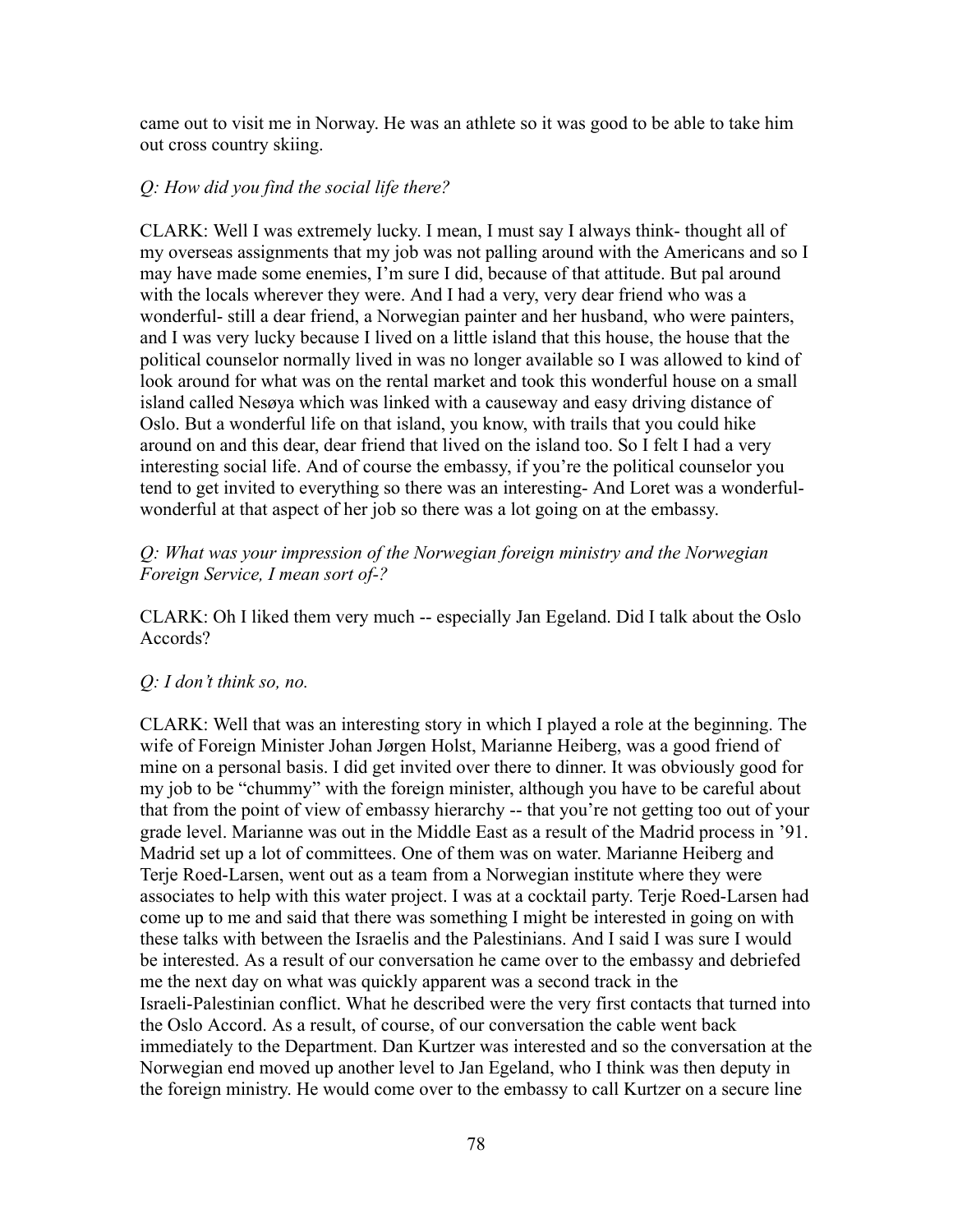from my office and I would sit there listening and discreetly taking notes. He must have done that three times reporting on the progress of this second track. I remember him mentioning over the phone -- and I'm sure this was the first time the State Department had heard this -- a "statement of principles" that they were drafting. The reason the State Department may not have taken this very seriously is not only because it was little Norway doing it but because Yossi Beilin was the head of the two track talks on the Israeli side. I didn't know the ins and outs of the Israeli-Palestinian peace process at that point but his participation apparently meant not to take these talks too seriously. However what I was listening in on matured into the Oslo Accords. At that point of course Holst had taken over. It became public, and so on and so forth. So I feel that I was in on really quite the ground floor of the Oslo process, culminating of course in '93.

And so to answer your question, Norway thinks of itself as doing this type of very serious diplomacy, punching way above its weight. I think it's true. Per capita, their aid and assistance may be the highest in the world, way above America's. They tend to get tapped by the UN. Jan Egeland himself is now, I believe, the head of peacekeeping.

#### *Q: Did you get involved in whales?*

CLARK: Fortunately, thank heaven, that was the economic counselor's problem. I think he didn't do anything else but talk about whales.

#### *Q: Did the Norwegians eat whales?*

CLARK: Yes. I think they mostly sold whale meat but I actually have pictures of myself going to a whale slaughtering station and believe me, that is some spectacle. Whales are bloody and they're huge animals. People hacking up whales are in long rubber boots, standing on top of the carcass, with great knives. You have no idea what a sight that is.

#### *Q: Did- I can't remember; were you married at this time or-?*

CLARK: No. I was divorced.

*Q: Well then- Well how did you find in Norway, being a divorced woman running sort of, you know, single at the time; was this a problem or not?*

CLARK: I don't think so.

*Q: No, I was just wondering the society-*

CLARK: Oh, no, no. This is Scandinavia.

*Q: Did the Norwegian Americans play any particular role or were they doing their thing back in Minnesota or Wisconsin?*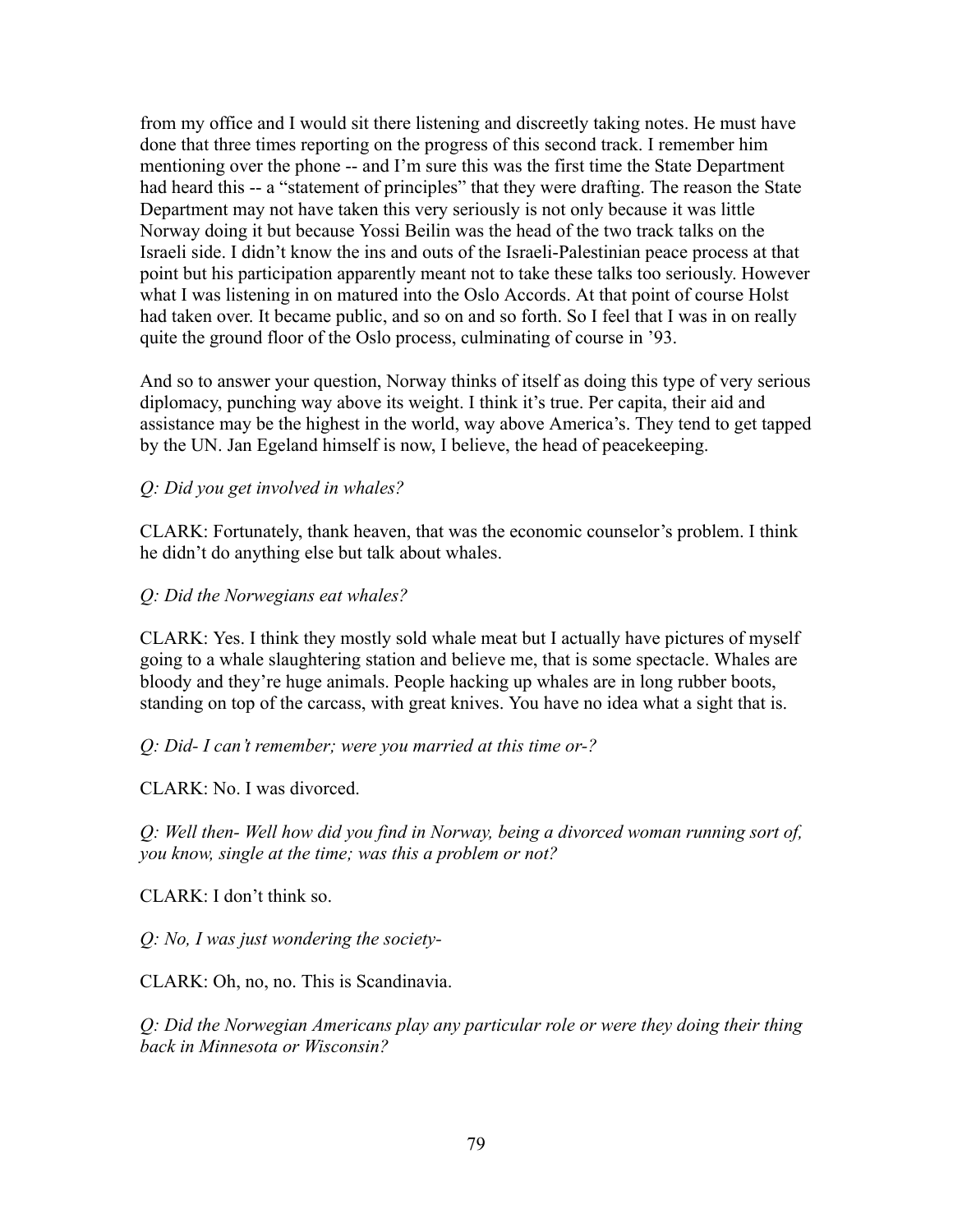CLARK: Well I think almost all of the ambassadors appointed to Oslo were from Minnesota/Wisconsin, as Loret was.

*Q: Well I'm whether, for example, you were called in to brief the Norwegian bachelor farmers as Garrison Keillor and his radio show referred to them or not.*

 $CLARK: No.$ 

*Q: Were there any other- You were there- This is all the Bush I administration, wasn't it?*

CLARK: Well it was and at the time of the Gulf War, which they didn't support. Yugoslavia loomed the highest on the foreign policy agenda.

*Q: I was just thinking of the Gulf War. I mean, of all the wars that we've had over a period of time, this is the one that was in response to the Iraqi invasion of Kuwait, would be the one that most countries would get behind. I mean, the invasion of a- essentially an innocent country is not a pleasant thing and in the body politic this is about as high a no-no as you can get and I would think that the Norwegians would respond to this.*

CLARK: I think at the official level, I cannot remember having any disagreement. However many certainly thought of themselves as pacifists, that they were different from America and the Soviet Union and that was one of the big differences.

*Q: Was there and did you find was there sort of residual resentment of Germany because of what they had done to them?*

CLARK: I'm sure it was there. There is a fantastic resistance museum in Oslo and I took people who were visiting there. I was socially at the home of the director of the museum, who had been involved in the resistance. I think there is enormous and well deserved Norwegian pride in the story of the resistance. And I would say every Norwegian knows that story.

# *Q: The heroes of Telemark?*

CLARK: Yes, heroes of Telemark, definitely. I can't think of an impact on anything that was happening in their foreign policy or their politics, although I'm sure if I scratched the surface there were people who were collaborators and there may be more history than I know of what happened to the collaborators.

*Q: Because somebody of my era knows Vidkun Quisling.*

CLARK: Really?

*Q: And the term "quisling" hung around. You don't hear it anymore but it was basically a term for "betrayer."*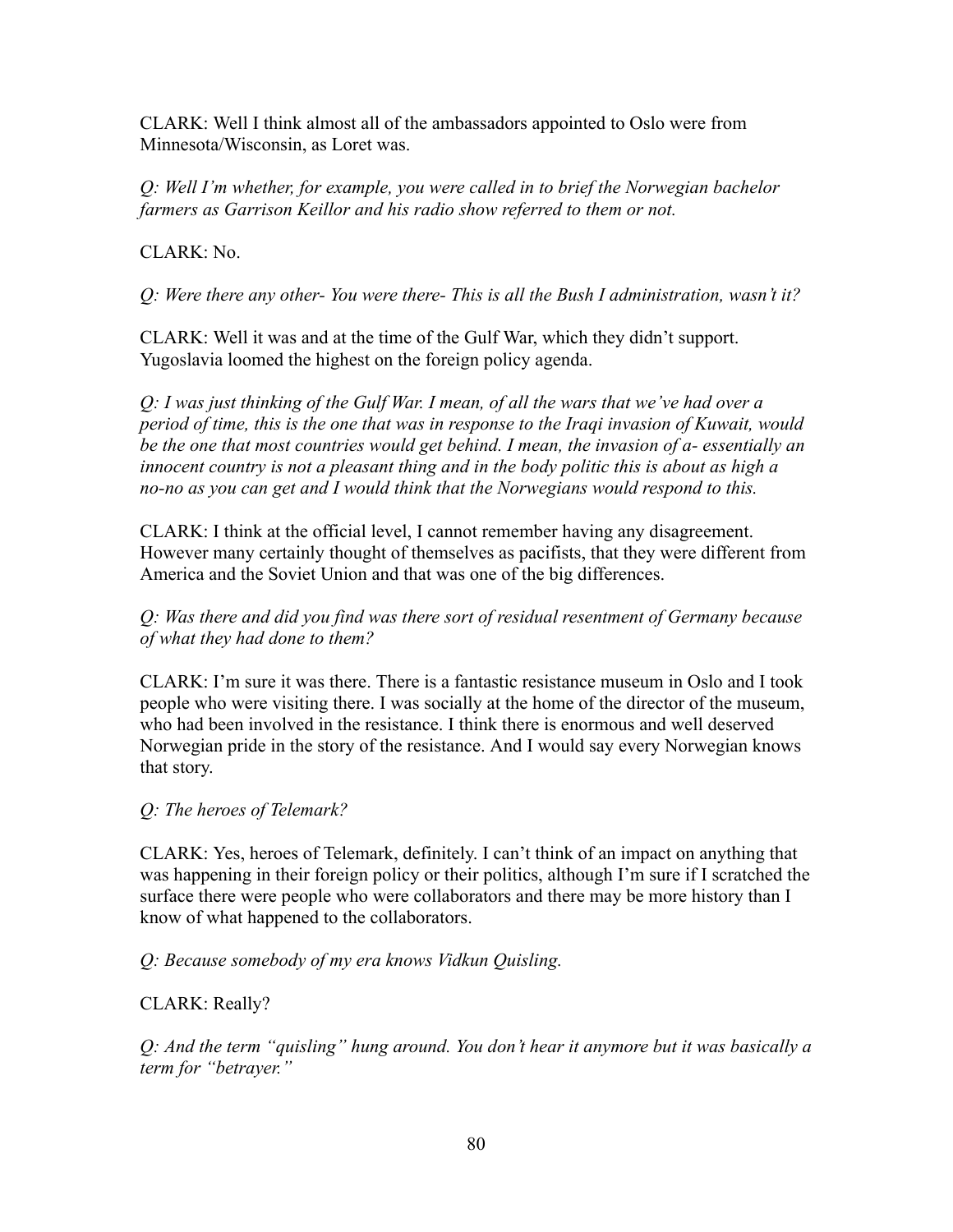CLARK: Yes. And the people knew that Family X was in league with the collaborators. So I think there's probably very bad feelings that have remained, but under the surface.

#### *Q: Where did you go after this in 1993*

CLARK: I left there in '93 and went to the Bureau of Democracy, Human Rights and Labor, DRL.

I have to say from this moment on my career was being planned by my desire to stay in the United States because I got married in '93 to Ambassador Warren Clark. He retired in '96. I knew I didn't want to be assigned overseas again. I was making a lot of decisions on personal, not professional, grounds.

I had got recruited for what would have been a terrific job as DCM in Estonia. So I got some nice job offers but didn't take them because I wanted to come back to the States. And I also had written about human rights before I entered the Foreign Service and had a book that I co-edited on international financial institutions and human rights. I wrote a chapter in that book. I also wrote a rather important article also on human rights in '77 - it got attention from some notables like Arthur Schlesinger Jr., but this is before I entered the Foreign Service. So I felt I was returning to human rights by wanting to go to the Bureau of Democracy, Human Rights and Labor. And so I then got very involved as deputy office director for our human rights reports, I got very involved on issues like Haiti or Srebrenica. I wish I could say the involvement was effective. I remember one of my colleagues saying in the case of Nigeria, "Betsy actually wants to stop this from happening, not complain about it afterwards," which was quite true. But I'm afraid in the State Department you find yourself complaining afterwards.

#### *Q: How about Rwanda?*

CLARK: With Rwanda there again I always felt I was putting forward ideas which the bureau assistant secretary would say were good ideas but then nothing happened to them. In the case of the Rwandan war, for example, the idea of a safe haven, carving out a geographical area that's right up against the border of another country. You create a safe haven. Maybe you have a no fly zone. Maybe you bring troops in. The reason that didn't work was because they thought that the French were playing other games. What happened in the Congo, which we also got involved in trying to save, was instructive. You probably remember that there was huge assistance going into the refugee camps. However the aid was funneled through the camp leaders, the Hutu, who were the "genocidaires" -- the ones who had run the killings in Rwanda. USAID didn't want to take any direction from the government -- our government -- because they thought the government had dirty hands, while they were "squeaky clean". Therefore they didn't want to take any direction from the State Department, but what they were doing was assisting these leaders. The aid was not getting to the people it was supposed to go to. The same thing happened in Haiti.

#### *Q: You're talking about NGO groups.*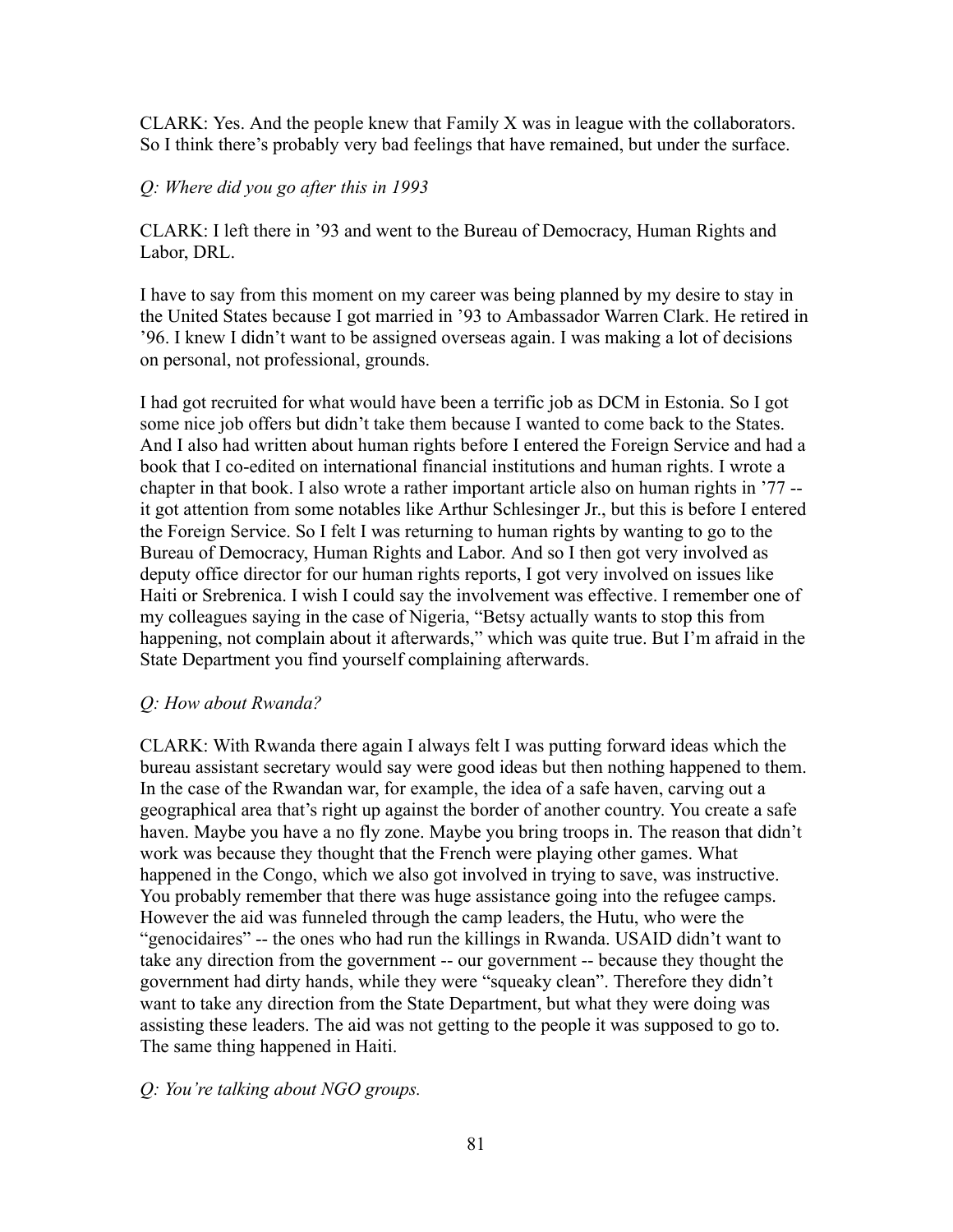CLARK: Yes, aid groups. There were some astronomical numbers. I got involved in that issue. I did something I'm still very proud of even though it actually didn't make it through the bureaucracy. The powers that be were putting together a directive that would lay out comprehensive guidelines that would govern when the U.S. military could intervene or not intervene. I can get the number of that document. I was, unfortunately, a little too late in the game brought in on what our bureau was saying in those negotiations. I was brought in because I had proposed in a memo to my assistant secretary that a new category should be created for something I labeled a "human rights crisis". Shattuck liked the concept and I was allowed to chair some meetings in the State Department with representatives from relevant bureaus on the proposal. A "human rights crisis" was different from a humanitarian crisis. We were very used to talking about humanitarian crises. Starving people in Somalia tends to be that kind of crisis. But a "human rights crisis" would have to be so labeled by the UN Security Council. There would have to be international agreement on what constitutes such a crisis. At that point the U.S. military could be deployed to deal with the crisis, say, for example, Libya. We have moved in that direction although we aren't calling it that. But I was gratified that my assistant secretary thought that was a good idea. The trouble was that DRL didn't carry much weight in the State Department. I was very naïve. I remember asking at some meeting of bureau office directors with Shattuck, "why aren't we talking about Bosnia?" Nobody knows. This happens in the State Department all the time. Some issues are too important for the bureau that might seem to be the relevant bureau, so they are taken up and out and you are left talking about peripheral stuff.

*Q: Yes. Yes, one of my impressions is that sometimes when an issue becomes so important it's taken away from, you might say the bureau that knows it, and the experts are sort of brushed aside and the political operators take over and they're more worried about what the press will say and how to get things done and all that.*

#### CLARK: Absolutely.

### *Q: And really don't know how to, you know, actually get things done or understand the situation on the ground.*

CLARK: Yes. That is absolutely right. We were important in the Haiti crisis when Aristide was reinstalled. And we developed the principle Clinton used as his justification. This was a justification on human rights grounds. I worked on the statements we came up with that were used to justify our military actions in Haiti. We played an important role.

And although it wasn't me, it was somebody who theoretically was reporting to me, who was sent to Dayton. So we also played a role in the Yugoslav crisis. But there were other things that were taken away from us.

#### *Q: Who was the head of DRL?*

CLARK: It was John Shattuck for most of the time I was there.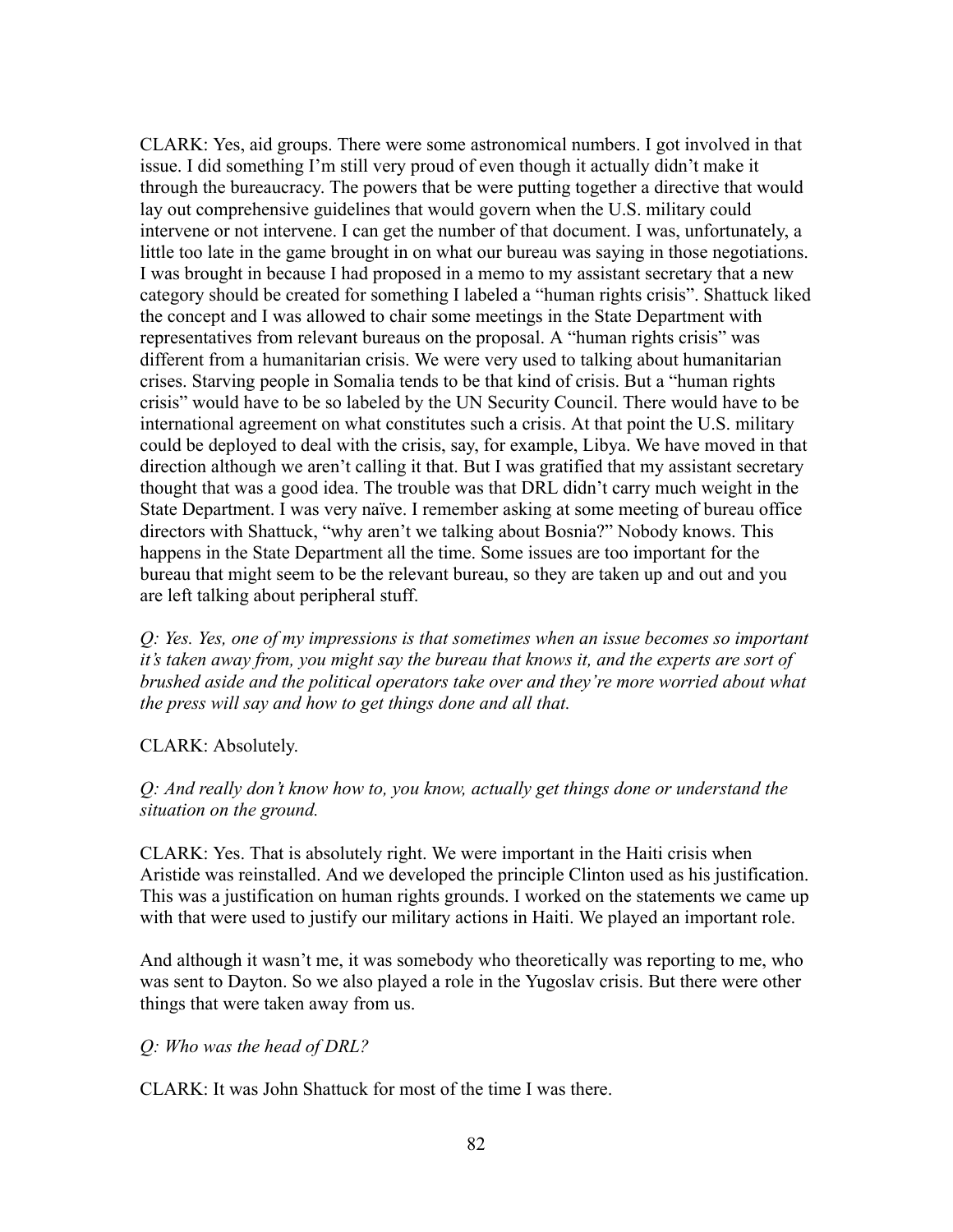#### *Q: Then what was your position?*

CLARK: Well I shifted around from a position I wasn't very happy with, which was deputy office director of human rights to heading up a new office directing a democracy and human rights fund. It was the democracy money. It was, you might say, "accidental money." There was some ESF money left over that the higher ups didn't know what to do with. So they decided to give it to DRL, to a new office, for the promotion of democracy and human rights in situations that were going to be very politically tricky and for that reason USAID absolutely wouldn't be as well equipped to deal with. So DRL had money all of a sudden and that gave you a little cache. The regional bureaus were willing all of a sudden to come to your meetings and talk to you because you could give out money. Because of my position I also directed separately the Burma funds. Congress voted some human rights money for Burma and it was given to this office in DRL to administer and direct. That was a very interesting responsibility I had. Mitch McConnell's aide, Robin Cleveland -- who later became a senior official in the World Bank under Wolfowitz - thought she was running the show but they had to give the money to the State Department. I didn't necessarily just do what she wanted. I had to defend rather vigorously giving funds to an organization called World Concern that was operating inside Burma. This happened as a result of a trip I took to Burma to see if there were any organizations operating inside Burma that would not legitimate the government. It was Robin Cleveland's view that we shouldn't be giving any money to anybody who was operating inside; it should only go to exile groups.

I went to Burma and did get to meet with Aung San Suu Kyi. She was under house arrest but they kept changing the degrees of house arrest. I was allowed to have an appointment with her and I went with our chargé. I would say she's the most extraordinary person I ever met. She took my breath away because her evident strength of will was so extraordinary. I only met Nelson Mandela after he was released, at an embassy reception here in Washington and just to shake his hands. I do think of those two in the same category because somehow their spiritual strength and strength of will frees them. They're absolutely free people. They are even free enough to take an interest in you. I felt very privileged to have met with her and to have gotten guidance from her. I was clear that I was going to get a stamp of approval from her for everything I did.

After meeting with her I traveled up north to see this particular operation of World Concern. I think I was one of the very, very few officials from any embassy to go up north, including our chargé who certainly went only rarely into the north. It is an enormously sinister place. You could tell that all the soldiers were on drugs -- there were these trucks full of drugged out soldiers and a very repressive feel everywhere. But it was in that area in the north that this NGO, World Concern, was operating.

#### *Q: What were they doing?*

CLARK: Mostly what we did give money to, through them, was schools, especially schools for girls and perhaps for some other projects. And the only reason I was willing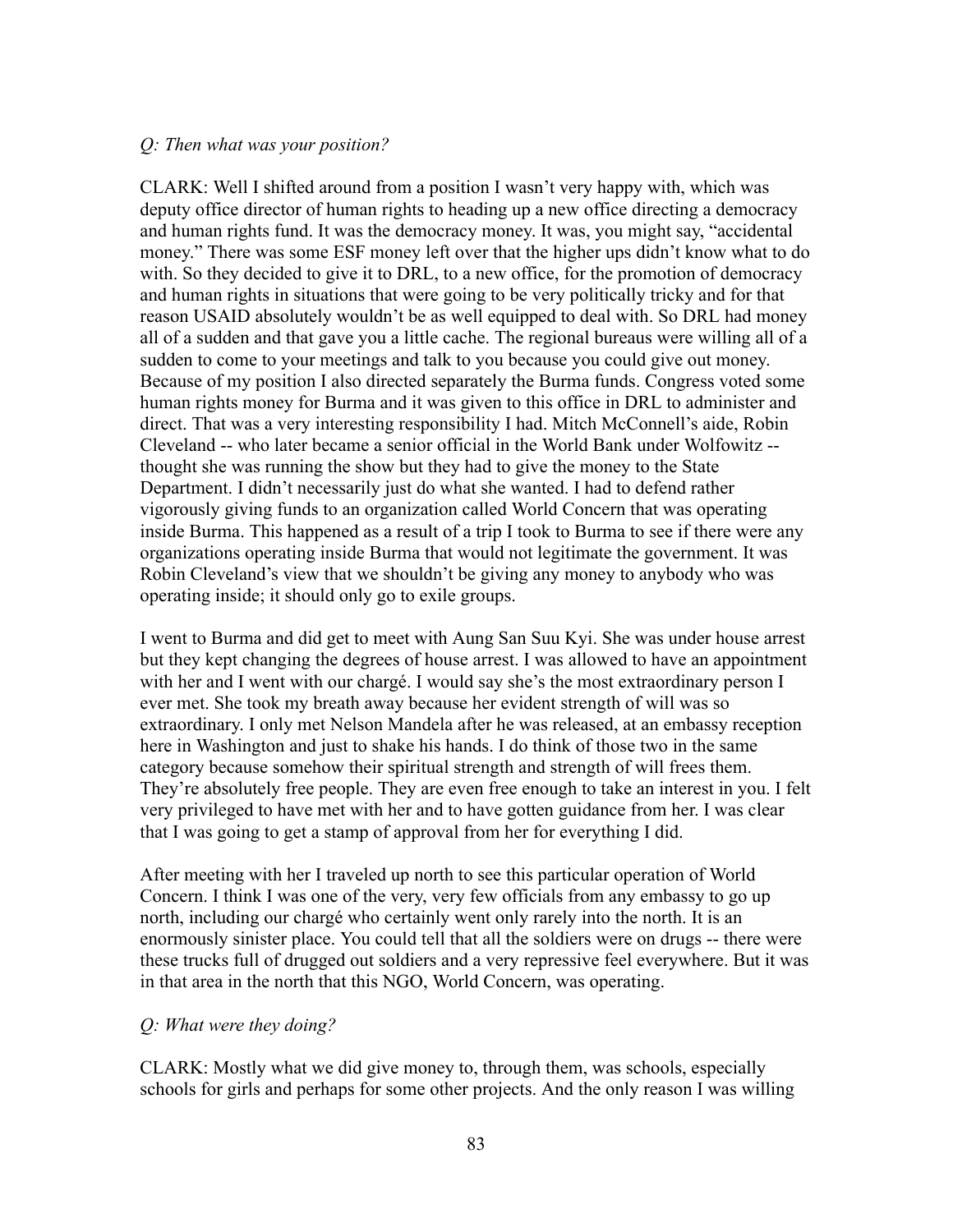to give grants to World Concern was that the father of the director had been a missionary in the north and was apparently beloved by all the people. Therefore I did believe he'd have quite a lot of independence from the government, and I think he did.

## *Q: Well then, you did this for how long?*

CLARK: I did this for a long time because I was trying to transition into something I could do after I retired from the Foreign Service. My decisions started to get very aimed at what I would do post Foreign Service. I wanted a full 20-year career so that meant I would retire, as I did, in 2000. So I went to the National Endowment for Democracy; I was seconded to them after I left DRL.

I should mention before I left DRL I went on other trips for the Democracy and Human Rights fund I directed. When I had money, right after Suharto was thrown out of Indonesia, I went out to Indonesia to see what we could do with a democracy fund money. I was almost five years at DRL at two different jobs in the bureau and then off to the National Endowment for Democracy, where I wrote a number of published articles and ran some forums among other things.

# *Q: In Indonesia, what were you looking at?*

CLARK: Well Suharto had just been kicked out, so my job there was to interview all of the political actors to make some judgment on how we could best help in the transition to democracy. I can remember one conclusion I reached after meetings with a range of political actors. My conclusion was that in a situation like that many of these emerging forces are tremendously weak and one should look for where the strength is -- where is the strong line. The strong line was elections; they all wanted elections. You know, there's a slight tendency back in the State Department to poo poo elections but that's where you should absolutely get on the train and I mean. That was my main report.

This conclusion did not find favor in USAID. Everybody knows within the government there are differences between different entities. AID tended to want to shy away totally from elections, not only in Indonesia but elsewhere. I think the main reason for this is, A, they didn't yet have any cadre of experts in the area of democracy, and B, an election happens as a one day event. You can't fudge it with language on how you have this pilot project and you are working on this and in five years you will have all these good results. In addition the AID bureau in Indonesia had just been criticized in a "New York Times" article and they were determined to play things safe. When I got back to Washington there were some meetings that came out of my reports aimed at hammering out that we were going to take a strong democracy program in Indonesia.

*Q: You know, when you're going over this, if you want to flesh out what you saw there and some of the personalities in Indonesia at the time. I know Sukarno's daughter was involved and-*

CLARK: Right. I know, I should refresh my memory. But it was-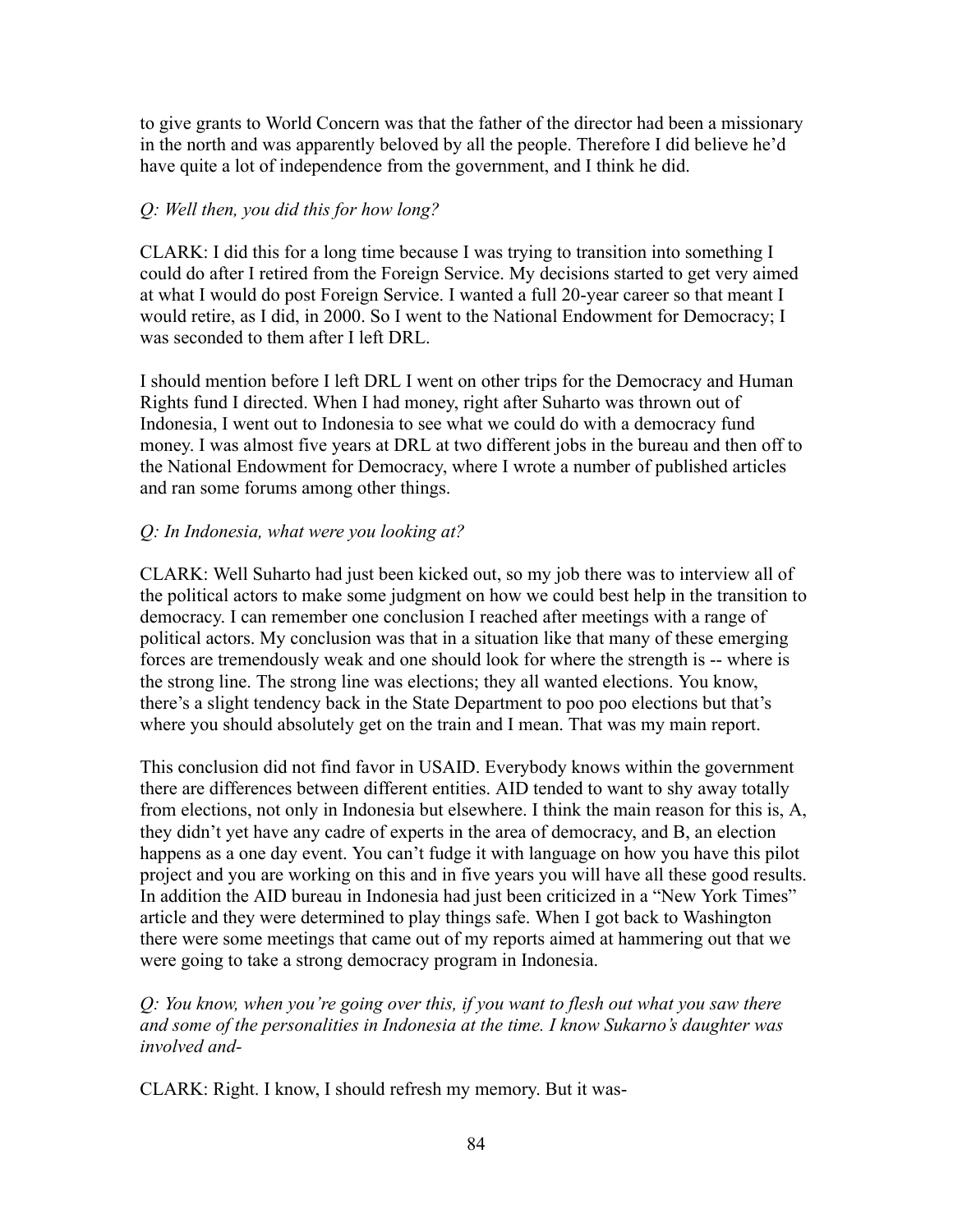#### *Q: Did you get involved in the election process in Bosnia?*

CLARK: Not directly. As I say, there was a person that worked for me that went to Dayton and in that sense we were very involved. The framework that Holbrooke set up created the three member council or presidency. Nothing really in the structure that would encourage true nation building, as I am afraid we have seen. The Serbs are as eager as ever to get out of this.

#### *Q: Did- Were there any other sort of hot spots?*

CLARK: Well I'm trying to think. I went out to Burma, I went out to Indonesia.

#### *Q: East Timor?*

CLARK: No, but I thought that was a fascinating case. I didn't get personally involved but I have thought about in terms of a focus on how you build global democratization, which I've written about since I've retired. East Timor was a fascinating example because it demonstrated that through the UN you can create requirements for political participation. I think this is alive and well as an issue in the Middle East right now. There is a lot of agreement in principle that you have to up the ante for parties that want to participate in elections, requiring them to make a commitment to periodic elections in the future. They have to make commitments that maybe they break but they have to be held to. Well in East Timor you did have the UN for the first time getting into setting requirements for parties to participate in elections. You weren't allowed to have religious campaigning materials and I thought that was perfectly appropriate to have these kinds of requirements. For it to have a UN imprimatur I thought was very important. I also thought, and have written about, that the State Department and other foreign ministries governments just can't stand the idea of partition. In my view you are actually going to have to say okay to South Sudan or East Timor and for my key example, Somaliland.

#### *Q: So then you moved over to what, the-?*

CLARK: I moved over to the National Endowment for Democracy.

#### *Q: How did you find the- it as an organization? Was it different than what you'd been used to?*

CLARK: Indeed. I mean I was there in the '90s. The people who were encumbering their positions then are still encumbering their positions now. I mean there is basically no rotation and not much moving up either. I had met the director, Carl Gershman, when I was in South Africa. At that time NED had been just established, and he came down to South Africa to see what kind of money they could push out to help democracy or to help the opposition movements in South Africa. And I had a lot of time for what they were doing and still do. As you may know, there are four institutes that get money from NED: the National Democratic Institute, the International Republican Institute, a labor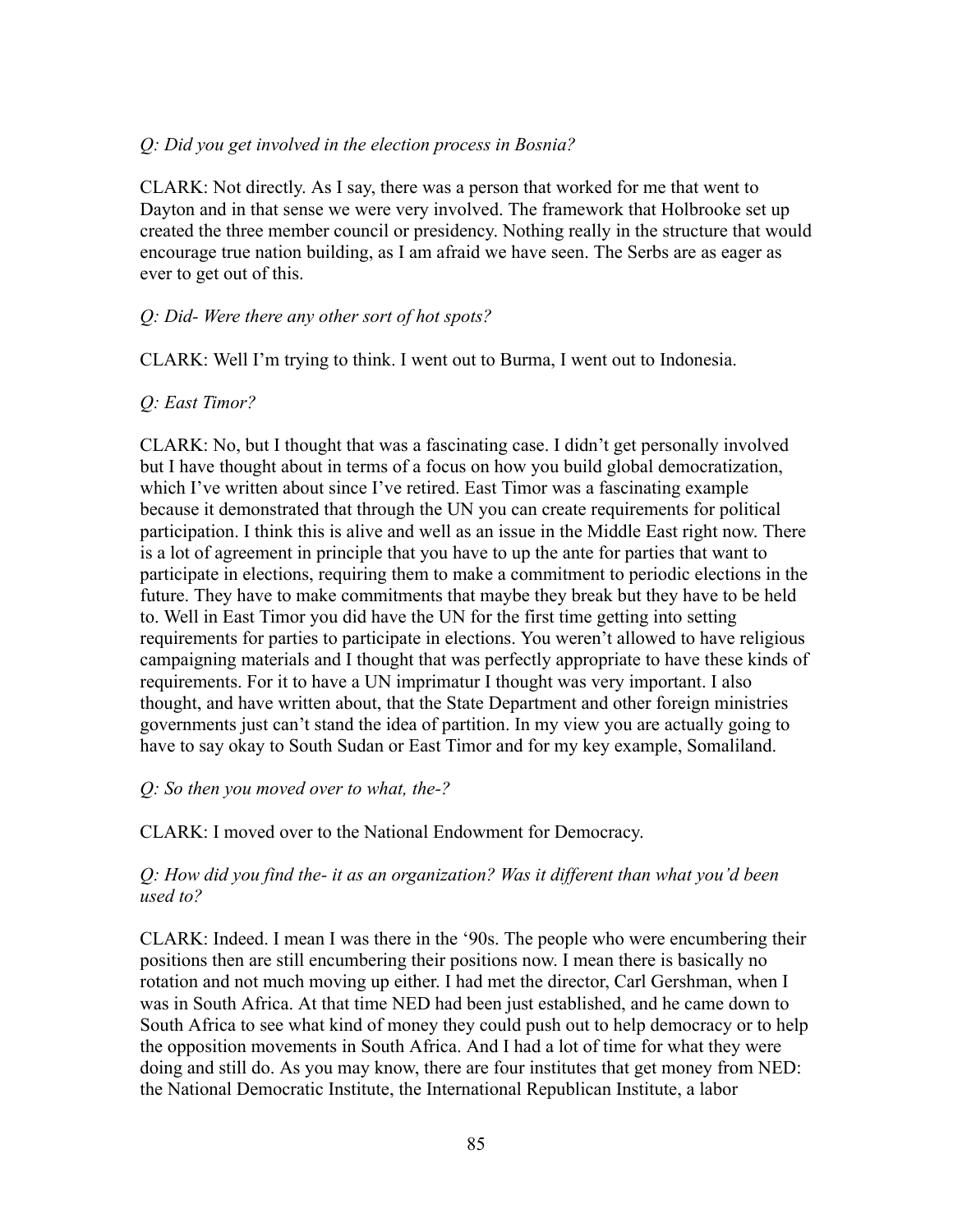organization and a business organization, CIP (Center for International Policy). So there are four NGOs that get money from Congress through NED and I've had a fair amount since retirement to do with them as a consultant and as an election monitor with NDI (National Democratic Institute). I thought a lot of their work.

## *Q: Are you still there?*

CLARK: My last sort of assignment with NDI was observing the elections in Jordan in 2010.

### *Q: What was your impression?*

CLARK: I wrote a long piece on this as an essay for an organization I am a member of, the Literary Society of Washington. You have to be very skeptical of the briefings and presentations that you get when really you don't have democratic institutions. They are trying to get international legitimacy by running elections. External independent monitors played an important role in this goal. NDI is much better than other election observation institutions and governments and regional organizations, but the process in election monitoring has gotten down to administrative stuff, universally applicable procedural standards. If you're a smart government you can sit there and figure out that all these independent monitors really care about are standards like transparent ballot boxes so you just make sure they are transparent, and just make sure that this or that on a purely administrative basis is going right and they will give you a gold star. Well too many of these election observation organizations buy into that and that's a whole big subject. There are elephants in the room. In Jordan, for example, the king has all the power.

As another example: mean, NDI observed the elections in Morocco. They had some leftover money so they ran some focus groups to find out why there was such a low voter participation. The answer was people know the king has all the power. However NDI is really pretty good at writing reports saying there were transparent ballot boxes and not saying too much else. The trouble is the international press picks up on anything positive said by these international monitors and tells the world that it was a free and fair election. That is a problem. And of course I'm very interested in Tunisia; I write a blog for the Women's Democratic blog and I wrote one on the Tunisian-

## *Q: Now Tunisia's going to have its first election.*

CLARK: It did, Sunday.

## *Q: Sunday, that's right.*

CLARK: It will take another couple of days for the votes to be counted. But it looks like a good first election.

*Q: Well we have some interns here and I wonder if you have any questions to ask about any part of this and all. Let you identify yourself and ask.*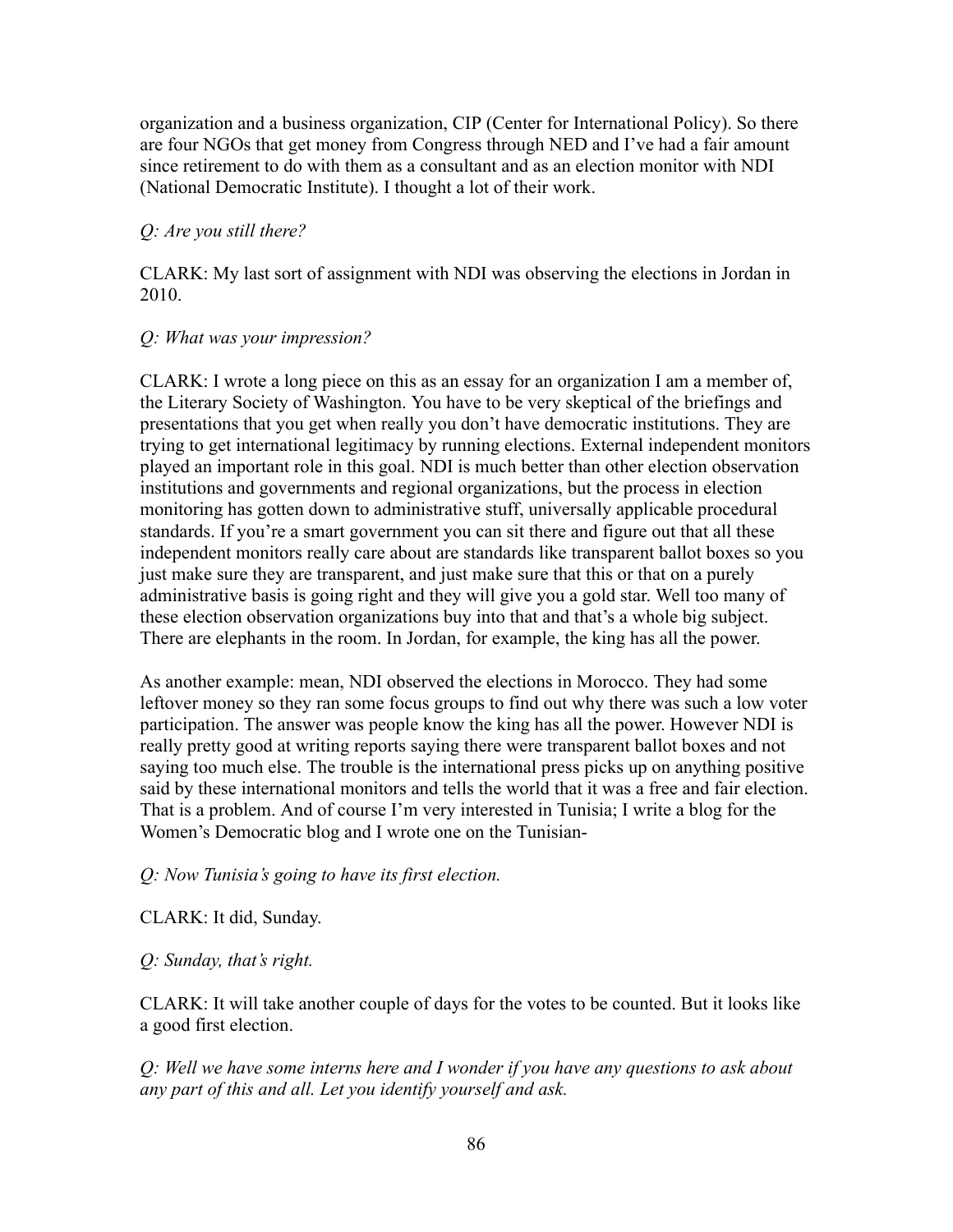*JASPREET GILL, INTERN: My question was, you were in Norway from 1990 to '93 and so Yugoslavia was kind of splitting up so how was Norway addressing that versus what you were doing at the U.S. embassy as a political officer? Was it really involved? Seems like a lot of- every European country had-*

CLARK: Yes, they were very much involved, You may remember that Secretary of State Warren Christopher went to visit Europe and said to the Europeans that this problem is your ballgame and you shouldn't expect the U.S. to come in and solve this for you, In my view Europe played a very bad ball game. And Norway was very involved because Stoltenberg, as I recall, was the head of a group that was charged with coming up with a new map of Yugoslavia. It looked a little bit like Swiss cheese. It was totally unrealistic as a basis for a settlement. At the time I was fairly knowledgeable about this because I would talk to the foreign ministry in Oslo about our views and so I would report back information on what the Norwegians were doing. My good friend, the British DCM, said in effect that they would until they kill each other off and then pick up the pieces. No one wanted to get involved or spend any money. It was really almost racist

*Q: The Balkans had a- they were, you know, people are still talking about the third Balkan war, and this is after World War I.*

CLARK: Yes, that's right. They just sort of thought these are hopeless.

*Q: Well this is what Balkans do.*

CLARK: This is what Balkans do and so we're not going to take this very seriously. And they didn't. I mean they came up with these solutions that weren't solutions at all and we had to come back into it with the Dayton process and it was a very bad mistake of Warren Christopher's.

*Q: Well I remember at the time they, I'm not sure we need to say the Europeans, but basically there are- America got so this is a European matter, we'll handle it. I think the Europeans were feeling very- the Americans are too, you know, too much involved and now is the time when we can do something, and they couldn't.*

CLARK: They couldn't. It was a very, very major failure. I don't know if there's been any books written about this. It has some implications for just how much you're going to be able to expect from the European Union. How they're going to develop institutions that manage foreign policy and-

*Q: Well as we're speaking right now they're unable to deal with the currency crisis.*

*Any other questions? Okay.*

CLARK: Thank you very much.